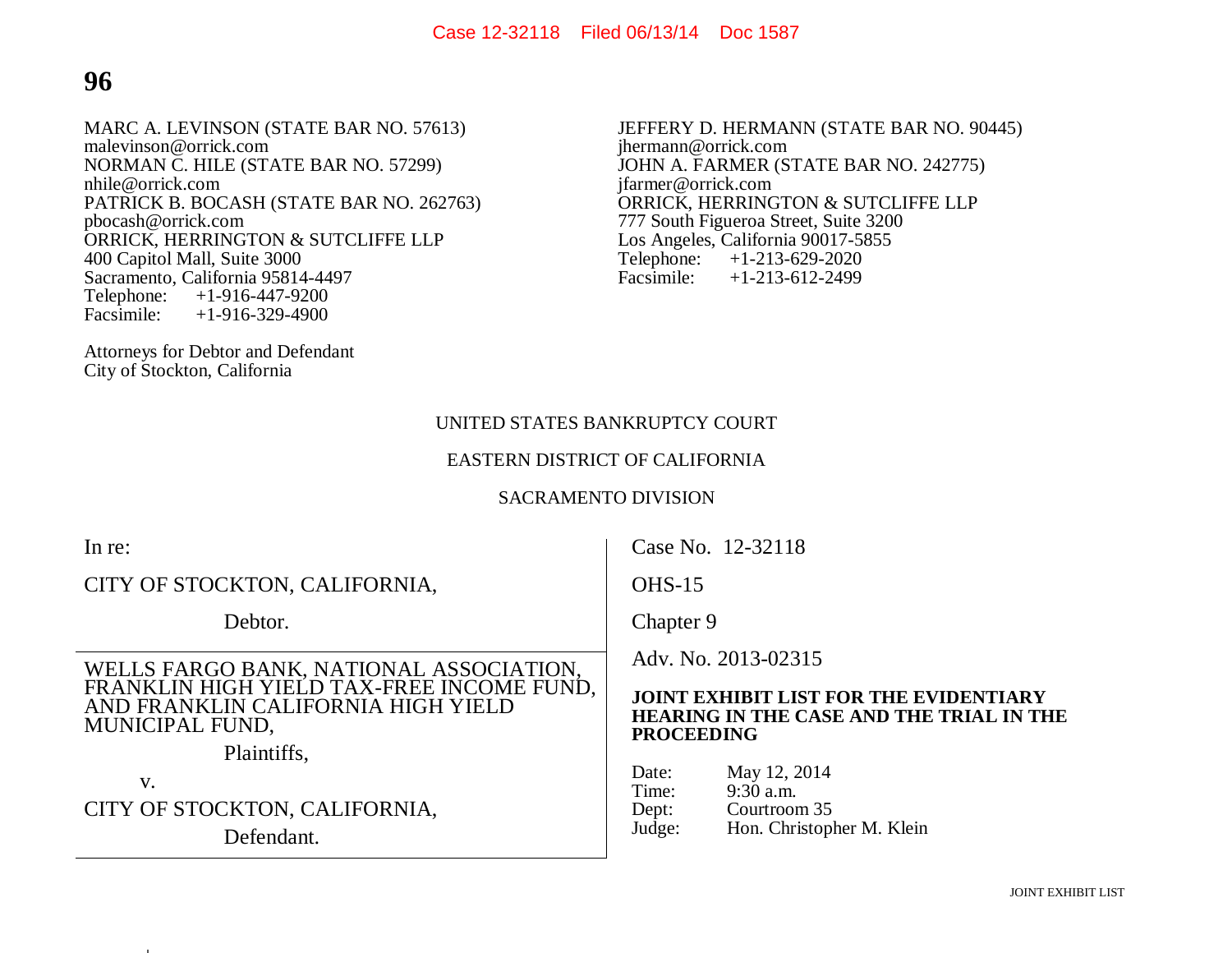Exhibits 1051 through 1398, inclusive, were admitted into evidence during the March 2013 evidentiary hearing on the City's eligibility for chapter 9 relief. Pursuant to paragraph 48 of the Order Governing The Disclosure And Use Of Discovery Information And Scheduling Dates, Etc. [Dkt. Nos. 1224 (Case), 16 (Proceeding)], as amended by the Order Modifying Order Governing The Disclosure And Use Of Discovery Information And Scheduling Dates, Etc. [Dkt. Nos. 1242 (Case), 18 (Proceeding)], Exhibits 1051 through 1398, inclusive, remain in evidence for purposes of the May and June 2014 evidentiary hearing on confirmation of the First Amended Plan for the Adjustment of Debts of City of Stockton, California (November 15, 2013) and trial on the complaint in the above-captioned adversary proceeding. Exhibits 2001 through 4015, inclusive, were offered during the May and June 2014 evidentiary hearing on confirmation of the First Amended Plan for the Adjustment of Debts of City of Stockton, California (November 15, 2013) and trial on the complaint in the above-captioned adversary proceeding.

| <b>Trial</b><br>Ex. No. | Docket, Bates, or<br>Depo. Ex. No. | <b>Date</b> | <b>Description</b>                                                                                                                                                                                            | <b>Admitted</b> |
|-------------------------|------------------------------------|-------------|---------------------------------------------------------------------------------------------------------------------------------------------------------------------------------------------------------------|-----------------|
| 1051                    | 20                                 | 06/29/2012  | Declaration of Ann Goodrich In Support of City of Stockton's Statement of<br>Qualifications Under Section $109(\overline{C})$ of the United States Bankruptcy Code                                            | Yes             |
| 1052                    | 21                                 |             | 06/29/2012 Declaration of Teresia Haase In Support of City of Stockton's Statement of Qualifications Under Section 109(C) of the United States Bankruptcy Code                                                | Yes             |
| 1053                    | 22                                 |             | 06/29/2012 Declaration of Michael Locke In Support of City of Stockton's Statement of Qualifications Under Section 109(C) of the United States Bankruptcy Code                                                | Yes             |
| 1054                    | 23                                 |             | $ 06/29/2012 $ Declaration of Laurie Montes In Support of City of Stockton's Statement of<br>Qualifications Under Section 109(C) of the United States Bankruptcy Code                                         | Yes             |
| 1055                    | 24                                 |             | Exhibit(s) J Through L to the Declaration of Laurie Montes In Support of City<br>$[06/29/2012]$ of Stockton's Statement of Qualifications Under Section 109(C) of the United<br><b>States Bankruptcy Code</b> | Yes             |
| 1056                    | 25                                 |             | $Exhibit(s)$ P to the Declaration of Laurie Montes In Support of City of<br>06/30/2012 Stockton's Statement of Qualifications Under Section 109(C) of the United<br><b>States Bankruptcy Code</b>             | Yes             |

<sup>&</sup>lt;sup>1</sup> Unless otherwise specified, the values in this column are docket numbers referring to the above-captioned bankruptcy case.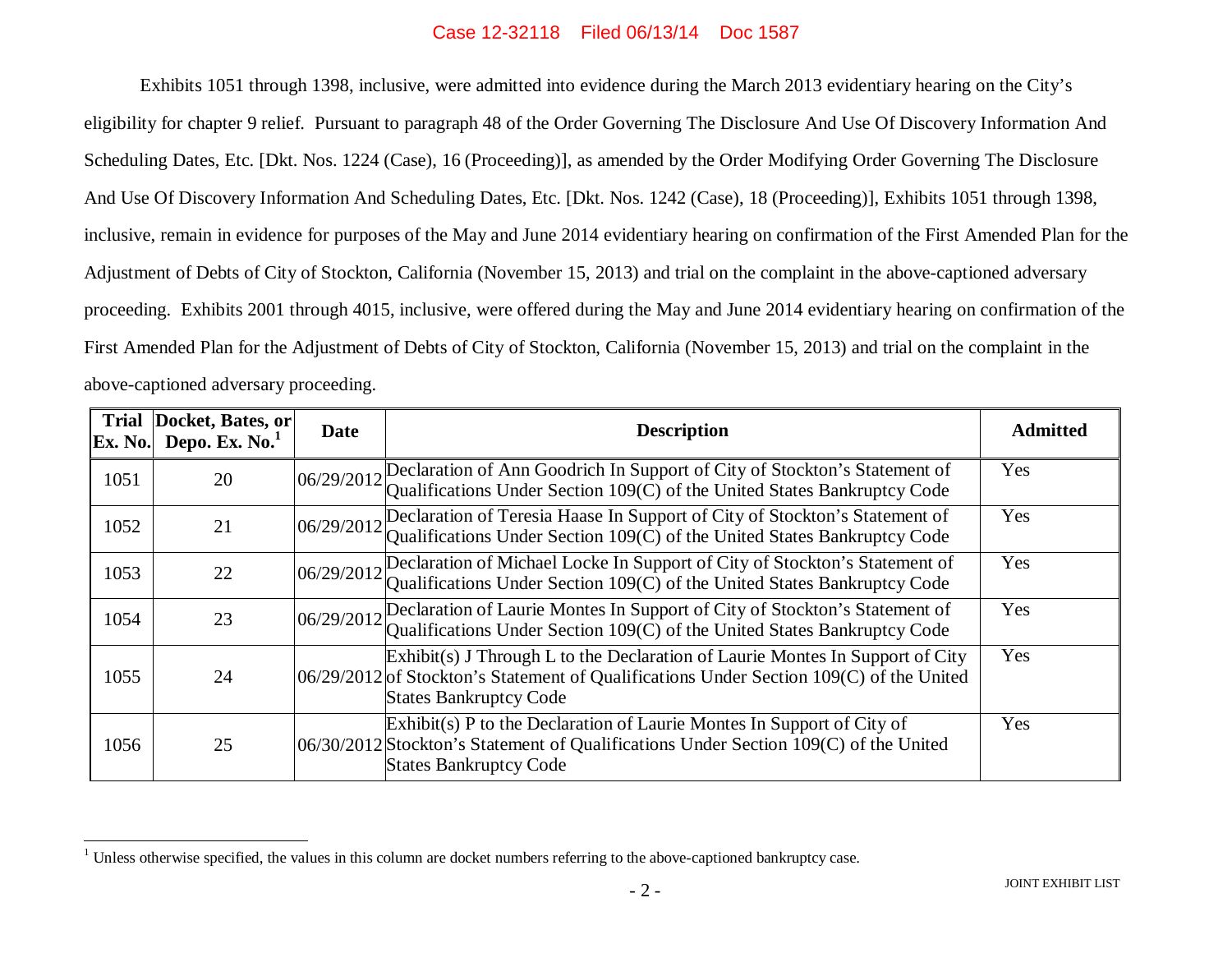| Ex. No. | Trial Docket, Bates, or<br>Depo. Ex. $No.1$ | <b>Date</b> | <b>Description</b>                                                                                                                                                                                          | <b>Admitted</b> |
|---------|---------------------------------------------|-------------|-------------------------------------------------------------------------------------------------------------------------------------------------------------------------------------------------------------|-----------------|
| 1057    | 26                                          |             | Exhibit(s) $Q$ to the Declaration of Laurie Montes In Support of City of<br>06/30/2012 Stockton's Statement of Qualifications Under Section 109(C) of the United<br><b>States Bankruptcy Code</b>           | Yes             |
| 1058    | 27                                          |             | Exhibit(s) R to the Declaration of Laurie Montes In Support of City of<br>06/30/2012 Stockton's Statement of Qualifications Under Section 109(C) of the United<br><b>States Bankruptcy Code</b>             | Yes             |
| 1059    | 28                                          |             | Exhibit(s) S Through V to the Declaration of Laurie Montes In Support of City<br>06/30/2012 of Stockton's Statement of Qualifications Under Section 109(C) of the United<br><b>States Bankruptcy Code</b>   | Yes             |
| 1060    | 29                                          |             | $Exhibit(s)$ M Through O to the Declaration of Laurie Montes In Support of<br>06/30/2012 City of Stockton's Statement of Qualifications Under Section 109(C) of the<br>United States Bankruptcy Code        | Yes             |
| 1061    | 30                                          |             | 06/30/2012 Declaration of Eric Jones In Support of City of Stockton's Statement of<br>Qualifications Under Section 109(C) of the United States Bankruptcy Code                                              | Yes             |
| 1062    | 62                                          | 07/03/2012  | Declaration of Vanessa Burke In Support of City of Stockton's Statement of<br>Qualifications Under Section 109(C) of the United States Bankruptcy Code                                                      | Yes             |
| 1063    | 63                                          |             | Exhibit(s) K to Declaration of Vanessa Burke In Support of City of Stockton's<br>$07/03/2012$ Statement of Qualifications Under Section 109(C) of the United States<br><b>Bankruptcy Code</b>               | Yes             |
| 1064    | 64                                          |             | Exhibit(s) L through N to Declaration of Vanessa Burke In Support of City of<br>07/03/2012 Stockton's Statement of Qualifications Under Section 109(C) of the United<br><b>States Bankruptcy Code</b>       | Yes             |
| 1065    | 81                                          |             | Exhibit(s) 1 through 3 to Exhibit N to Declaration of Vanessa Burke In<br>07/05/2012 Support of City of Stockton's Statement of Qualifications Under Section<br>109(C) of the United States Bankruptcy Code | Yes             |
| 1066    | 82                                          |             | Exhibit(s) 4A to Exhibit N to Declaration of Vanessa Burke In Support of City<br>$07/05/2012$ of Stockton's Statement of Qualifications Under Section 109(C) of the United<br><b>States Bankruptcy Code</b> | Yes             |
| 1067    | 83                                          |             | Exhibit(s) 4B to Exhibit N to Declaration of Vanessa Burke In Support of City<br>$07/05/2012$ of Stockton's Statement of Qualifications Under Section 109(C) of the United<br><b>States Bankruptcy Code</b> | Yes             |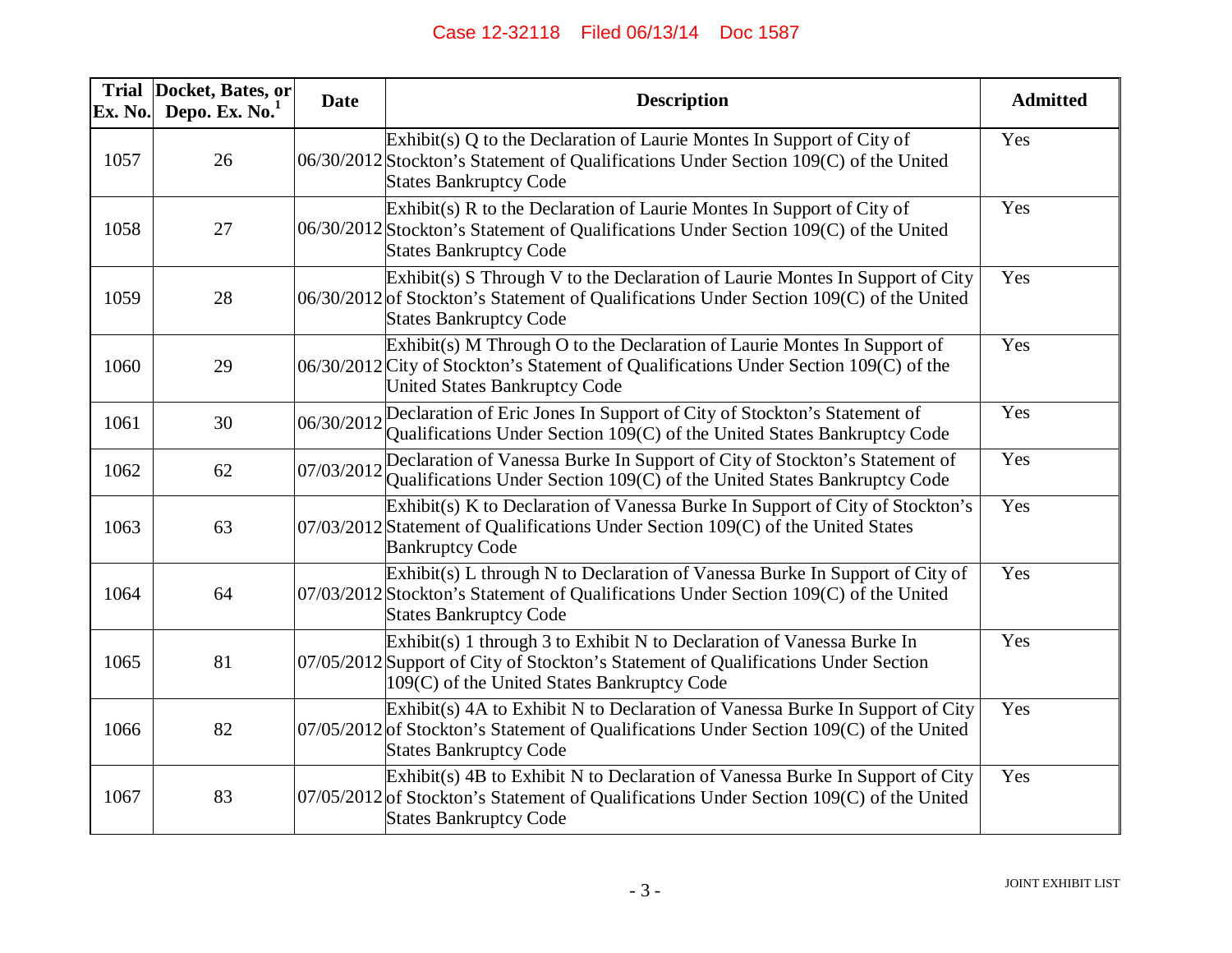| Ex. No. | Trial Docket, Bates, or<br>Depo. Ex. $No.1$ | <b>Date</b> | <b>Description</b>                                                                                                                                                                                                | <b>Admitted</b> |
|---------|---------------------------------------------|-------------|-------------------------------------------------------------------------------------------------------------------------------------------------------------------------------------------------------------------|-----------------|
| 1068    | 84                                          |             | Exhibit(s)5 through 6 to Exhibit N to Declaration of Vanessa Burke In Support<br>07/05/2012 of City of Stockton's Statement of Qualifications Under Section 109(C) of the<br><b>United States Bankruptcy Code</b> | Yes             |
| 1069    | 85                                          |             | Exhibit(s) 4C to Exhibit N to Declaration of Vanessa Burke In Support of City<br>$07/05/2012$ of Stockton's Statement of Qualifications Under Section 109(C) of the United<br><b>States Bankruptcy Code</b>       | Yes             |
| 1070    | 86                                          |             | Exhibit(s)7A to Exhibit N to Declaration of Vanessa Burke In Support of City<br>$07/05/2012$ of Stockton's Statement of Qualifications Under Section 109(C) of the United<br><b>States Bankruptcy Code</b>        | Yes             |
| 1071    | 87                                          |             | Exhibit(s) 7B to Exhibit N to Declaration of Vanessa Burke In Support of City<br>$07/05/2012$ of Stockton's Statement of Qualifications Under Section 109(C) of the United<br><b>States Bankruptcy Code</b>       | Yes             |
| 1072    | 88                                          |             | Exhibit(s) 7C to Exhibit N to Declaration of Vanessa Burke In Support of City<br>$07/05/2012$ of Stockton's Statement of Qualifications Under Section 109(C) of the United<br><b>States Bankruptcy Code</b>       | Yes             |
| 1073    | 89                                          |             | Exhibit(s) 8 through 9 to Exhibit N to Declaration of Vanessa Burke In<br>07/05/2012 Support of City of Stockton's Statement of Qualifications Under Section<br>109(C) of the United States Bankruptcy Code       | Yes             |
| 1074    | 90                                          |             | $Exhibit(s)$ 10 A1 to Exhibit N to Declaration of Vanessa Burke In Support of<br>$07/05/2012$ City of Stockton's Statement of Qualifications Under Section 109(C) of the<br><b>United States Bankruptcy Code</b>  | Yes             |
| 1075    | 91                                          |             | Exhibit(s) 10 A2 to Exhibit N to Declaration of Vanessa Burke In Support of<br>$07/05/2012$ City of Stockton's Statement of Qualifications Under Section 109(C) of the<br><b>United States Bankruptcy Code</b>    | Yes             |
| 1076    | 92                                          |             | Exhibit(s) 10 A3 to Exhibit N to Declaration of Vanessa Burke In Support of<br>$07/05/2012$ City of Stockton's Statement of Qualifications Under Section 109(C) of the<br><b>United States Bankruptcy Code</b>    | Yes             |
| 1077    | 93                                          |             | Exhibit(s) 10 A4 to Exhibit N to Declaration of Vanessa Burke In Support of<br>07/05/2012 City of Stockton's Statement of Qualifications Under Section 109(C) of the<br><b>United States Bankruptcy Code</b>      | Yes             |
| 1078    | 94                                          |             | Exhibit(s) 10B to Exhibit N to Declaration of Vanessa Burke In Support of<br>07/05/2012 City of Stockton's Statement of Qualifications Under Section 109(C) of the<br><b>United States Bankruptcy Code</b>        | Yes             |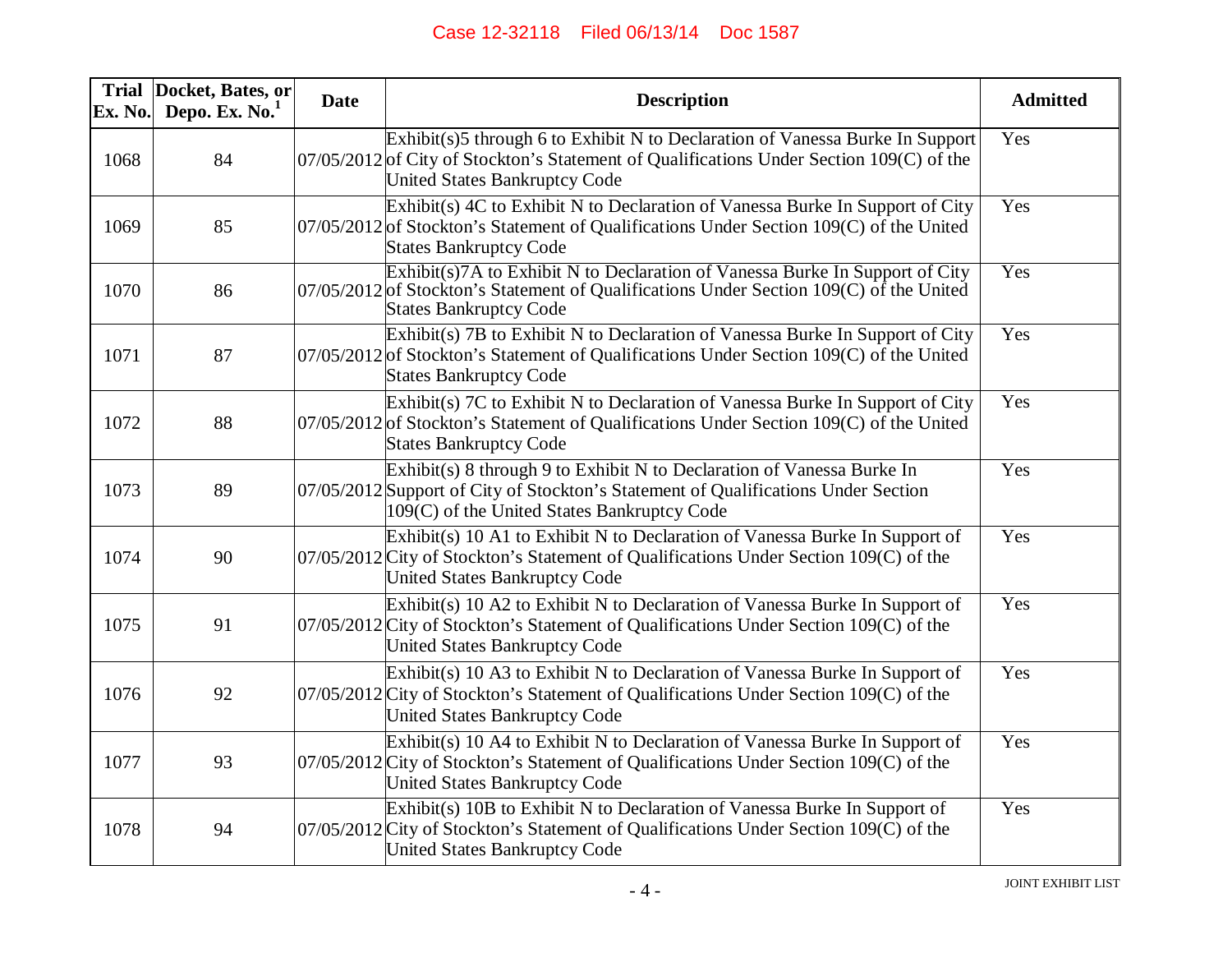| Ex. No. | Trial Docket, Bates, or<br>Depo. Ex. $No.1$ | <b>Date</b> | <b>Description</b>                                                                                                                                                                                             | <b>Admitted</b> |
|---------|---------------------------------------------|-------------|----------------------------------------------------------------------------------------------------------------------------------------------------------------------------------------------------------------|-----------------|
| 1079    | 95                                          |             | Exhibit(s) 10 C1 to Exhibit N to Declaration of Vanessa Burke In Support of<br>07/05/2012 City of Stockton's Statement of Qualifications Under Section 109(C) of the<br><b>United States Bankruptcy Code</b>   | Yes             |
| 1080    | 96                                          |             | Exhibit(s) 10 C2 to Exhibit N to Declaration of Vanessa Burke In Support of<br>07/05/2012 City of Stockton's Statement of Qualifications Under Section 109(C) of the<br><b>United States Bankruptcy Code</b>   | Yes             |
| 1081    | 97                                          |             | Exhibit(s) 10 D1 to Exhibit N to Declaration of Vanessa Burke In Support of<br>07/05/2012 City of Stockton's Statement of Qualifications Under Section 109(C) of the<br><b>United States Bankruptcy Code</b>   | Yes             |
| 1082    | 98                                          |             | Exhibit(s) 10 D2 to Exhibit N to Declaration of Vanessa Burke In Support of<br>07/05/2012 City of Stockton's Statement of Qualifications Under Section 109(C) of the<br><b>United States Bankruptcy Code</b>   | Yes             |
| 1083    | 99                                          |             | Exhibit(s) 10 E1 to Exhibit N to Declaration of Vanessa Burke In Support of<br>07/05/2012 City of Stockton's Statement of Qualifications Under Section 109(C) of the<br><b>United States Bankruptcy Code</b>   | Yes             |
| 1084    | 100                                         |             | Exhibit(s) 10 E2 to Exhibit N to Declaration of Vanessa Burke In Support of<br>$07/05/2012$ City of Stockton's Statement of Qualifications Under Section 109(C) of the<br><b>United States Bankruptcy Code</b> | Yes             |
| 1085    | 101                                         |             | $Exhibit(s)$ 10 E4 to Exhibit N to Declaration of Vanessa Burke In Support of<br>07/05/2012 City of Stockton's Statement of Qualifications Under Section 109(C) of the<br>United States Bankruptcy Code        | Yes             |
| 1086    | 102                                         |             | $Exhibit(s)$ 10 E3 to Exhibit N to Declaration of Vanessa Burke In Support of<br>07/05/2012 City of Stockton's Statement of Qualifications Under Section 109(C) of the<br><b>United States Bankruptcy Code</b> | Yes             |
| 1087    | 103                                         |             | Exhibit(s) 10F to Exhibit N to Declaration of Vanessa Burke In Support of<br>07/05/2012 City of Stockton's Statement of Qualifications Under Section 109(C) of the<br>United States Bankruptcy Code            | Yes             |
| 1088    | 104                                         |             | Exhibit(s) 10G to Exhibit N to Declaration of Vanessa Burke In Support of<br>07/05/2012 City of Stockton's Statement of Qualifications Under Section 109(C) of the<br><b>United States Bankruptcy Code</b>     | Yes             |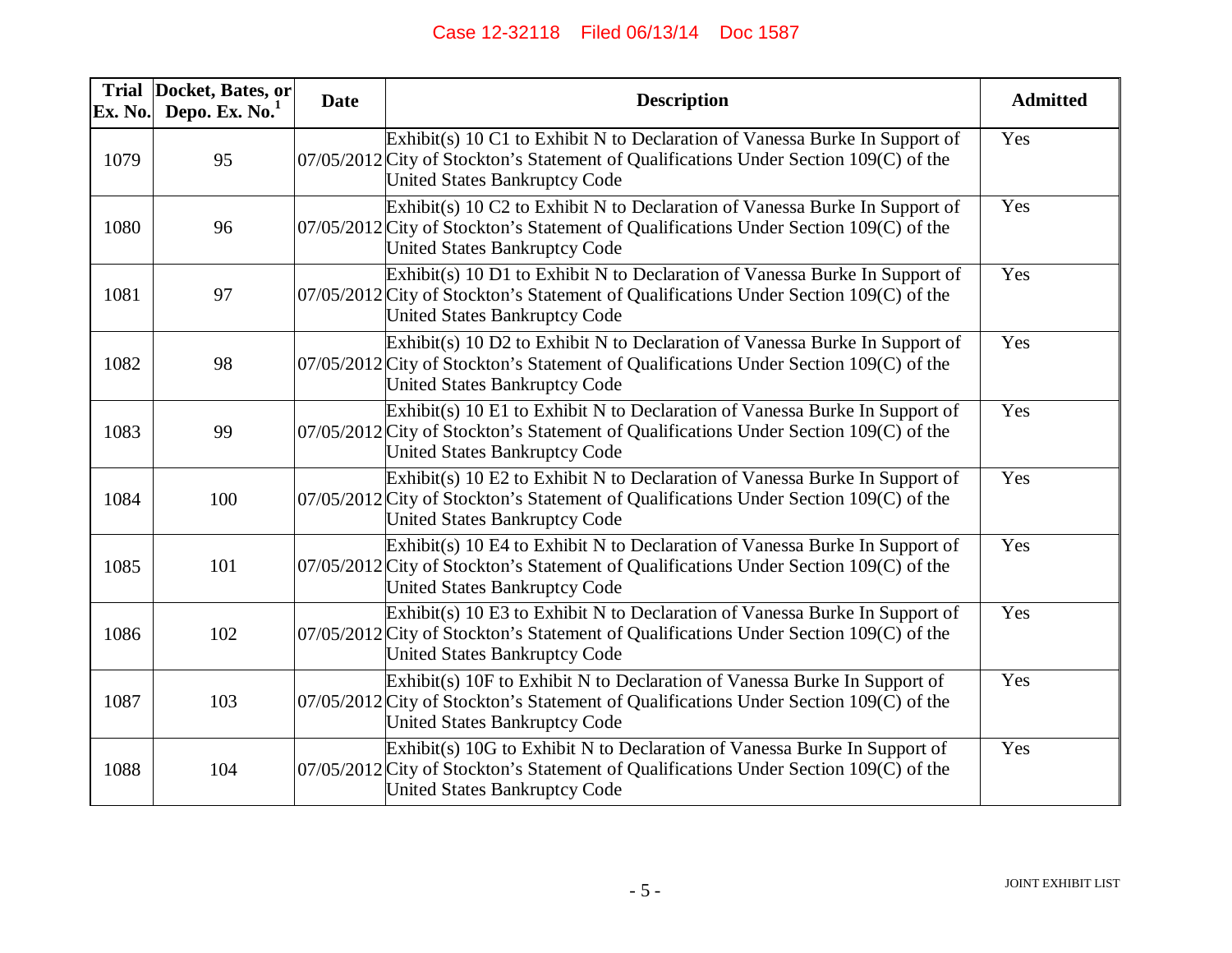| Ex. No. | Trial Docket, Bates, or<br>Depo. Ex. $No.1$ | <b>Date</b> | <b>Description</b>                                                                                                                                                                                              | <b>Admitted</b> |
|---------|---------------------------------------------|-------------|-----------------------------------------------------------------------------------------------------------------------------------------------------------------------------------------------------------------|-----------------|
| 1089    | 108                                         |             | Exhibit(s) 10 H1 to Exhibit N to Declaration of Vanessa Burke In Support of<br>07/05/2012 City of Stockton's Statement of Qualifications Under Section 109(C) of the<br><b>United States Bankruptcy Code</b>    | Yes             |
| 1090    | 109                                         |             | Exhibit(s) 10 H2 to Exhibit N to Declaration of Vanessa Burke In Support of<br>07/05/2012 City of Stockton's Statement of Qualifications Under Section 109(C) of the<br>United States Bankruptcy Code           | Yes             |
| 1091    | 110                                         |             | Exhibit(s) 10I to Exhibit N to Declaration of Vanessa Burke In Support of City<br>$07/05/2012$ of Stockton's Statement of Qualifications Under Section 109(C) of the United<br><b>States Bankruptcy Code</b>    | Yes             |
| 1092    | 111                                         |             | Exhibit(s) 11 to Exhibit N to Declaration of Vanessa Burke In Support of City<br>$07/05/2012$ of Stockton's Statement of Qualifications Under Section 109(C) of the United<br><b>States Bankruptcy Code</b>     | Yes             |
| 1093    | 112                                         |             | Exhibit(s) 12 A1 to Exhibit N to Declaration of Vanessa Burke In Support of<br>07/05/2012 City of Stockton's Statement of Qualifications Under Section 109(C) of the<br><b>United States Bankruptcy Code</b>    | Yes             |
| 1094    | 113                                         |             | $Exhibit(s)12$ A2 to Exhibit N to Declaration of Vanessa Burke In Support of<br>$07/05/2012$ City of Stockton's Statement of Qualifications Under Section 109(C) of the<br><b>United States Bankruptcy Code</b> | Yes             |
| 1095    | 114                                         |             | Exhibit(s) 12 B1 to Exhibit N to Declaration of Vanessa Burke In Support of<br>07/05/2012 City of Stockton's Statement of Qualifications Under Section 109(C) of the<br>United States Bankruptcy Code           | Yes             |
| 1096    | 116                                         |             | Exhibit(s) 12 A3 to Exhibit N to Declaration of Vanessa Burke In Support of<br>07/05/2012 City of Stockton's Statement of Qualifications Under Section 109(C) of the<br><b>United States Bankruptcy Code</b>    | Yes             |
| 1097    | 117                                         |             | Exhibit(s) 12 A4 to Exhibit N to Declaration of Vanessa Burke In Support of<br>07/05/2012 City of Stockton's Statement of Qualifications Under Section 109(C) of the<br>United States Bankruptcy Code           | Yes             |
| 1098    | 118                                         |             | Exhibit(s) 12 B2 to Exhibit N to Declaration of Vanessa Burke In Support of<br>07/05/2012 City of Stockton's Statement of Qualifications Under Section 109(C) of the<br><b>United States Bankruptcy Code</b>    | Yes             |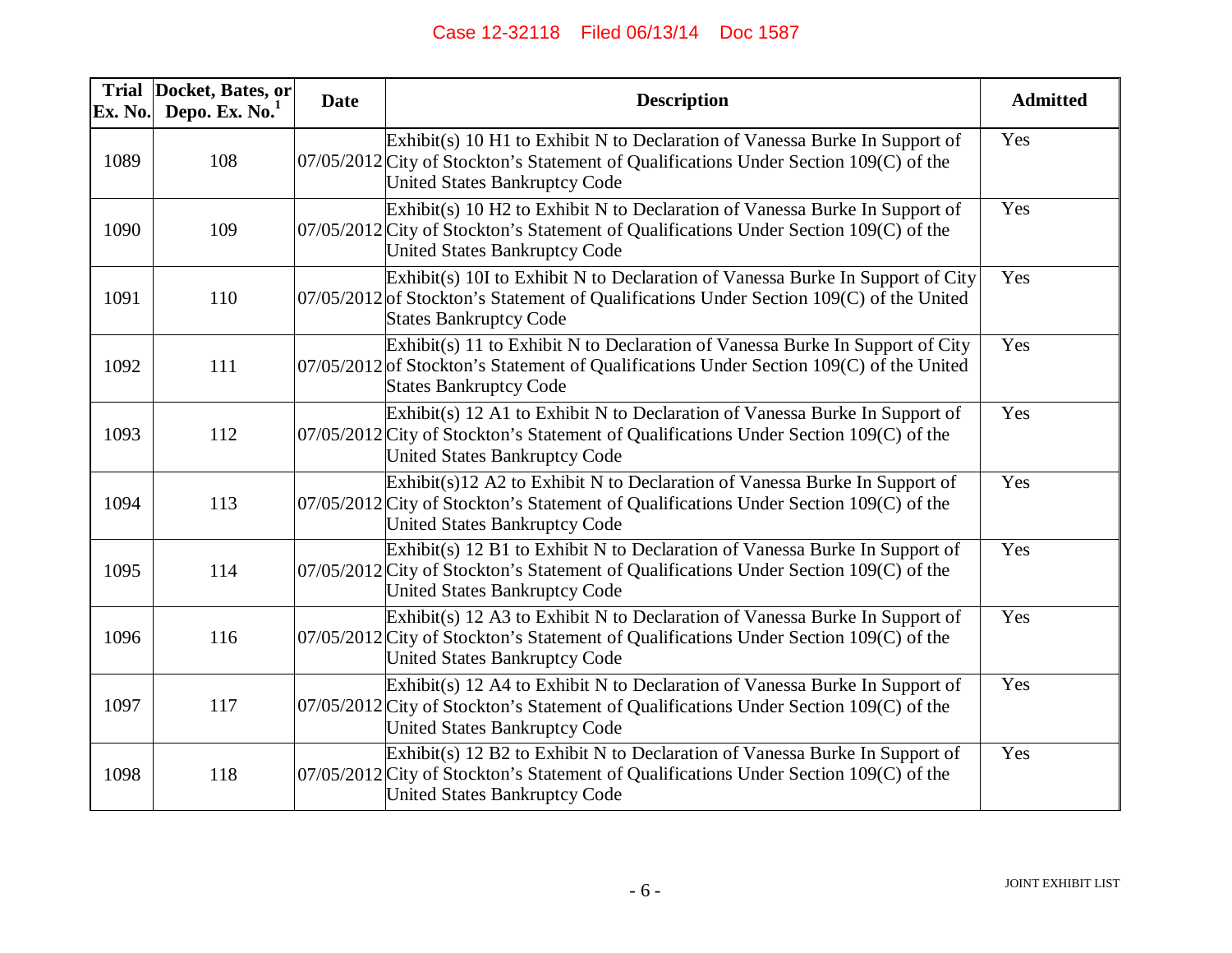| Ex. No. | Trial Docket, Bates, or<br>Depo. Ex. $No.1$ | <b>Date</b> | <b>Description</b>                                                                                                                                                                                             | <b>Admitted</b> |
|---------|---------------------------------------------|-------------|----------------------------------------------------------------------------------------------------------------------------------------------------------------------------------------------------------------|-----------------|
| 1099    | 119                                         |             | Exhibit(s) 12 B4 to Exhibit N to Declaration of Vanessa Burke In Support of<br>$07/05/2012$ City of Stockton's Statement of Qualifications Under Section 109(C) of the<br><b>United States Bankruptcy Code</b> | Yes             |
| 1100    | 120                                         |             | Exhibit(s) 12 B3 to Exhibit N to Declaration of Vanessa Burke In Support of<br>07/05/2012 City of Stockton's Statement of Qualifications Under Section 109(C) of the<br><b>United States Bankruptcy Code</b>   | Yes             |
| 1101    | 121                                         |             | Exhibit(s) 12 C1 to Exhibit N to Declaration of Vanessa Burke In Support of<br>07/05/2012 City of Stockton's Statement of Qualifications Under Section 109(C) of the<br><b>United States Bankruptcy Code</b>   | Yes             |
| 1102    | 122                                         |             | Exhibit(s) 12 C2 to Exhibit N to Declaration of Vanessa Burke In Support of<br>07/05/2012 City of Stockton's Statement of Qualifications Under Section 109(C) of the<br><b>United States Bankruptcy Code</b>   | Yes             |
| 1103    | 123                                         |             | Exhibit(s) 12 C3 to Exhibit N to Declaration of Vanessa Burke In Support of<br>07/05/2012 City of Stockton's Statement of Qualifications Under Section 109(C) of the<br><b>United States Bankruptcy Code</b>   | Yes             |
| 1104    | 124                                         |             | $Exhibit(s)$ 12 D to Exhibit N to Declaration of Vanessa Burke In Support of<br>07/05/2012 City of Stockton's Statement of Qualifications Under Section 109(C) of the<br><b>United States Bankruptcy Code</b>  | Yes             |
| 1105    | 125                                         |             | Exhibit(s) 12 E1 to Exhibit N to Declaration of Vanessa Burke In Support of<br>07/05/2012 City of Stockton's Statement of Qualifications Under Section 109(C) of the<br><b>United States Bankruptcy Code</b>   | Yes             |
| 1106    | 126                                         |             | $Exhibit(s)12 E2$ to Exhibit N to Declaration of Vanessa Burke In Support of<br>07/05/2012 City of Stockton's Statement of Qualifications Under Section 109(C) of the<br>United States Bankruptcy Code         | Yes             |
| 1107    | 127                                         |             | Exhibit(s) 13 to Exhibit N to Declaration of Vanessa Burke In Support of City<br>07/05/2012 of Stockton's Statement of Qualifications Under Section 109(C) of the United<br><b>States Bankruptcy Code</b>      | Yes             |
| 1108    | 128                                         |             | Exhibit(s) 14 A1 to Exhibit N to Declaration of Vanessa Burke In Support of<br>07/05/2012 City of Stockton's Statement of Qualifications Under Section 109(C) of the<br><b>United States Bankruptcy Code</b>   | Yes             |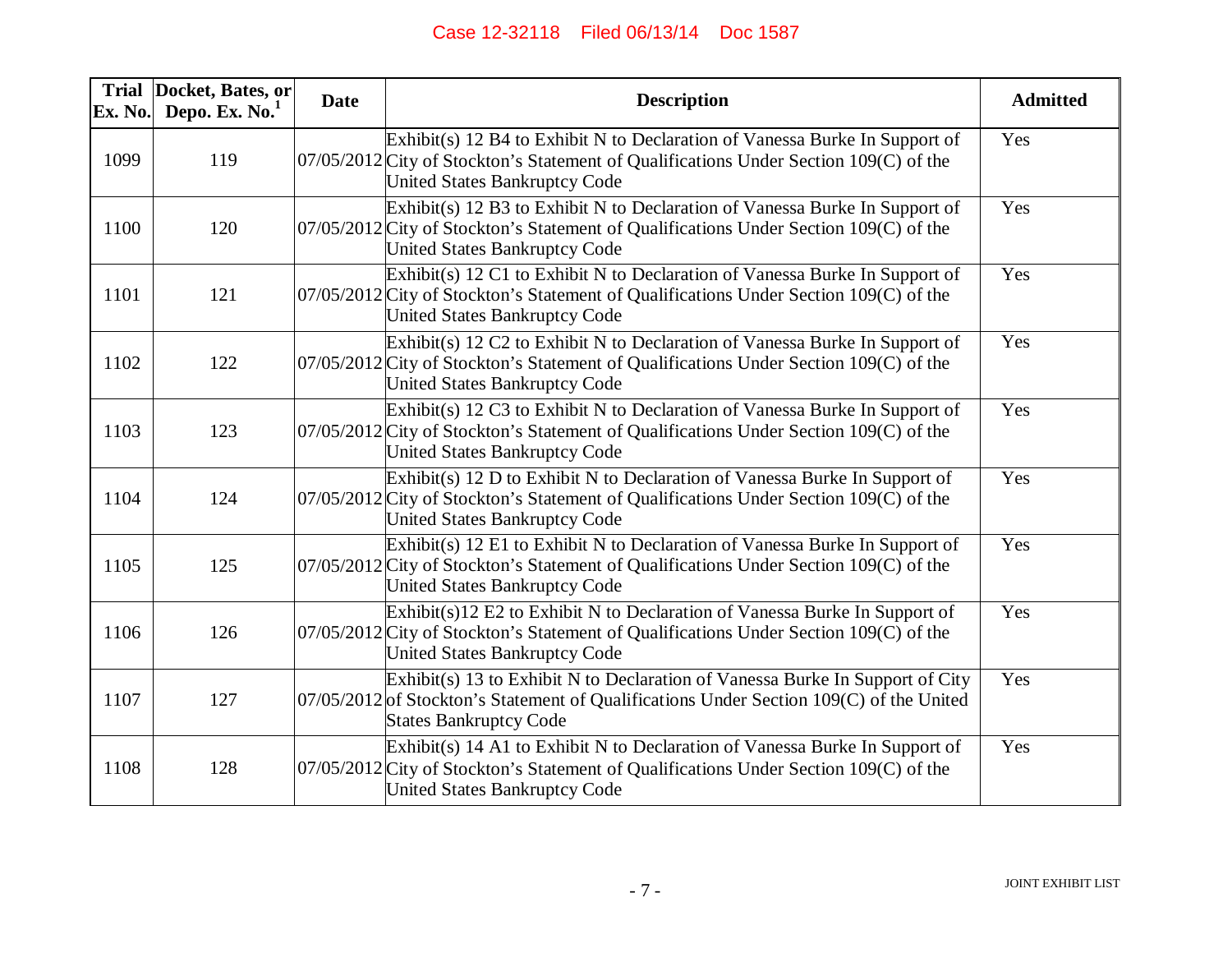| Ex. No. | Trial Docket, Bates, or<br>Depo. Ex. $No.1$ | <b>Date</b> | <b>Description</b>                                                                                                                                                                                             | <b>Admitted</b> |
|---------|---------------------------------------------|-------------|----------------------------------------------------------------------------------------------------------------------------------------------------------------------------------------------------------------|-----------------|
| 1109    | 129                                         |             | Exhibit(s) 14 A2 to Exhibit N to Declaration of Vanessa Burke In Support of<br>07/05/2012 City of Stockton's Statement of Qualifications Under Section 109(C) of the<br><b>United States Bankruptcy Code</b>   | Yes             |
| 1110    | 130                                         |             | Exhibit(s) 14 A3 to Exhibit N to Declaration of Vanessa Burke In Support of<br>$07/05/2012$ City of Stockton's Statement of Qualifications Under Section 109(C) of the<br><b>United States Bankruptcy Code</b> | Yes             |
| 1111    | 131                                         |             | Exhibit(s) 14 A4 Exhibit N to Declaration of Vanessa Burke In Support of City<br>$07/05/2012$ of Stockton's Statement of Qualifications Under Section 109(C) of the United<br><b>States Bankruptcy Code</b>    | Yes             |
| 1112    | 132                                         |             | Exhibit(s) 14 B1 to Exhibit N to Declaration of Vanessa Burke In Support of<br>$07/05/2012$ City of Stockton's Statement of Qualifications Under Section 109(C) of the<br><b>United States Bankruptcy Code</b> | Yes             |
| 1113    | 133                                         |             | Exhibit(s) 14 B2 to Exhibit N to Declaration of Vanessa Burke In Support of<br>$07/05/2012$ City of Stockton's Statement of Qualifications Under Section 109(C) of the<br><b>United States Bankruptcy Code</b> | Yes             |
| 1114    | 134                                         |             | Exhibit(s) 14 B3 to Exhibit N to Declaration of Vanessa Burke In Support of<br>$07/05/2012$ City of Stockton's Statement of Qualifications Under Section 109(C) of the<br><b>United States Bankruptcy Code</b> | Yes             |
| 1115    | 135                                         |             | Exhibit(s) 15 A1 to Exhibit N to Declaration of Vanessa Burke In Support of<br>$07/05/2012$ City of Stockton's Statement of Qualifications Under Section 109(C) of the<br><b>United States Bankruptcy Code</b> | Yes             |
| 1116    | 136                                         |             | Exhibit(s) 15 A2 to Exhibit N to Declaration of Vanessa Burke In Support of<br>$07/05/2012$ City of Stockton's Statement of Qualifications Under Section 109(C) of the<br><b>United States Bankruptcy Code</b> | Yes             |
| 1117    | 137                                         |             | Exhibit(s) 15 A3 to Exhibit N to Declaration of Vanessa Burke In Support of<br>$07/05/2012$ City of Stockton's Statement of Qualifications Under Section 109(C) of the<br><b>United States Bankruptcy Code</b> | Yes             |
| 1118    | 138                                         |             | Exhibit(s) 15 A4 to Exhibit N to Declaration of Vanessa Burke In Support of<br>$07/05/2012$ City of Stockton's Statement of Qualifications Under Section 109(C) of the<br><b>United States Bankruptcy Code</b> | Yes             |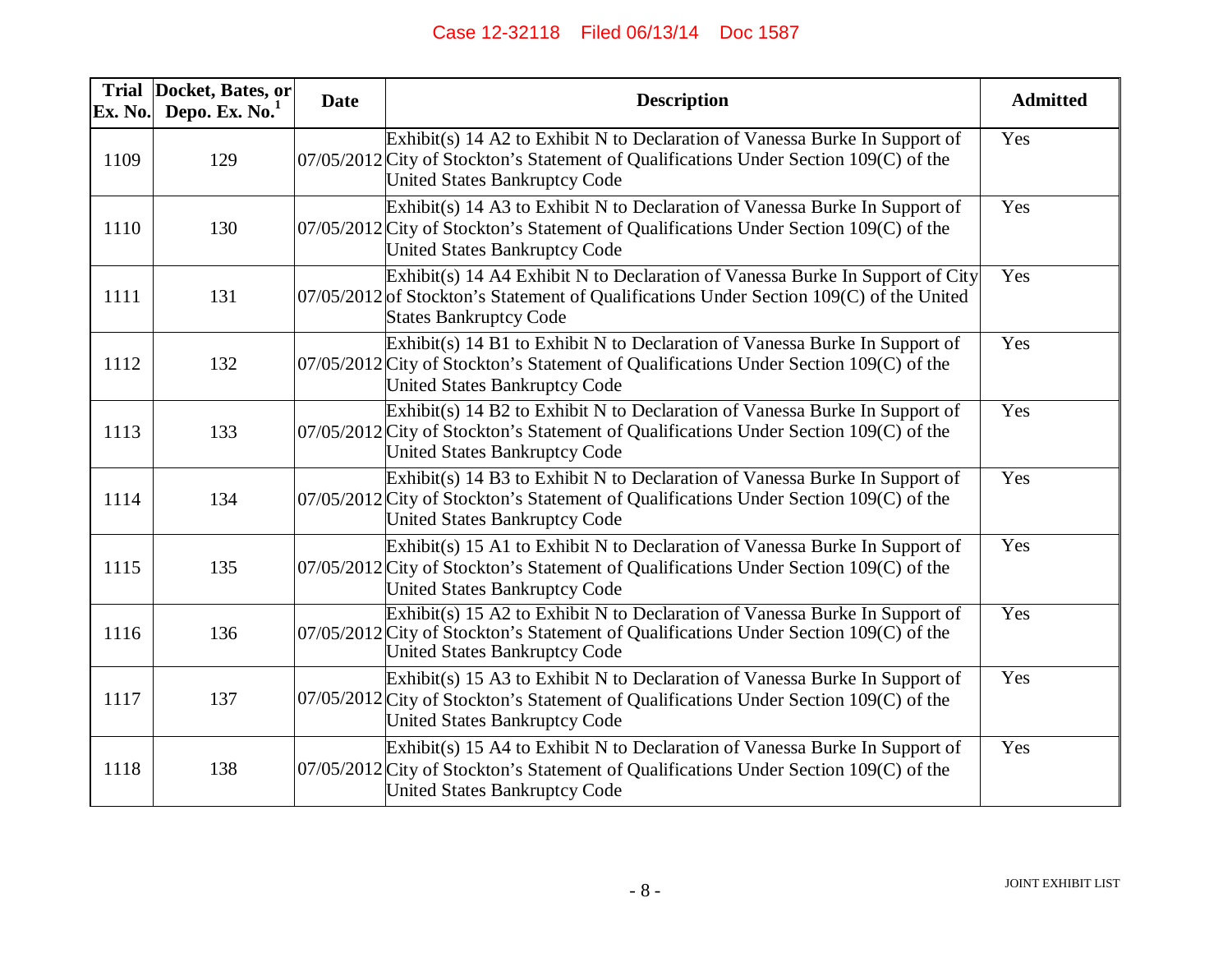| Ex. No. | Trial Docket, Bates, or<br>Depo. Ex. $No.1$ | <b>Date</b> | <b>Description</b>                                                                                                                                                                                             | <b>Admitted</b> |
|---------|---------------------------------------------|-------------|----------------------------------------------------------------------------------------------------------------------------------------------------------------------------------------------------------------|-----------------|
| 1119    | 139                                         |             | Exhibit(s) 15 B2 to Exhibit N to Declaration of Vanessa Burke In Support of<br>07/05/2012 City of Stockton's Statement of Qualifications Under Section 109(C) of the<br><b>United States Bankruptcy Code</b>   | Yes             |
| 1120    | 140                                         |             | Exhibit(s) 15 B1 to Exhibit N to Declaration of Vanessa Burke In Support of<br>07/05/2012 City of Stockton's Statement of Qualifications Under Section 109(C) of the<br><b>United States Bankruptcy Code</b>   | Yes             |
| 1121    | 141                                         |             | Exhibit(s) 15 B3 to Exhibit N to Declaration of Vanessa Burke In Support of<br>07/05/2012 City of Stockton's Statement of Qualifications Under Section 109(C) of the<br><b>United States Bankruptcy Code</b>   | Yes             |
| 1122    | 142                                         |             | $Exhibit(s)$ 15 B4 to Exhibit N to Declaration of Vanessa Burke In Support of<br>07/05/2012 City of Stockton's Statement of Qualifications Under Section 109(C) of the<br><b>United States Bankruptcy Code</b> | Yes             |
| 1123    | 143                                         |             | Exhibit(s) 15 C1 to Exhibit N to Declaration of Vanessa Burke In Support of<br>07/05/2012 City of Stockton's Statement of Qualifications Under Section 109(C) of the<br><b>United States Bankruptcy Code</b>   | Yes             |
| 1124    | 144                                         |             | Exhibit(s) 15 C2 to Exhibit N to Declaration of Vanessa Burke In Support of<br>07/05/2012 City of Stockton's Statement of Qualifications Under Section 109(C) of the<br><b>United States Bankruptcy Code</b>   | Yes             |
| 1125    | 145                                         |             | Exhibit(s) 15 C3 Exhibit N to Declaration of Vanessa Burke In Support of City<br>$07/05/2012$ of Stockton's Statement of Qualifications Under Section 109(C) of the United<br><b>States Bankruptcy Code</b>    | Yes             |
| 1126    | 146                                         |             | Exhibit(s) 15 D1 to Exhibit N to Declaration of Vanessa Burke In Support of<br>$07/05/2012$ City of Stockton's Statement of Qualifications Under Section 109(C) of the<br><b>United States Bankruptcy Code</b> | Yes             |
| 1127    | 147                                         |             | Exhibit(s) 15 D2 to Exhibit N to Declaration of Vanessa Burke In Support of<br>07/05/2012 City of Stockton's Statement of Qualifications Under Section 109(C) of the<br><b>United States Bankruptcy Code</b>   | Yes             |
| 1128    | 148                                         |             | Exhibit(s) 15 D3 to Exhibit N to Declaration of Vanessa Burke In Support of<br>$07/05/2012$ City of Stockton's Statement of Qualifications Under Section 109(C) of the<br><b>United States Bankruptcy Code</b> | Yes             |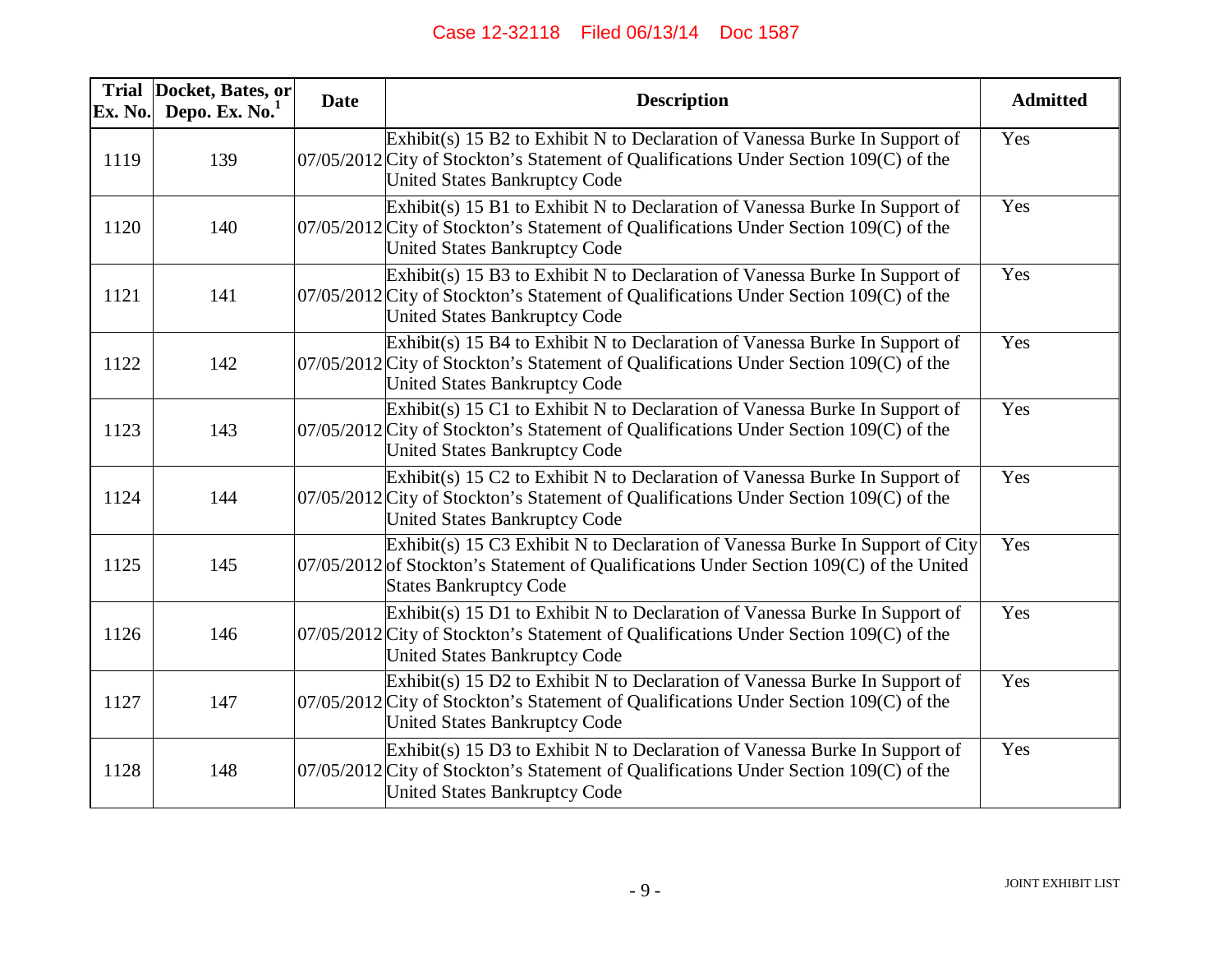| Ex. No. | Trial Docket, Bates, or<br>Depo. Ex. $No.1$ | <b>Date</b> | <b>Description</b>                                                                                                                                                                                              | <b>Admitted</b> |
|---------|---------------------------------------------|-------------|-----------------------------------------------------------------------------------------------------------------------------------------------------------------------------------------------------------------|-----------------|
| 1129    | 149                                         |             | Exhibit(s) 16 to Exhibit N to Declaration of Vanessa Burke In Support of City<br>$07/05/2012$ of Stockton's Statement of Qualifications Under Section 109(C) of the United<br><b>States Bankruptcy Code</b>     | Yes             |
| 1130    | 150                                         |             | Exhibit(s) 17 A1 to Exhibit N to Declaration of Vanessa Burke In Support of<br>$07/05/2012$ City of Stockton's Statement of Qualifications Under Section 109(C) of the<br><b>United States Bankruptcy Code</b>  | Yes             |
| 1131    | 151                                         |             | Exhibit(s) 17 A2 to Exhibit N to Declaration of Vanessa Burke In Support of<br>$07/05/2012$ City of Stockton's Statement of Qualifications Under Section 109(C) of the<br><b>United States Bankruptcy Code</b>  | Yes             |
| 1132    | 152                                         |             | Exhibit(s) 17 A3 to Exhibit N to Declaration of Vanessa Burke In Support of<br>$07/05/2012$ City of Stockton's Statement of Qualifications Under Section 109(C) of the<br><b>United States Bankruptcy Code</b>  | Yes             |
| 1133    | 153                                         |             | $Exhibit(s)$ 17 B to Exhibit N to Declaration of Vanessa Burke In Support of<br>$07/05/2012$ City of Stockton's Statement of Qualifications Under Section 109(C) of the<br><b>United States Bankruptcy Code</b> | Yes             |
| 1134    | 154                                         |             | Exhibit(s) 17 C to Exhibit N to Declaration of Vanessa Burke In Support of<br>$07/05/2012$ City of Stockton's Statement of Qualifications Under Section 109(C) of the<br><b>United States Bankruptcy Code</b>   | Yes             |
| 1135    | 155                                         |             | $Exhibit(s)$ 17 D to Exhibit N to Declaration of Vanessa Burke In Support of<br>$07/05/2012$ City of Stockton's Statement of Qualifications Under Section 109(C) of the<br>United States Bankruptcy Code        | Yes             |
| 1136    | 156                                         |             | Exhibit(s) 17 E1 to Exhibit N to Declaration of Vanessa Burke In Support of<br>$07/05/2012$ City of Stockton's Statement of Qualifications Under Section 109(C) of the<br><b>United States Bankruptcy Code</b>  | Yes             |
| 1137    | 157                                         |             | Exhibit(s) 17 E2 to Exhibit N to Declaration of Vanessa Burke In Support of<br>07/05/2012 City of Stockton's Statement of Qualifications Under Section 109(C) of the<br>United States Bankruptcy Code           | Yes             |
| 1138    | 158                                         |             | Exhibit(s) 17 E3 to Exhibit N to Declaration of Vanessa Burke In Support of<br>07/05/2012 City of Stockton's Statement of Qualifications Under Section 109(C) of the<br><b>United States Bankruptcy Code</b>    | Yes             |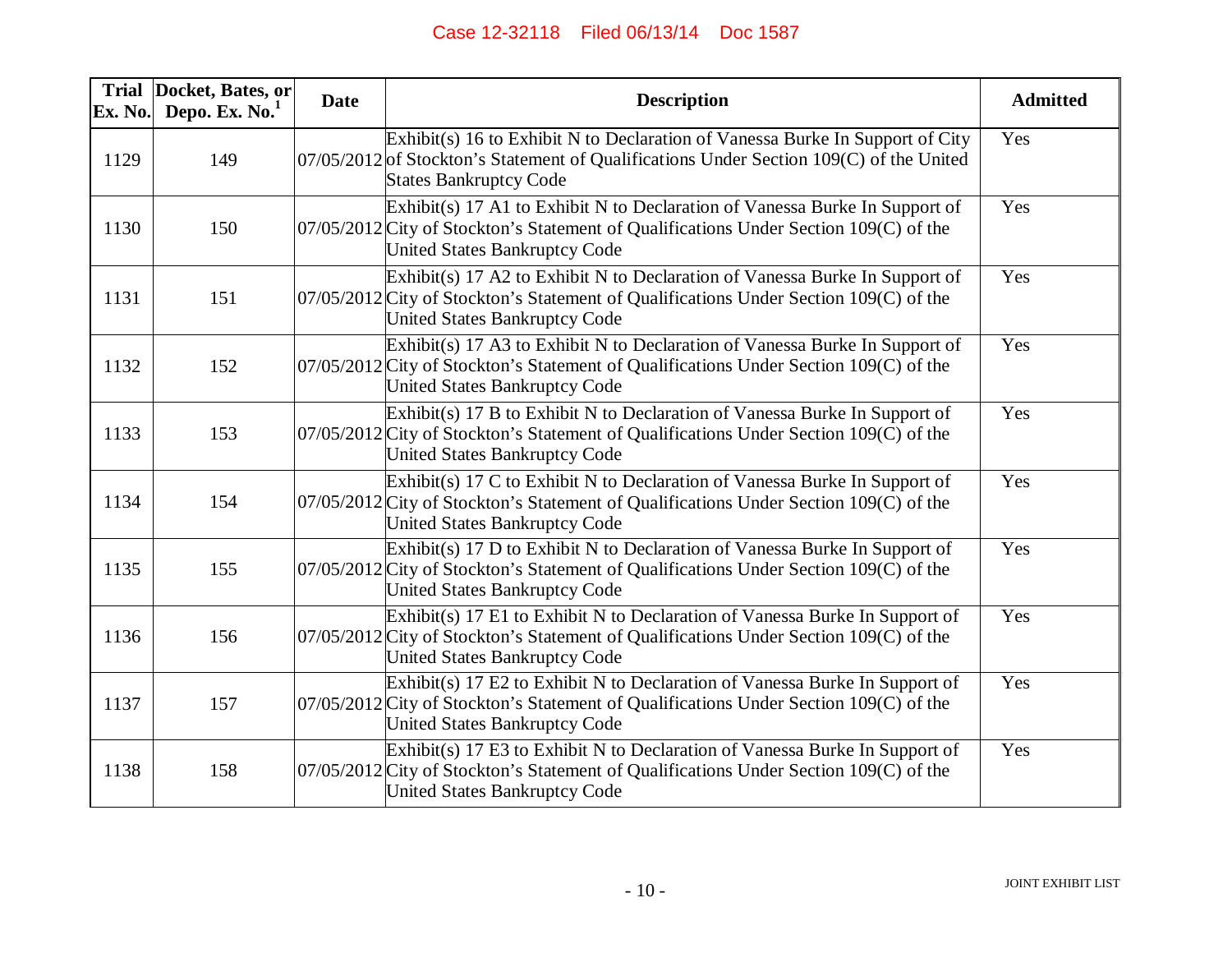| Ex. No. | Trial Docket, Bates, or<br>Depo. Ex. No. <sup>1</sup> | <b>Date</b> | <b>Description</b>                                                                                                                                                                                              | <b>Admitted</b> |
|---------|-------------------------------------------------------|-------------|-----------------------------------------------------------------------------------------------------------------------------------------------------------------------------------------------------------------|-----------------|
| 1139    | 159                                                   |             | Exhibit(s) 17 F1 to Exhibit N to Declaration of Vanessa Burke In Support of<br>07/05/2012 City of Stockton's Statement of Qualifications Under Section 109(C) of the<br><b>United States Bankruptcy Code</b>    | Yes             |
| 1140    | 160                                                   |             | Exhibit(s) 17 F2 to Exhibit N to Declaration of Vanessa Burke In Support of<br>07/05/2012 City of Stockton's Statement of Qualifications Under Section 109(C) of the<br><b>United States Bankruptcy Code</b>    | Yes             |
| 1141    | 161                                                   |             | $Exhibit(s)$ 17 G to Exhibit N to Declaration of Vanessa Burke In Support of<br>$07/05/2012$ City of Stockton's Statement of Qualifications Under Section 109(C) of the<br>United States Bankruptcy Code        | Yes             |
| 1142    | 162                                                   |             | $Exhibit(s)$ 17 H to Exhibit N to Declaration of Vanessa Burke In Support of<br>07/05/2012 City of Stockton's Statement of Qualifications Under Section 109(C) of the<br><b>United States Bankruptcy Code</b>   | Yes             |
| 1143    | 163                                                   |             | Exhibit(s) 17 I1 to Exhibit N to Declaration of Vanessa Burke In Support of<br>07/05/2012 City of Stockton's Statement of Qualifications Under Section 109(C) of the<br><b>United States Bankruptcy Code</b>    | Yes             |
| 1144    | 164                                                   |             | Exhibit(s) 17 I2 to Exhibit N to Declaration of Vanessa Burke In Support of<br>07/05/2012 City of Stockton's Statement of Qualifications Under Section 109(C) of the<br>United States Bankruptcy Code           | Yes             |
| 1145    | 165                                                   |             | Exhibit(s) 18 A1 to Exhibit N to Declaration of Vanessa Burke In Support of<br>07/05/2012 City of Stockton's Statement of Qualifications Under Section 109(C) of the<br><b>United States Bankruptcy Code</b>    | Yes             |
| 1146    | 166                                                   |             | Exhibit(s) 18 A2 to Exhibit N to Declaration of Vanessa Burke In Support of<br>07/05/2012 City of Stockton's Statement of Qualifications Under Section 109(C) of the<br><b>United States Bankruptcy Code</b>    | Yes             |
| 1147    | 167                                                   |             | Exhibit(s) 18 C to Exhibit N to Declaration of Vanessa Burke In Support of<br>07/05/2012 City of Stockton's Statement of Qualifications Under Section 109(C) of the<br><b>United States Bankruptcy Code</b>     | Yes             |
| 1148    | 168                                                   |             | $Exhibit(s)$ 18 B to Exhibit N to Declaration of Vanessa Burke In Support of<br>$07/05/2012$ City of Stockton's Statement of Qualifications Under Section 109(C) of the<br><b>United States Bankruptcy Code</b> | Yes             |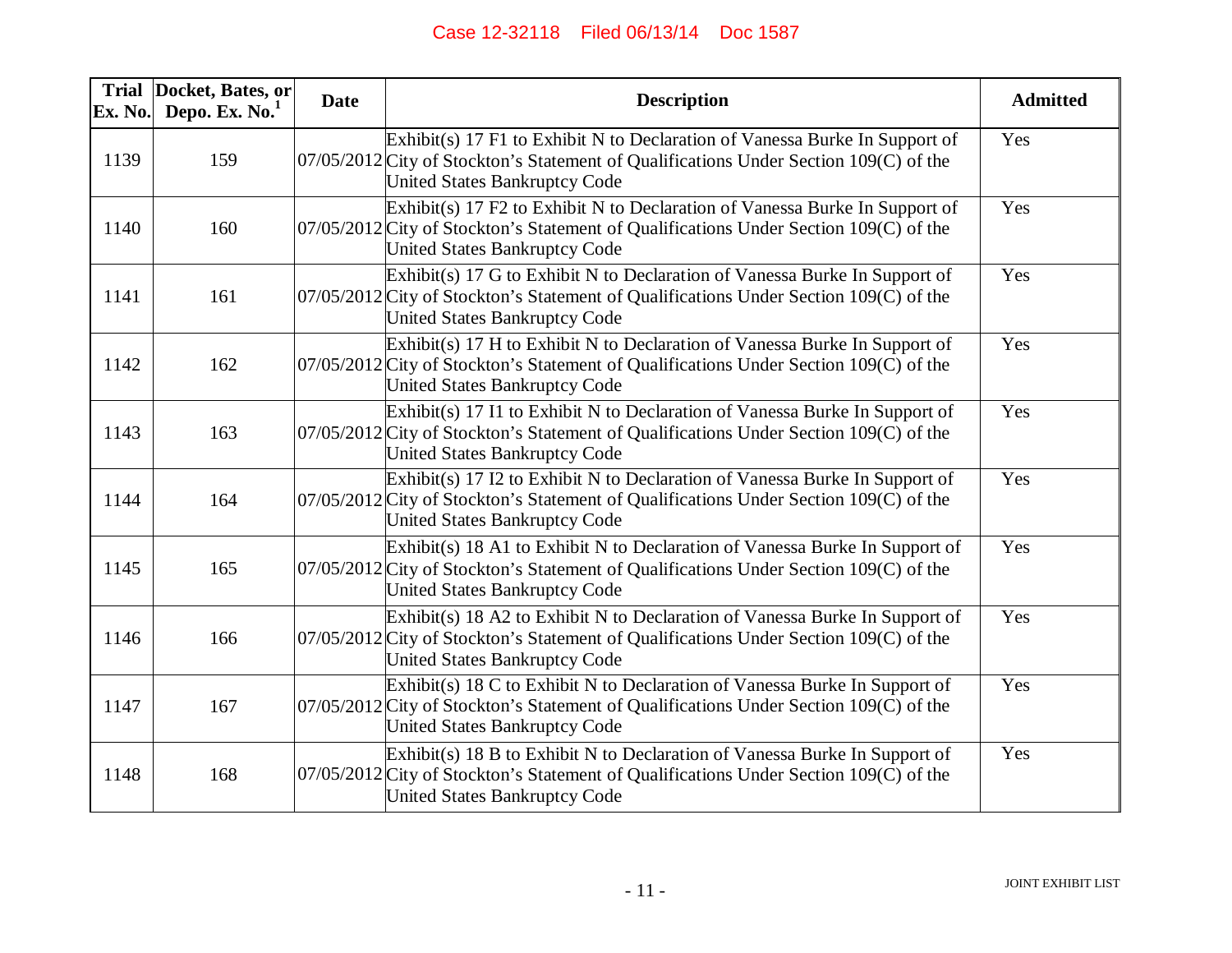| Ex. No. | Trial Docket, Bates, or<br>Depo. Ex. $No.1$ | <b>Date</b> | <b>Description</b>                                                                                                                                                                                             | <b>Admitted</b> |
|---------|---------------------------------------------|-------------|----------------------------------------------------------------------------------------------------------------------------------------------------------------------------------------------------------------|-----------------|
| 1149    | 169                                         |             | $Exhibit(s)$ 18 D to Exhibit N to Declaration of Vanessa Burke In Support of<br>07/05/2012 City of Stockton's Statement of Qualifications Under Section 109(C) of the<br><b>United States Bankruptcy Code</b>  | Yes             |
| 1150    | 170                                         |             | $Exhibit(s)$ 18 E1 to Exhibit N to Declaration of Vanessa Burke In Support of<br>07/05/2012 City of Stockton's Statement of Qualifications Under Section 109(C) of the<br><b>United States Bankruptcy Code</b> | Yes             |
| 1151    | 171                                         |             | Exhibit(s) 18 E2 to Exhibit N to Declaration of Vanessa Burke In Support of<br>07/05/2012 City of Stockton's Statement of Qualifications Under Section 109(C) of the<br>United States Bankruptcy Code          | Yes             |
| 1152    | 172                                         |             | Exhibit(s) 18 F1 to Exhibit N to Declaration of Vanessa Burke In Support of<br>07/05/2012 City of Stockton's Statement of Qualifications Under Section 109(C) of the<br><b>United States Bankruptcy Code</b>   | Yes             |
| 1153    | 173                                         |             | Exhibit(s) 18 F2 to Exhibit N to Declaration of Vanessa Burke In Support of<br>07/05/2012 City of Stockton's Statement of Qualifications Under Section 109(C) of the<br><b>United States Bankruptcy Code</b>   | Yes             |
| 1154    | 174                                         |             | $Exhibit(s)$ 18 G to Exhibit N to Declaration of Vanessa Burke In Support of<br>07/05/2012 City of Stockton's Statement of Qualifications Under Section 109(C) of the<br><b>United States Bankruptcy Code</b>  | Yes             |
| 1155    | 175                                         |             | $Exhibit(s)$ 18 H to Exhibit N to Declaration of Vanessa Burke In Support of<br>07/05/2012 City of Stockton's Statement of Qualifications Under Section 109(C) of the<br><b>United States Bankruptcy Code</b>  | Yes             |
| 1156    | 176                                         |             | Exhibit(s) 18 I to Exhibit N to Declaration of Vanessa Burke In Support of<br>$07/05/2012$ City of Stockton's Statement of Qualifications Under Section 109(C) of the<br><b>United States Bankruptcy Code</b>  | Yes             |
| 1157    | 177                                         |             | $Exhibit(s)$ 19 to Exhibit N to Declaration of Vanessa Burke In Support of City<br>$07/05/2012$ of Stockton's Statement of Qualifications Under Section 109(C) of the United<br><b>States Bankruptcy Code</b>  | Yes             |
| 1158    | 178                                         |             | Exhibit(s) 20 through 21 to Exhibit N to Declaration of Vanessa Burke In<br>07/05/2012 Support of City of Stockton's Statement of Qualifications Under Section<br>109(C) of the United States Bankruptcy Code  | Yes             |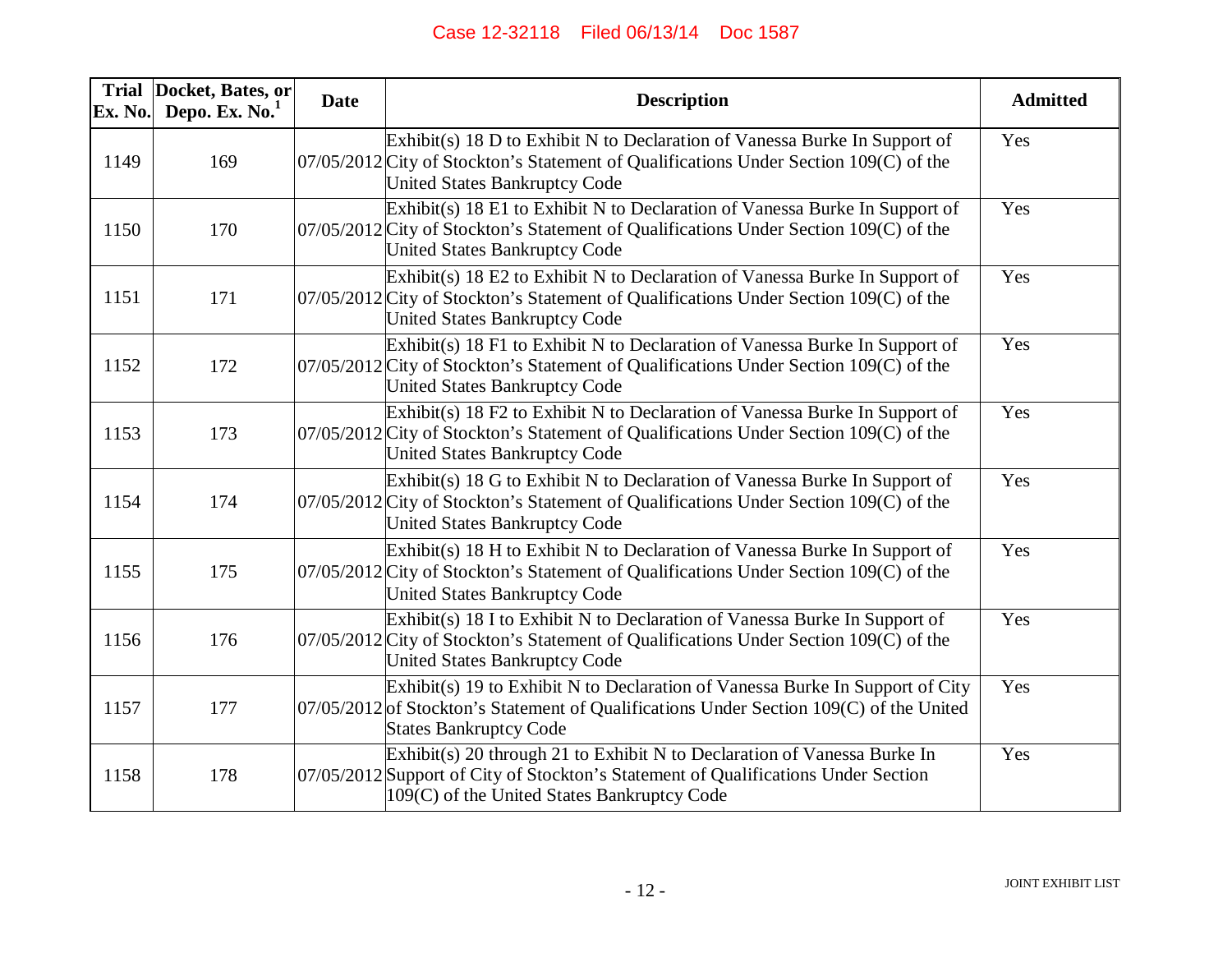| Ex. No. | Trial Docket, Bates, or<br>Depo. Ex. $No.1$ | <b>Date</b> | <b>Description</b>                                                                                                                                                                                                | <b>Admitted</b> |
|---------|---------------------------------------------|-------------|-------------------------------------------------------------------------------------------------------------------------------------------------------------------------------------------------------------------|-----------------|
| 1159    | 184                                         |             | Exhibit(s) 22 A2 to Exhibit N to Declaration of Vanessa Burke In Support of<br>07/06/2012 City of Stockton's Statement of Qualifications Under Section 109(C) of the<br><b>United States Bankruptcy Code</b>      | Yes             |
| 1160    | 185                                         |             | Exhibit(s) 22 A1 to Exhibit N to Declaration of Vanessa Burke In Support of<br>$07/06/2012$ City of Stockton's Statement of Qualifications Under Section 109(C) of the<br><b>United States Bankruptcy Code</b>    | Yes             |
| 1161    | 186                                         |             | Exhibit(s) 22 A3 to Exhibit N to Declaration of Vanessa Burke In Support of<br>$07/06/2012$ City of Stockton's Statement of Qualifications Under Section 109(C) of the<br>United States Bankruptcy Code           | Yes             |
| 1162    | 187                                         |             | $Exhibit(s)$ 22 B to Exhibit N to Declaration of Vanessa Burke In Support of<br>07/06/2012 City of Stockton's Statement of Qualifications Under Section 109(C) of the<br><b>United States Bankruptcy Code</b>     | Yes             |
| 1163    | 188                                         |             | Exhibit(s) 23 through 26 to Exhibit N to Declaration of Vanessa Burke In<br>07/06/2012 Support of City of Stockton's Statement of Qualifications Under Section<br>109(C) of the United States Bankruptcy Code     | Yes             |
| 1164    | 189                                         |             | Exhibit(s) 27 to Exhibit N to Declaration of Vanessa Burke In Support of City<br>$07/06/2012$ of Stockton's Statement of Qualifications Under Section 109(C) of the United<br><b>States Bankruptcy Code</b>       | Yes             |
| 1165    | 190                                         |             | Exhibit(s) 28 to Exhibit N to Declaration of Vanessa Burke In Support of City<br>$07/06/2012$ of Stockton's Statement of Qualifications Under Section 109(C) of the United<br><b>States Bankruptcy Code</b>       | Yes             |
| 1166    | 192                                         |             | Exhibit(s) 22 C through 22 D to Exhibit N to Declaration of Vanessa Burke In<br>07/06/2012 Support of City of Stockton's Statement of Qualifications Under Section<br>109(C) of the United States Bankruptcy Code | Yes             |
| 1167    | 193                                         |             | Exhibit(s) 22 E2 to Exhibit N to Declaration of Vanessa Burke In Support of<br>07/06/2012 City of Stockton's Statement of Qualifications Under Section 109(C) of the<br>United States Bankruptcy Code             | Yes             |
| 1168    | 195                                         |             | Exhibit(s) 22 E1 to Exhibit N to Declaration of Vanessa Burke In Support of<br>$07/06/2012$ City of Stockton's Statement of Qualifications Under Section 109(C) of the<br><b>United States Bankruptcy Code</b>    | Yes             |
| 1169    | 196                                         |             | Exhibit(s) 22 E3 to Exhibit N to Declaration of Vanessa Burke In Support of<br>$07/06/2012$ City of Stockton's Statement of Qualifications Under Section 109(C) of the<br><b>United States Bankruptcy Code</b>    | Yes             |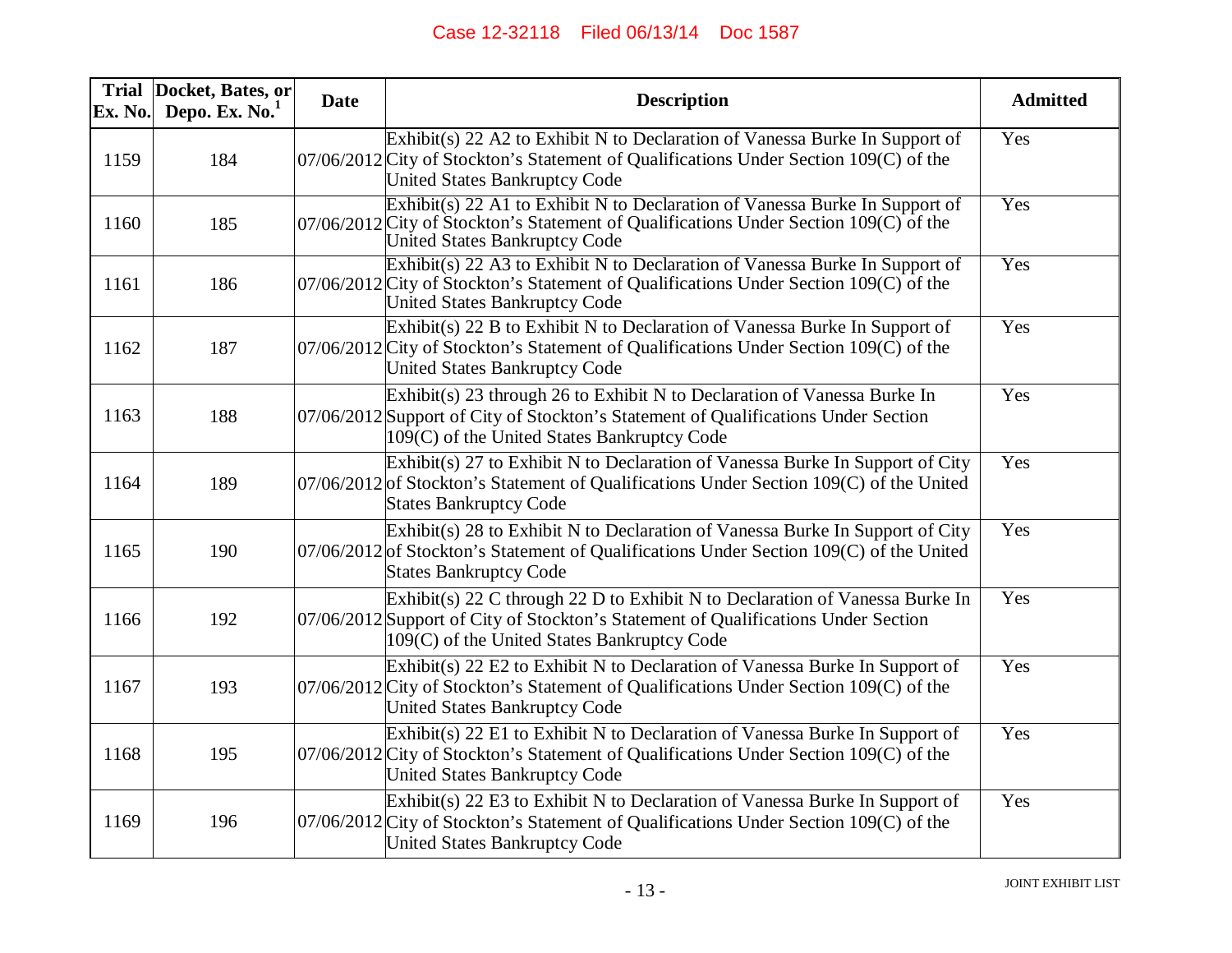| Ex. No. | Trial Docket, Bates, or<br>Depo. Ex. $No.1$ | <b>Date</b> | <b>Description</b>                                                                                                                                                                                                | <b>Admitted</b> |
|---------|---------------------------------------------|-------------|-------------------------------------------------------------------------------------------------------------------------------------------------------------------------------------------------------------------|-----------------|
| 1170    | 197                                         |             | $Exhibit(s)$ 22 F1 to Exhibit N to Declaration of Vanessa Burke In Support of<br>07/06/2012 City of Stockton's Statement of Qualifications Under Section 109(C) of the<br><b>United States Bankruptcy Code</b>    | Yes             |
| 1171    | 199                                         |             | $Exhibit(s)$ 22 F2 to Exhibit N to Declaration of Vanessa Burke In Support of<br>07/06/2012 City of Stockton's Statement of Qualifications Under Section 109(C) of the<br><b>United States Bankruptcy Code</b>    | Yes             |
| 1172    | 200                                         |             | Exhibit(s) 22 F3 to Exhibit N to Declaration of Vanessa Burke In Support of<br>07/06/2012 City of Stockton's Statement of Qualifications Under Section 109(C) of the<br><b>United States Bankruptcy Code</b>      | Yes             |
| 1173    | 201                                         |             | Exhibit(s) 22 G through 22 H to Exhibit N to Declaration of Vanessa Burke In<br>07/06/2012 Support of City of Stockton's Statement of Qualifications Under Section<br>109(C) of the United States Bankruptcy Code | Yes             |
| 1174    | 202                                         |             | Exhibit(s) 22 I to Exhibit N to Declaration of Vanessa Burke In Support of<br>07/06/2012 City of Stockton's Statement of Qualifications Under Section 109(C) of the<br><b>United States Bankruptcy Code</b>       | Yes             |
| 1175    | 208                                         |             | Exhibit(s) 31 through 33 to Exhibit N to Declaration of Vanessa Burke In<br>07/06/2012 Support of City of Stockton's Statement of Qualifications Under Section<br>109(C) of the United States Bankruptcy Code     | Yes             |
| 1176    | 209                                         |             | Exhibit(s) 34 A through 34 C to Exhibit N to Declaration of Vanessa Burke In<br>07/06/2012 Support of City of Stockton's Statement of Qualifications Under Section<br>109(C) of the United States Bankruptcy Code | Yes             |
| 1177    | 210                                         |             | Exhibit(s) 34 D through 34 E to Exhibit N to Declaration of Vanessa Burke In<br>07/06/2012 Support of City of Stockton's Statement of Qualifications Under Section<br>109(C) of the United States Bankruptcy Code | Yes             |
| 1178    | 211                                         |             | Exhibit(s) 34 F through 34 G to Exhibit N to Declaration of Vanessa Burke In<br>07/06/2012 Support of City of Stockton's Statement of Qualifications Under Section<br>109(C) of the United States Bankruptcy Code | Yes             |
| 1179    | 212                                         |             | Exhibit(s) 34 H through 34 J to Exhibit N to Declaration of Vanessa Burke In<br>07/06/2012 Support of City of Stockton's Statement of Qualifications Under Section<br>109(C) of the United States Bankruptcy Code | Yes             |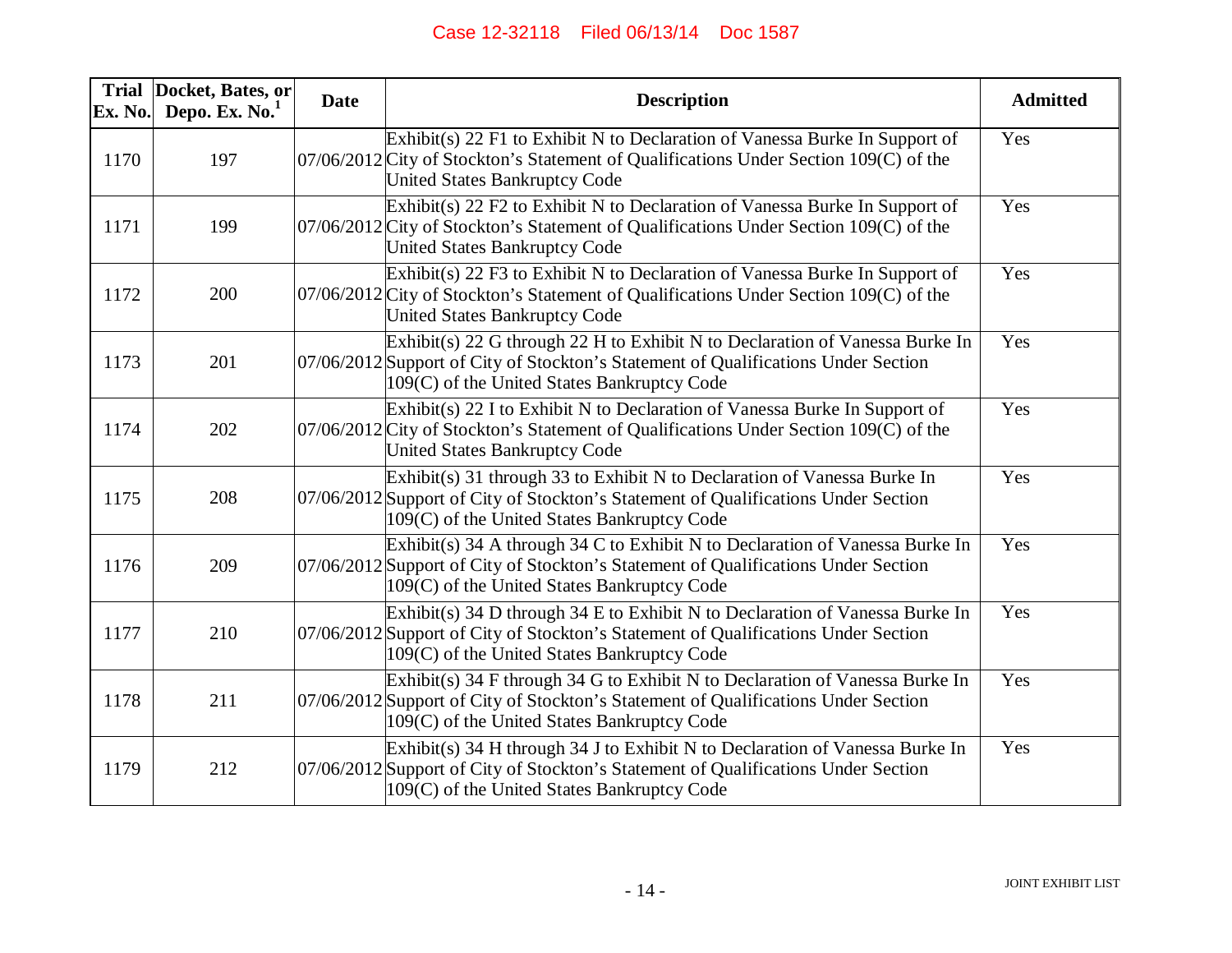| Ex. No. | Trial Docket, Bates, or<br>Depo. Ex. $No.1$ | <b>Date</b> | <b>Description</b>                                                                                                                                                                                                                 | <b>Admitted</b> |
|---------|---------------------------------------------|-------------|------------------------------------------------------------------------------------------------------------------------------------------------------------------------------------------------------------------------------------|-----------------|
| 1180    | 213                                         |             | Exhibit(s) 35 to Exhibit N to Declaration of Vanessa Burke In Support of City<br>$07/06/2012$ of Stockton's Statement of Qualifications Under Section 109(C) of the United<br><b>States Bankruptcy Code</b>                        | Yes             |
| 1181    | 214                                         |             | Exhibit(s) 36 A1 to Exhibit N to Declaration of Vanessa Burke In Support of<br>07/06/2012 City of Stockton's Statement of Qualifications Under Section 109(C) of the<br><b>United States Bankruptcy Code</b>                       | Yes             |
| 1182    | 215                                         |             | $Exhibit(s)36 A2$ to Exhibit N to Declaration of Vanessa Burke In Support of<br>07/06/2012 City of Stockton's Statement of Qualifications Under Section 109(C) of the<br><b>United States Bankruptcy Code</b>                      | Yes             |
| 1183    | 216                                         |             | Exhibit(s) 36 A3 to Exhibit N to Declaration of Vanessa Burke In Support of<br>07/06/2012 City of Stockton's Statement of Qualifications Under Section 109(C) of the<br><b>United States Bankruptcy Code</b>                       | Yes             |
| 1184    | 217                                         |             | Exhibit(s) 36 B through 36 C to Exhibit N to Declaration of Vanessa Burke In<br>07/06/2012 Support of City of Stockton's Statement of Qualifications Under Section<br>109(C) of the United States Bankruptcy Code                  | Yes             |
| 1185    | 218                                         |             | Exhibit(s) 36 D to Exhibit N to Declaration of Vanessa Burke In Support of<br>$07/06/2012$ City of Stockton's Statement of Qualifications Under Section 109( $\overrightarrow{C}$ ) of the<br><b>United States Bankruptcy Code</b> | Yes             |
| 1186    | 219                                         |             | Exhibit(s) 36 E2 to Exhibit N to Declaration of Vanessa Burke In Support of<br>$07/06/2012$ City of Stockton's Statement of Qualifications Under Section 109(C) of the<br><b>United States Bankruptcy Code</b>                     | Yes             |
| 1187    | 220                                         |             | Exhibit(s) 36 E1 to Exhibit N to Declaration of Vanessa Burke In Support of<br>07/06/2012 City of Stockton's Statement of Qualifications Under Section 109(C) of the<br>United States Bankruptcy Code                              | Yes             |
| 1188    | 221                                         |             | Exhibit(s) 36 E3 to Exhibit N to Declaration of Vanessa Burke In Support of<br>$07/06/2012$ City of Stockton's Statement of Qualifications Under Section 109(C) of the<br><b>United States Bankruptcy Code</b>                     | Yes             |
| 1189    | 222                                         |             | Exhibit(s) 36 F1 to Exhibit N to Declaration of Vanessa Burke In Support of<br>07/06/2012 City of Stockton's Statement of Qualifications Under Section 109(C) of the<br><b>United States Bankruptcy Code</b>                       | Yes             |
| 1190    | 223                                         |             | Exhibit(s) 36 F2 to Exhibit N to Declaration of Vanessa Burke In Support of<br>$07/06/2012$ City of Stockton's Statement of Qualifications Under Section 109(C) of the<br><b>United States Bankruptcy Code</b>                     | Yes             |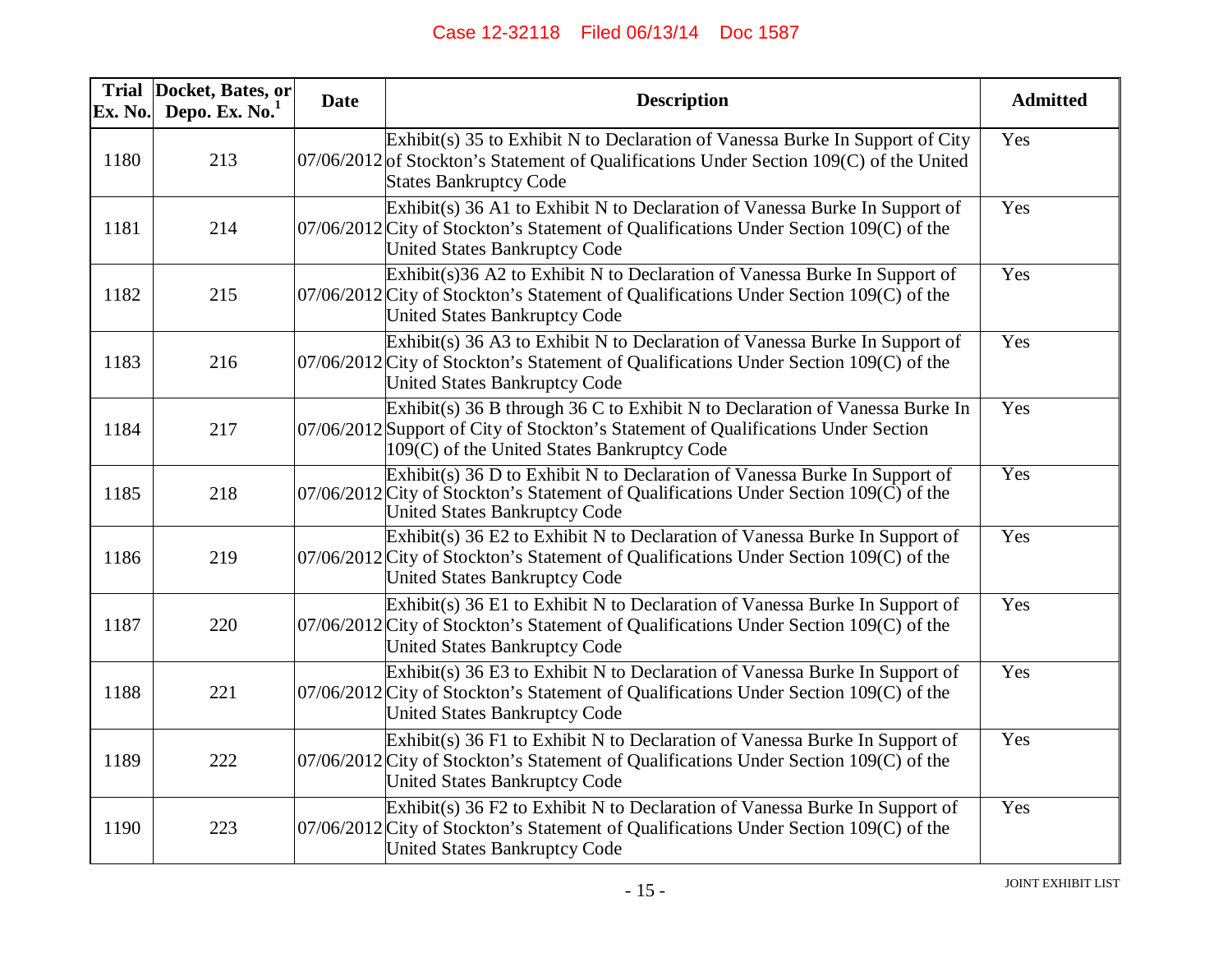| Ex. No. | Trial Docket, Bates, or<br>Depo. Ex. $No.1$ | <b>Date</b> | <b>Description</b>                                                                                                                                                                                                          | <b>Admitted</b> |
|---------|---------------------------------------------|-------------|-----------------------------------------------------------------------------------------------------------------------------------------------------------------------------------------------------------------------------|-----------------|
| 1191    | 224                                         |             | Exhibit(s) 36 F3 to Exhibit N to Declaration of Vanessa Burke In Support of<br>07/06/2012 City of Stockton's Statement of Qualifications Under Section 109(C) of the<br><b>United States Bankruptcy Code</b>                | Yes             |
| 1192    | 225                                         |             | Exhibit(s) 36 G to Exhibit N to Declaration of Vanessa Burke In Support of<br>$07/06/2012$ City of Stockton's Statement of Qualifications Under Section 109( $\overrightarrow{C}$ ) of the<br>United States Bankruptcy Code | Yes             |
| 1193    | 226                                         |             | $Exhibit(s)$ 36 H to Exhibit N to Declaration of Vanessa Burke In Support of<br>$07/06/2012$ City of Stockton's Statement of Qualifications Under Section 109( $\check{C}$ ) of the<br><b>United States Bankruptcy Code</b> | Yes             |
| 1194    | 227                                         |             | Exhibit(s) 36 I to Exhibit N to Declaration of Vanessa Burke In Support of<br>07/06/2012 City of Stockton's Statement of Qualifications Under Section 109(C) of the<br><b>United States Bankruptcy Code</b>                 | Yes             |
| 1195    | 228                                         |             | Exhibit(s) 37 through 38 to Exhibit N to Declaration of Vanessa Burke In<br>07/06/2012 Support of City of Stockton's Statement of Qualifications Under Section<br>109(C) of the United States Bankruptcy Code               | Yes             |
| 1196    | 229                                         |             | Exhibit(s) 39 A through 39 B to Exhibit N to Declaration of Vanessa Burke In<br>07/06/2012 Support of City of Stockton's Statement of Qualifications Under Section<br>109(C) of the United States Bankruptcy Code           | Yes             |
| 1197    | 230                                         |             | Exhibit(s) 39 C through 39 D to Exhibit N to Declaration of Vanessa Burke In<br>07/06/2012 Support of City of Stockton's Statement of Qualifications Under Section<br>109(C) of the United States Bankruptcy Code           | Yes             |
| 1198    | 231                                         |             | Exhibit(s) 39 E through 39 F to Exhibit N to Declaration of Vanessa Burke In<br>07/06/2012 Support of City of Stockton's Statement of Qualifications Under Section<br>109(C) of the United States Bankruptcy Code           | Yes             |
| 1199    | 232                                         |             | Exhibit(s) 39 G through 39 H to Exhibit N to Declaration of Vanessa Burke In<br>07/06/2012 Support of City of Stockton's Statement of Qualifications Under Section<br>109(C) of the United States Bankruptcy Code           | Yes             |
| 1200    | 233                                         |             | Exhibit(s) 40 to Exhibit N to Declaration of Vanessa Burke In Support of City<br>$07/06/2012$ of Stockton's Statement of Qualifications Under Section 109(C) of the United<br><b>States Bankruptcy Code</b>                 | Yes             |
| 1201    | 234                                         |             | Exhibit(s) 41 A1 to Exhibit N to Declaration of Vanessa Burke In Support of<br>$07/06/2012$ City of Stockton's Statement of Qualifications Under Section 109(C) of the<br><b>United States Bankruptcy Code</b>              | Yes             |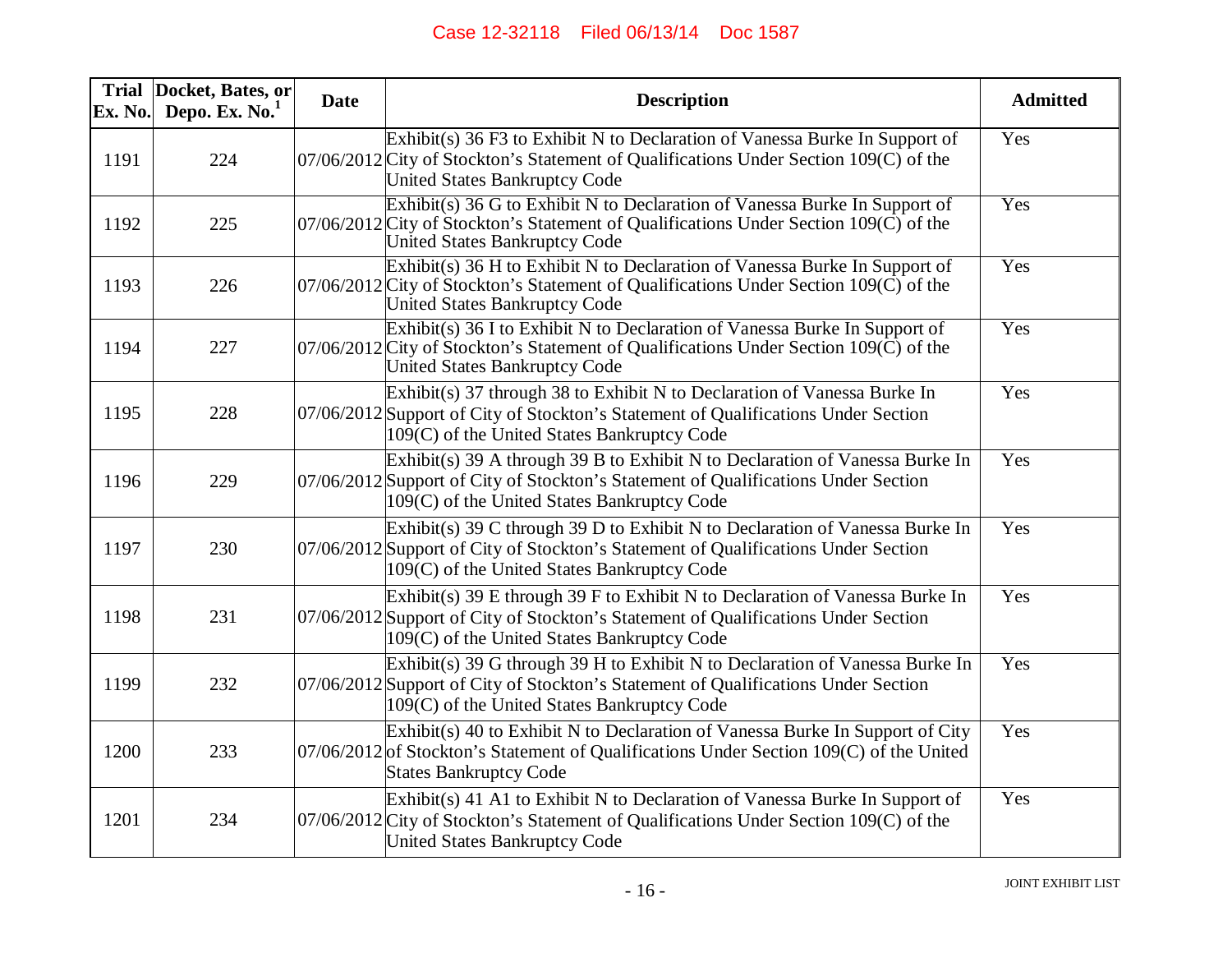| Ex. No. | Trial Docket, Bates, or<br>Depo. Ex. $No.1$ | <b>Date</b> | <b>Description</b>                                                                                                                                                                                                | <b>Admitted</b> |
|---------|---------------------------------------------|-------------|-------------------------------------------------------------------------------------------------------------------------------------------------------------------------------------------------------------------|-----------------|
| 1202    | 235                                         |             | Exhibit(s) 41 A2 to Exhibit N to Declaration of Vanessa Burke In Support of<br>07/06/2012 City of Stockton's Statement of Qualifications Under Section 109(C) of the<br><b>United States Bankruptcy Code</b>      | Yes             |
| 1203    | 236                                         |             | Exhibit(s) 41 A3 to Exhibit N to Declaration of Vanessa Burke In Support of<br>07/06/2012 City of Stockton's Statement of Qualifications Under Section 109(C) of the<br><b>United States Bankruptcy Code</b>      | Yes             |
| 1204    | 237                                         |             | Exhibit(s) 41 B through 41 C to Exhibit N to Declaration of Vanessa Burke In<br>07/06/2012 Support of City of Stockton's Statement of Qualifications Under Section<br>109(C) of the United States Bankruptcy Code | Yes             |
| 1205    | 245                                         |             | Exhibit(s) 39 I to Exhibit N to Declaration of Vanessa Burke In Support of<br>$07/09/2012$ City of Stockton's Statement of Qualifications Under Section 109(C) of the<br><b>United States Bankruptcy Code</b>     | Yes             |
| 1206    | 246                                         |             | $Exhibit(s)$ 41 D1 to Exhibit N to Declaration of Vanessa Burke In Support of<br>07/09/2012 City of Stockton's Statement of Qualifications Under Section 109(C) of the<br><b>United States Bankruptcy Code</b>    | Yes             |
| 1207    | 247                                         |             | Exhibit(s) 41 D2 to Exhibit N to Declaration of Vanessa Burke In Support of<br>07/09/2012 City of Stockton's Statement of Qualifications Under Section 109(C) of the<br><b>United States Bankruptcy Code</b>      | Yes             |
| 1208    | 248                                         |             | $Exhibit(s)$ 41 E1 to Exhibit N to Declaration of Vanessa Burke In Support of<br>07/09/2012 City of Stockton's Statement of Qualifications Under Section 109(C) of the<br><b>United States Bankruptcy Code</b>    | Yes             |
| 1209    | 249                                         |             | $Exhibit(s)$ 42 E2 to Exhibit N to Declaration of Vanessa Burke In Support of<br>07/09/2012 City of Stockton's Statement of Qualifications Under Section 109(C) of the<br>United States Bankruptcy Code           | Yes             |
| 1210    | 250                                         |             | $Exhibit(s)$ 41 E3 to Exhibit N to Declaration of Vanessa Burke In Support of<br>07/09/2012 City of Stockton's Statement of Qualifications Under Section 109(C) of the<br>United States Bankruptcy Code           | Yes             |
| 1211    | 251                                         |             | Exhibit(s) 41 F1 to Exhibit N to Declaration of Vanessa Burke In Support of<br>07/09/2012 City of Stockton's Statement of Qualifications Under Section 109(C) of the<br><b>United States Bankruptcy Code</b>      | Yes             |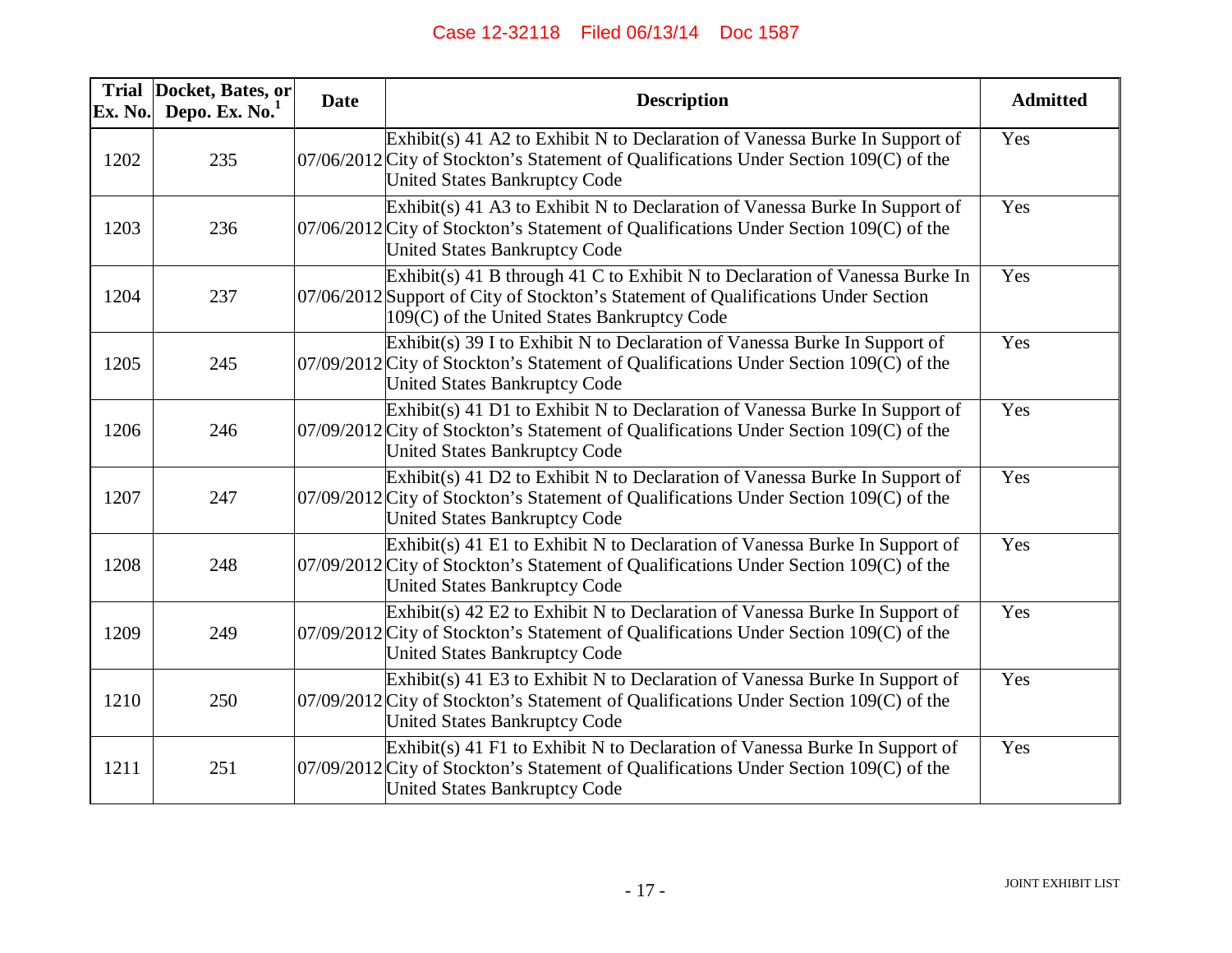| Ex. No. | Trial Docket, Bates, or<br>Depo. Ex. $No.1$ | <b>Date</b> | <b>Description</b>                                                                                                                                                                                                    | <b>Admitted</b> |
|---------|---------------------------------------------|-------------|-----------------------------------------------------------------------------------------------------------------------------------------------------------------------------------------------------------------------|-----------------|
| 1212    | 252                                         |             | $Exhibit(s)$ 41 F2 to Exhibit N to Declaration of Vanessa Burke In Support of<br>07/09/2012 City of Stockton's Statement of Qualifications Under Section 109(C) of the<br><b>United States Bankruptcy Code</b>        | Yes             |
| 1213    | 253                                         |             | Exhibit(s) 41 F3 to Exhibit N to Declaration of Vanessa Burke In Support of<br>07/09/2012 City of Stockton's Statement of Qualifications Under Section 109(C) of the<br><b>United States Bankruptcy Code</b>          | Yes             |
| 1214    | 254                                         |             | Exhibit(s) 41 G through 41 H to Exhibit N to Declaration of Vanessa Burke In<br>Support of City of Stockton's Statement of Qualifications Under Section<br>$07/09/2012$ $109(C)$ of the United States Bankruptcy Code | Yes             |
| 1215    | 255                                         |             | Exhibit(s) 41 I1 to Exhibit N to Declaration of Vanessa Burke In Support of<br>City of Stockton's Statement of Qualifications Under Section $109(\tilde{C})$ of the<br>07/09/2012 United States Bankruptcy Code       | Yes             |
| 1216    | 256                                         |             | $Exhibit(s)$ 41 I2 to Exhibit N to Declaration of Vanessa Burke In Support of<br>07/09/2012 City of Stockton's Statement of Qualifications Under Section 109(C) of the<br><b>United States Bankruptcy Code</b>        | Yes             |
| 1217    | 257                                         |             | Exhibit(s) 42 A1 to Exhibit N to Declaration of Vanessa Burke In Support of<br>07/09/2012 City of Stockton's Statement of Qualifications Under Section 109(C) of the<br><b>United States Bankruptcy Code</b>          | Yes             |
| 1218    | 258                                         |             | Exhibit(s) 42 A3 to Exhibit N to Declaration of Vanessa Burke In Support of<br>$07/09/2012$ City of Stockton's Statement of Qualifications Under Section 109(C) of the<br><b>United States Bankruptcy Code</b>        | Yes             |
| 1219    | 259                                         |             | Exhibit(s) 42 A2 to Exhibit N to Declaration of Vanessa Burke In Support of<br>07/09/2012 City of Stockton's Statement of Qualifications Under Section 109(C) of the<br><b>United States Bankruptcy Code</b>          | Yes             |
| 1220    | 260                                         |             | Exhibit(s) 42 B through 42 C to Exhibit N to Declaration of Vanessa Burke In<br>07/09/2012 Support of City of Stockton's Statement of Qualifications Under Section<br>109(C) of the United States Bankruptcy Code     | Yes             |
| 1221    | 261                                         |             | Exhibit(s) 42 D1 to Exhibit N to Declaration of Vanessa Burke In Support of<br>$07/09/2012$ City of Stockton's Statement of Qualifications Under Section 109(C) of the<br>United States Bankruptcy Code               | Yes             |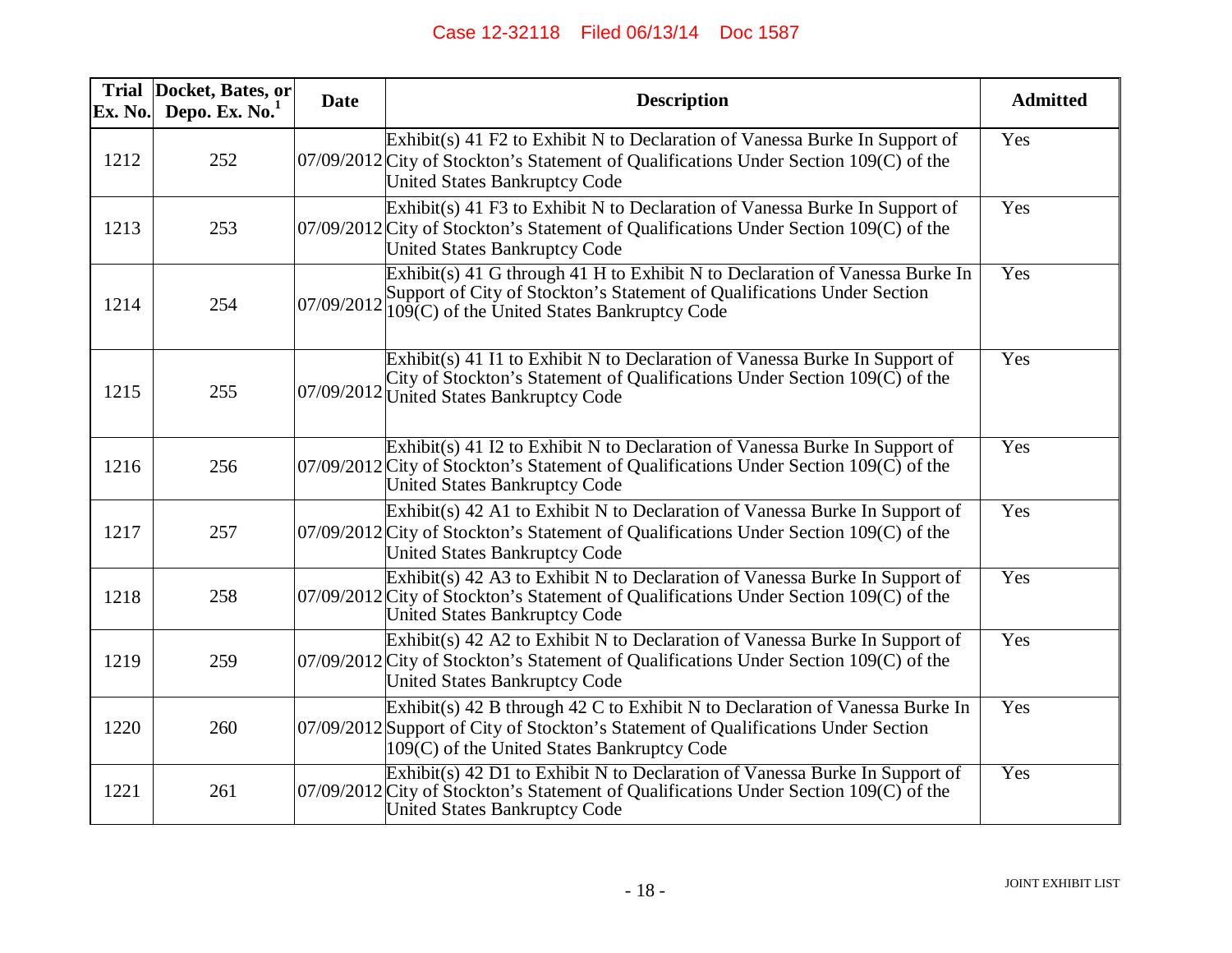| Ex. No. | Trial Docket, Bates, or<br>Depo. Ex. $No.1$ | <b>Date</b> | <b>Description</b>                                                                                                                                                                                                          | <b>Admitted</b>   |
|---------|---------------------------------------------|-------------|-----------------------------------------------------------------------------------------------------------------------------------------------------------------------------------------------------------------------------|-------------------|
| 1222    | 262                                         |             | Exhibit(s) 42 D2 to Exhibit N to Declaration of Vanessa Burke In Support of<br>07/09/2012 City of Stockton's Statement of Qualifications Under Section 109(C) of the<br><b>United States Bankruptcy Code</b>                | Yes               |
| 1223    | 263                                         |             | Exhibit(s) $42$ E1 to Exhibit N to Declaration of Vanessa Burke In Support of<br>$07/09/2012$ City of Stockton's Statement of Qualifications Under Section 109(C) of the<br><b>United States Bankruptcy Code</b>            | Yes               |
| 1224    | 264                                         |             | $Exhibit(s)$ 42 E3 to Exhibit N to Declaration of Vanessa Burke In Support of<br>07/09/2012 City of Stockton's Statement of Qualifications Under Section 109(C) of the<br><b>United States Bankruptcy Code</b>              | Yes               |
| 1225    | 265                                         |             | Exhibit(s) 42 F1 to Exhibit N to Declaration of Vanessa Burke In Support of<br>07/09/2012 City of Stockton's Statement of Qualifications Under Section 109(C) of the<br><b>United States Bankruptcy Code</b>                | Yes               |
| 1226    | 266                                         |             | $Exhibit(s)$ 42 F2 to Exhibit N to Declaration of Vanessa Burke In Support of<br>07/09/2012 City of Stockton's Statement of Qualifications Under Section 109(C) of the<br><b>United States Bankruptcy Code</b>              | Yes               |
| 1227    | 267                                         |             | Exhibit(s) 42 F3 to Exhibit N to Declaration of Vanessa Burke In Support of<br>07/09/2012 City of Stockton's Statement of Qualifications Under Section 109(C) of the<br><b>United States Bankruptcy Code</b>                | Yes               |
| 1228    | 268                                         |             | Exhibit(s) 42 G to Exhibit N to Declaration of Vanessa Burke In Support of<br>$07/09/2012$ City of Stockton's Statement of Qualifications Under Section 109( $\overrightarrow{C}$ ) of the<br>United States Bankruptcy Code | Yes               |
| 1229    | 269                                         |             | Exhibit(s) 42 H through 42 I to Exhibit N to Declaration of Vanessa Burke In<br>07/09/2012 Support of City of Stockton's Statement of Qualifications Under Section<br>109(C) of the United States Bankruptcy Code           | $\overline{Y}$ es |
| 1230    | 270                                         |             | $Exhibit(s)$ 42 J to Exhibit N to Declaration of Vanessa Burke In Support of<br>$07/09/2012$ City of Stockton's Statement of Qualifications Under Section 109(C) of the<br><b>United States Bankruptcy Code</b>             | Yes               |
| 1231    | 271                                         |             | Exhibit(s) 43 through 45 to Exhibit N to Declaration of Vanessa Burke In<br>07/09/2012 Support of City of Stockton's Statement of Qualifications Under Section<br>109(C) of the United States Bankruptcy Code               | Yes               |
| 1232    | 272                                         |             | Exhibit(s) 46 A through 46 C to Exhibit N to Declaration of Vanessa Burke In<br>07/09/2012 Support of City of Stockton's Statement of Qualifications Under Section<br>109(C) of the United States Bankruptcy Code           | Yes               |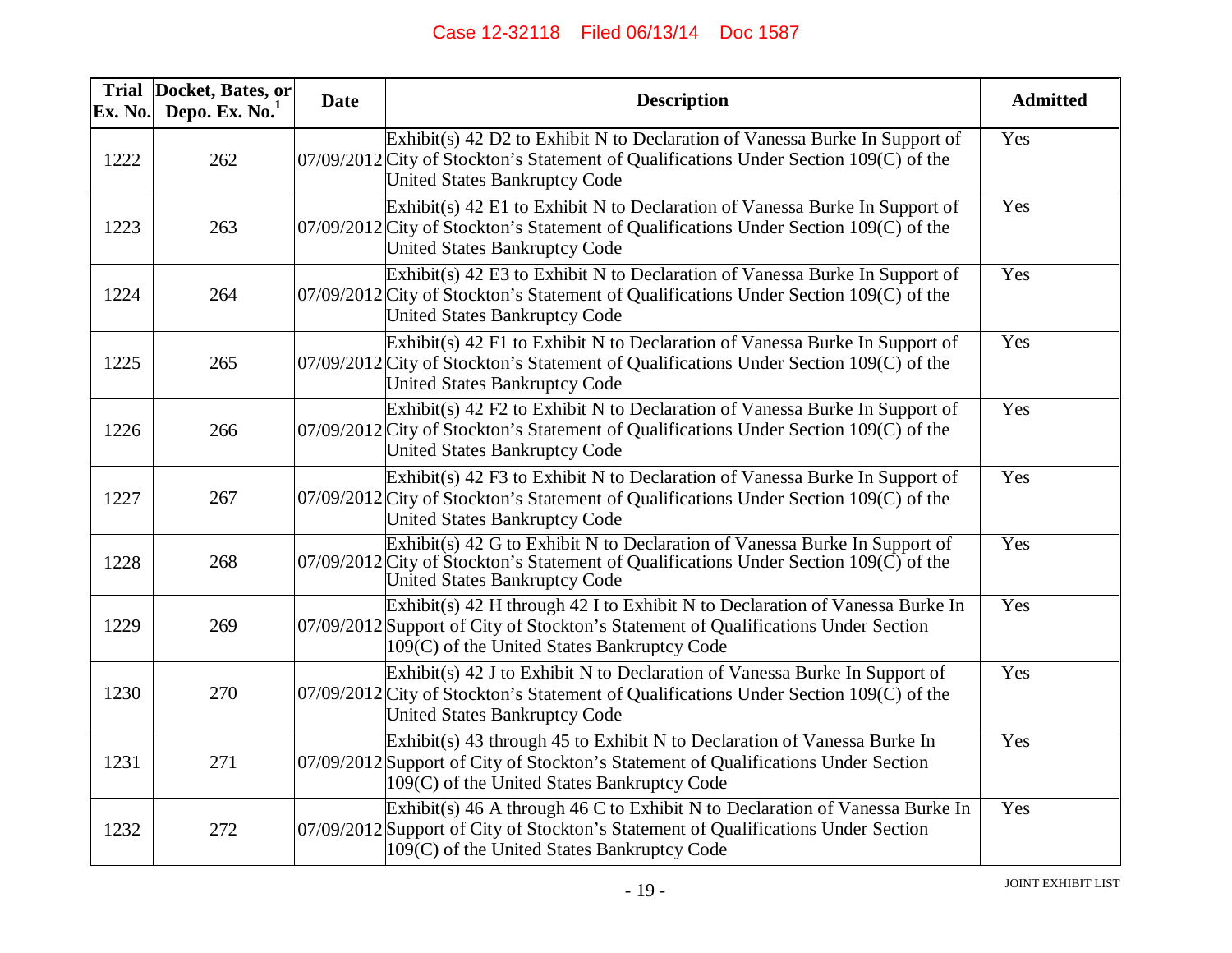| Ex. No. | Trial Docket, Bates, or<br>Depo. Ex. $No.1$ | <b>Date</b> | <b>Description</b>                                                                                                                                                                                                | <b>Admitted</b> |
|---------|---------------------------------------------|-------------|-------------------------------------------------------------------------------------------------------------------------------------------------------------------------------------------------------------------|-----------------|
| 1233    | 273                                         |             | Exhibit(s) 46 D through 46 F to Exhibit N to Declaration of Vanessa Burke In<br>07/09/2012 Support of City of Stockton's Statement of Qualifications Under Section<br>109(C) of the United States Bankruptcy Code | Yes             |
| 1234    | 274                                         |             | Exhibit(s) 47 through 50 to Exhibit N to Declaration of Vanessa Burke In<br>07/09/2012 Support of City of Stockton's Statement of Qualifications Under Section<br>109(C) of the United States Bankruptcy Code     | Yes             |
| 1235    | 275                                         |             | Exhibit(s) 51 through 52 to Exhibit N to Declaration of Vanessa Burke In<br>07/09/2012 Support of City of Stockton's Statement of Qualifications Under Section<br>109(C) of the United States Bankruptcy Code     | Yes             |
| 1236    | 276                                         |             | Exhibit(s) 53 through 55 to Exhibit N to Declaration of Vanessa Burke In<br>07/09/2012 Support of City of Stockton's Statement of Qualifications Under Section<br>109(C) of the United States Bankruptcy Code     | Yes             |
| 1237    | 277                                         |             | Exhibit(s) 56 A to Exhibit N to Declaration of Vanessa Burke In Support of<br>07/09/2012 City of Stockton's Statement of Qualifications Under Section 109(C) of the<br><b>United States Bankruptcy Code</b>       | Yes             |
| 1238    | 278                                         |             | Exhibit(s) 56 B to Exhibit N to Declaration of Vanessa Burke In Support of<br>$07/09/2012$ City of Stockton's Statement of Qualifications Under Section 109(C) of the<br><b>United States Bankruptcy Code</b>     | Yes             |
| 1239    | 279                                         |             | Exhibit(s) 56 C through 56 D to Exhibit N to Declaration of Vanessa Burke In<br>07/09/2012 Support of City of Stockton's Statement of Qualifications Under Section<br>109(C) of the United States Bankruptcy Code | Yes             |
| 1240    | 280                                         |             | Exhibit(s) 56 E to Exhibit N to Declaration of Vanessa Burke In Support of<br>$07/09/2012$ City of Stockton's Statement of Qualifications Under Section 109(C) of the<br><b>United States Bankruptcy Code</b>     | Yes             |
| 1241    | 281                                         |             | $Exhibit(s)$ 56 F to Exhibit N to Declaration of Vanessa Burke In Support of<br>07/09/2012 City of Stockton's Statement of Qualifications Under Section 109(C) of the<br><b>United States Bankruptcy Code</b>     | Yes             |
| 1242    | 282                                         |             | Exhibit(s) 56 G to Exhibit N to Declaration of Vanessa Burke In Support of<br>$07/09/2012$ City of Stockton's Statement of Qualifications Under Section 109(C) of the<br><b>United States Bankruptcy Code</b>     | Yes             |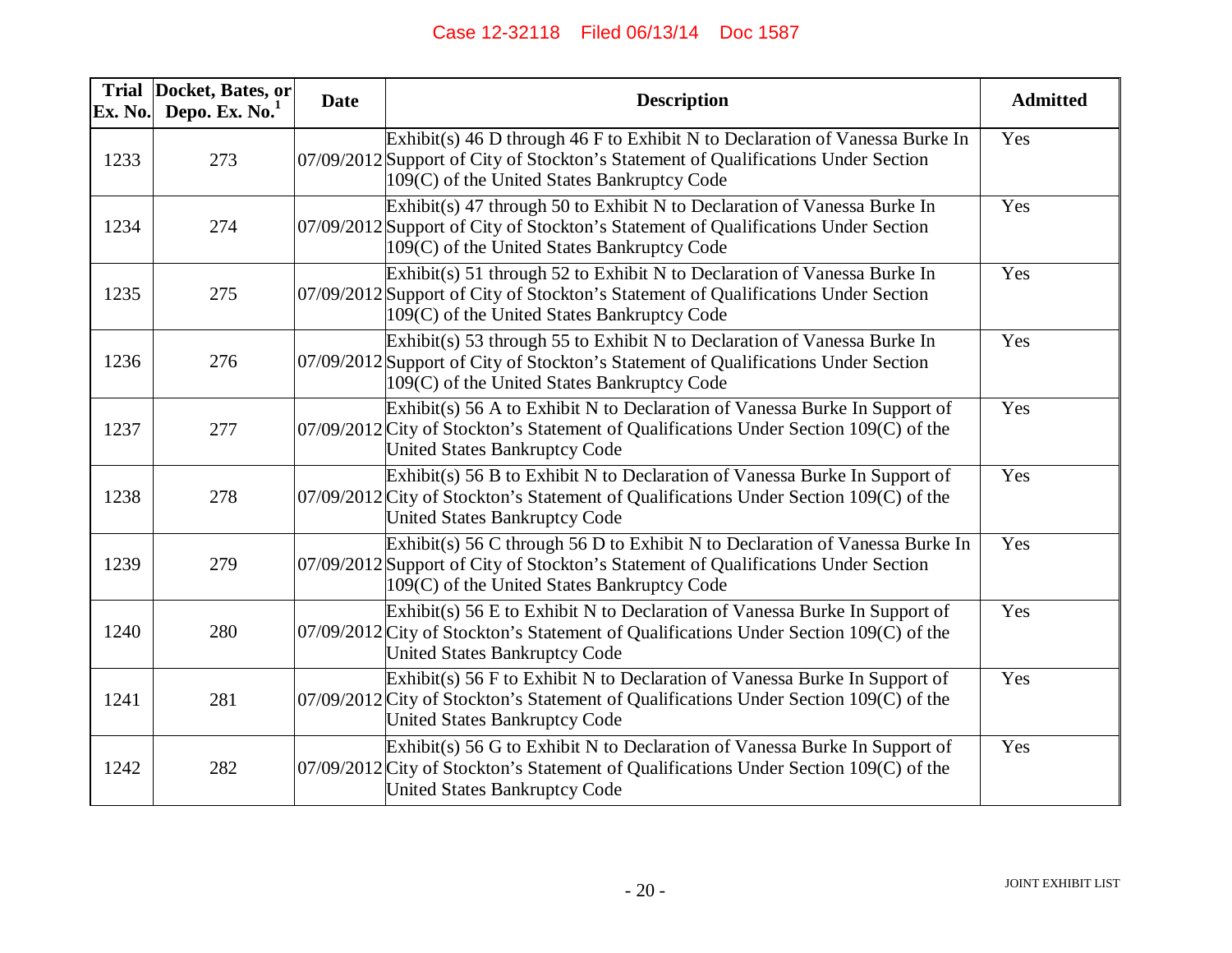| Ex. No. | Trial Docket, Bates, or<br>Depo. Ex. $No.1$ | <b>Date</b> | <b>Description</b>                                                                                                                                                                                                        | <b>Admitted</b> |
|---------|---------------------------------------------|-------------|---------------------------------------------------------------------------------------------------------------------------------------------------------------------------------------------------------------------------|-----------------|
| 1243    | 283                                         |             | Exhibit(s) 57 to Exhibit N to Declaration of Vanessa Burke In Support of City<br>$07/09/2012$ of Stockton's Statement of Qualifications Under Section 109(C) of the United<br><b>States Bankruptcy Code</b>               | Yes             |
| 1244    | 284                                         |             | Exhibit(s) 58 A to Exhibit N to Declaration of Vanessa Burke In Support of<br>$07/09/2012$ City of Stockton's Statement of Qualifications Under Section 109( $\check{C}$ ) of the<br><b>United States Bankruptcy Code</b> | Yes             |
| 1245    | 285                                         |             | $Exhibit(s)$ 58 B to Exhibit N to Declaration of Vanessa Burke In Support of<br>07/09/2012 City of Stockton's Statement of Qualifications Under Section 109(C) of the<br><b>United States Bankruptcy Code</b>             | Yes             |
| 1246    | 286                                         |             | $Exhibit(s)$ 58 C to Exhibit N to Declaration of Vanessa Burke In Support of<br>07/09/2012 City of Stockton's Statement of Qualifications Under Section 109(C) of the<br><b>United States Bankruptcy Code</b>             | Yes             |
| 1247    | 287                                         |             | $Exhibit(s)$ 58 D to Exhibit N to Declaration of Vanessa Burke In Support of<br>$07/09/2012$ City of Stockton's Statement of Qualifications Under Section 109( $\overline{C}$ ) of the<br>United States Bankruptcy Code   | Yes             |
| 1248    | 288                                         |             | $Exhibit(s)$ 58 E to Exhibit N to Declaration of Vanessa Burke In Support of<br>07/09/2012 City of Stockton's Statement of Qualifications Under Section 109(C) of the<br><b>United States Bankruptcy Code</b>             | Yes             |
| 1249    | 292                                         |             | $Exhibit(s)$ 58 F to Exhibit N to Declaration of Vanessa Burke In Support of<br>07/10/2012 City of Stockton's Statement of Qualifications Under Section 109(C) of the<br><b>United States Bankruptcy Code</b>             | Yes             |
| 1250    | 293                                         |             | Exhibit(s) 59 through 61 to Exhibit N to Declaration of Vanessa Burke In<br>07/10/2012 Support of City of Stockton's Statement of Qualifications Under Section<br>109(C) of the United States Bankruptcy Code             | Yes             |
| 1251    | 294                                         |             | Exhibit(s) 62 to Exhibit N to Declaration of Vanessa Burke In Support of City<br>$07/10/2012$ of Stockton's Statement of Qualifications Under Section 109(C) of the United<br><b>States Bankruptcy Code</b>               | Yes             |
| 1252    | 295                                         |             | Exhibit(s) 63 through 66 to Exhibit N to Declaration of Vanessa Burke In<br>07/10/2012 Support of City of Stockton's Statement of Qualifications Under Section<br>109(C) of the United States Bankruptcy Code             | Yes             |
| 1253    | 296                                         |             | Exhibit(s) 67 to Exhibit N to Declaration of Vanessa Burke In Support of City<br>$07/10/2012$ of Stockton's Statement of Qualifications Under Section 109(C) of the United<br><b>States Bankruptcy Code</b>               | Yes             |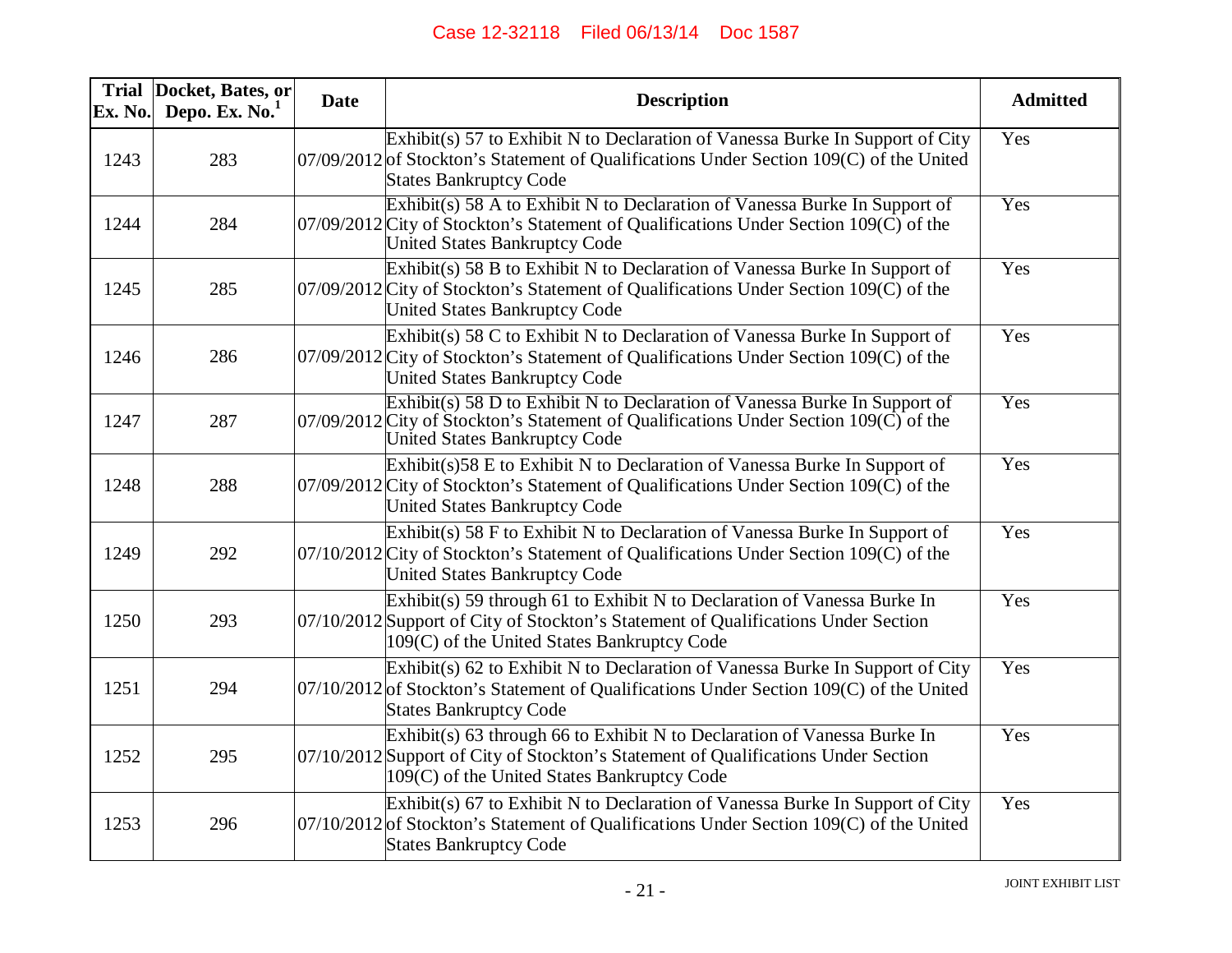| Ex. No. | Trial Docket, Bates, or<br>Depo. Ex. $No.1$ | <b>Date</b> | <b>Description</b>                                                                                                                                                                                            | <b>Admitted</b> |
|---------|---------------------------------------------|-------------|---------------------------------------------------------------------------------------------------------------------------------------------------------------------------------------------------------------|-----------------|
| 1254    | 297                                         |             | Exhibit(s) 68 through 69 to Exhibit N to Declaration of Vanessa Burke In<br>07/10/2012 Support of City of Stockton's Statement of Qualifications Under Section<br>109(C) of the United States Bankruptcy Code | Yes             |
| 1255    | 300                                         |             | Exhibit(s) 70 through 72 to Exhibit N to Declaration of Vanessa Burke In<br>07/10/2012 Support of City of Stockton's Statement of Qualifications Under Section<br>109(C) of the United States Bankruptcy Code | Yes             |
| 1256    | 301                                         |             | Exhibit(s) 73 through 80 to Exhibit N to Declaration of Vanessa Burke In<br>07/10/2012 Support of City of Stockton's Statement of Qualifications Under Section<br>109(C) of the United States Bankruptcy Code | Yes             |
| 1257    | 302                                         |             | Exhibit(s) 81 through 82 to Exhibit N to Declaration of Vanessa Burke In<br>07/10/2012 Support of City of Stockton's Statement of Qualifications Under Section<br>109(C) of the United States Bankruptcy Code | Yes             |
| 1258    | 303                                         |             | Exhibit(s) 83 through 85 to Exhibit N to Declaration of Vanessa Burke In<br>07/10/2012 Support of City of Stockton's Statement of Qualifications Under Section<br>109(C) of the United States Bankruptcy Code | Yes             |
| 1259    | 306                                         |             | Exhibit(s) 88 to Exhibit N to Declaration of Vanessa Burke In Support of City<br>$07/10/2012$ of Stockton's Statement of Qualifications Under Section 109(C) of the United<br><b>States Bankruptcy Code</b>   | Yes             |
| 1260    | 307                                         |             | Exhibit(s) 86 through 87 to Exhibit N to Declaration of Vanessa Burke In<br>07/10/2012 Support of City of Stockton's Statement of Qualifications Under Section<br>109(C) of the United States Bankruptcy Code | Yes             |
| 1261    | 308                                         |             | Exhibit(s) 89 through 90 to Exhibit N to Declaration of Vanessa Burke In<br>07/10/2012 Support of City of Stockton's Statement of Qualifications Under Section<br>109(C) of the United States Bankruptcy Code | Yes             |
| 1262    | 309                                         |             | Exhibit(s) 91 through 92 to Exhibit N to Declaration of Vanessa Burke In<br>07/10/2012 Support of City of Stockton's Statement of Qualifications Under Section<br>109(C) of the United States Bankruptcy Code | Yes             |
| 1263    | 310                                         |             | Exhibit(s) 93 through 94 to Exhibit N to Declaration of Vanessa Burke In<br>07/10/2012 Support of City of Stockton's Statement of Qualifications Under Section<br>109(C) of the United States Bankruptcy Code | Yes             |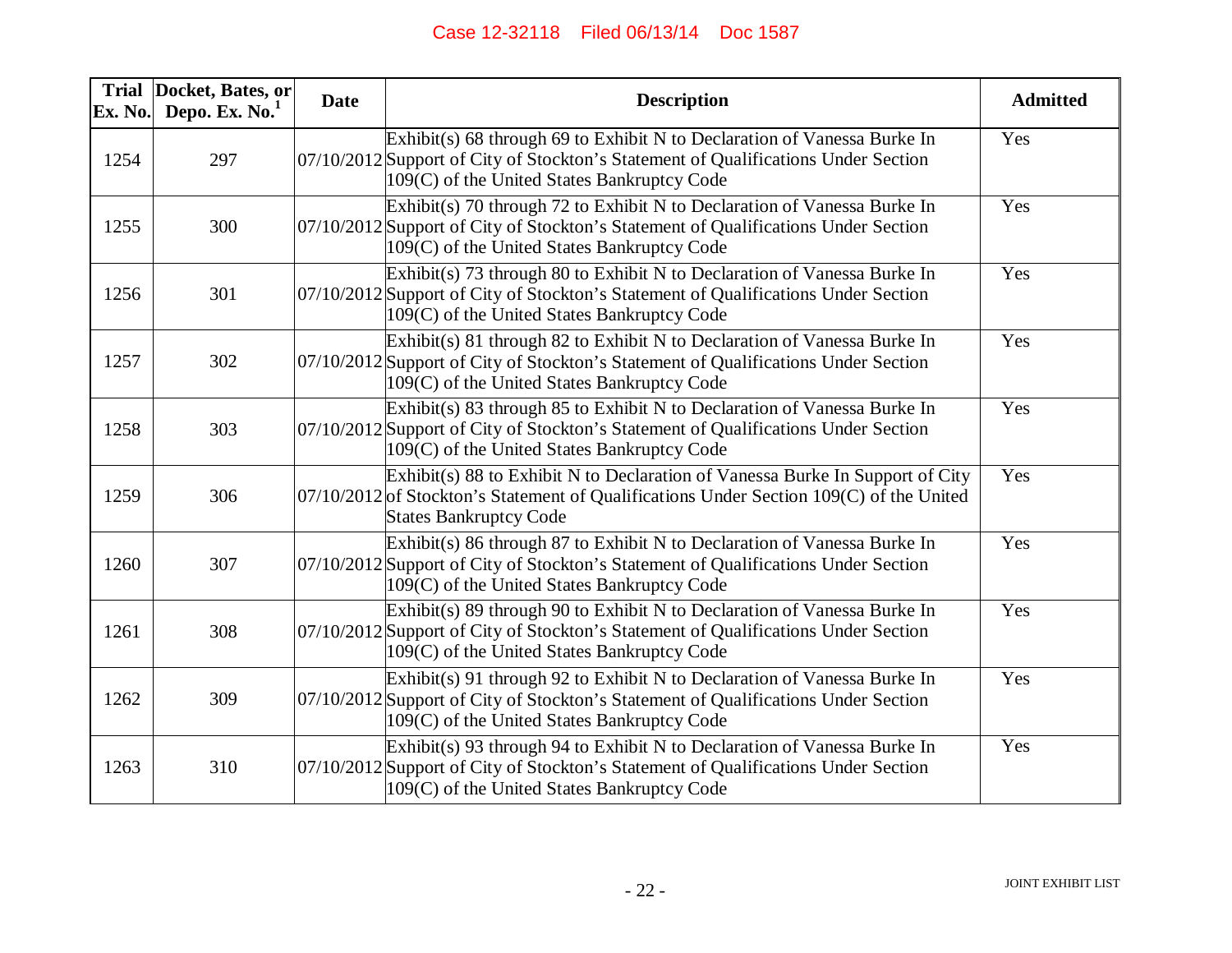| Ex. No. | Trial Docket, Bates, or<br>Depo. Ex. $No.1$ | <b>Date</b> | <b>Description</b>                                                                                                                                                                                               | <b>Admitted</b> |
|---------|---------------------------------------------|-------------|------------------------------------------------------------------------------------------------------------------------------------------------------------------------------------------------------------------|-----------------|
| 1264    | 311                                         |             | Exhibit(s) 95 to Exhibit N to Declaration of Vanessa Burke In Support of City<br>$07/10/2012$ of Stockton's Statement of Qualifications Under Section 109(C) of the United<br><b>States Bankruptcy Code</b>      | Yes             |
| 1265    | 312                                         |             | Exhibit(s) 96 to Exhibit N to Declaration of Vanessa Burke In Support of City<br>$07/10/2012$ of Stockton's Statement of Qualifications Under Section 109(C) of the United<br><b>States Bankruptcy Code</b>      | Yes             |
| 1266    | 313                                         |             | Exhibit(s) 97 through 101 to Exhibit N to Declaration of Vanessa Burke In<br>07/10/2012 Support of City of Stockton's Statement of Qualifications Under Section<br>109(C) of the United States Bankruptcy Code   | Yes             |
| 1267    | 314                                         |             | Exhibit(s) 102 through 106 to Exhibit N to Declaration of Vanessa Burke In<br>07/10/2012 Support of City of Stockton's Statement of Qualifications Under Section<br>109(C) of the United States Bankruptcy Code  | Yes             |
| 1268    | 315                                         |             | Exhibit(s) 107 through 112 to Exhibit N to Declaration of Vanessa Burke In<br>07/10/2012 Support of City of Stockton's Statement of Qualifications Under Section<br>109(C) of the United States Bankruptcy Code  | Yes             |
| 1269    | 316                                         |             | Exhibit(s) 113 through 115 to Exhibit N to Declaration of Vanessa Burke In<br>07/10/2012 Support of City of Stockton's Statement of Qualifications Under Section<br>109(C) of the United States Bankruptcy Code  | Yes             |
| 1270    | 317                                         |             | Exhibit(s) 116 A to Exhibit N to Declaration of Vanessa Burke In Support of<br>07/10/2012 City of Stockton's Statement of Qualifications Under Section 109(C) of the<br><b>United States Bankruptcy Code</b>     | Yes             |
| 1271    | 318                                         |             | Exhibit(s) 117 A to Exhibit N to Declaration of Vanessa Burke In Support of<br>$07/10/2012$ City of Stockton's Statement of Qualifications Under Section 109(C) of the<br><b>United States Bankruptcy Code</b>   | Yes             |
| 1272    | 319                                         |             | Exhibit(s) 117 B to Exhibit N to Declaration of Vanessa Burke In Support of<br>$ 07/10/2012 $ City of Stockton's Statement of Qualifications Under Section 109(C) of the<br><b>United States Bankruptcy Code</b> | Yes             |
| 1273    | 320                                         |             | Exhibit(s) 118 A1 to Exhibit N to Declaration of Vanessa Burke In Support of<br>07/10/2012 City of Stockton's Statement of Qualifications Under Section 109(C) of the<br><b>United States Bankruptcy Code</b>    | Yes             |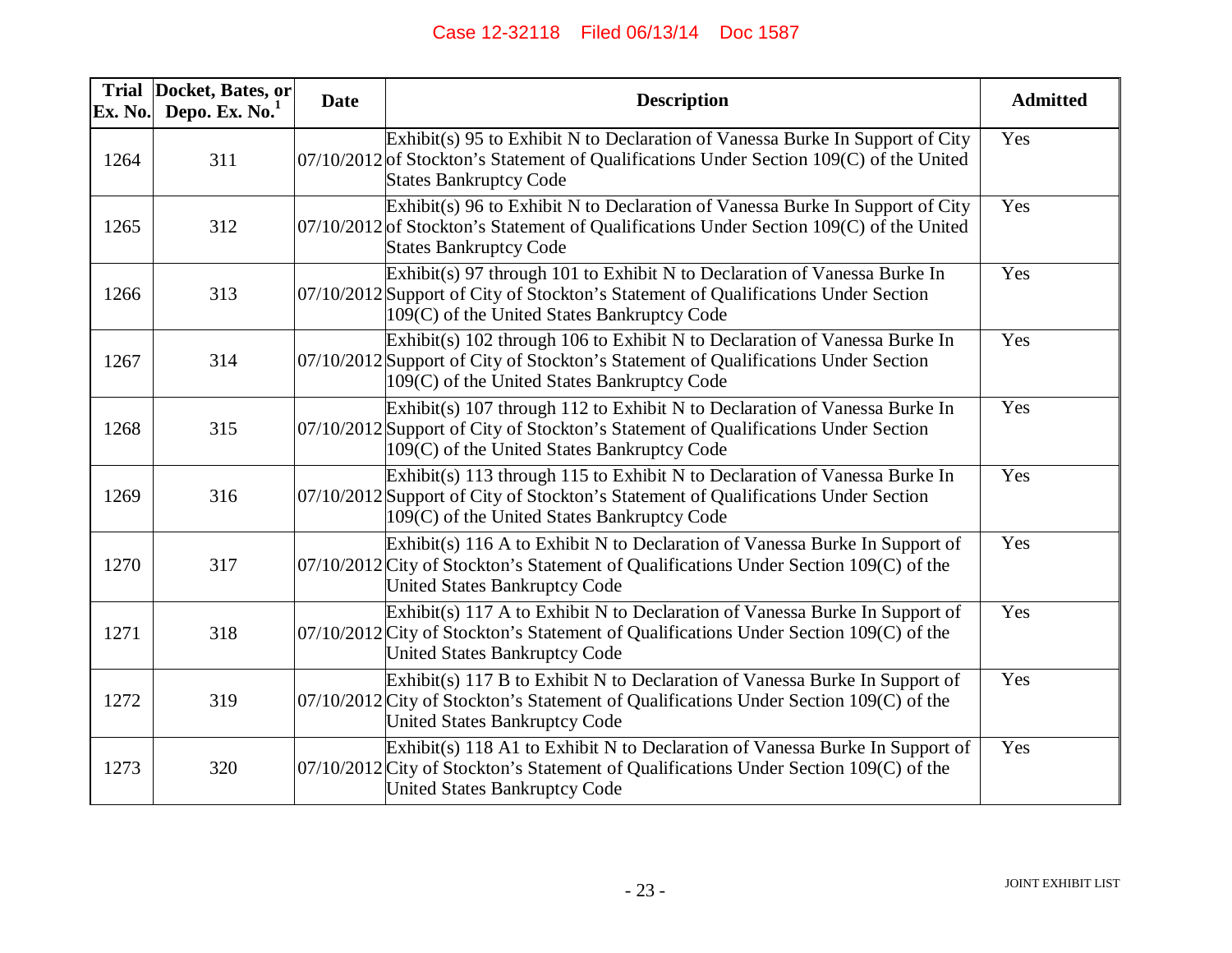| Ex. No. | Trial Docket, Bates, or<br>Depo. Ex. $No.1$ | <b>Date</b> | <b>Description</b>                                                                                                                                                                                                | <b>Admitted</b> |
|---------|---------------------------------------------|-------------|-------------------------------------------------------------------------------------------------------------------------------------------------------------------------------------------------------------------|-----------------|
| 1274    | 321                                         |             | Exhibit(s) 118 A2 to Exhibit N to Declaration of Vanessa Burke In Support of<br>$07/10/2012$ City of Stockton's Statement of Qualifications Under Section 109(C) of the<br><b>United States Bankruptcy Code</b>   | Yes             |
| 1275    | 322                                         |             | Exhibit(s) 118 B1 to Exhibit N to Declaration of Vanessa Burke In Support of<br>$07/10/2012$ City of Stockton's Statement of Qualifications Under Section 109(C) of the<br><b>United States Bankruptcy Code</b>   | Yes             |
| 1276    | 323                                         |             | Exhibit(s) 118 B2 to Exhibit N to Declaration of Vanessa Burke In Support of<br>07/10/2012 City of Stockton's Statement of Qualifications Under Section 109(C) of the<br><b>United States Bankruptcy Code</b>     | Yes             |
| 1277    | 324                                         |             | Exhibit(s) 118 C1 to Exhibit N to Declaration of Vanessa Burke In Support of<br>$07/10/2012$ City of Stockton's Statement of Qualifications Under Section 109(C) of the<br><b>United States Bankruptcy Code</b>   | Yes             |
| 1278    | 325                                         |             | Exhibit(s) 118 C2 to Exhibit N to Declaration of Vanessa Burke In Support of<br>$ 07/10/2012 $ City of Stockton's Statement of Qualifications Under Section 109(C) of the<br><b>United States Bankruptcy Code</b> | Yes             |
| 1279    | 326                                         |             | Exhibit(s) 118 D 1 to Exhibit N to Declaration of Vanessa Burke In Support of<br>$07/10/2012$ City of Stockton's Statement of Qualifications Under Section 109(C) of the<br><b>United States Bankruptcy Code</b>  | Yes             |
| 1280    | 327                                         |             | Exhibit(s) 118 D2 to Exhibit N to Declaration of Vanessa Burke In Support of<br>07/10/2012 City of Stockton's Statement of Qualifications Under Section 109(C) of the<br><b>United States Bankruptcy Code</b>     | Yes             |
| 1281    | 328                                         |             | Exhibit(s) 119 A to Exhibit N to Declaration of Vanessa Burke In Support of<br>$07/10/2012$ City of Stockton's Statement of Qualifications Under Section 109(C) of the<br><b>United States Bankruptcy Code</b>    | Yes             |
| 1282    | 329                                         |             | Exhibit(s) 119 B to Exhibit N to Declaration of Vanessa Burke In Support of<br>$07/10/2012$ City of Stockton's Statement of Qualifications Under Section 109(C) of the<br>United States Bankruptcy Code           | Yes             |
| 1283    | 330                                         |             | Exhibit(s) 119 C to Exhibit N to Declaration of Vanessa Burke In Support of<br>07/10/2012 City of Stockton's Statement of Qualifications Under Section 109(C) of the<br><b>United States Bankruptcy Code</b>      | Yes             |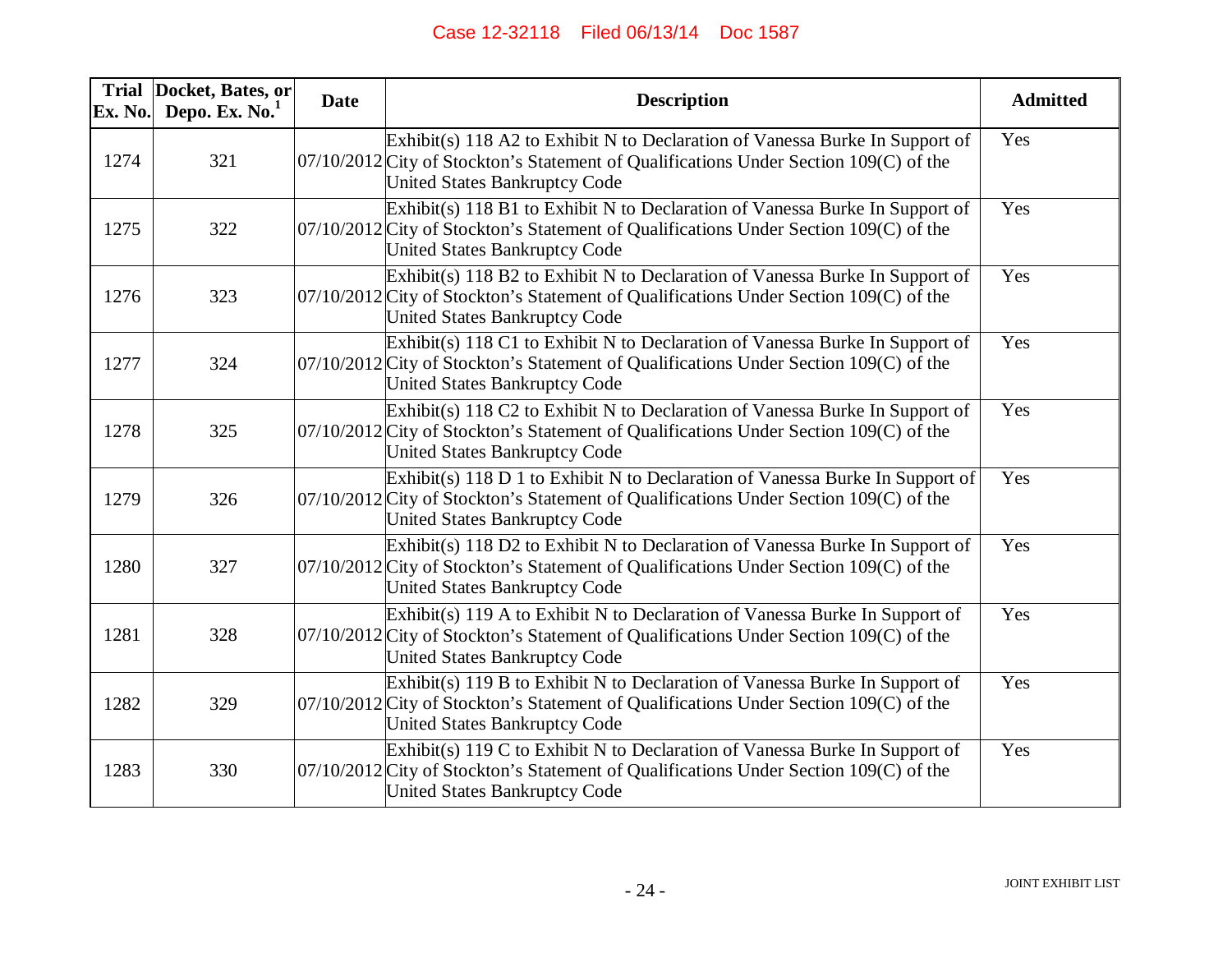| Ex. No. | Trial Docket, Bates, or<br>Depo. Ex. $No.1$ | <b>Date</b> | <b>Description</b>                                                                                                                                                                                                | <b>Admitted</b> |
|---------|---------------------------------------------|-------------|-------------------------------------------------------------------------------------------------------------------------------------------------------------------------------------------------------------------|-----------------|
| 1284    | 331                                         |             | Exhibit(s) 119 D to Exhibit N to Declaration of Vanessa Burke In Support of<br>$07/10/2012$ City of Stockton's Statement of Qualifications Under Section 109(C) of the<br><b>United States Bankruptcy Code</b>    | Yes             |
| 1285    | 332                                         |             | Exhibit(s) 119 E to Exhibit N to Declaration of Vanessa Burke In Support of<br>$07/10/2012$ City of Stockton's Statement of Qualifications Under Section 109(C) of the<br><b>United States Bankruptcy Code</b>    | Yes             |
| 1286    | 333                                         |             | Exhibit(s)119 F to Exhibit N to Declaration of Vanessa Burke In Support of<br>$07/10/2012$ City of Stockton's Statement of Qualifications Under Section 109(C) of the<br><b>United States Bankruptcy Code</b>     | Yes             |
| 1287    | 334                                         |             | Exhibit(s) 120 A1 to Exhibit N to Declaration of Vanessa Burke In Support of<br>$07/10/2012$ City of Stockton's Statement of Qualifications Under Section 109(C) of the<br><b>United States Bankruptcy Code</b>   | Yes             |
| 1288    | 335                                         |             | Exhibit(s) 120 A2 to Exhibit N to Declaration of Vanessa Burke In Support of<br>$07/10/2012$ City of Stockton's Statement of Qualifications Under Section 109(C) of the<br><b>United States Bankruptcy Code</b>   | Yes             |
| 1289    | 336                                         |             | $Exhibit(s)$ 120 B1 to Exhibit N to Declaration of Vanessa Burke In Support of<br>$07/10/2012$ City of Stockton's Statement of Qualifications Under Section 109(C) of the<br><b>United States Bankruptcy Code</b> | Yes             |
| 1290    | 337                                         |             | Exhibit(s) 120 B2 to Exhibit N to Declaration of Vanessa Burke In Support of<br>$07/10/2012$ City of Stockton's Statement of Qualifications Under Section 109(C) of the<br>United States Bankruptcy Code          | Yes             |
| 1291    | 338                                         |             | Exhibit(s) 120 C to Exhibit N to Declaration of Vanessa Burke In Support of<br>$07/10/2012$ City of Stockton's Statement of Qualifications Under Section 109(C) of the<br><b>United States Bankruptcy Code</b>    | Yes             |
| 1292    | 339                                         |             | Exhibit(s) 120 D to Exhibit N to Declaration of Vanessa Burke In Support of<br>07/10/2012 City of Stockton's Statement of Qualifications Under Section 109(C) of the<br><b>United States Bankruptcy Code</b>      | Yes             |
| 1293    | 340                                         |             | Exhibit(s) 120 E to Exhibit N to Declaration of Vanessa Burke In Support of<br>07/11/2012 City of Stockton's Statement of Qualifications Under Section 109(C) of the<br><b>United States Bankruptcy Code</b>      | Yes             |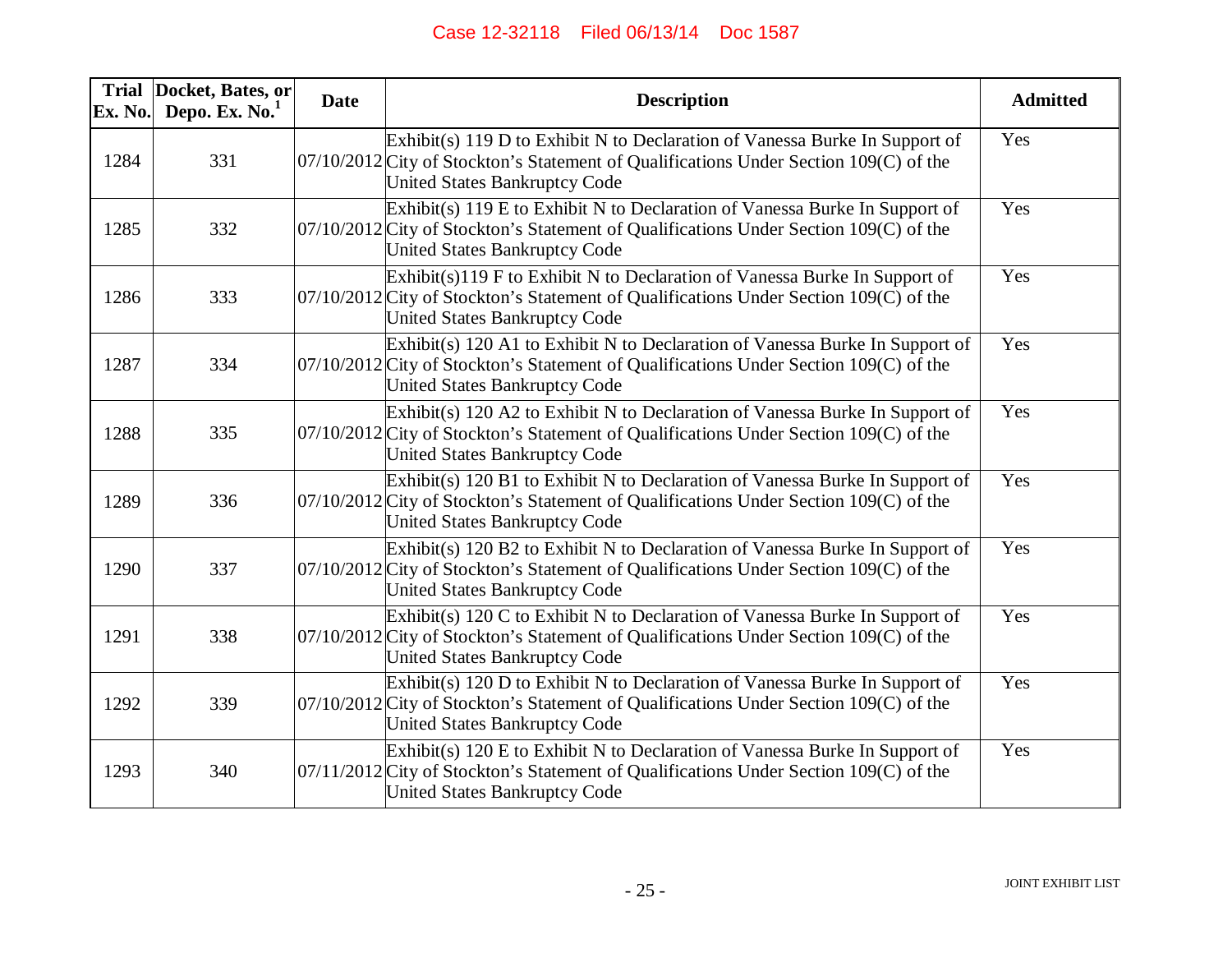| Ex. No. | Trial Docket, Bates, or<br>Depo. Ex. $No.1$ | <b>Date</b> | <b>Description</b>                                                                                                                                                                                              | <b>Admitted</b> |
|---------|---------------------------------------------|-------------|-----------------------------------------------------------------------------------------------------------------------------------------------------------------------------------------------------------------|-----------------|
| 1294    | 341                                         |             | Exhibit(s) 121 A1 to Exhibit N to Declaration of Vanessa Burke In Support of<br>07/11/2012 City of Stockton's Statement of Qualifications Under Section 109(C) of the<br>United States Bankruptcy Code          | Yes             |
| 1295    | 342                                         |             | Exhibit(s) 121 A2 to Exhibit N to Declaration of Vanessa Burke In Support of<br>$07/11/2012$ City of Stockton's Statement of Qualifications Under Section 109(C) of the<br><b>United States Bankruptcy Code</b> | Yes             |
| 1296    | 343                                         |             | Exhibit(s) 121 B1 to Exhibit N to Declaration of Vanessa Burke In Support of<br>07/11/2012 City of Stockton's Statement of Qualifications Under Section 109(C) of the<br><b>United States Bankruptcy Code</b>   | Yes             |
| 1297    | 344                                         |             | Exhibit(s) 121 B2 to Exhibit N to Declaration of Vanessa Burke In Support of<br>07/11/2012 City of Stockton's Statement of Qualifications Under Section 109(C) of the<br><b>United States Bankruptcy Code</b>   | Yes             |
| 1298    | 345                                         |             | Exhibit(s) 121 C to Exhibit N to Declaration of Vanessa Burke In Support of<br>07/11/2012 City of Stockton's Statement of Qualifications Under Section 109(C) of the<br><b>United States Bankruptcy Code</b>    | Yes             |
| 1299    | 346                                         |             | Exhibit(s) 121 D to Exhibit N to Declaration of Vanessa Burke In Support of<br>$07/11/2012$ City of Stockton's Statement of Qualifications Under Section 109(C) of the<br><b>United States Bankruptcy Code</b>  | Yes             |
| 1300    | 347                                         |             | Exhibit(s) 121 E to Exhibit N to Declaration of Vanessa Burke In Support of<br>07/11/2012 City of Stockton's Statement of Qualifications Under Section 109(C) of the<br><b>United States Bankruptcy Code</b>    | Yes             |
| 1301    | 348                                         |             | Exhibit(s) 122 through 124 to Exhibit N to Declaration of Vanessa Burke In<br>07/11/2012 Support of City of Stockton's Statement of Qualifications Under Section<br>109(C) of the United States Bankruptcy Code | Yes             |
| 1302    | 349                                         |             | Exhibit(s) 125 A to Exhibit N to Declaration of Vanessa Burke In Support of<br>$07/11/2012$ City of Stockton's Statement of Qualifications Under Section 109(C) of the<br><b>United States Bankruptcy Code</b>  | Yes             |
| 1303    | 350                                         |             | Exhibit(s) 116 B to Exhibit N to Declaration of Vanessa Burke In Support of<br>$07/11/2012$ City of Stockton's Statement of Qualifications Under Section 109(C) of the<br><b>United States Bankruptcy Code</b>  | Yes             |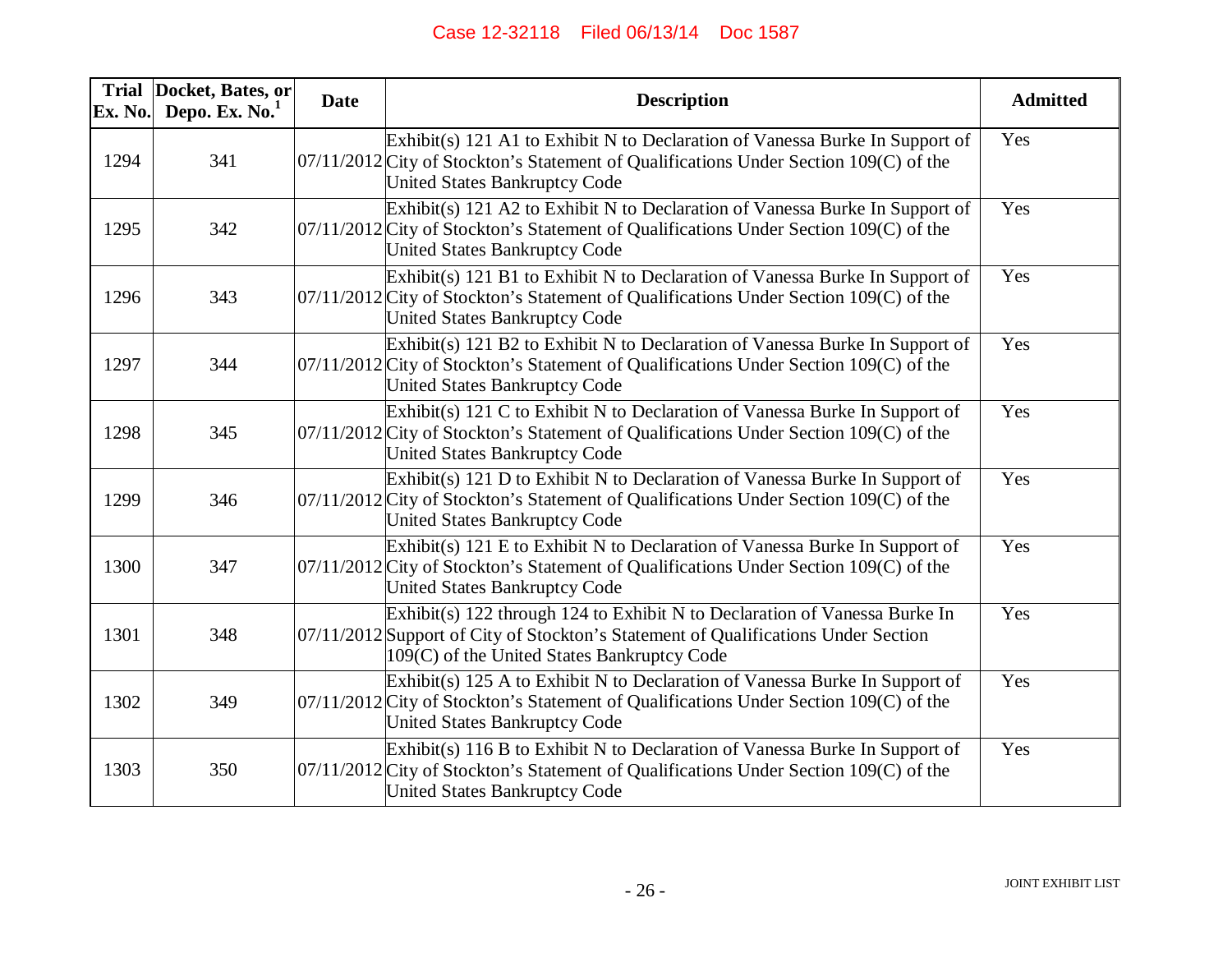| Ex. No. | Trial Docket, Bates, or<br>Depo. Ex. $No.1$ | <b>Date</b> | <b>Description</b>                                                                                                                                                                                              | <b>Admitted</b> |
|---------|---------------------------------------------|-------------|-----------------------------------------------------------------------------------------------------------------------------------------------------------------------------------------------------------------|-----------------|
| 1304    | 351                                         |             | Exhibit(s) 125 B to Exhibit N to Declaration of Vanessa Burke In Support of<br>07/11/2012 City of Stockton's Statement of Qualifications Under Section 109(C) of the<br><b>United States Bankruptcy Code</b>    | Yes             |
| 1305    | 352                                         |             | Exhibit(s) 126 A to Exhibit N to Declaration of Vanessa Burke In Support of<br>$07/11/2012$ City of Stockton's Statement of Qualifications Under Section 109(C) of the<br><b>United States Bankruptcy Code</b>  | Yes             |
| 1306    | 353                                         |             | Exhibit(s) 126 B to Exhibit N to Declaration of Vanessa Burke In Support of<br>07/11/2012 City of Stockton's Statement of Qualifications Under Section 109(C) of the<br><b>United States Bankruptcy Code</b>    | Yes             |
| 1307    | 354                                         |             | Exhibit(s) 127 A1 to Exhibit N to Declaration of Vanessa Burke In Support of<br>$07/11/2012$ City of Stockton's Statement of Qualifications Under Section 109(C) of the<br><b>United States Bankruptcy Code</b> | Yes             |
| 1308    | 355                                         |             | Exhibit(s) 127 A2 to Exhibit N to Declaration of Vanessa Burke In Support of<br>$07/11/2012$ City of Stockton's Statement of Qualifications Under Section 109(C) of the<br><b>United States Bankruptcy Code</b> | Yes             |
| 1309    | 356                                         |             | Exhibit(s) 127 B to Exhibit N to Declaration of Vanessa Burke In Support of<br>$07/11/2012$ City of Stockton's Statement of Qualifications Under Section 109(C) of the<br><b>United States Bankruptcy Code</b>  | Yes             |
| 1310    | 357                                         |             | Exhibit(s) 127 C1 to Exhibit N to Declaration of Vanessa Burke In Support of<br>07/11/2012 City of Stockton's Statement of Qualifications Under Section 109(C) of the<br><b>United States Bankruptcy Code</b>   | Yes             |
| 1311    | 358                                         |             | Exhibit(s) 127 C2 to Exhibit N to Declaration of Vanessa Burke In Support of<br>$07/11/2012$ City of Stockton's Statement of Qualifications Under Section 109(C) of the<br><b>United States Bankruptcy Code</b> | Yes             |
| 1312    | 359                                         |             | Exhibit(s) 127 D1 to Exhibit N to Declaration of Vanessa Burke In Support of<br>$07/11/2012$ City of Stockton's Statement of Qualifications Under Section 109(C) of the<br><b>United States Bankruptcy Code</b> | Yes             |
| 1313    | 360                                         |             | Exhibit(s) 127 D2 to Exhibit N to Declaration of Vanessa Burke In Support of<br>$07/11/2012$ City of Stockton's Statement of Qualifications Under Section 109(C) of the<br><b>United States Bankruptcy Code</b> | Yes             |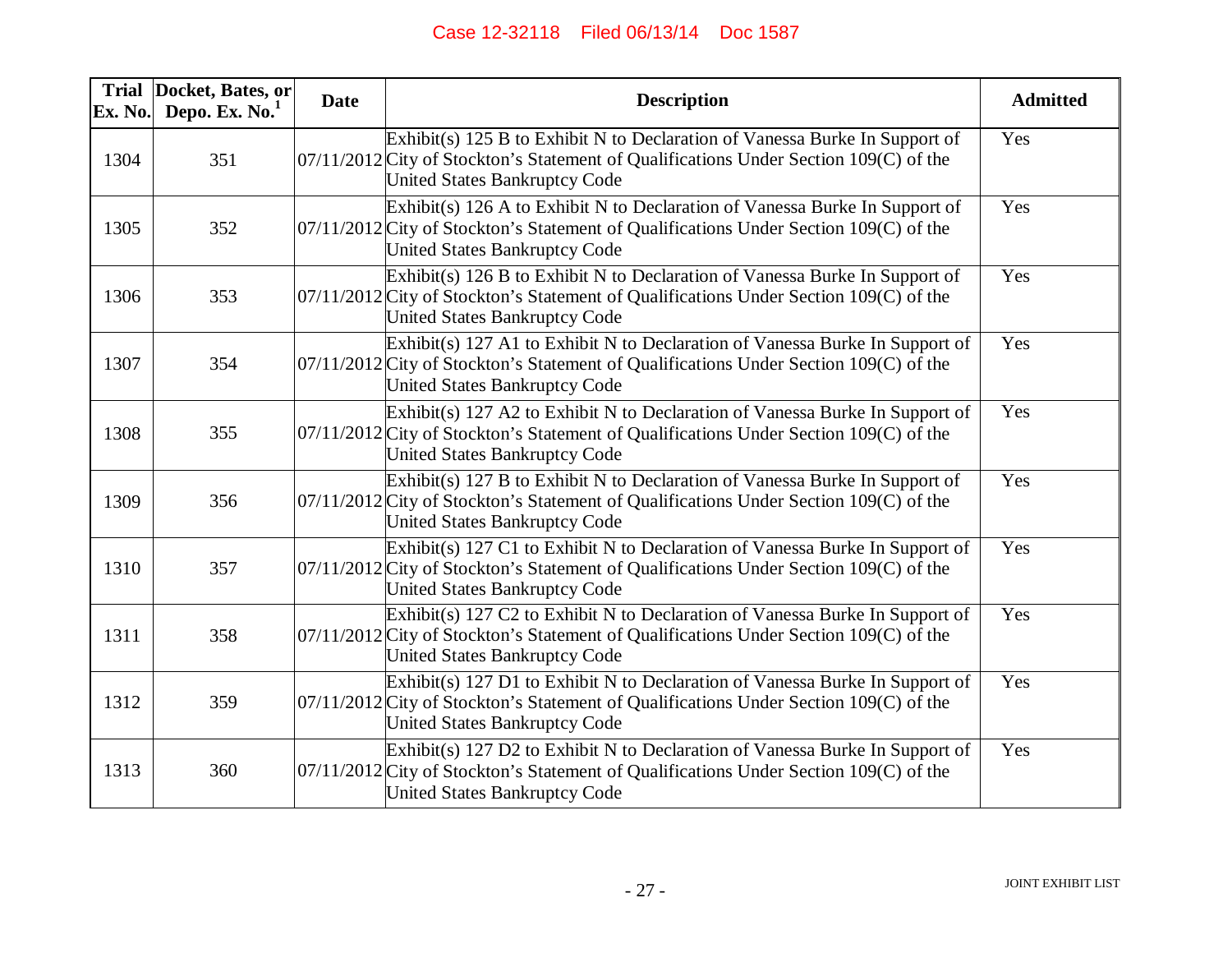| Ex. No. | Trial Docket, Bates, or<br>Depo. Ex. $No.1$ | <b>Date</b> | <b>Description</b>                                                                                                                                                                                               | <b>Admitted</b> |
|---------|---------------------------------------------|-------------|------------------------------------------------------------------------------------------------------------------------------------------------------------------------------------------------------------------|-----------------|
| 1314    | 361                                         |             | Exhibit(s) 127 E to Exhibit N to Declaration of Vanessa Burke In Support of<br>07/11/2012 City of Stockton's Statement of Qualifications Under Section 109(C) of the<br>United States Bankruptcy Code            | Yes             |
| 1315    | 362                                         |             | Exhibit(s) 127 F to Exhibit N to Declaration of Vanessa Burke In Support of<br>07/11/2012 City of Stockton's Statement of Qualifications Under Section 109(C) of the<br><b>United States Bankruptcy Code</b>     | Yes             |
| 1316    | 363                                         |             | Exhibit(s) 128 A to Exhibit N to Declaration of Vanessa Burke In Support of<br>07/11/2012 City of Stockton's Statement of Qualifications Under Section 109(C) of the<br><b>United States Bankruptcy Code</b>     | Yes             |
| 1317    | 364                                         |             | Exhibit(s) 128 B to Exhibit N to Declaration of Vanessa Burke In Support of<br>07/11/2012 City of Stockton's Statement of Qualifications Under Section 109(C) of the<br><b>United States Bankruptcy Code</b>     | Yes             |
| 1318    | 365                                         |             | Exhibit(s) 128 C to Exhibit N to Declaration of Vanessa Burke In Support of<br>07/11/2012 City of Stockton's Statement of Qualifications Under Section 109(C) of the<br><b>United States Bankruptcy Code</b>     | Yes             |
| 1319    | 366                                         |             | Exhibit(s) 128 D to Exhibit N to Declaration of Vanessa Burke In Support of<br>$07/11/2012$ City of Stockton's Statement of Qualifications Under Section 109(C) of the<br><b>United States Bankruptcy Code</b>   | Yes             |
| 1320    | 367                                         |             | Exhibit(s) $128$ E to Exhibit N to Declaration of Vanessa Burke In Support of<br>$07/11/2012$ City of Stockton's Statement of Qualifications Under Section 109(C) of the<br><b>United States Bankruptcy Code</b> | Yes             |
| 1321    | 368                                         |             | Exhibit(s) 129 through 130 to Exhibit N to Declaration of Vanessa Burke In<br>07/11/2012 Support of City of Stockton's Statement of Qualifications Under Section<br>109(C) of the United States Bankruptcy Code  | Yes             |
| 1322    | 369                                         |             | Exhibit(s) 131 A to Exhibit N to Declaration of Vanessa Burke In Support of<br>07/11/2012 City of Stockton's Statement of Qualifications Under Section 109(C) of the<br><b>United States Bankruptcy Code</b>     | Yes             |
| 1323    | 370                                         |             | Exhibit(s) 131 B to Exhibit N to Declaration of Vanessa Burke In Support of<br>$07/11/2012$ City of Stockton's Statement of Qualifications Under Section 109(C) of the<br><b>United States Bankruptcy Code</b>   | Yes             |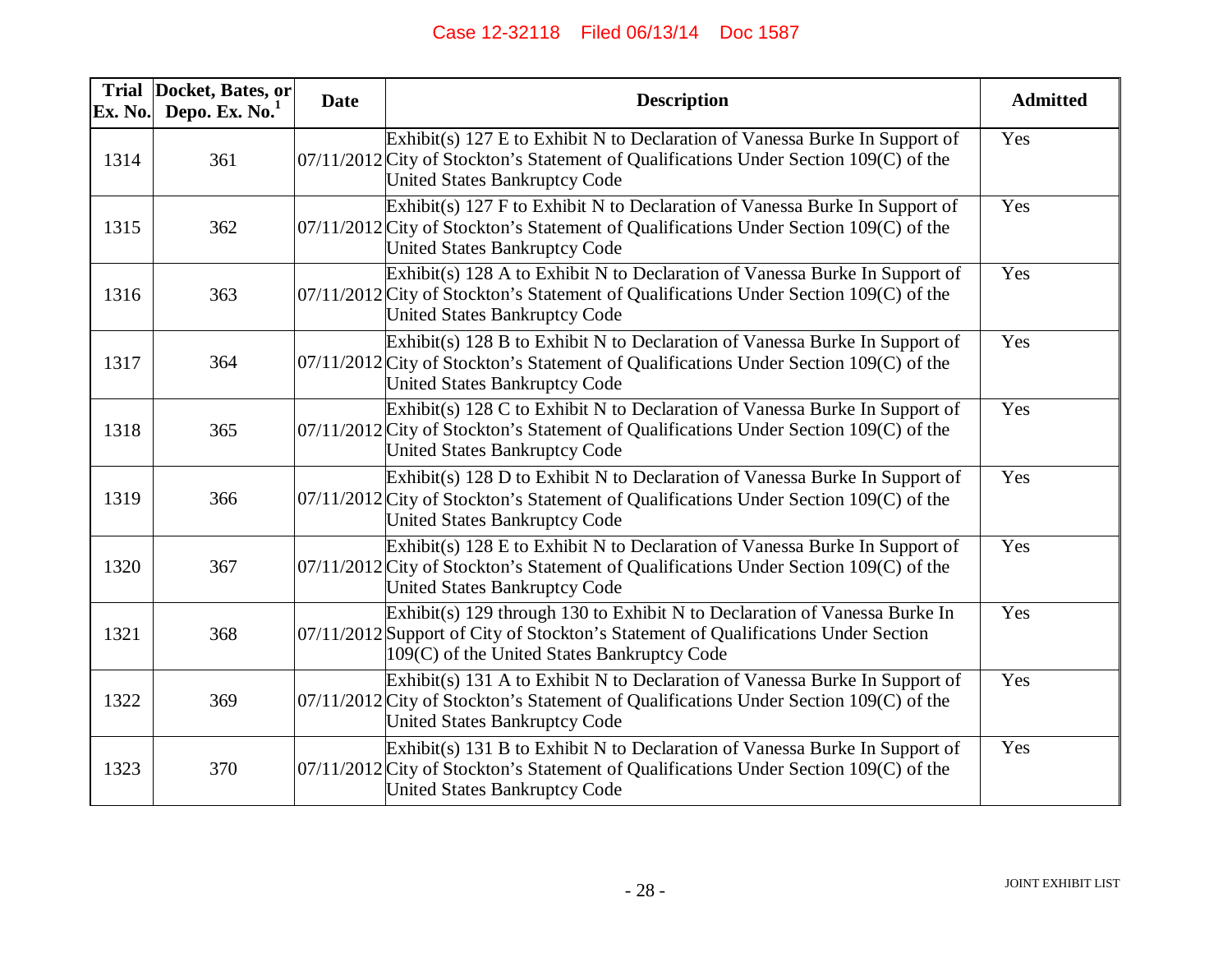| Ex. No. | Trial Docket, Bates, or<br>Depo. Ex. $No.1$ | <b>Date</b> | <b>Description</b>                                                                                                                                                                                              | <b>Admitted</b> |
|---------|---------------------------------------------|-------------|-----------------------------------------------------------------------------------------------------------------------------------------------------------------------------------------------------------------|-----------------|
| 1324    | 371                                         |             | Exhibit(s) 132 to Exhibit N to Declaration of Vanessa Burke In Support of<br>07/11/2012 City of Stockton's Statement of Qualifications Under Section 109(C) of the<br>United States Bankruptcy Code             | Yes             |
| 1325    | 372                                         |             | Exhibit(s) 133 A to Exhibit N to Declaration of Vanessa Burke In Support of<br>07/11/2012 City of Stockton's Statement of Qualifications Under Section 109(C) of the<br><b>United States Bankruptcy Code</b>    | Yes             |
| 1326    | 373                                         |             | Exhibit(s) 133 B to Exhibit N to Declaration of Vanessa Burke In Support of<br>07/11/2012 City of Stockton's Statement of Qualifications Under Section 109(C) of the<br><b>United States Bankruptcy Code</b>    | Yes             |
| 1327    | 374                                         |             | Exhibit(s) 134 through 135 to Exhibit N to Declaration of Vanessa Burke In<br>07/11/2012 Support of City of Stockton's Statement of Qualifications Under Section<br>109(C) of the United States Bankruptcy Code | Yes             |
| 1328    | 375                                         |             | Exhibit(s) 136 A to Exhibit N to Declaration of Vanessa Burke In Support of<br>07/11/2012 City of Stockton's Statement of Qualifications Under Section 109(C) of the<br>United States Bankruptcy Code           | Yes             |
| 1329    | 376                                         |             | Exhibit(s) 136 B to Exhibit N to Declaration of Vanessa Burke In Support of<br>07/11/2012 City of Stockton's Statement of Qualifications Under Section 109(C) of the<br><b>United States Bankruptcy Code</b>    | Yes             |
| 1330    | 377                                         |             | Exhibit(s) 136 C to Exhibit N to Declaration of Vanessa Burke In Support of<br>07/11/2012 City of Stockton's Statement of Qualifications Under Section 109(C) of the<br>United States Bankruptcy Code           | Yes             |
| 1331    | 378                                         |             | Exhibit(s) 136 D to Exhibit N to Declaration of Vanessa Burke In Support of<br>$07/11/2012$ City of Stockton's Statement of Qualifications Under Section 109(C) of the<br><b>United States Bankruptcy Code</b>  | Yes             |
| 1332    | 379                                         |             | Exhibit(s) 136 E to Exhibit N to Declaration of Vanessa Burke In Support of<br>07/11/2012 City of Stockton's Statement of Qualifications Under Section 109(C) of the<br>United States Bankruptcy Code           | Yes             |
| 1333    | 380                                         |             | Exhibit(s) 137 through 139 to Exhibit N to Declaration of Vanessa Burke In<br>07/11/2012 Support of City of Stockton's Statement of Qualifications Under Section<br>109(C) of the United States Bankruptcy Code | Yes             |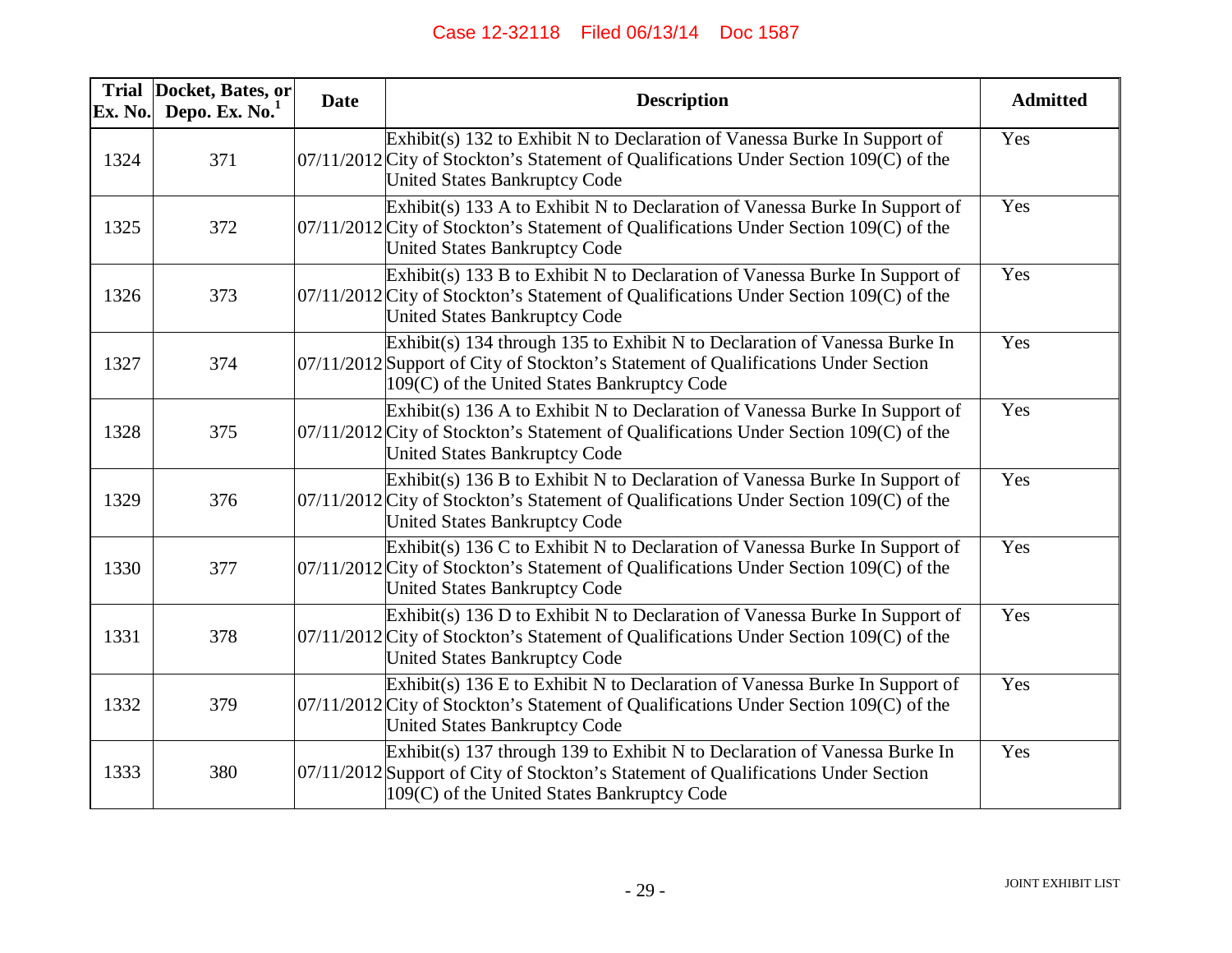| Ex. No. | Trial Docket, Bates, or<br>Depo. Ex. $No.1$ | <b>Date</b> | <b>Description</b>                                                                                                                                                                                              | <b>Admitted</b> |
|---------|---------------------------------------------|-------------|-----------------------------------------------------------------------------------------------------------------------------------------------------------------------------------------------------------------|-----------------|
| 1334    | 381                                         |             | Exhibit(s) 140 A to Exhibit N to Declaration of Vanessa Burke In Support of<br>07/11/2012 City of Stockton's Statement of Qualifications Under Section 109(C) of the<br><b>United States Bankruptcy Code</b>    | Yes             |
| 1335    | 382                                         |             | Exhibit(s) 140 B to Exhibit N to Declaration of Vanessa Burke In Support of<br>07/11/2012 City of Stockton's Statement of Qualifications Under Section 109(C) of the<br><b>United States Bankruptcy Code</b>    | Yes             |
| 1336    | 383                                         |             | Exhibit(s) 140 C to Exhibit N to Declaration of Vanessa Burke In Support of<br>07/11/2012 City of Stockton's Statement of Qualifications Under Section 109(C) of the<br><b>United States Bankruptcy Code</b>    | Yes             |
| 1337    | 389                                         |             | Exhibit(s) 141 through 145 to Exhibit N to Declaration of Vanessa Burke In<br>07/12/2012 Support of City of Stockton's Statement of Qualifications Under Section<br>109(C) of the United States Bankruptcy Code | Yes             |
| 1338    | 390                                         |             | Exhibit(s) 146 A Exhibit N to Declaration of Vanessa Burke In Support of City<br>$07/12/2012$ of Stockton's Statement of Qualifications Under Section 109(C) of the United<br><b>States Bankruptcy Code</b>     | Yes             |
| 1339    | 391                                         |             | Exhibit(s) 146 B to Exhibit N to Declaration of Vanessa Burke In Support of<br>07/12/2012 City of Stockton's Statement of Qualifications Under Section 109(C) of the<br><b>United States Bankruptcy Code</b>    | Yes             |
| 1340    | 392                                         |             | Exhibit(s) 147 through 153 to Exhibit N to Declaration of Vanessa Burke In<br>07/12/2012 Support of City of Stockton's Statement of Qualifications Under Section<br>109(C) of the United States Bankruptcy Code | Yes             |
| 1341    | 393                                         |             | Exhibit(s) 154 to Exhibit N to Declaration of Vanessa Burke In Support of<br>$07/12/2012$ City of Stockton's Statement of Qualifications Under Section 109(C) of the<br><b>United States Bankruptcy Code</b>    | Yes             |
| 1342    | 394                                         |             | Exhibit(s) 155 through 156 to Exhibit N to Declaration of Vanessa Burke In<br>07/12/2012 Support of City of Stockton's Statement of Qualifications Under Section<br>109(C) of the United States Bankruptcy Code | Yes             |
| 1343    | 395                                         |             | Exhibit(s) 157 through 159 to Exhibit N to Declaration of Vanessa Burke In<br>07/12/2012 Support of City of Stockton's Statement of Qualifications Under Section<br>109(C) of the United States Bankruptcy Code | Yes             |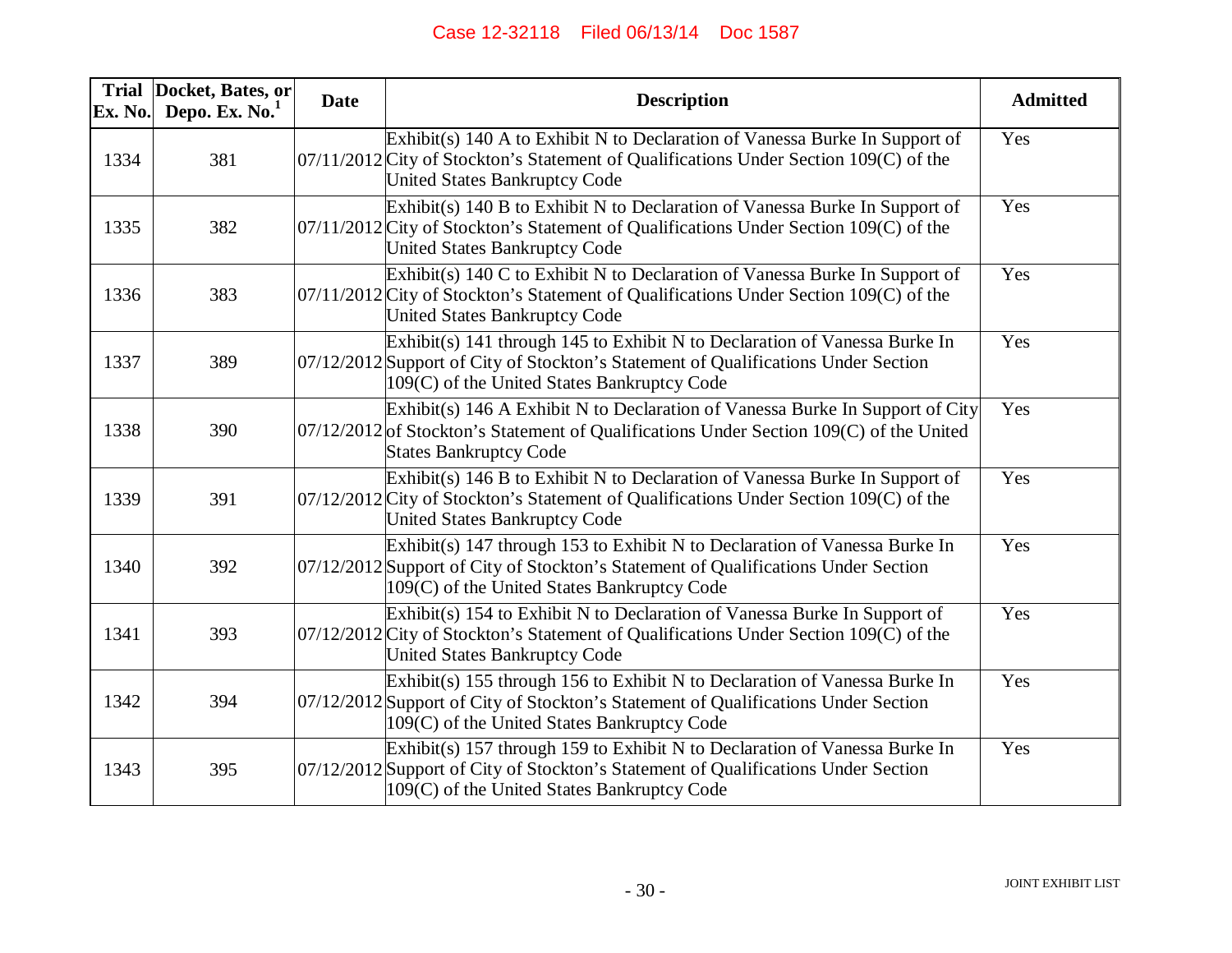| Ex. No. | Trial Docket, Bates, or<br>Depo. Ex. $No.1$ | <b>Date</b> | <b>Description</b>                                                                                                                                                                                              | <b>Admitted</b> |
|---------|---------------------------------------------|-------------|-----------------------------------------------------------------------------------------------------------------------------------------------------------------------------------------------------------------|-----------------|
| 1344    | 396                                         |             | Exhibit(s) 160 through 172 to Exhibit N to Declaration of Vanessa Burke In<br>07/12/2012 Support of City of Stockton's Statement of Qualifications Under Section<br>109(C) of the United States Bankruptcy Code | Yes             |
| 1345    | 397                                         |             | Exhibit(s) 173 to Exhibit N to Declaration of Vanessa Burke In Support of<br>$07/12/2012$ City of Stockton's Statement of Qualifications Under Section 109(C) of the<br>United States Bankruptcy Code           | Yes             |
| 1346    | 398                                         |             | Exhibit(s) 174 to Exhibit N to Declaration of Vanessa Burke In Support of<br>07/12/2012 City of Stockton's Statement of Qualifications Under Section 109(C) of the<br><b>United States Bankruptcy Code</b>      | Yes             |
| 1347    | 399                                         |             | Exhibit(s) 175 to Exhibit N to Declaration of Vanessa Burke In Support of<br>$07/12/2012$ City of Stockton's Statement of Qualifications Under Section 109(C) of the<br><b>United States Bankruptcy Code</b>    | Yes             |
| 1348    | 400                                         |             | Exhibit(s) 176 through 177 to Exhibit N to Declaration of Vanessa Burke In<br>07/12/2012 Support of City of Stockton's Statement of Qualifications Under Section<br>109(C) of the United States Bankruptcy Code | Yes             |
| 1349    | 401                                         |             | Exhibit(s) 179 through 181 to Exhibit N to Declaration of Vanessa Burke In<br>07/12/2012 Support of City of Stockton's Statement of Qualifications Under Section<br>109(C) of the United States Bankruptcy Code | Yes             |
| 1350    | 402                                         |             | Exhibit(s) 182 to Exhibit N to Declaration of Vanessa Burke In Support of<br>07/12/2012 City of Stockton's Statement of Qualifications Under Section 109(C) of the<br>United States Bankruptcy Code             | Yes             |
| 1351    | 403                                         |             | Exhibit(s) 183 A to Exhibit N to Declaration of Vanessa Burke In Support of<br>07/12/2012 City of Stockton's Statement of Qualifications Under Section 109(C) of the<br><b>United States Bankruptcy Code</b>    | Yes             |
| 1352    | 404                                         |             | Exhibit(s) 183 B1 to Exhibit N to Declaration of Vanessa Burke In Support of<br>07/12/2012 City of Stockton's Statement of Qualifications Under Section 109(C) of the<br><b>United States Bankruptcy Code</b>   | Yes             |
| 1353    | 405                                         |             | Exhibit(s) 183 B2 to Exhibit N to Declaration of Vanessa Burke In Support of<br>07/12/2012 City of Stockton's Statement of Qualifications Under Section 109(C) of the<br>United States Bankruptcy Code          | Yes             |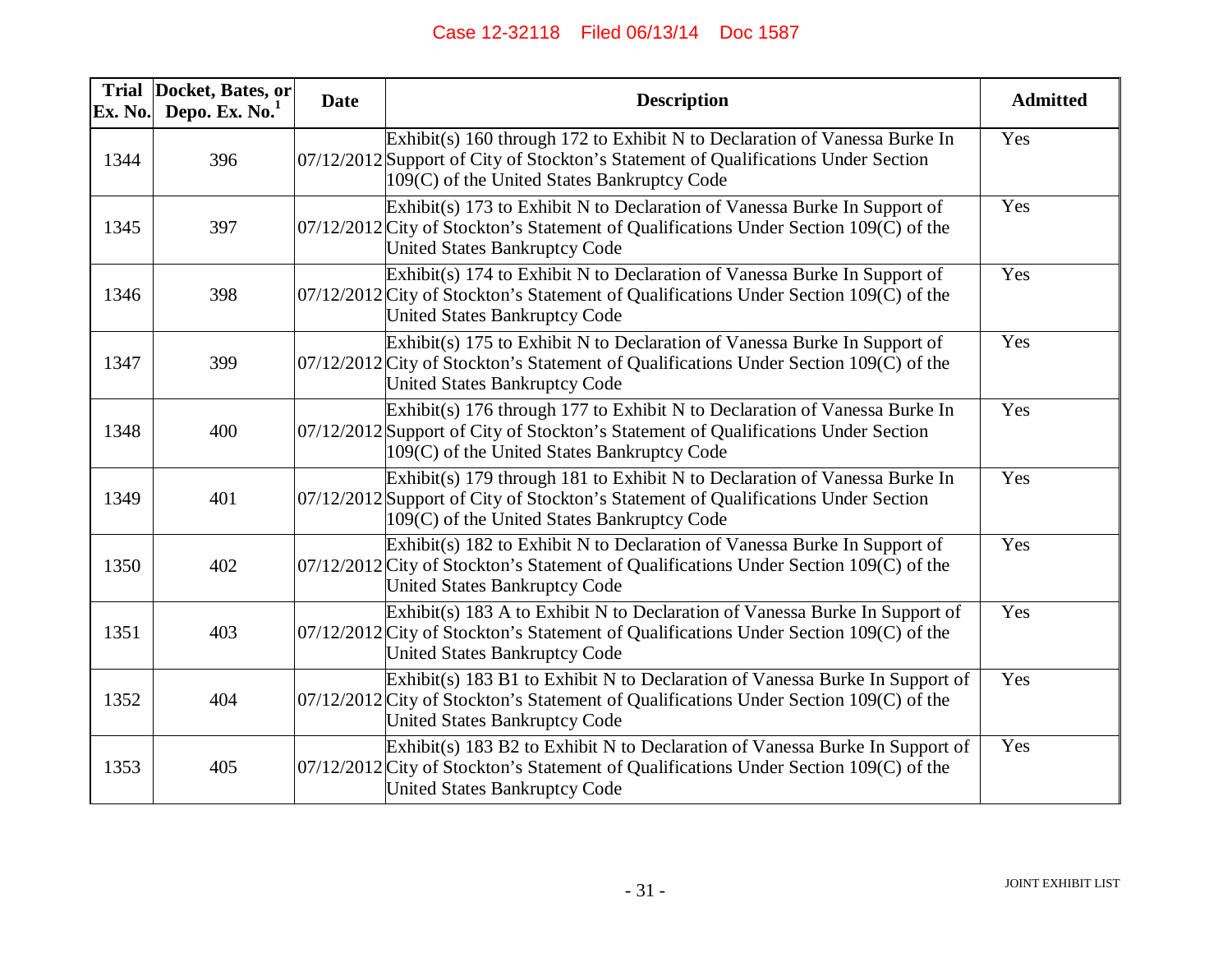| Ex. No. | Trial Docket, Bates, or<br>Depo. Ex. $No.1$ | <b>Date</b> | <b>Description</b>                                                                                                                                                                                                | <b>Admitted</b> |
|---------|---------------------------------------------|-------------|-------------------------------------------------------------------------------------------------------------------------------------------------------------------------------------------------------------------|-----------------|
| 1354    | 406                                         |             | Exhibit(s) 183 C1 to Exhibit N to Declaration of Vanessa Burke In Support of<br>07/12/2012 City of Stockton's Statement of Qualifications Under Section 109(C) of the<br><b>United States Bankruptcy Code</b>     | Yes             |
| 1355    | 407                                         |             | $Exhibit(s)$ 183 D1 to Exhibit N to Declaration of Vanessa Burke In Support of<br>$07/12/2012$ City of Stockton's Statement of Qualifications Under Section 109(C) of the<br><b>United States Bankruptcy Code</b> | Yes             |
| 1356    | 408                                         |             | Exhibit(s) 183 C2 to Exhibit N to Declaration of Vanessa Burke In Support of<br>07/12/2012 City of Stockton's Statement of Qualifications Under Section 109(C) of the<br><b>United States Bankruptcy Code</b>     | Yes             |
| 1357    | 409                                         |             | Exhibit(s) 183 D2 to Exhibit N to Declaration of Vanessa Burke In Support of<br>$07/12/2012$ City of Stockton's Statement of Qualifications Under Section 109(C) of the<br><b>United States Bankruptcy Code</b>   | Yes             |
| 1358    | 410                                         |             | Exhibit(s) 183 E to Exhibit N to Declaration of Vanessa Burke In Support of<br>$07/12/2012$ City of Stockton's Statement of Qualifications Under Section 109(C) of the<br><b>United States Bankruptcy Code</b>    | Yes             |
| 1359    | 411                                         |             | Exhibit(s) 183 F to Exhibit N to Declaration of Vanessa Burke In Support of<br>07/12/2012 City of Stockton's Statement of Qualifications Under Section 109(C) of the<br>United States Bankruptcy Code             | Yes             |
| 1360    | 412                                         |             | Exhibit(s) 184 A to Exhibit N to Declaration of Vanessa Burke In Support of<br>$07/12/2012$ City of Stockton's Statement of Qualifications Under Section 109(C) of the<br><b>United States Bankruptcy Code</b>    | Yes             |
| 1361    | 413                                         |             | $Exhibit(s)$ 184 B to Exhibit N to Declaration of Vanessa Burke In Support of<br>07/12/2012 City of Stockton's Statement of Qualifications Under Section 109(C) of the<br><b>United States Bankruptcy Code</b>    | Yes             |
| 1362    | 414                                         |             | Exhibit(s) 184 C to Exhibit N to Declaration of Vanessa Burke In Support of<br>07/12/2012 City of Stockton's Statement of Qualifications Under Section 109(C) of the<br><b>United States Bankruptcy Code</b>      | Yes             |
| 1363    | 415                                         |             | Exhibit(s) 184 D to Exhibit N to Declaration of Vanessa Burke In Support of<br>07/12/2012 City of Stockton's Statement of Qualifications Under Section 109(C) of the<br><b>United States Bankruptcy Code</b>      | Yes             |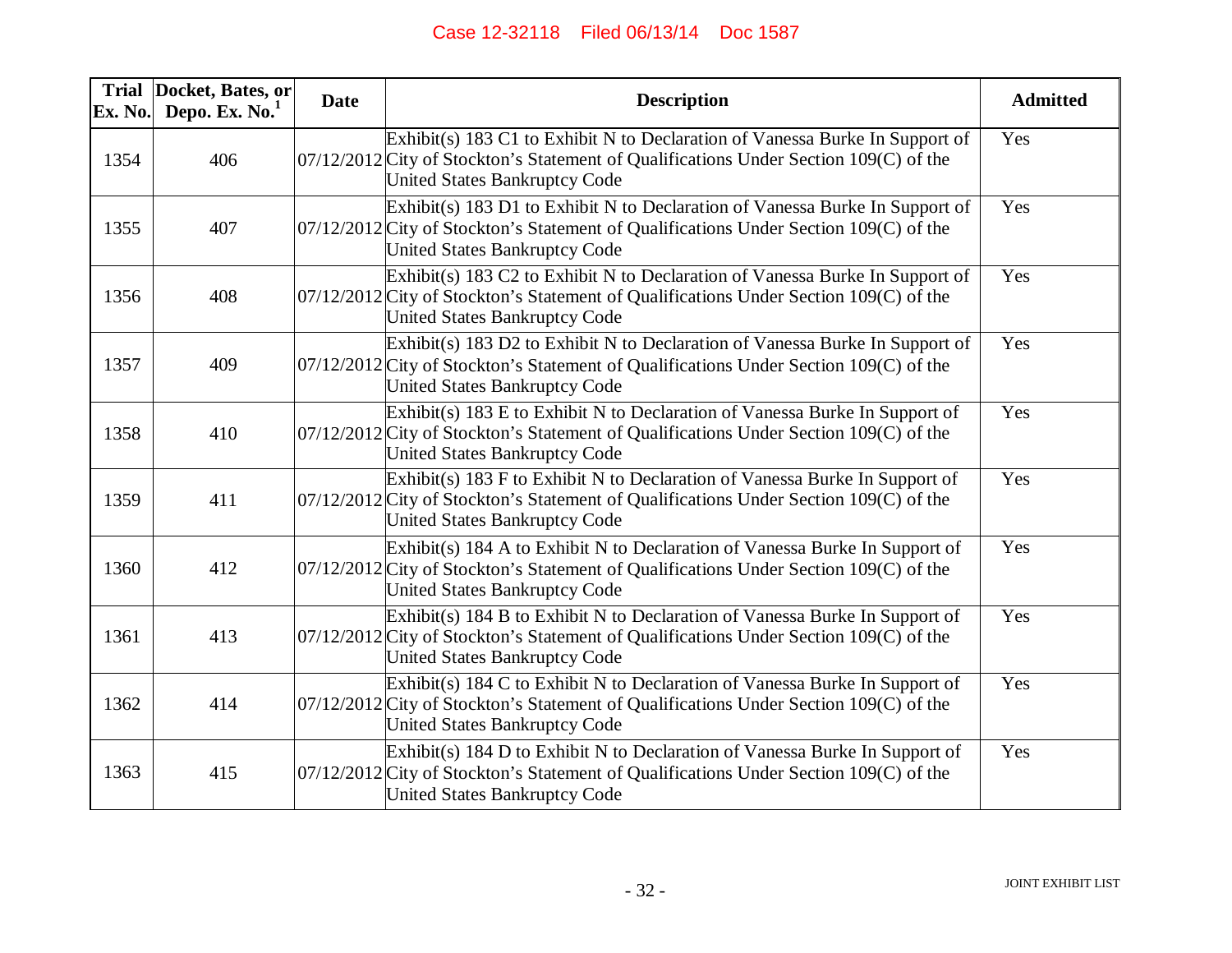| Ex. No. | Trial Docket, Bates, or<br>Depo. Ex. $No.1$ | <b>Date</b> | <b>Description</b>                                                                                                                                                                                              | <b>Admitted</b> |
|---------|---------------------------------------------|-------------|-----------------------------------------------------------------------------------------------------------------------------------------------------------------------------------------------------------------|-----------------|
| 1364    | 416                                         |             | Exhibit(s) 184 E1 to Exhibit N to Declaration of Vanessa Burke In Support of<br>$07/12/2012$ City of Stockton's Statement of Qualifications Under Section 109(C) of the<br><b>United States Bankruptcy Code</b> | Yes             |
| 1365    | 417                                         |             | Exhibit(s) 184 E2 to Exhibit N to Declaration of Vanessa Burke In Support of<br>$07/12/2012$ City of Stockton's Statement of Qualifications Under Section 109(C) of the<br><b>United States Bankruptcy Code</b> | Yes             |
| 1366    | 418                                         |             | Exhibit(s) 184 F to Exhibit N to Declaration of Vanessa Burke In Support of<br>$07/12/2012$ City of Stockton's Statement of Qualifications Under Section 109(C) of the<br><b>United States Bankruptcy Code</b>  | Yes             |
| 1367    | 419                                         |             | Exhibit(s) 184 G to Exhibit N to Declaration of Vanessa Burke In Support of<br>07/12/2012 City of Stockton's Statement of Qualifications Under Section 109(C) of the<br><b>United States Bankruptcy Code</b>    | Yes             |
| 1368    | 420                                         |             | Exhibit(s) 185 A to Exhibit N to Declaration of Vanessa Burke In Support of<br>$07/12/2012$ City of Stockton's Statement of Qualifications Under Section 109(C) of the<br><b>United States Bankruptcy Code</b>  | Yes             |
| 1369    | 421                                         |             | Exhibit(s) 185 B to Exhibit N to Declaration of Vanessa Burke In Support of<br>$07/12/2012$ City of Stockton's Statement of Qualifications Under Section 109(C) of the<br><b>United States Bankruptcy Code</b>  | Yes             |
| 1370    | 422                                         |             | Exhibit(s) 185 C to Exhibit N to Declaration of Vanessa Burke In Support of<br>$07/12/2012$ City of Stockton's Statement of Qualifications Under Section 109(C) of the<br><b>United States Bankruptcy Code</b>  | Yes             |
| 1371    | 427                                         |             | Exhibit(s) 41 E2 to Exhibit N to Declaration of Vanessa Burke In Support of<br>$07/16/2012$ City of Stockton's Statement of Qualifications Under Section 109(C) of the<br><b>United States Bankruptcy Code</b>  | Yes             |
| 1372    | 428                                         |             | Exhibit(s) 178 to Exhibit N to Declaration of Vanessa Burke In Support of<br>07/16/2012 City of Stockton's Statement of Qualifications Under Section 109(C) of the<br><b>United States Bankruptcy Code</b>      | Yes             |
| 1373    | 451                                         |             | Supplemental Declaration of Ann Goodrich In Support of City of Stockton's<br>07/20/2012 Statement of Qualifications Under Section 109(C) of the United States<br><b>Bankruptcy Code</b>                         | Yes             |
| 1374    | 452                                         | 07/20/2012  | Declaration of Marc Levinson In Support of City of Stockton's Statement of<br>Qualifications Under Section 109(C) of the United States Bankruptcy Code                                                          | Yes             |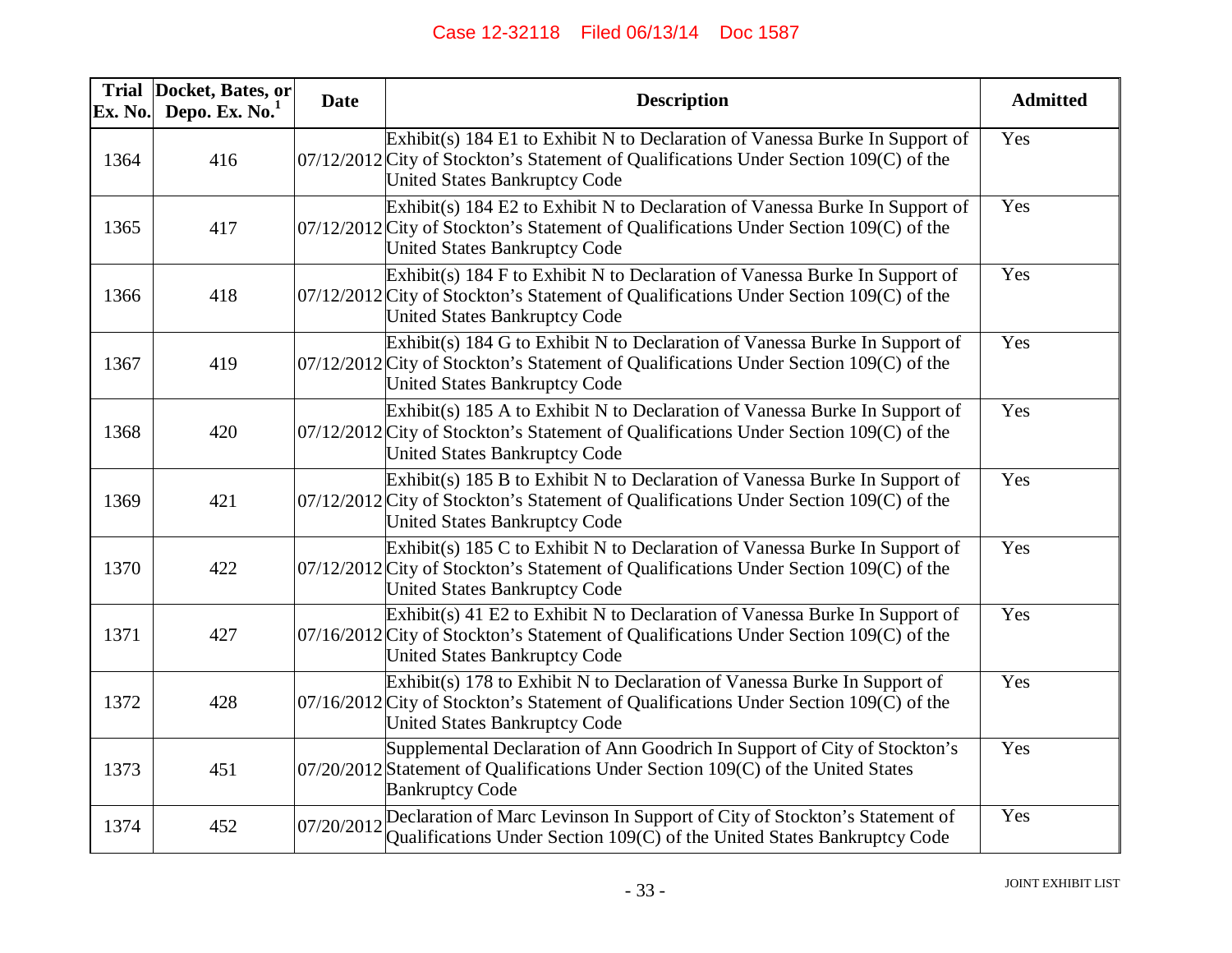| <b>Trial</b><br>Ex. No. | Docket, Bates, or<br>Depo. Ex. No. <sup>1</sup> | <b>Date</b> | <b>Description</b>                                                                                                                                                                                      | <b>Admitted</b>  |
|-------------------------|-------------------------------------------------|-------------|---------------------------------------------------------------------------------------------------------------------------------------------------------------------------------------------------------|------------------|
| 1375                    | 453                                             | 07/20/2012  | Declaration of Connie Cochran In Support of City of Stockton's Statement of<br>Qualifications Under Section 109(C) of the United States Bankruptcy Code                                                 | Yes              |
| 1376                    | 454                                             | 07/20/2012  | Declaration of David N. Millican In Support of City of Stockton's Statement<br>of Qualifications Under Section 109(C) of the United States Bankruptcy Code                                              | Yes              |
| 1377                    | 708                                             |             | Declaration of Robert Deis In Support of City of Stockton's Reply to Objections<br>02/15/2013 to Its Statement of Qualifications Under Section 109(C) of the United States<br><b>Bankruptcy Code</b>    | Yes              |
| 1378                    | 709                                             |             | Declaration of Justin McCrary In Support of City of Stockton's Reply to<br>02/15/2013 Objections to Its Statement of Qualifications Under Section 109(C) of the<br><b>United States Bankruptcy Code</b> | Yes              |
| 1379                    | 710                                             |             | Declaration of Eric Jones In Support of City of Stockton's Reply to Objections<br>$02/15/2013$ to Its Statement of Qualifications Under Section 109(C) of the United States<br><b>Bankruptcy Code</b>   | Yes              |
| 1380                    | 712                                             | 02/15/2013  | Declaration of Michael B. Lubic In Support of CalPERS' Brief in Support of<br>the City of Stockton's Petition                                                                                           | Yes              |
| 1381                    | 713                                             | 02/15/2013  | Declaration of David Lamoureux In Support of CalPERS' Brief In Support of<br>the City of Stockton's Petition                                                                                            | Yes              |
| 1382                    | 714                                             |             | Declaration of Teresia Haase In Support of City of Stockton's Reply to<br>02/15/2013 Objections to Its Statement of Qualifications Under Section 109(C) of the<br><b>United States Bankruptcy Code</b>  | Yes <sup>2</sup> |
| 1383                    | 715                                             |             | Declaration of Vanessa Burke In Support of City of Stockton's Reply to<br>02/15/2013 Objections to Its Statement of Qualifications Under Section 109(C) of the<br><b>United States Bankruptcy Code</b>  | Yes              |
| 1384                    | 716                                             |             | Declaration of Ann Goodrich In Support of City of Stockton's Reply to<br>02/15/2013 Objections to Its Statement of Qualifications Under Section 109(C) of the<br><b>United States Bankruptcy Code</b>   | Yes              |
| 1385                    | 717                                             |             | Declaration of Norman C. Hile In Support of City of Stockton's Reply to<br>02/16/2013 Objections to Its Statement of Qualifications Under Section 109(C) of the<br><b>United States Bankruptcy Code</b> | Yes              |

<sup>&</sup>lt;sup>2</sup> CalPERS objected to paragraph 3 of Ex. 1382 on the grounds that it contained improper hearsay regarding statements attributed to Alan Milligan, CalPERS' chief actuary. The City responded that the statements in paragraph 3 were not offered to prove the trust of the matter asserted, but rather to prove the effect on the listener (Ms. Haase). *See* Dkt. No. 798 (City's response, incorporating CalPERS's objection).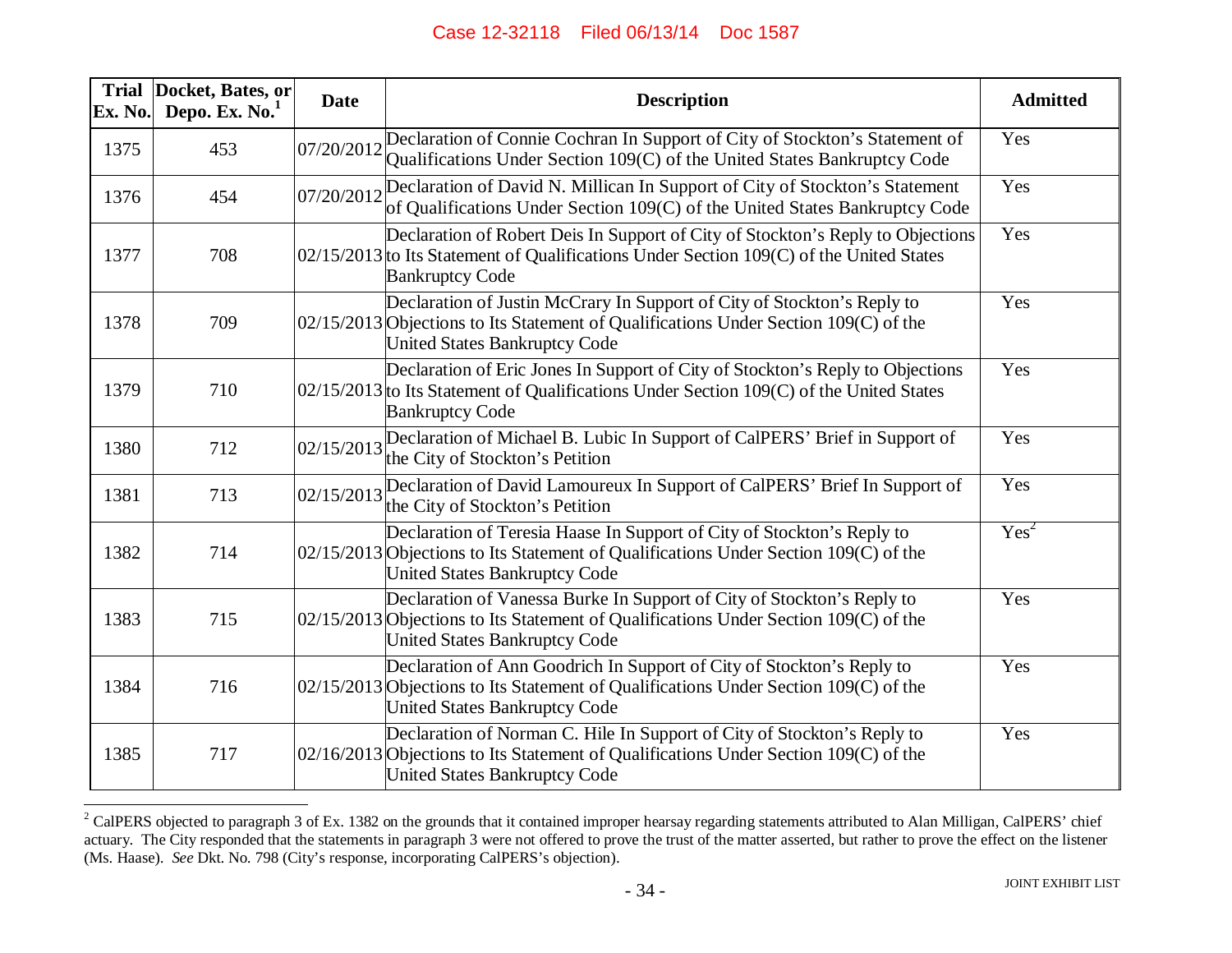| Ex. No. | Trial Docket, Bates, or<br>Depo. Ex. No. <sup>1</sup> | <b>Date</b> | <b>Description</b>                                                                                                                                                                                                                                                                                                                                                                                                                                                                                                                                                                                                                 | <b>Admitted</b> |
|---------|-------------------------------------------------------|-------------|------------------------------------------------------------------------------------------------------------------------------------------------------------------------------------------------------------------------------------------------------------------------------------------------------------------------------------------------------------------------------------------------------------------------------------------------------------------------------------------------------------------------------------------------------------------------------------------------------------------------------------|-----------------|
| 1386    | N/A                                                   | 11/07/2012  | Transcript of Deposition of Eric Jones, pp. 1:1-25, 113:13-114:24, 117:13-<br>118:17, 261:1-25.                                                                                                                                                                                                                                                                                                                                                                                                                                                                                                                                    | Yes             |
| 1387    | N/A                                                   | 11/16/2012  | Transcript of Deposition of David Lamoureux, pp. 1:1-25, 107:12-108:6,<br>109:17-112:19, 113:3-24, 191:17-23, 196:1-25.                                                                                                                                                                                                                                                                                                                                                                                                                                                                                                            | Yes             |
| 1388    | N/A                                                   |             | Transcript of Deposition of Peter H. Mixon, pp. 1:1-25, 46:3-23, 47:7-49:22,<br>$12/05/2012$ 53:11-18, 54:4-55:5, 153:1-25.                                                                                                                                                                                                                                                                                                                                                                                                                                                                                                        | Yes             |
| 1389    | N/A                                                   | 01/24/2013  | Transcript of Deposition of Joseph Brann, pp. 1:1-25, 22:15-20, 34:10-24,<br>47:5-13, 50:7-10, 50:25-51:3, 56:6-20, 58:11-17, 60:23-62:8, 62:10-63:13,<br>68:4-69:1, 77:18-78:18, 88:2-89:9, 91:14-20, 89:21-91:25, 98:11-24, 98:25-<br>99:19, 101:15-102:5, 104:8-22, 104:23-105:3, 105:25-107:2, 114:7-10, 126:8-<br>127:13, 131:2-133:2, 134:5-14, 135:18-136:1, 138:6-139:10, 141:21-142:5,<br>145:12-146:3, 151:25-153:19, 170:24-171:9, 171:10-172:17, 177:20-178:17,<br>178:18-179:1, 179:23-180:3, 180:4-22, 189:6-21, 190:15-21, 226:13-227:6,<br>227:17-231:12, 234:11-235:9, 236:17-237:12, 238:11-242:8, 244:1-25.     | Yes             |
| 1390    | N/A                                                   |             | Transcript of Deposition of Robert C. Bobb, pp. 1:1-25, 31:18-20, 39:17-<br>40:12, 46:3-13, 52:5-53:16, 83:4-11, 89:7-92:25, 93:1-3, 100:16-102:24,<br>$[01/25/2013]$ 16:3-117:16, 137:12-139:1, 139:14-140:21, 141:2-142:11, 149:15-150:17,<br>160:8-162:15, 174:14-22, 202:9-203:11, 220:5-221:20, 226:18-229:10, 235:8-<br>25, 257:1-25.                                                                                                                                                                                                                                                                                        | Yes             |
| 1391    | N/A                                                   | 01/31/2013  | Transcript of Deposition of Nancy L. Zielke, pp. 1:1-25, 24:10-12, 85:10-<br>86:17, 90:7-21, 92:17-93:12, 108:16-110:8, 110:18-21, 116:21-117:5, 118:23-<br>119:4, 138:4-17, 171:17-173:16, 174:9-175:3, 176:4-8, 187:22-188:19, 196:5-<br>19, 205:17-206:15, 216:18-217:7, 232:14-233:21, 250:1-25.                                                                                                                                                                                                                                                                                                                               | Yes             |
| 1392    | N/A                                                   | 02/05/2013  | Transcript of Deposition of David Neumark, pp. 1:1-25, 38:20-39:12, 46:4-10,<br>46:16-25, 50:19-51:20, 54:11-55:11, 61:21-62:4, 88:10-23, 98:11-100:5,<br>102:8-103:18, 106:15-107:2, 108:3-22, 110:18-23, 110:24-111:7, 111:8-<br>112:15, 118:7-119:24, 120:18-121:19, 136:2-137:16, 137:17-22, 154:6-14,<br>161:23-163:4, 165:23-166:3, 169:2-10, 175:12-176:10, 180:19-181:22, 186:8-<br>19, 188:13-189:2, 189:11-191:17, 192:18-193:6, 199:16-201:6, 208:18-209:6,<br>210:25-211:22, 217:19-25, 223:5-224:1, 224:2-22, 225:3-226:4, 238:9-240:14,<br>242:11-18, 243:13-44, 249:4-18, 253:1-10, 253:11-16, 260:13-18, 265:1-25. | Yes             |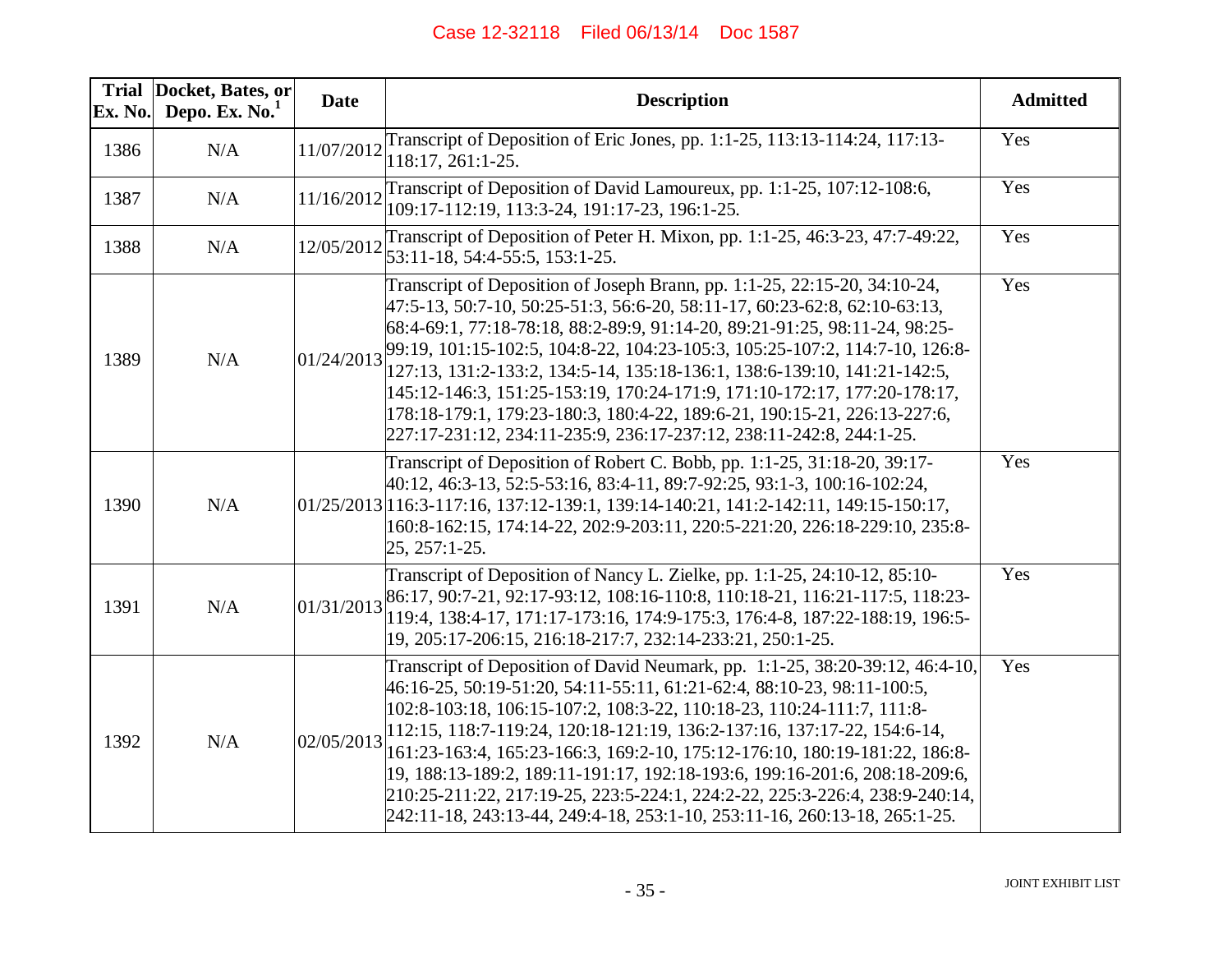| Ex. No. | Trial Docket, Bates, or<br>Depo. Ex. $No.1$ | <b>Date</b>              | <b>Description</b>                                                                                                                                                                                                                                                                                                                                                                                                                                                                                                                                                                                                                                                                                                 | <b>Admitted</b> |
|---------|---------------------------------------------|--------------------------|--------------------------------------------------------------------------------------------------------------------------------------------------------------------------------------------------------------------------------------------------------------------------------------------------------------------------------------------------------------------------------------------------------------------------------------------------------------------------------------------------------------------------------------------------------------------------------------------------------------------------------------------------------------------------------------------------------------------|-----------------|
| 1393    | N/A                                         | 03/12/2013               | Transcript of Deposition of Justin McCrary, pp. 12:7-13:13; 26:10-27:25;<br>34:20-36:3; 76:22-78:4; 85:7-87:2; 90:23-93:2; 95:23-97:8; 120:24-124:6;<br>124:15-125:13; 127:23-129:10; 139:5-141:4; 144:21-147:15; 149:9-152:2;<br>166:15-171:20; 176:18-180:3; 180:11-182:11; 188:1-189:3; 190:17-193:22;<br>220:4-221:16; 228:20-231:5; 242:12-17; 249:16-251:7; 258:11-259:7; 260:7-<br>261:8; 261:10-263:5; 263:7-264:1; 265:5-266:6; 272:6-24; 273:3-12; 278:9-<br>282:18; 280:18-282:18; 290:22-293:3; 299:22-300:6; 301:12-302:10; 310:22-<br>314:23; 321:13-322:12; 322:13-323:13; 325:6-326:5; 327:22-328:24; 328:25-<br>329:18; 329:19-341:24; 339:16-25; 347:13-348:9; 348:10-352:23; 352:25-<br>353:22. | Yes             |
| 1394    | N/A                                         | N/A                      | #C - Cash Balances as of 12-31-12 P6-2013 closed, Bates range<br>STOCK222650 - STOCK222654                                                                                                                                                                                                                                                                                                                                                                                                                                                                                                                                                                                                                         | Yes             |
| 1395    | N/A                                         | N/A                      | #D - General Fund Cash Flow Forecast 12-13 as of 03-06-13, Bates range<br>STOCK222655 - STOCK222656                                                                                                                                                                                                                                                                                                                                                                                                                                                                                                                                                                                                                | Yes             |
| 1396    | N/A                                         | N/A                      | #D - General Fund Cash Receipts-July-Dec 2012 @ 2-26-13, Bates range<br>STOCK222657 - STOCK222658                                                                                                                                                                                                                                                                                                                                                                                                                                                                                                                                                                                                                  | Yes             |
| 1397    | N/A                                         | N/A                      | #J - Cash Balances 06-30-12 at P14-2012 LF 03-07-13, Bates range<br>STOCK222580 - STOCK222584                                                                                                                                                                                                                                                                                                                                                                                                                                                                                                                                                                                                                      | Yes             |
| 1398    | 824                                         |                          | Supplemental Declaration of Marc A. Levinson in Support of City of<br>$03/21/2013$ Stockton's Statement of Qualifications Under Section 109(c) of the United<br><b>States Bankruptcy Code</b>                                                                                                                                                                                                                                                                                                                                                                                                                                                                                                                      | Yes             |
| 2001    | 2001                                        | 2/27/14                  | Franklin High Yield Tax-Free Income Fund's and Franklin California High<br>Yield Municipal Fund's Notice of Deposition of the City of Stockton Pursuant<br>to Fed. R. Civ. Proc. $30(b)(6)$                                                                                                                                                                                                                                                                                                                                                                                                                                                                                                                        | Yes $(5/15/14)$ |
| 2002    | 2002                                        | 2/20/14                  | City of Stockton, California's Disclosure of Non-Retained Expert Testimony<br>Pursuant to Federal Rule of Civil Procedure $26(a)(2)(C)$                                                                                                                                                                                                                                                                                                                                                                                                                                                                                                                                                                            | Yes $(5/15/14)$ |
| 2006    | 2006                                        | 3/2/14                   | <b>Updated Long Range Financial Plan of City of Stockton</b>                                                                                                                                                                                                                                                                                                                                                                                                                                                                                                                                                                                                                                                       | Yes $(5/15/14)$ |
| 2007    | 2007                                        | $- -$                    | <b>Updated Long Range Financial Plan (with annotations)</b>                                                                                                                                                                                                                                                                                                                                                                                                                                                                                                                                                                                                                                                        | Yes $(5/15/14)$ |
| 2008    | 2008                                        | $\overline{\phantom{a}}$ | Document prepared by Conway MacKenzie regarding differences (in dollars)<br>in projections as between original and updated Long Range Financial Plan                                                                                                                                                                                                                                                                                                                                                                                                                                                                                                                                                               | Yes $(5/15/14)$ |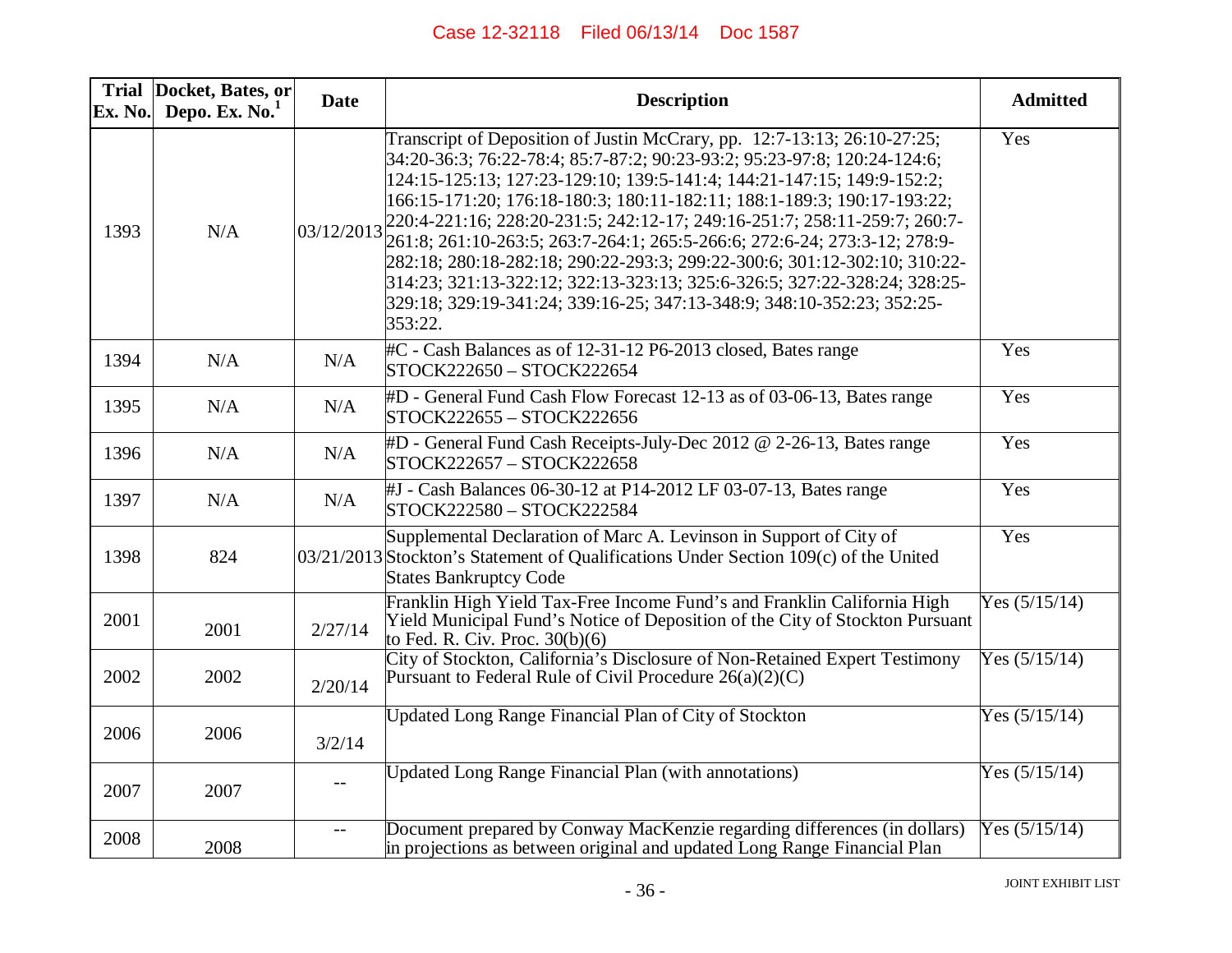| Ex. No. | Trial Docket, Bates, or<br>Depo. Ex. $No.1$ | <b>Date</b> | <b>Description</b>                                                                                                                                                                                                                                                                                                                                                                           | <b>Admitted</b> |
|---------|---------------------------------------------|-------------|----------------------------------------------------------------------------------------------------------------------------------------------------------------------------------------------------------------------------------------------------------------------------------------------------------------------------------------------------------------------------------------------|-----------------|
| 2009    | 2009                                        |             | Document prepared by Conway MacKenzie regarding differences (%) in<br>projections as between original and updated Long Range Financial Plan                                                                                                                                                                                                                                                  | Yes $(5/15/14)$ |
| 2011    | CTY257690<br>2011                           | 2/27/14     | City of Stockton Property Tax Forecast - Revised                                                                                                                                                                                                                                                                                                                                             | Yes $(5/15/14)$ |
| 2012    | 2012                                        | 06/13       | City of Stockton's Responses to questions from Franklin during June 2013<br>mediation session                                                                                                                                                                                                                                                                                                | Yes $(5/15/14)$ |
| 2013    | CTY073769<br>2013                           | 10/7/13     | Email from C. Cochran to michaelf@recordnet.com transmitting Segal PERS<br>Rate Forecast for September 2013                                                                                                                                                                                                                                                                                  | Yes $(5/15/14)$ |
| 2014    | 2014                                        | 7/1/06      | City of Stockton City Council Policy No. 700-4, Reserve Policy-General Fund, Yes (5/15/14)<br>adopted by Resolution No. 06-0299 dated June 6, 2006                                                                                                                                                                                                                                           |                 |
| 2015    | CTY257694<br>2015                           | $-$         | General fund ending balance chart, 2012-2014                                                                                                                                                                                                                                                                                                                                                 | Yes $(5/15/14)$ |
| 2016    | CTY257654<br>2016                           | 2/25/14     | FY 2012-2013 Q4 General Fund Budget Update and Year-End Projection                                                                                                                                                                                                                                                                                                                           | Yes $(5/15/14)$ |
| 2017    | CTY257669<br>2017                           | 2/25/14     | FY 2013-2014 Q1 General Fund Status Update and Authorization to Amend<br>FY 2013-2014                                                                                                                                                                                                                                                                                                        | Yes $(5/15/14)$ |
| 2018    | CTY257713<br>2018                           |             | Budget Model Calculation of Potential Payments Based on Change from<br>Baseline Core Revenues (\$ in 000)                                                                                                                                                                                                                                                                                    | Yes $(5/15/14)$ |
| 2019    | STOCK188618<br>2019                         |             | City of Stockton Public Facilities Fees ("PFFs") Projection of Fee Revenue<br>and the Repayment of Debt Service FY 2012-13 to FY 2022-23                                                                                                                                                                                                                                                     | Yes $(5/15/14)$ |
| 2020    | CTY031660<br>2020                           | $- -$       | City of Stockton Public Facilities Fees ("PFFs") Projection of Fee Revenue<br>and the Repayment of Debt Service FY 2011-12 to FY 2020-21                                                                                                                                                                                                                                                     | Yes $(5/15/14)$ |
| 2021    | CTY133489<br>2021                           | 6/6/13      | Economic Planning Systems, Inc.'s City of Stockton Development Impact Fee<br>Review Report presented to City of Stockton Development Oversight<br>Commission June 6, 2013                                                                                                                                                                                                                    | Yes $(5/15/14)$ |
| 2022    | STOCK188620<br>2022                         | 5/11/12     | City of Stockton Capital Improvements Funds Public Facilities Fees Funds<br>$910-915$ – Street Improvements (Zone Citywide) Projections through FY<br>2012-2013                                                                                                                                                                                                                              | Yes $(5/15/14)$ |
| 2023    | CTY023534<br>2023                           | 6/19/13     | Legislation Text for Public Hearing Adopting the Proposed Fiscal Year 2013-<br>14 Annual Budget Approving the $2013 - 2018$ Capital Improvement Program;<br>Approving the $2013-14$ Fee Schedule; Approving the 2013-14 California<br>Constitutional Appropriations Limit; and Adopting the 2013-14 Annual<br>Budget for the Successor Agency to the Former Stockton Redevelopment<br>Agency | Yes $(5/15/14)$ |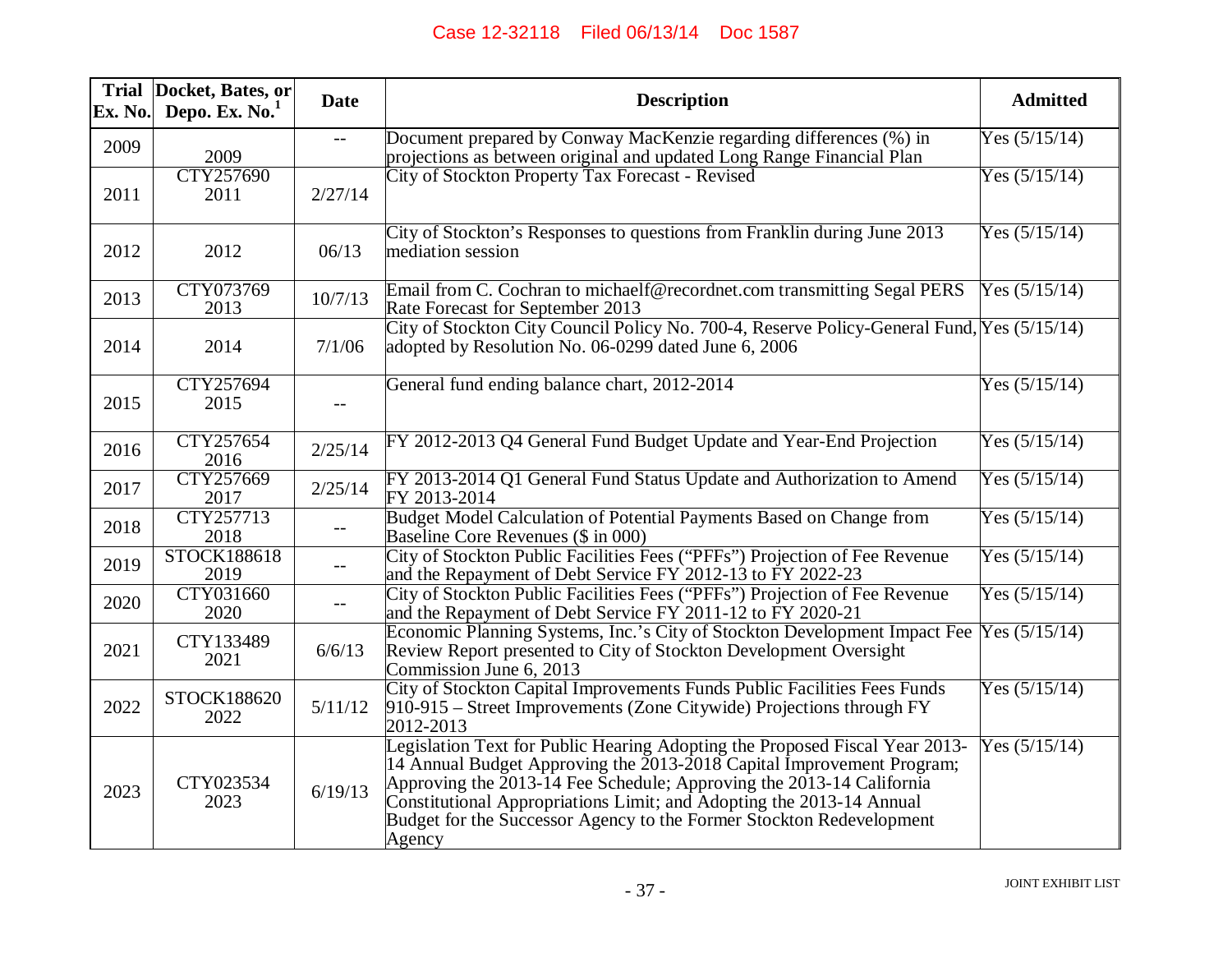| Ex. No. | Trial Docket, Bates, or<br>Depo. Ex. $No.1$ | <b>Date</b> | <b>Description</b>                                                                                                                                                                                                                                                                   | <b>Admitted</b> |
|---------|---------------------------------------------|-------------|--------------------------------------------------------------------------------------------------------------------------------------------------------------------------------------------------------------------------------------------------------------------------------------|-----------------|
| 2025    | CTY093771<br>2025                           | 3/27/13     | Email from S. Wren to L. Montes and A. Cruz attaching Golf Program White<br>Paper                                                                                                                                                                                                    | Yes $(5/15/14)$ |
| 2026    | CTY107684<br>2026                           | 4/22/13     | Email from S. Wren to L. Montes and A. Cruz attaching Golf Program White<br>Paper                                                                                                                                                                                                    | Yes $(5/15/14)$ |
| 2027    | CTY233027<br>2027                           | 4/23/13     | Email from S. Wren to L. Montes and A. Cruz attaching Golf Program White<br>Paper                                                                                                                                                                                                    | Yes $(5/15/14)$ |
| 2028    | CTY092791<br>2028                           | 11/24/12    | Email from L. Montes to S. Wren regarding forwarded email from D. Jones at<br>San Joaquin County regarding Micke Grove golf course profitability                                                                                                                                     | Yes $(5/15/14)$ |
| 2029    | CTY116032<br>2029                           | 5/24/11     | Memo from P. Sloan to Mayor and City Council regarding City of Stockton<br><b>Golf Course Operations</b>                                                                                                                                                                             | Yes $(5/15/14)$ |
| 2033    | <b>CTY000007</b>                            | 3/6/08      | Excerpt of American Appraisal's Summary Appraisal Report for Insurance<br>Purposes on Oak Park, Swenson and Van Buskirk                                                                                                                                                              | Yes $(5/15/14)$ |
| 2034    | CTY250843<br>2034                           | 06/08       | Spreadsheets Prepared by City Property Department used to derive Estimated<br>Market Value utilized in Official Statement for 2009 Lease Revenue Bonds –<br>June, 2008                                                                                                               | Yes $(5/15/14)$ |
| 2037    | 2037                                        | 1/8/14      | City of Stockton's Objections and Responses to First Set of Interrogatories of<br>Franklin High Yield Tax-Free Income Fund and Franklin California High<br>Yield Municipal Fund as related to the Adversary Action                                                                   | Yes $(5/15/14)$ |
| 2039    | 2039                                        | 3/10/14     | Franklin High Yield Tax-Free Income Fund and Franklin California High<br>Yield Municipal Fund's Amended Notice of Deposition of Official Committee<br>of Retirees Pursuant to Fed. R. Civ. Proc. 30(b)(6)                                                                            | Yes $(5/15/14)$ |
| 2042    | <b>CTY001188</b><br>2042                    |             | Retiree Health Benefit Cost Analysis Explanation by The Segal Company                                                                                                                                                                                                                | Yes $(5/15/14)$ |
| 2043    | <b>CTY109406</b><br>2043                    | 8/22/11     | Email T. Haase to T. Morrison regarding Questions from Dwayne Milnes                                                                                                                                                                                                                 | Yes $(5/15/14)$ |
| 2044    | RET20001420<br>2044                         | 8/29/13     | Email M. Levinson to S. Felderstein and J. Niemann (cc: L. Durmann)<br>regarding City's response to the Committee's proposed settlement term sheet,<br>containing redactions and a "Summary of the Agreement between the City of<br>Stockton and the Official Committee of Retirees" | Yes $(5/15/14)$ |
| 2045    | RET20000270<br>2045                         | 12/3/13     | Email M. Levinson to J. Niemann (cc: S. Felderstein and L. Durmann)<br>regarding Retirees' Committee's revised letter of support for the City's Plan<br>for the Adjustment of Debts                                                                                                  | Yes $(5/15/14)$ |
| 2047    | RET20001818<br>2047                         | 4/10/13     | Contract for Legal Services between Felderstein Fitzgerald Willoughby &<br>Pascuzzi LLP and the Official Committee of Retired Employees for the City of<br>Stockton                                                                                                                  | Yes $(5/15/14)$ |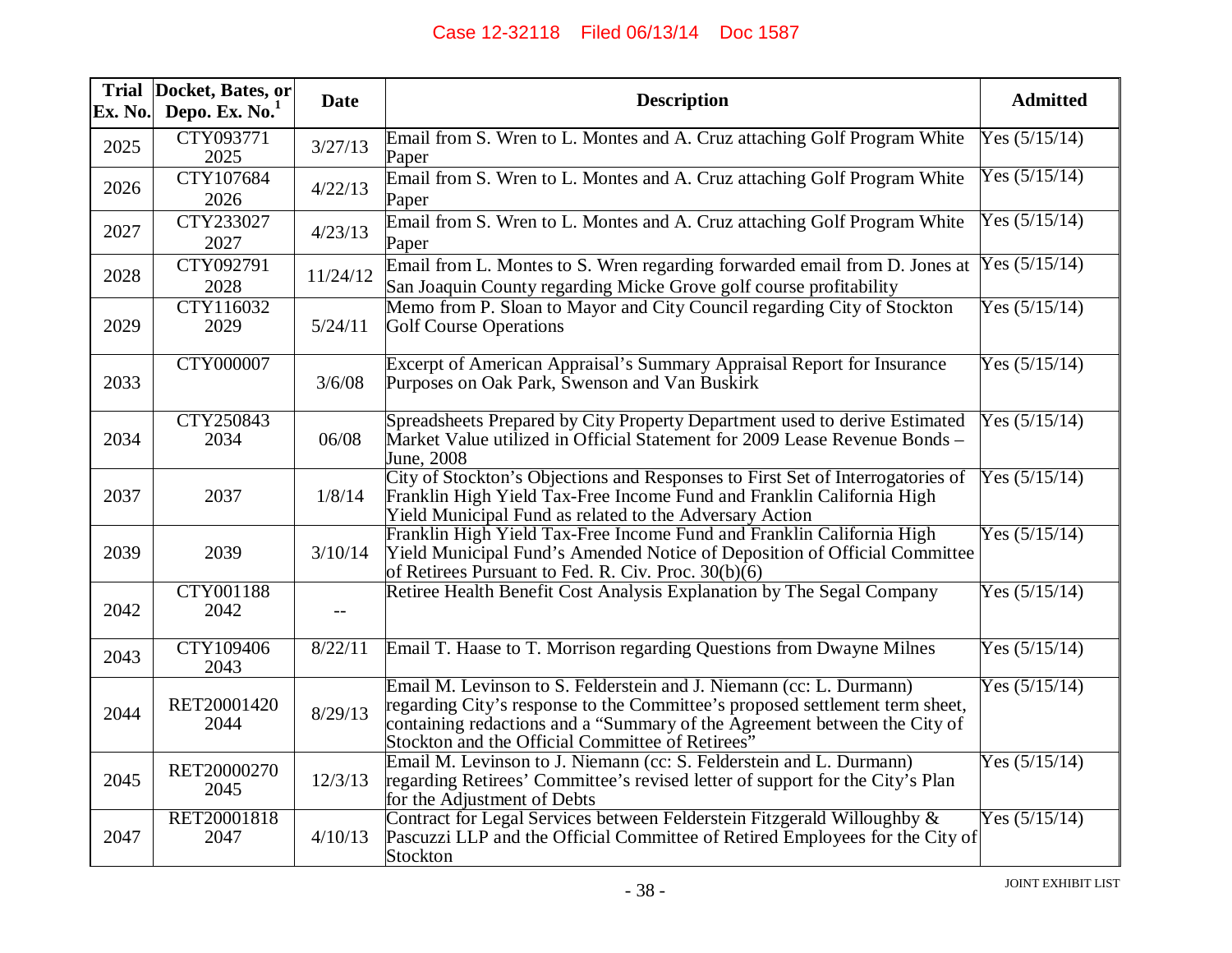| Ex. No. | Trial Docket, Bates, or<br>Depo. Ex. No. <sup>1</sup> | <b>Date</b> | <b>Description</b>                                                                                                                                                                          | <b>Admitted</b>                                                                                                             |
|---------|-------------------------------------------------------|-------------|---------------------------------------------------------------------------------------------------------------------------------------------------------------------------------------------|-----------------------------------------------------------------------------------------------------------------------------|
| 2048    | RET20018500<br>2048                                   | 9/26/13     | Email L. Lasley to M. Levinson (cc: S. Felderstein and K. Poulos) attaching<br>invoices for legal representation of the Committee of Retirees                                               | Yes $(5/15/14)$                                                                                                             |
| 2049    | RET20018539<br>2049                                   | 10/15/13    | Email L. Lasley to M. Levinson (cc: S. Felderstein and K. Poulos) attaching<br>invoices for legal representation of the Committee of Retirees                                               | Yes $(5/15/14)$                                                                                                             |
| 2050    | RET20018552<br>2050                                   | 12/16/13    | Email L. Lasley to M. Levinson (cc: S. Felderstein and K. Poulos) attaching<br>invoices for legal representation of the Committee of Retirees                                               | Yes $(5/15/14)$                                                                                                             |
| 2051    | RET20018559<br>2051                                   | 1/15/14     | Email L. Lasley to M. Levinson (cc: S. Felderstein and K. Poulos) attaching<br>invoices for legal representation of the Committee of Retirees                                               | Yes $(5/15/14)$                                                                                                             |
| 2052    | 2052                                                  | 1/8/14      | Official Committee of Retirees' Objections and Responses to Franklin High<br>Yield Tax-Free Income Fund and Franklin California High Yield Municipal<br>Fund's First Set of Interrogatories | Yes $(5/15/14)$                                                                                                             |
| 2056    | CTY117224<br>2056                                     | 2/29/12     | Email A. Goodrich to abelknap@managementpartners.com and<br>perkins@managementparnters.com regarding Retiree Health OPEB Actuarial<br>and Annual Health Plan Report                         | Yes $(5/15/14)$                                                                                                             |
| 2057    | 2057                                                  | 2/20/14     | Stockton Record article "A City with a Deeply Laid Plan"                                                                                                                                    | No $(5/12/14)$ ;<br>Withdrawn by<br>Franklin                                                                                |
| 2060    | 2060                                                  | 2/22/14     | Stockton Record article "City Disputes Moody's Warning, Pension<br>Obligations Dire, Agency Reports"                                                                                        | Yes $(5/15/14)$ , but<br>only for the<br>limited purpose of<br>showing what Mr.<br>Wilson said, as<br>quoted in Ex.<br>2060 |
| 2062    | CTY234690<br>2062                                     | $-$         | Administrative Services Organizational Chart                                                                                                                                                | Yes $(5/15/14)$                                                                                                             |
| 2063    | RET20018567<br>2063                                   | 2/10/14     | Email L. Lasley to M. Levinson (cc: S. Felderstein, J. Rios, and K. Poulos)<br>attaching invoices for legal representation of the Committee of Retirees                                     | Yes $(5/15/14)$                                                                                                             |
| 2064    | CTY225373<br>2064                                     | 12/9/13     | City of Stockton 2011-12 Comprehensive Annual Financial Report                                                                                                                              | Yes $(5/15/14)$                                                                                                             |
| 2065    | <b>CTY084288</b><br>2065                              | 7/6/12      | Email S. Asakawa to "HR" and "Direct 4" regarding a letter sent to all vendors $Yes (5/15/14)$<br>regarding bankruptcy                                                                      |                                                                                                                             |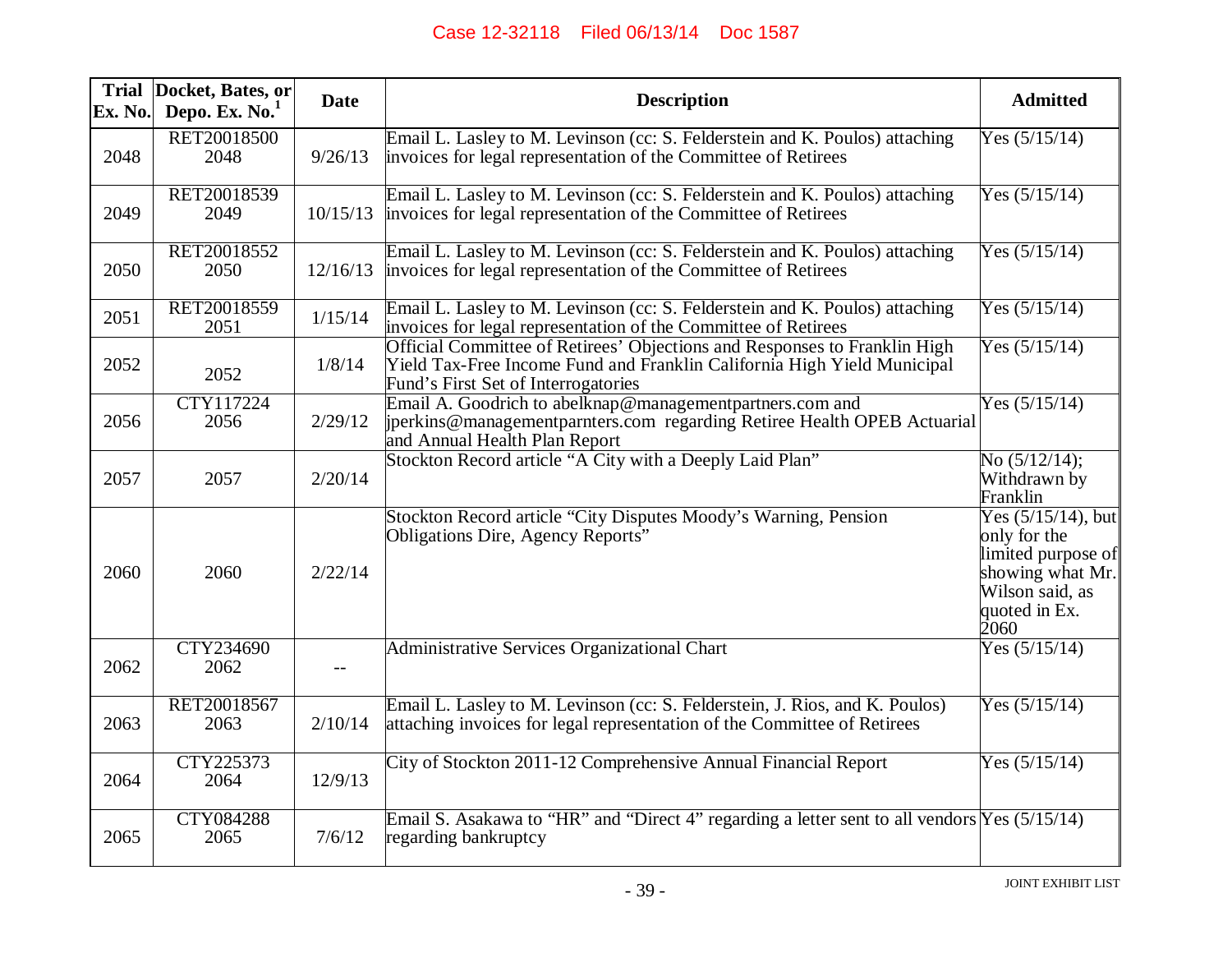| Ex. No. | Trial Docket, Bates, or<br>Depo. Ex. $No.1$ | <b>Date</b> | <b>Description</b>                                                                                                                                                                                                                                                                                                                                                                                                                                                                                                                                                                               | <b>Admitted</b> |
|---------|---------------------------------------------|-------------|--------------------------------------------------------------------------------------------------------------------------------------------------------------------------------------------------------------------------------------------------------------------------------------------------------------------------------------------------------------------------------------------------------------------------------------------------------------------------------------------------------------------------------------------------------------------------------------------------|-----------------|
| 2066    | 2066<br>585/587                             | 10/23/12    | <b>Composite Exhibit:</b><br>(A) City of Stockton's Motion for Order (1) Ruling That Approval of<br>Settlement Agreement is Not Required Under Rule 9019 of the Federal Rules<br>of Bankruptcy Procedure; or alternatively (2) Approving Settlement<br>Agreement Pursuant to Rule 9019<br>(B) Declaration of Marci Arredondo in Support of City of Stockton's Motion<br>for Order (1) Ruling That Approval of Settlement Agreement is Not Required<br>Under Rule 9019 of the Federal Rules of Bankruptcy Procedure; or<br>alternatively (2) Approving Settlement Agreement Pursuant to Rule 9019 | Yes $(5/15/14)$ |
| 2067    | 2067                                        | 3/15/14     | <b>GASB Summary of Statement No. 11</b>                                                                                                                                                                                                                                                                                                                                                                                                                                                                                                                                                          | Yes $(5/15/14)$ |
| 2068    | 2068                                        |             | Excerpt of City of Stockton 2013-14 Annual Budget                                                                                                                                                                                                                                                                                                                                                                                                                                                                                                                                                | Yes $(5/15/14)$ |
| 2069    | 2069                                        | 2/9/14      | HdL Mid-Year Sales and Use Tax Revenue Projection through 4Q 2012-3Q<br>2013                                                                                                                                                                                                                                                                                                                                                                                                                                                                                                                     | Yes $(5/15/14)$ |
| 2070    | CTY247216<br>2070                           | 10/16/13    | City of Stockton Chapter 9 Expense Allocation—Year End 2012-13                                                                                                                                                                                                                                                                                                                                                                                                                                                                                                                                   | Yes $(5/15/14)$ |
| 2071    | CTY233015<br>2071                           | 3/7/13      | City of Stockton Chapter 9 Expense Allocation for FY 2013-14                                                                                                                                                                                                                                                                                                                                                                                                                                                                                                                                     | Yes $(5/15/14)$ |
| 2075    | CTY253005<br>2075                           | 4/25/12     | Email Wren to Cruz re deed restrictions                                                                                                                                                                                                                                                                                                                                                                                                                                                                                                                                                          | Yes $(5/15/14)$ |
| 2076    | CTY257649<br>2076                           |             | Spreadsheet Stockton building permit history                                                                                                                                                                                                                                                                                                                                                                                                                                                                                                                                                     | Yes $(5/15/14)$ |
| 2077    | 2077                                        |             | Stockton municipal code charter and civil service rules                                                                                                                                                                                                                                                                                                                                                                                                                                                                                                                                          | Yes $(5/15/14)$ |
| 2078    | 2078                                        |             | General Plan 2035                                                                                                                                                                                                                                                                                                                                                                                                                                                                                                                                                                                | Yes $(5/15/14)$ |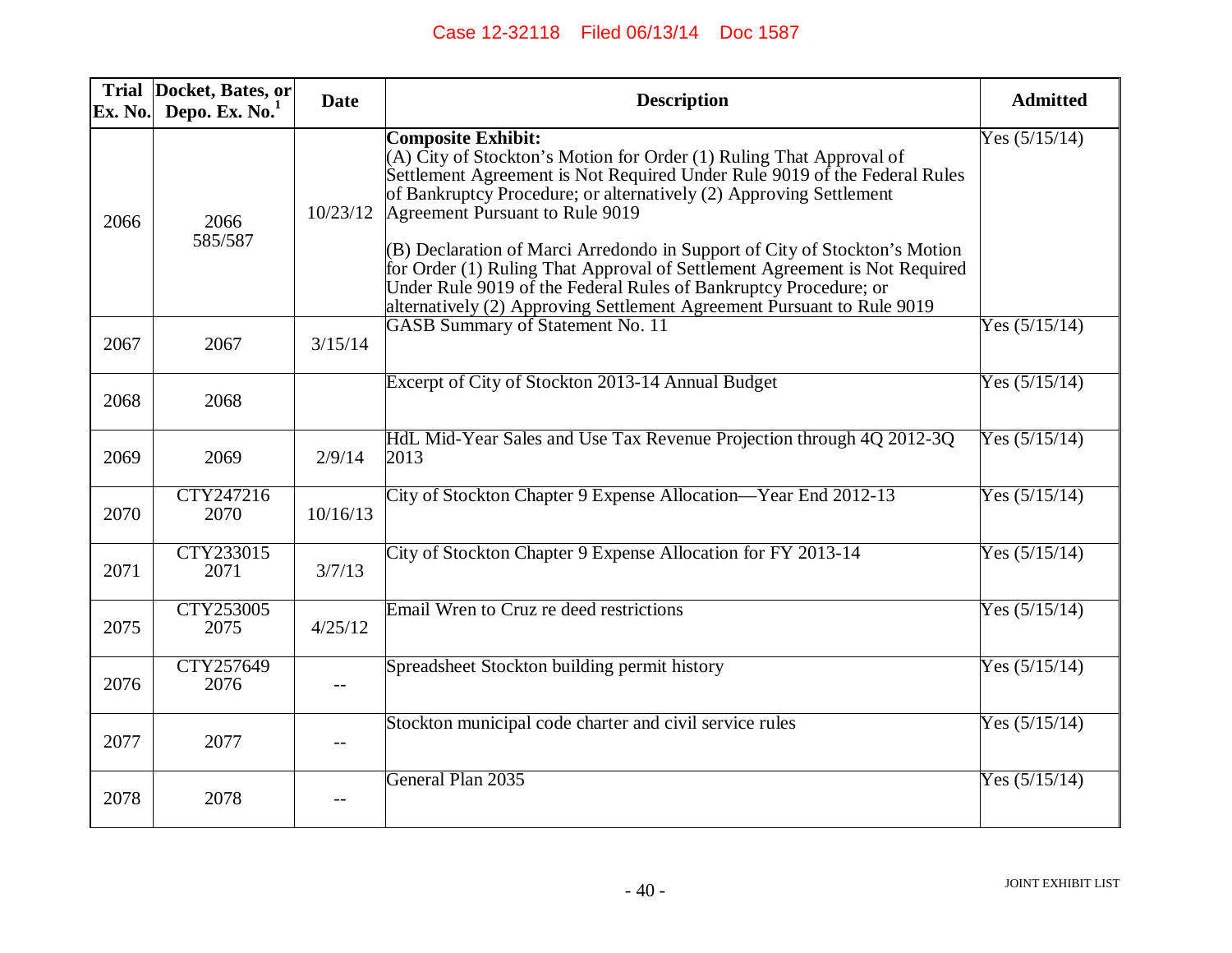| Ex. No. | Trial Docket, Bates, or<br>Depo. Ex. $No.1$ | <b>Date</b> | <b>Description</b>                                                                                                                      | <b>Admitted</b> |
|---------|---------------------------------------------|-------------|-----------------------------------------------------------------------------------------------------------------------------------------|-----------------|
| 2079    | 2079                                        | 3/18/14     | City of Stockton, California's Disclosure of Non-Retained Expert Testimony<br>Pursuant to Federal Rule of Civil Procedure $26(a)(2)(C)$ | Yes $(5/15/14)$ |
| 2080    | <b>CTY257990</b><br>2080                    | 8/13/13     | Email from J. Montanez to jkhopper@rpaappraisal.com (cc: V. Toppenberg<br>and J. Luebberke) attaching an Agreement for Services         | Yes $(5/15/14)$ |
| 2081    | CTY258031<br>2081                           | 8/15/13     | Email Hopper to Toppenberg regarding sample golf course appraisal and<br>attaching sample appraisal                                     | Yes $(5/15/14)$ |
| 2082    | CTY257951<br>2082                           | 08/28/13    | Memorandum from S. Wren to K. Hopper, V. Toppenberg, and L. Montes<br>regarding Golf Program Information                                | Yes $(5/15/14)$ |
| 2083    | CTY258027<br>2083                           | 9/5/13      | Email from S. Wren to jkhopper@rpaappraisal.com attaching privileged and<br>confidential financial report                               | Yes $(5/15/14)$ |
| 2084    | CTY258159<br>2084                           | 9/5/13      | Email from S. Wren to K. Hopper (cc: V. Toppenberg and J. Luebberke)<br>referencing inspection of Van Buskirk Golf Course               | Yes $(5/15/14)$ |
| 2085    | CTY257998<br>2085                           | 9/16/13     | Email K. Hopper to V. Toppenberg regarding delay of payment for services<br>related to City of Stockton Golf Courses project            | Yes $(5/15/14)$ |
| 2086    | <b>CTY258017</b><br>2086                    | 9/18/13     | Email V. Toppenberg to K. Hopper (cc: J. Luebberke) regarding conference<br>call to discuss Hopper's valuation approach                 | Yes $(5/15/14)$ |
| 2087    | <b>CTY257999</b><br>2087                    | 9/26/13     | Email V. Toppenberg to K. Hopper (cc: J. Hermann and J. Luebberke) re<br>Hopper's Appraisal of Swenson and Van Buskirk                  | Yes $(5/15/14)$ |
| 2088    | <b>CTY258109</b><br>2088                    | 9/26/13     | Email V. Toppenberg to K. Hopper attaching Lease Agreement                                                                              | Yes $(5/15/14)$ |
| 2089    | <b>CTY258105</b><br>2089                    | 11/12/13    | Email K. Hopper to V. Toppenberg providing Toppenberg with Jeff Woolson's $Yes (5/15/14)$<br>contact information                        |                 |
| 2092    | <b>CTY257947</b><br>2092                    | $--$        | List of revenues from City parking lots and structures                                                                                  | Yes $(5/15/14)$ |
| 2093    | <b>FRK-FC000013</b>                         | $- -$       | Spreadsheet on 2010 Census data for Van Buskirk Golf Course, Oak Park, and Yes (5/15/14)<br><b>Swenson Golf Course</b>                  |                 |
| 2094    | <b>FRK-FC0000001</b>                        | $- -$       | <b>Land Advisors Organization Land Comps</b>                                                                                            | Yes $(5/15/14)$ |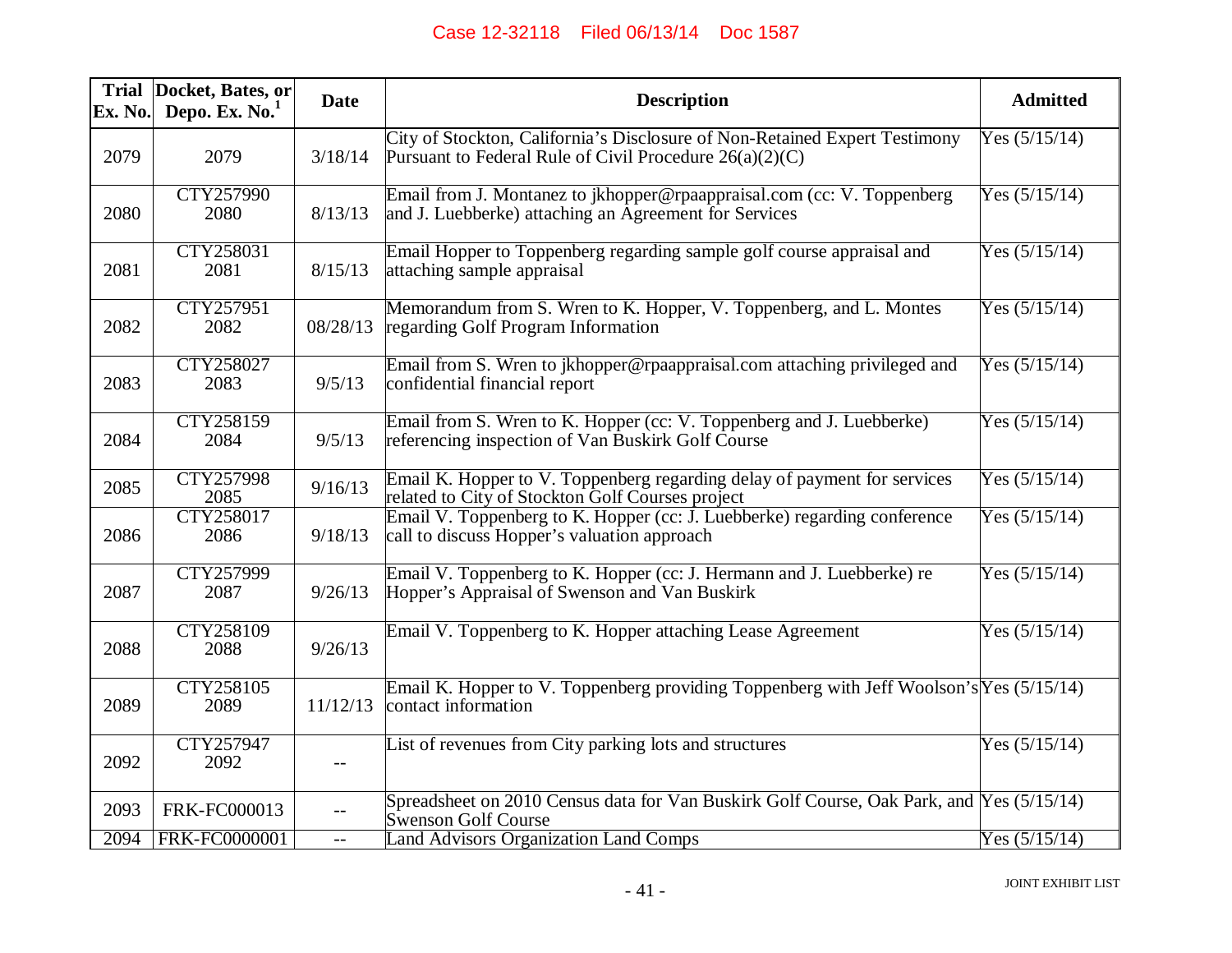| Ex. No. | Trial Docket, Bates, or<br>Depo. Ex. $No.1$ | <b>Date</b>              | <b>Description</b>                                                                                                                                                                                          | <b>Admitted</b>                             |
|---------|---------------------------------------------|--------------------------|-------------------------------------------------------------------------------------------------------------------------------------------------------------------------------------------------------------|---------------------------------------------|
| 2095    | FRK-FC0000003                               | $-$                      | 2013 Foreclosures Study with City Breakdown                                                                                                                                                                 | No $(5/12/14);$<br>Withdrawn by<br>Franklin |
| 2096    | <b>FRK-FC0000004</b>                        | 1/21/13                  | Golf Course Industry article "2013 State of the Industry: Feeling lucky?"                                                                                                                                   | Yes $(5/15/14)$                             |
| 2097    | FRK-FC0000012                               | 12/11/07                 | City of Stockton Community Development Planning Division, 2035 General<br>Plan Land Use / Circulation Diagram                                                                                               | Yes $(5/15/14)$                             |
| 2098    | FRK-FC0000014                               | 11/19/13                 | American Architectural Foundation article: "Aging on a Different Course"                                                                                                                                    | Yes $(5/15/14)$                             |
| 2099    | FRK-FC0000018                               | $-$                      | Appendix A: General, Economic and Demographic Information relating to the<br>City of Stockton                                                                                                               | Yes $(5/15/14)$                             |
| 2100    | <b>FRK-FC0000029</b>                        | $ -$                     | Marcus & Millichap Executive Summary on Black Bear Golf Club                                                                                                                                                | Yes $(5/15/14)$                             |
| 2101    | FRK-FC0000033                               | $\overline{\phantom{a}}$ | Marcus & Millichap Offering Memorandum for Bos Landen Golf Club                                                                                                                                             | Yes $(5/15/14)$                             |
| 2102    | FRK-FC0000092                               | $-$                      | CBRE Golf & Resort Properties Information pamphlet                                                                                                                                                          | Yes $(5/15/14)$                             |
| 2103    | FRK-FC0000110                               | 1/15/14                  | Sold Property Comparison Report for Commercial Real Estate                                                                                                                                                  | Yes $(5/15/14)$                             |
| 2104    | <b>KSM000807</b>                            | 4/17/13                  | Spreadsheet: Pellucid Part and Frequency Comparison Report                                                                                                                                                  | Yes $(5/15/14)$                             |
| 2105    | <b>KSM000808</b>                            | 8/11/11                  | Spreadsheet: Pellucid Part and Frequency Comparison Report                                                                                                                                                  | Yes $(5/15/14)$                             |
| 2106    | <b>KSM000809</b>                            | 4/17/13                  | Spreadsheet: Pellucid Rounds Potential by Ethnicity Comparison Report                                                                                                                                       | Yes $(5/15/14)$                             |
| 2107    | KSM000810                                   | 8/11/11                  | Spreadsheet: Pellucid Rounds Potential by Ethnicity Comparison Report                                                                                                                                       | Yes $(5/15/14)$                             |
| 2108    | <b>KSM000811</b>                            | 4/17/13                  | Spreadsheet: Pellucid Rounds Potential by HH Income Comparison Report                                                                                                                                       | Yes $(5/15/14)$                             |
| 2109    | KSM000812                                   | 8/11/11                  | Spreadsheet: Pellucid Rounds Potential by HH Income Comparison Report                                                                                                                                       | Yes $(5/15/14)$                             |
| 2110    | KSM000813                                   | 4/17/13                  | Spreadsheet: Pellucid Rounds Potential by Pop Age Comparison Report                                                                                                                                         | Yes $(5/15/14)$                             |
| 2111    | KSM000814                                   | 8/11/11                  | Spreadsheet: Pellucid Rounds Potential by Pop Age Comparison Report                                                                                                                                         | Yes $(5/15/14)$                             |
| 2112    | <b>STOCK183980</b>                          | 5/8/12                   | Email L. Montes to C. Godwin and M. Cera regarding budget pro formas                                                                                                                                        | Yes $(5/15/14)$                             |
| 2113    | FRK-FC0000114                               | $-$                      | Spreadsheet: CPI Average increase over 20 years                                                                                                                                                             | No $(5/12/14);$<br>Withdrawn by<br>Franklin |
| 2114    | CTY006352                                   | $-\,-$                   | Spreadsheet: FY 2011-12 Library Trust Funds Calculation Worksheet                                                                                                                                           | Yes $(5/15/14)$                             |
| 2115    | CTY012630                                   | 4/12/12                  | Email from A. Cruz to M. Locke attaching document from Community<br>Services Department Golf Courses 481 2012-13 Proposed Budget                                                                            | Yes $(5/15/14)$                             |
| 2116    | FRK-FC0002757                               |                          | Van Buskirk Golf Course Aerial Map                                                                                                                                                                          | Yes (5/15/14)                               |
| 2117    | CTY014389                                   | 7/28/10                  | Email B. Murdoch to A. Cruz and P. Sloan regarding maintenance cost of Oak $Yes (5/15/14)$<br>Park Softball complex                                                                                         |                                             |
| 2118    | CTY015053                                   | 11/2/11                  | Email L. Farrar to A. Cruz and J. Kaull (cc: B. Griffin, S. Argo and T. Nelson) Yes (5/15/14)<br>regarding September Financials for Stockton Golf Courses                                                   |                                             |
| 2119    | CTY016440                                   | 8/31/11                  | Email D. Chang to J. Kaull (cc: S. Wren, L. Farrar and A. Cruz) regarding July $Y$ es (5/15/14)<br><b>Financials for Stockton Golf Courses</b>                                                              |                                             |
| 2120    | CTY016631                                   | 2/16/12                  | Email E. Touloumis to S. Wren (cc: A. Castillo, L. Farrar, A. Cruz, M. Gunn,<br>D. Deischer, J. Clark, J. Kaull, S. Argo and T. Nelson) and attached January<br><b>Financials for Stockton Golf Courses</b> | Yes $(5/15/14)$                             |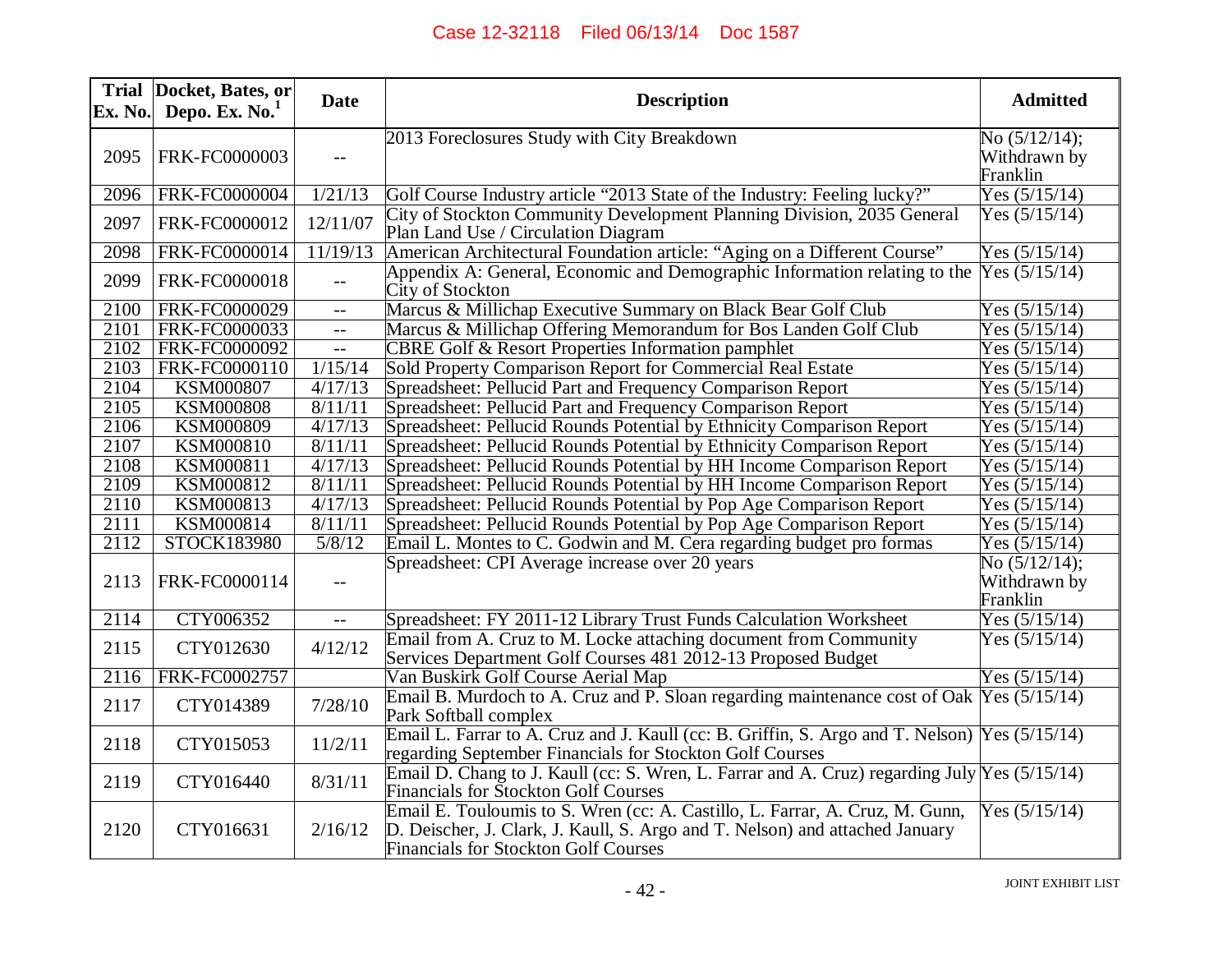|                   | Trial Docket, Bates, or | <b>Date</b>              | <b>Description</b>                                                                      | <b>Admitted</b> |
|-------------------|-------------------------|--------------------------|-----------------------------------------------------------------------------------------|-----------------|
| Ex. No.           | Depo. Ex. $No.1$        |                          |                                                                                         |                 |
| 2121              | <b>FRK-FC0002758</b>    |                          | Google Earth Aerial View of Van Buskirk                                                 | Yes $(5/15/14)$ |
|                   |                         |                          | Email from D. Deischer to S. Wren (cc: A. Castillo, L. Farrar, M. Gunn, A.              | Yes $(5/15/14)$ |
| 2122              | CTY016671               | 2/21/12                  | Cruz, J. Kaull, S. Argo, T. Nelson) and attached January financials for                 |                 |
|                   |                         |                          | <b>Stockton Golf Courses</b>                                                            |                 |
| $21\overline{23}$ | CTY048564               | 3/4/11                   | Email from L. Farrar to M. Gunn regarding Stockton-Kemper Agreement                     | Yes $(5/15/14)$ |
| 2124              | CTY048565               | $\overline{\phantom{a}}$ | Message from M. Gunn to L. Farrar regarding contract                                    | Yes $(5/15/14)$ |
|                   |                         |                          | Email from D. Deischer to S. Wren (cc: A. Castillo, L. Farrar, M. Gunn, A.              | Yes $(5/15/14)$ |
| 2125              | CTY016714               | 3/20/12                  | Cruz, J. Kaull, S. Argo and T. Nelson) and attached February Financial                  |                 |
|                   |                         |                          | Statements for Swenson Park and Van Buskirk                                             |                 |
| 2126              | CTY048566               |                          | Message from Susan to Lynne and Kindelberg regarding draft golf operator                | Yes $(5/15/14)$ |
|                   |                         |                          | contract                                                                                |                 |
| 2127              | CTY016737               | 3/19/12                  | Stockton CA Golf Courses Closing Balance Report                                         | Yes $(5/15/14)$ |
|                   |                         |                          | Email from D. Deischer to S. Wren (cc: A. Castillo, L. Farrar, M. Gunn, and             | Yes $(5/15/14)$ |
| 2128              | CTY016932               | 5/17/12                  | A. Cruz) and attached April Financial Statements for Swenson Park and Van               |                 |
|                   |                         |                          | <b>Buskirk</b>                                                                          |                 |
| 2129              | CTY048567               |                          | Message from Pam to Susan regarding agreement with Kemper Sports                        | Yes $(5/15/14)$ |
|                   |                         | $- -$                    | Management                                                                              |                 |
| 2130              | CTY048568               |                          | Management Agreement between the City of Stockton and Kemper Sports                     | Yes $(5/15/14)$ |
|                   |                         |                          | Management                                                                              |                 |
|                   |                         |                          | Email D. Deischer to S. Wren (cc: A. Castillo, L. Farrar, M. Gunn, and A.               | Yes $(5/15/14)$ |
| 2131              | CTY017137               | 6/15/12                  | Cruz) and attached May Financial Statements for Swenson Park and Van                    |                 |
|                   |                         |                          | <b>Buskirk</b>                                                                          |                 |
| 2132              | CTY048603               | 4/27/11                  | Email from L. Farrar to P. Sloan regarding 2011 Golf Management Agreement Yes (5/15/14) |                 |
|                   |                         |                          | with Kemper Sports Management                                                           |                 |
| 2133              | CTY048604               | $--$                     | Redlined version of Management Agreement between the City of Stockton and Yes (5/15/14) |                 |
|                   |                         |                          | Kemper Sports Management                                                                |                 |
|                   |                         |                          | Email D. Deischer to S. Wren (cc: A. Castillo, L. Farrar, M. Gunn, and A.               | Yes $(5/15/14)$ |
| 2134              | CTY017172               | 7/16/12                  | Cruz) and attached June Financial Statements for Swenson Park and Van                   |                 |
|                   |                         |                          | <b>Buskirk</b>                                                                          |                 |
| 2135              | CTY049902               | 10/31/11                 | SMG Stockton Balance Sheet for Stockton Arena, Bob Hope Theatre, Oak                    | Yes $(5/15/14)$ |
|                   |                         |                          | Park Ice Arena and Stockton Ballpark                                                    |                 |
| 2136              | CTY049915               | 10/31/11                 | SMG Stockton Oak Park Ice Arena Income Statement                                        | Yes $(5/15/14)$ |
|                   |                         |                          | Email from D. Deischer to S. Wren (cc: A. Castillo, L. Farrar, M. Gunn, and             | Yes $(5/15/14)$ |
| 2137              | CTY017230               | 8/15/12                  | A. Cruz) and attached July Financial Statements for Swenson Park and Van                |                 |
|                   |                         |                          | <b>Buskirk</b>                                                                          |                 |
|                   |                         |                          | Redevelopment Agency Agenda Item 8.03: Memorandum from L. Montes to                     | Yes $(5/15/14)$ |
| 2138              | CTY054002               | 7/13/10                  | Mayor and City Council regarding Memorandum of Understanding between                    |                 |
|                   |                         |                          | SMG and the City of Stockton                                                            |                 |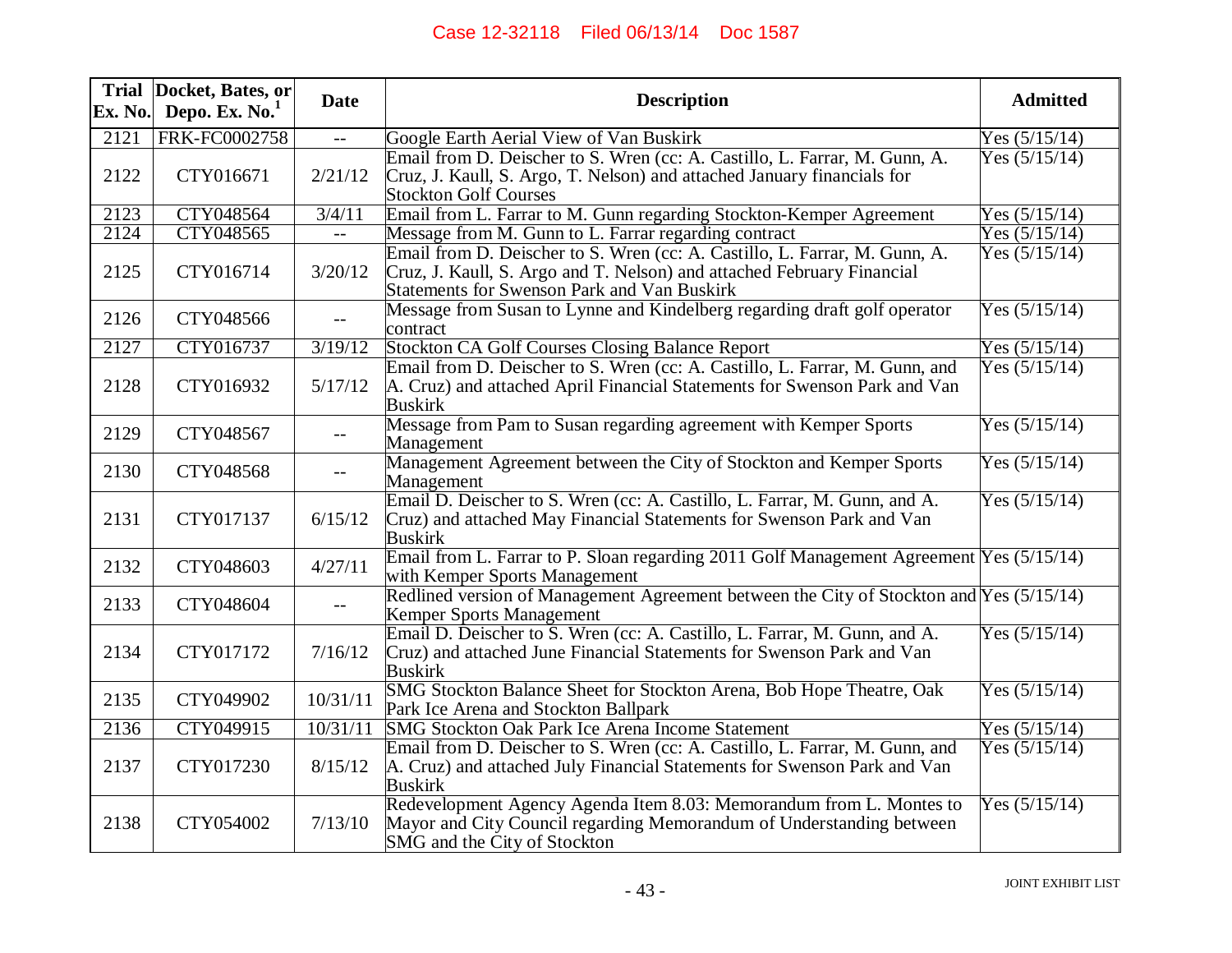| Ex. No. | Trial Docket, Bates, or<br>Depo. Ex. $No.1$ | <b>Date</b>                                   | <b>Description</b>                                                                                                                                                          | <b>Admitted</b> |
|---------|---------------------------------------------|-----------------------------------------------|-----------------------------------------------------------------------------------------------------------------------------------------------------------------------------|-----------------|
| 2139    | CTY054576                                   | 3/31/12                                       | Spreadsheet: City of Stockton entry to record revenues, expenditures and<br>balance sheet account changes to reflect year-to-date activity for SMG                          | Yes $(5/15/14)$ |
| 2140    | CTY017343                                   | 9/14/12                                       | Email from D. Deischer to S. Wren (cc: A. Castillo, L. Farrar, M. Gunn, and<br>A. Cruz) and attached August Financial Statements for Swenson Park and Van<br><b>Buskirk</b> | Yes $(5/15/14)$ |
| 2141    | CTY054577                                   | 4/30/12                                       | Spreadsheet: City of Stockton Combining General Ledger – SMG v. City                                                                                                        | Yes $(5/15/14)$ |
| 2142    | CTY054578                                   | $\overline{\phantom{m}}$                      | Spreadsheet: City of Stockton entry to record revenues, expenditures and<br>balance sheet account changes to reflect May 2012 activity for SMG                              | Yes $(5/15/14)$ |
| 2143    | CTY017486                                   | 4/23/12                                       | Email from S. Wren to L. Montes and A. Cruz and attached projection and<br>budget for golf courses                                                                          | Yes $(5/15/14)$ |
| 2144    | CTY054579                                   |                                               | Spreadsheet: City of Stockton entry to record revenues, expenditures and<br>balance sheet account changes to reflect June 2012 activity for SMG                             | Yes $(5/15/14)$ |
| 2145    | CTY017498                                   | 2/2/12                                        | Email from L. Montes to S. Wren and A. Cruz and attached summary of golf<br>course budget                                                                                   | Yes $(5/15/14)$ |
| 2146    | CTY054580                                   | 3/31/12                                       | Spreadsheet: City of Stockton Combining General Ledger – SMG v. City                                                                                                        | Yes $(5/15/14)$ |
| 2147    | CTY017507                                   | 6/18/12                                       | Email from L. Montes to S. Wren (cc: A. Cruz) regarding Van Buskirk                                                                                                         | Yes $(5/15/14)$ |
| 2148    | CTY017512                                   | 4/24/12                                       | Email from S. Wren to L. Montes (cc: A. Cruz) attaching golf pro forma for 4-<br>$24 - 12$                                                                                  | Yes $(5/15/14)$ |
| 2149    | <b>CTY054581</b>                            | 3/31/12                                       | Spreadsheet: City of Stockton Combining General Ledger SMG vs. City                                                                                                         | Yes $(5/15/14)$ |
| 2150    | CTY017514                                   | 6/13/12                                       | Email S. Wren to L. Montes regarding maintenance costs for Van Buskirk<br>Property                                                                                          | Yes $(5/15/14)$ |
| 2151    | CTY017515                                   | 6/13/12                                       | Email from S. Wren to L. Montes and A. Cruz regarding projection to operate<br><b>Swenson Golf Course</b>                                                                   | Yes $(5/15/14)$ |
| 2152    | CTY017743                                   | 7/8/11                                        | Email from A. Cruz to F. Low and C. Gayotin (cc: L. Montes, S. Mayer, K.<br>Stockwell, and P. Sloan) regarding swimming agreements                                          | Yes $(5/15/14)$ |
| 2153    | CTY027151                                   | 4/26/11                                       | Email from D. Chang to P. Sloan (cc: S. Wren and L. Farrar) regarding<br>Kemper's contract for Swenson and Van Buskirk                                                      | Yes $(5/15/14)$ |
| 2154    | CTY027154                                   |                                               | Spreadsheet: Kemper Sports Proforma summary profit and loss statement for<br>Stockton, CA Golf Courses                                                                      | Yes $(5/15/14)$ |
| 2155    | CTY027155                                   | $- -$                                         | Spreadsheet listing equipment costs for Van Buskirk and Swenson                                                                                                             | Yes $(5/15/14)$ |
| 2156    | CTY030388                                   | 5/15/12                                       | Budget Message from Stockton City Council                                                                                                                                   | Yes $(5/15/14)$ |
| 2157    | CTY030559                                   | $-$                                           | Appendix about Stockton Community Services Department                                                                                                                       | Yes $(5/15/14)$ |
| 2158    | CTY030573                                   | $\mathord{\hspace{1pt}\text{--}\hspace{1pt}}$ | Appendix about Stockton Community Services Department                                                                                                                       | Yes $(5/15/14)$ |
| 2159    | CTY030708                                   | $-\,-$                                        | Spreadsheet: Community Services Department Golf Courses 481 – 2012-13<br><b>Proposed Budget</b>                                                                             | Yes $(5/15/14)$ |
| 2160    | CTY030709                                   | $--$                                          | Spreadsheet: Community Services Department Golf Courses 481 - 2012-13<br><b>Proposed Budget</b>                                                                             | Yes $(5/15/14)$ |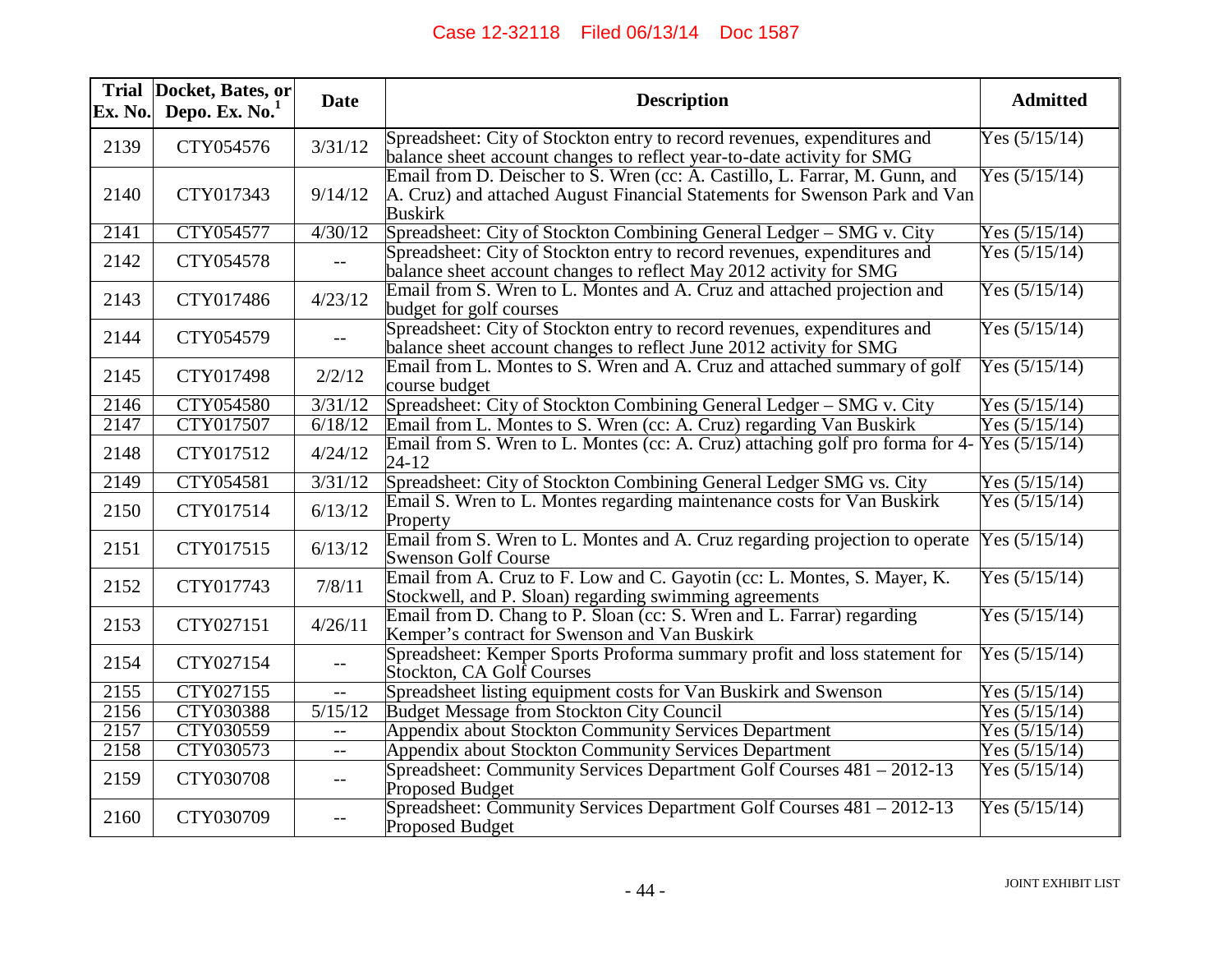| Ex. No. | Trial Docket, Bates, or<br>Depo. Ex. $No.1$ | <b>Date</b>       | <b>Description</b>                                                                                                                                                                                    | <b>Admitted</b> |
|---------|---------------------------------------------|-------------------|-------------------------------------------------------------------------------------------------------------------------------------------------------------------------------------------------------|-----------------|
| 2161    | CTY030710                                   | $\qquad \qquad -$ | Spreadsheet: Community Services Department Golf Courses 481 – 2012-13<br>Proposed Budget                                                                                                              | Yes $(5/15/14)$ |
| 2162    | CTY030711                                   |                   | Spreadsheet: Community Services Department Golf Courses 481 - 2012-13<br><b>Proposed Budget</b>                                                                                                       | Yes $(5/15/14)$ |
| 2163    | CTY031445                                   | 6/8/10            | Agenda Item 8.04 – Memo from P. Sloan to Mayor and City Council regarding $Yes (5/15/14)$<br>recommendation on golf course fees                                                                       |                 |
| 2164    | CTY031450                                   | 6/8/10            | Agenda Item $8.03 -$ Memo from P. Sloan to Mayor and City Council regarding Yes (5/15/14)<br>request for proposals – lease or purchase the municipal golf courses                                     |                 |
| 2165    | CTY033934                                   | 5/12/12           | Email from A. Cruz to K. Trammel and L. Montes regarding community<br>services golf course narrative                                                                                                  | Yes $(5/15/14)$ |
| 2166    | CTY033938                                   | 5/31/12           | Email from K. Trammel to C. Freeman, K. Stockwell, A. Cruz and S. Wren<br>(cc: L. Montes and L. Lisenbee) regarding supplemental instructions on study<br>session presentations                       | Yes $(5/15/14)$ |
| 2167    | CTY033940                                   | 6/11/12           | PowerPoint presentation from City of Stockton 2012-13 Annual Budget<br><b>Community Services</b>                                                                                                      | Yes $(5/15/14)$ |
| 2168    | CTY033941                                   | 6/26/12           | Email from S. Wren to L. Montes and A. Cruz regarding general fund subsidy<br>for golf                                                                                                                | Yes $(5/15/14)$ |
| 2169    | CTY049728                                   | 11/2/11           | Email from A. Cruz to D. Chang and B. Griffin (cc: L. Farrar, J. Clark, J.<br>Kaull, S. Argo, and T. Nelson) regarding September Financials for Stockton<br><b>Golf Courses</b>                       | Yes $(5/15/14)$ |
| 2170    | CTY049730                                   | 11/2/11           | Email from J. Kaull to A. Cruz regarding September Financials for Stockton<br><b>Golf Courses</b>                                                                                                     | Yes $(5/15/14)$ |
| 2171    | CTY053633                                   |                   | City of Stockton Requests for Proposals for Operation of Van Buskirk Golf<br>Course and Swenson Park Golf Course under Long Term Lease Agreement or<br>Private Ownership for the City of Stockton, CA | Yes $(5/15/14)$ |
| 2172    | CTY053984                                   | 4/5/09            | Stockton City Council resolution adopting findings and authorizing the city<br>manager to execute a three-year agreement with Peter Juarez to operate the<br>City of Stockton Oak Park Tennis Complex | Yes $(5/15/14)$ |
| 2173    | CTY054015                                   | 8/23/11           | Agenda Item 12.5 – Memo from L. Montes to Mayor and City Council<br>regarding operations agreement with All Start Sports for Billy Hebert Field<br>and Oak Park Softball Complex                      | Yes $(5/15/14)$ |
| 2174    | CTY058186                                   | 5/24/12           | Email from B. Deis to C. Cochran regarding Draft News Release on Oak Park<br>Ice Arena                                                                                                                | Yes $(5/15/14)$ |
| 2175    | CTY058192                                   | 5/19/10           | Email from C. Marshall to J. Maestretti, K. Trammel, M. Shah and K. Morales Yes (5/15/14)<br>(cc: L. Montes, P. Sloan, and T. Nelson) regarding Update on golf<br>recommendations for budget meeting  |                 |
| 2176    | CTY058194                                   | 11/28/11          | Email from A. Cruz to L. Montes regarding Van Buskirk Golf Course CIP<br>Project                                                                                                                      | Yes $(5/15/14)$ |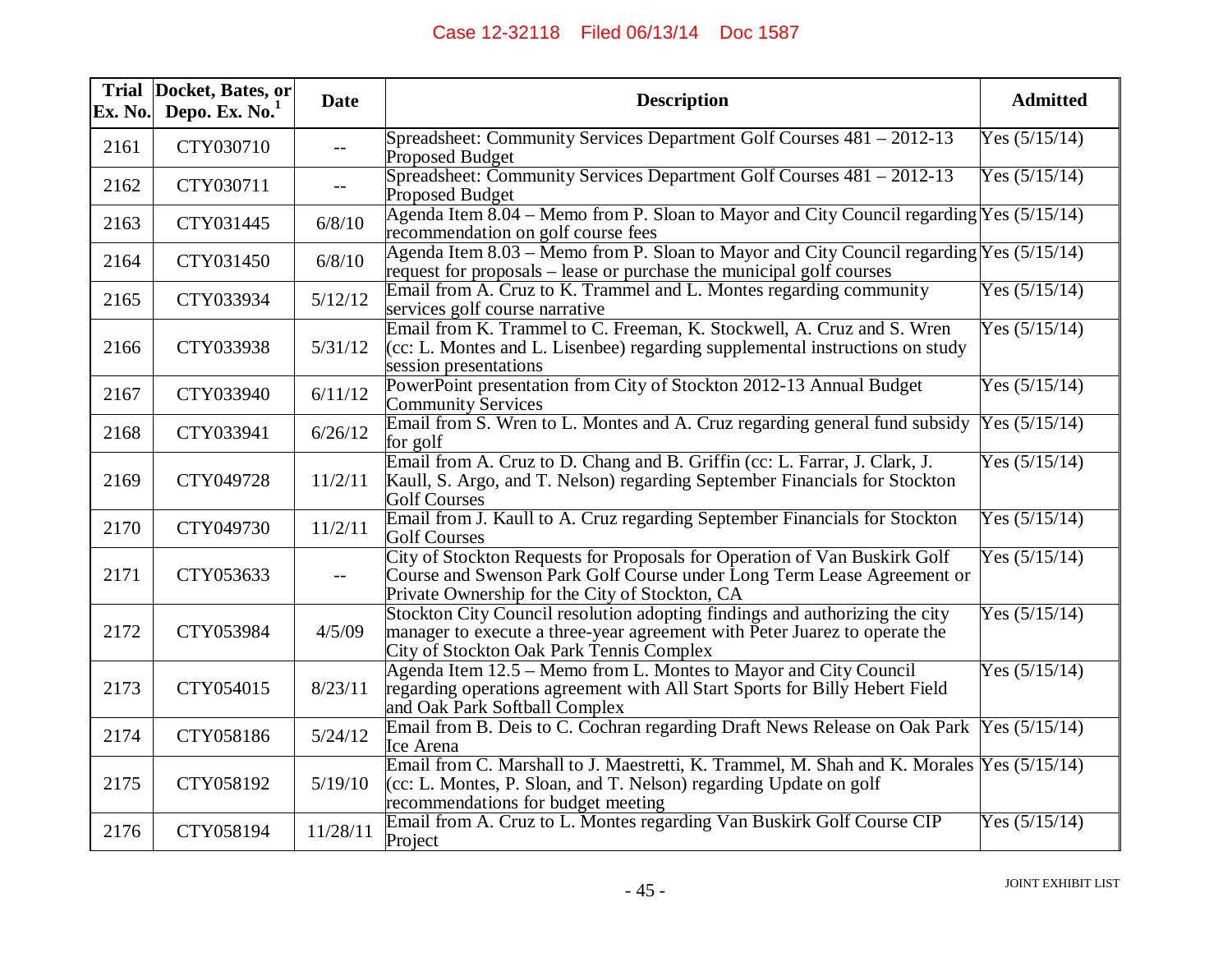| Ex. No. | Trial Docket, Bates, or<br>Depo. Ex. $No.1$ | <b>Date</b>                                   | <b>Description</b>                                                                                                                                                                                       | <b>Admitted</b> |
|---------|---------------------------------------------|-----------------------------------------------|----------------------------------------------------------------------------------------------------------------------------------------------------------------------------------------------------------|-----------------|
| 2177    | <b>CTY058208</b>                            | 5/29/12                                       | Email from A. Cruz to L. Montes (cc: K. Stockwell) regarding Van Buskirk                                                                                                                                 | Yes $(5/15/14)$ |
| 2178    | CTY068161                                   | 11/8/12                                       | Email from S. Wren to C. Clegg, K. Trammel, C. Tyson and V. Burke<br>regarding Reports for meeting on Recreation and Golf financials and attached<br>summaries                                           | Yes $(5/15/14)$ |
| 2179    | CTY072086                                   | 12/05/13                                      | Email from C. Tyson to V. Burke regarding 2011-12 CAFR staff report                                                                                                                                      | Yes $(5/15/14)$ |
| 2180    | CTY073186                                   |                                               | Word document from the City regarding programs needing subsidy support<br>from the General Fund                                                                                                          | Yes $(5/15/14)$ |
| 2181    | CTY074970                                   | $- -$                                         | Income Statement for Oak Park Ice Arena for the twelve months ending June<br>30, 2010                                                                                                                    | Yes $(5/15/14)$ |
| 2182    | CTY075276                                   | $- -$                                         | Fiscal Emergency City Council Meeting May 17, 2011 – Summary of Links<br>and Sources                                                                                                                     | Yes $(5/15/14)$ |
| 2183    | CTY081336                                   | $-$                                           | <b>Budget Amendment Actions</b>                                                                                                                                                                          | Yes $(5/15/14)$ |
| 2184    | CTY081360                                   | $\mathord{\hspace{1pt}\text{--}\hspace{1pt}}$ | Redlined version of document regarding Entertainment Venues Capital<br>Improvement Projects for FY 2014-18                                                                                               | Yes $(5/15/14)$ |
| 2185    | CTY082356                                   | 3/15/13                                       | Email from T. Haase to S. Asakawa regarding Fiscal Year 2012-13 Second<br>Quarter Budget Status Update and Authorization to Amend 2012-13 Budget<br>and attached budget statute update and authorization | Yes $(5/15/14)$ |
| 2186    | CTY089128                                   | 10/13/10                                      | Email from B. Deis to B. Thomas regarding 2009 Lease Revenue Bonds                                                                                                                                       | Yes (5/15/14)   |
| 2187    | CTY089154                                   | 8/25/10                                       | Email C. Marshall to B. Deis regarding Golf Course RFP                                                                                                                                                   | Yes $(5/15/14)$ |
| 2188    | CTY089396                                   | 5/24/11                                       | Memorandum from P. Sloan to Mayor and City Council regarding City of<br>Stockton Golf Course Operations (containing handwritten notes)                                                                   | Yes $(5/15/14)$ |
| 2189    | CTY089431                                   | 4/24/12                                       | Email S. Wren to P. Vasquez (cc: A. Cruz and L. Montes) regarding proforma<br>for golf budget                                                                                                            | Yes $(5/15/14)$ |
| 2190    | CTY054582                                   | 4/30/12                                       | SMG Stockton Balance Sheet for Stockton Arena, Bob Hope Theatre, Oak<br>Park Ice Arena, Stockton Ballpark                                                                                                | Yes $(5/15/14)$ |
| 2191    |                                             |                                               | Email from L. Montes to S. Wren regarding Urgent Golf Issues                                                                                                                                             | Yes $(5/15/14)$ |
| 2192    | CTY092863                                   | 5/7/13                                        | Email from K. VonAchen to G. Meissner and G. Dickson regarding PFF Bond<br>Issue resurrected                                                                                                             | Yes $(5/15/14)$ |
| 2193    | CTY146195                                   | $- -$                                         | Marcus & Millichap Offering Memorandum for Bos Landen Golf Club                                                                                                                                          | Yes $(5/15/14)$ |
| 2194    | CTY093925                                   | 4/29/13                                       | Email from C. Cochran to L. Montes and A. Cruz regarding public relations<br>request for golf course data                                                                                                | Yes $(5/15/14)$ |
| 2195    | CTY093931                                   | 4/29/13                                       | Email from C. Godwin to L. Montes (cc: M. Shah) regarding Venues P&L for<br>March 2013                                                                                                                   | Yes $(5/15/14)$ |
| 2196    | CTY093948                                   | 5/7/13                                        | Email from A. Cruz to L. Montes (cc: K. Stockwell and S. Wren) regarding<br>urgent golf issues                                                                                                           | Yes $(5/15/14)$ |
| 2197    | CTY093952                                   | 5/5/13                                        | <b>Invoice for Swenson Golf from Commercial Pump Service</b>                                                                                                                                             | Yes $(5/15/14)$ |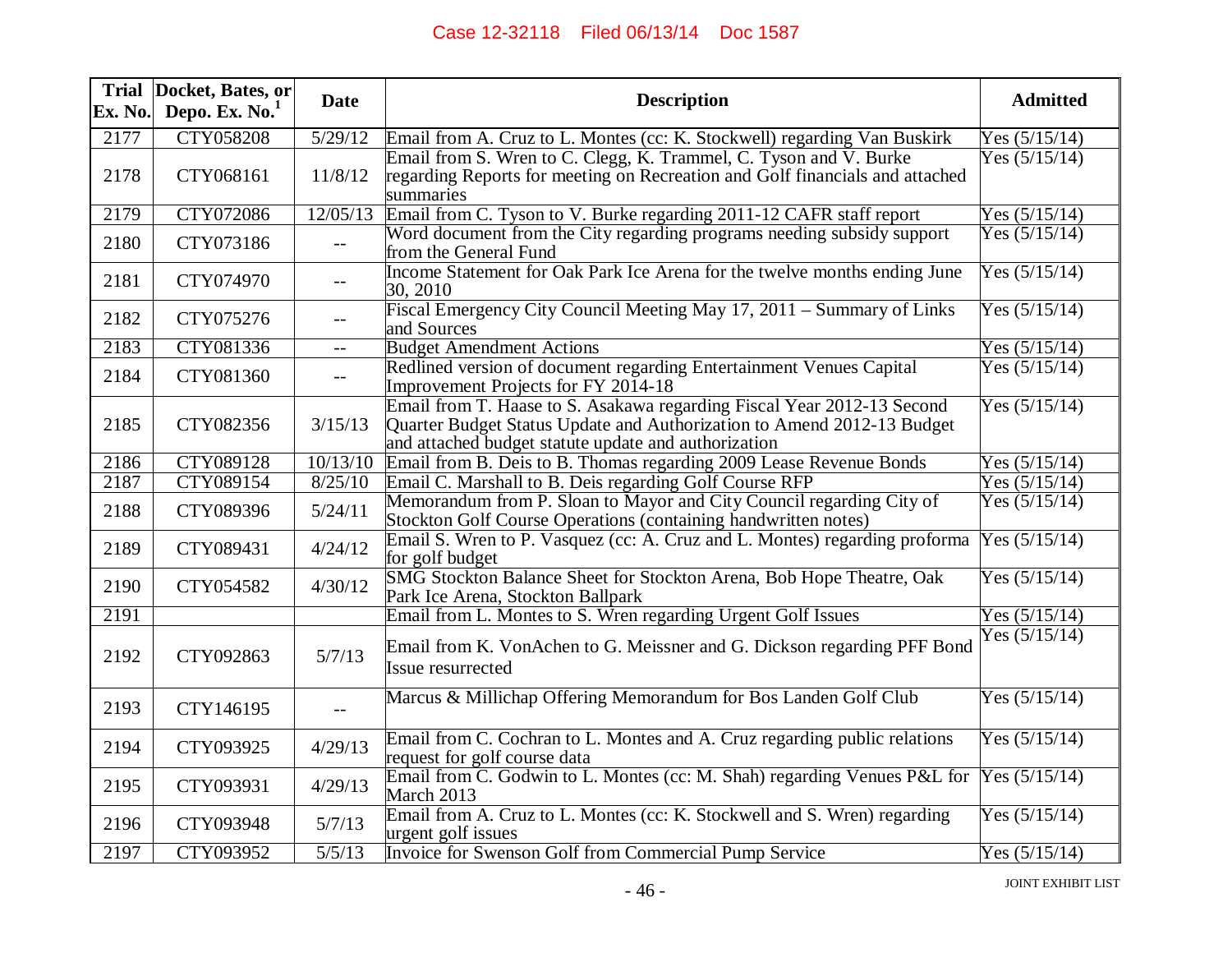| Ex. No. | Trial Docket, Bates, or<br>Depo. Ex. $No.1$ | <b>Date</b> | <b>Description</b>                                                                                                                                                        | <b>Admitted</b> |
|---------|---------------------------------------------|-------------|---------------------------------------------------------------------------------------------------------------------------------------------------------------------------|-----------------|
| 2198    | CTY093953                                   | 5/6/13      | Email T. Nelson to A. Cruz regarding Van Buskirk Pump #2                                                                                                                  | Yes $(5/15/14)$ |
| 2199    | CTY093955                                   | 4/25/13     | Invoice for Swenson Golf from Commercial Pump Service                                                                                                                     | Yes $(5/15/14)$ |
| 2200    | CTY094153                                   | 10/30/13    | Email from S. Wren to V. Machado (cc: L. Montes, A. Cruz and S. Christy)<br>regarding Hebert Field Contract with All Star Sports                                          | Yes $(5/15/14)$ |
| 2201    | <b>CTY094400</b>                            |             | Five Year Economic Forecast FY 2013-14 through 2017-18                                                                                                                    | Yes $(5/15/14)$ |
| 2202    | CTY094417                                   | 12/17/13    | Email V. Burke to C. Clegg and E. Adair (cc: L. Montes) regarding CAFR /<br><b>Audit Report to City Council</b>                                                           | Yes $(5/15/14)$ |
| 2203    | CTY107387                                   | 10/13/12    | Memorandum from S. Wren to L. Montes and A. Cruz regarding Mid-Year<br>Golf Course Program Update                                                                         | Yes $(5/15/14)$ |
| 2204    | CTY146198                                   | $-$         | Stockton Public Finance Authority - Lease Revenue Bonds (Capital<br>Improvement Projects) – Debt Service Fund Allocation Worksheet – SERIES<br>2009A and SERIES 2010/11 A | Yes $(5/15/14)$ |
| 2205    | CTY107435                                   | 1/17/13     | Email from S. Wren to L. Montes and A. Cruz regarding Financial Summaries Yes (5/15/14)<br>for recreation and golf                                                        |                 |
| 2206    | CTY107436                                   |             | Memorandum from S. Wren to L. Montes and A. Cruz regarding Mid-Year<br>Financial Report for the 6 Months Ended December 31, 2012                                          | Yes $(5/15/14)$ |
| 2207    | CTY107453                                   | 2/25/13     | Email from sargo@kempersports.com to A. Cruz (cc: S. Wren and<br>tnelson@kempersports.com) regarding 2013-14 budget for Swenson Park and<br>Van Buskirk Golf Courses      | Yes $(5/15/14)$ |
| 2208    | CTY054586                                   | 6/30/12     | SMG Stockton Balance Sheet for Stockton Arena, Bob Hope Theatre, Oak<br>Park Ice Arena, and Stockton Ballpark                                                             | Yes $(5/15/14)$ |
| 2209    | CTY054596                                   | 5/31/12     | Spreadsheet: City of Stockton Combining General Ledger SMG vs. City                                                                                                       | Yes $(5/15/14)$ |
| 2210    | CTY056824                                   | 6/21/11     | Management Agreement between City of Stockton and Kemper Sports<br>Management                                                                                             | Yes $(5/15/14)$ |
| 2211    | CTY107740                                   | 7/24/13     | Email from S. Wren to L. Montes regarding Kemper Monthly Client Report<br>and attached report                                                                             | Yes $(5/15/14)$ |
| 2212    | CTY058184                                   | 10/27/10    | Email from B. Deis to P. Sloan and B. Murdoch (cc: L. Montes and G.<br>MacKay) regarding CIP Budget Discussion                                                            | Yes $(5/15/14)$ |
| 2213    | <b>CTY107868</b>                            | 12/20/13    | Email from T. Nelson to A. Cruz regarding letters explaining irrigation issue                                                                                             | Yes $(5/15/14)$ |
| 2214    | <b>CTY107869</b>                            | 12/20/13    | Van Buskirk Irrigation Issues Update Letter                                                                                                                               | Yes $(5/15/14)$ |
| 2215    | <b>CTY107870</b>                            | 12/20/13    | City of Stockton Golf Course Equipment Major Need Letter                                                                                                                  | Yes $(5/15/14)$ |
| 2216    | CTY112180                                   | 8/13/12     | Memorandum from S. Wren to D. Millican regarding golf fund cash<br>management                                                                                             | Yes $(5/15/14)$ |
| 2217    | CTY112242                                   | 2/11/10     | Memorandum from R. Murdoch to P. Sloan regarding FY 2010-15 CIP<br><b>Program Budgetary Estimates</b>                                                                     | Yes $(5/15/14)$ |
| 2218    | <b>CTY115974</b>                            | 3/31/10     | City of Stockton Golf Course Analysis Submitted by John M. De Lorenzo                                                                                                     | Yes $(5/15/14)$ |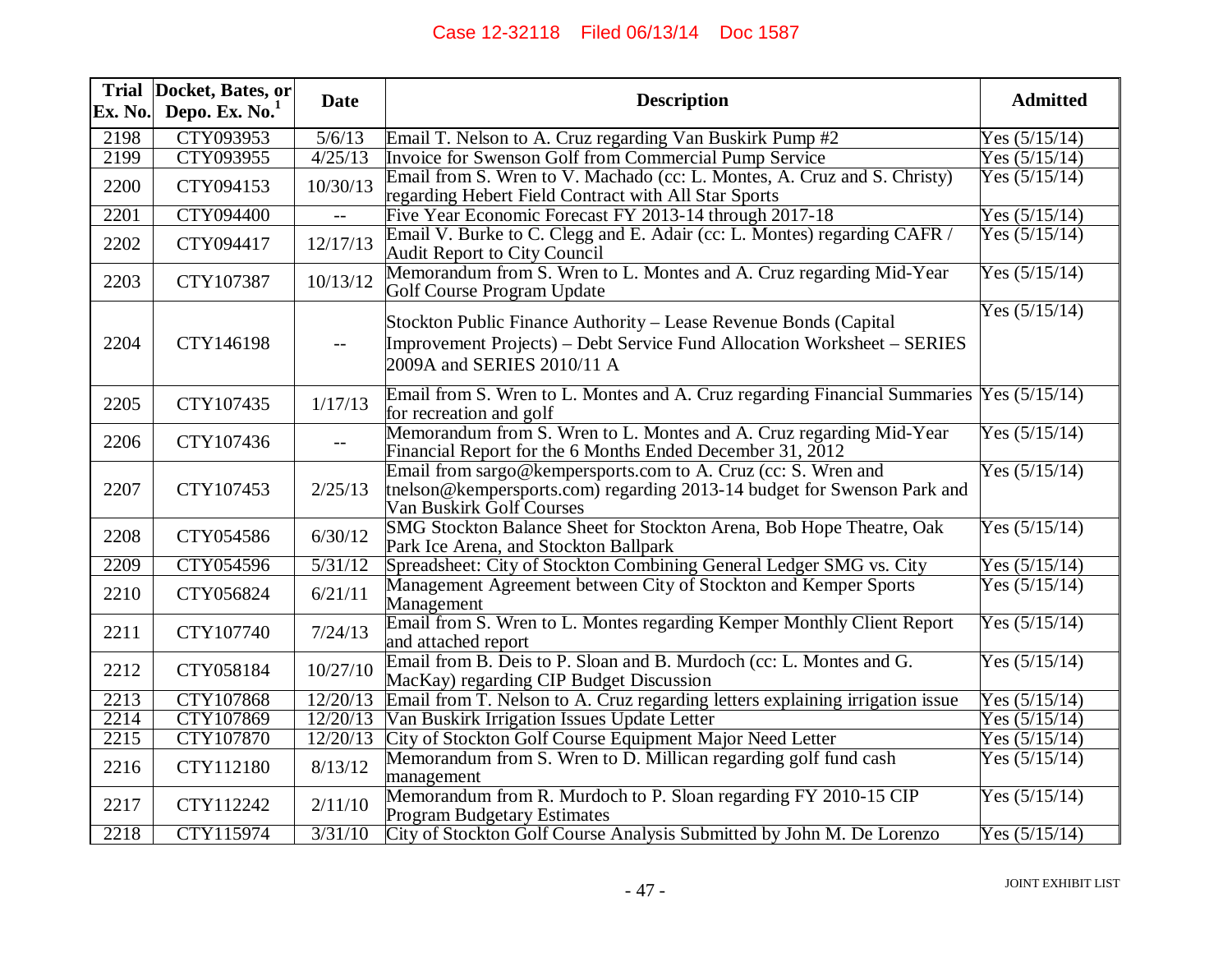| Ex. No. | Trial Docket, Bates, or<br>Depo. Ex. $No.1$ | <b>Date</b>              | <b>Description</b>                                                                                                                                                              | <b>Admitted</b> |
|---------|---------------------------------------------|--------------------------|---------------------------------------------------------------------------------------------------------------------------------------------------------------------------------|-----------------|
| 2219    | CTY146199                                   | $\mathbb{L} \mathbb{L}$  | Email K. Beltz to K. VonAchen regarding budget sections for update                                                                                                              | Yes $(5/15/14)$ |
| 2220    | CTY116202                                   | 12/21/11                 | SMG Stockton prepared Financial Statements for Stockton Arena, Bob Hope<br>Theatre, Oak Park Ice Arena and Stockton Ballpark for the month of<br>November 30, 2011              | Yes $(5/15/14)$ |
| 2221    | CTY116601                                   |                          | Capital Projects Rating Sheet for Swenson Golf Course Perimeter Fence<br>Renovation                                                                                             | Yes $(5/15/14)$ |
| 2222    | CTY116602                                   |                          | Capital Projects Rating Sheet for Van Buskirk Golf Course Irrigation System<br>Replacement                                                                                      | Yes $(5/15/14)$ |
| 2223    | CTY116603                                   | $\overline{\phantom{m}}$ | Capital Projects Rating Sheet for Van Buskirk Golf Course Perimeter Fence<br>Renovation                                                                                         | Yes $(5/15/14)$ |
| 2224    | CTY116604                                   | $-$                      | Capital Projects Rating Sheet for Van Buskirk Golf Course Cart Path<br>Installation                                                                                             | Yes $(5/15/14)$ |
| 2225    | CTY117761                                   | 6/6/12                   | Email from S. Wren to L. Montes regarding meeting with Kemper to discuss<br>Van Buskirk                                                                                         | Yes $(5/15/14)$ |
| 2226    | CTY128022                                   | 10/29/12                 | Email from S. Wren to L. Montes and A. Cruz regarding Van Buskirk family<br>terms                                                                                               | Yes $(5/15/14)$ |
| 2227    | <b>CTY129214</b>                            |                          | SMG Stockton Business Plan FY 2013-14                                                                                                                                           | Yes $(5/15/14)$ |
| 2228    | CTY130023                                   | 10/7/13                  | Email S. Wren to L. Montes regarding lease of diamonds at Oak Park for \$0                                                                                                      | Yes $(5/15/14)$ |
| 2229    | CTY142970                                   | 6/12/12                  | Email from B. Deis to D. Fritchen (cc: A. Johnston, D. Lowery, E. Holman, K. Yes (5/15/14)<br>Miller, L. Montes, P. Canepa, and S. Eggman) regarding Van Buskirk golf<br>course |                 |
| 2230    | <b>CTY142971</b>                            | 6/11/12                  | Email from L. Montes to B. Deis regarding Van Buskirk golf course                                                                                                               | Yes $(5/15/14)$ |
| 2231    | CTY142972                                   | 4/25/12                  | Email from S. Wren to A. Cruz regarding property at Van Buskirk golf course                                                                                                     | Yes $(5/15/14)$ |
| 2232    | <b>CTY189019</b>                            |                          | Descriptions of various city improvement projects                                                                                                                               | Yes $(5/15/14)$ |
| 2233    | CTY207686                                   | 8/17/10                  | Email from K. VonAchen to C. Marshall regarding second request for<br>information on golf courses                                                                               | Yes $(5/15/14)$ |
| 2234    | CTY250773                                   | $-$                      | Spreadsheet: City of Stockton Inventory of Parks Facility Property - Appraisal Yes (5/15/14)<br>Report by American Appraisal, Inc. – June, 2008                                 |                 |
| 2235    | CTY147155                                   |                          | Spreadsheet: Capital Project Funds Public Facilities Fee 2012-13 Proposed<br><b>Budget</b>                                                                                      | Yes $(5/15/14)$ |
| 2236    | <b>CTY251200</b>                            | 9/24/13                  | 'Oak Park Activities'' financial statements prepared by K. Beltz                                                                                                                | Yes $(5/15/14)$ |
| 2237    | CTY251202                                   | $- -$                    | Spreadsheet: City of Stockton – Community Services – Recreation – Oak Park Yes (5/15/14)<br>Financial Summary for fiscal years ended June 20, 2010, 2011, 2012, 2013            |                 |
| 2238    | CTY257074                                   | 5/10/12                  | Memorandum from L. Montes to B. Deis regarding Oak Park Ice Arena<br><b>Emergency Repairs</b>                                                                                   | Yes $(5/15/14)$ |
| 2239    | KSM000815                                   | 4/17/13                  | Spreadsheet: Demographic Detail Summary Report                                                                                                                                  | Yes $(5/15/14)$ |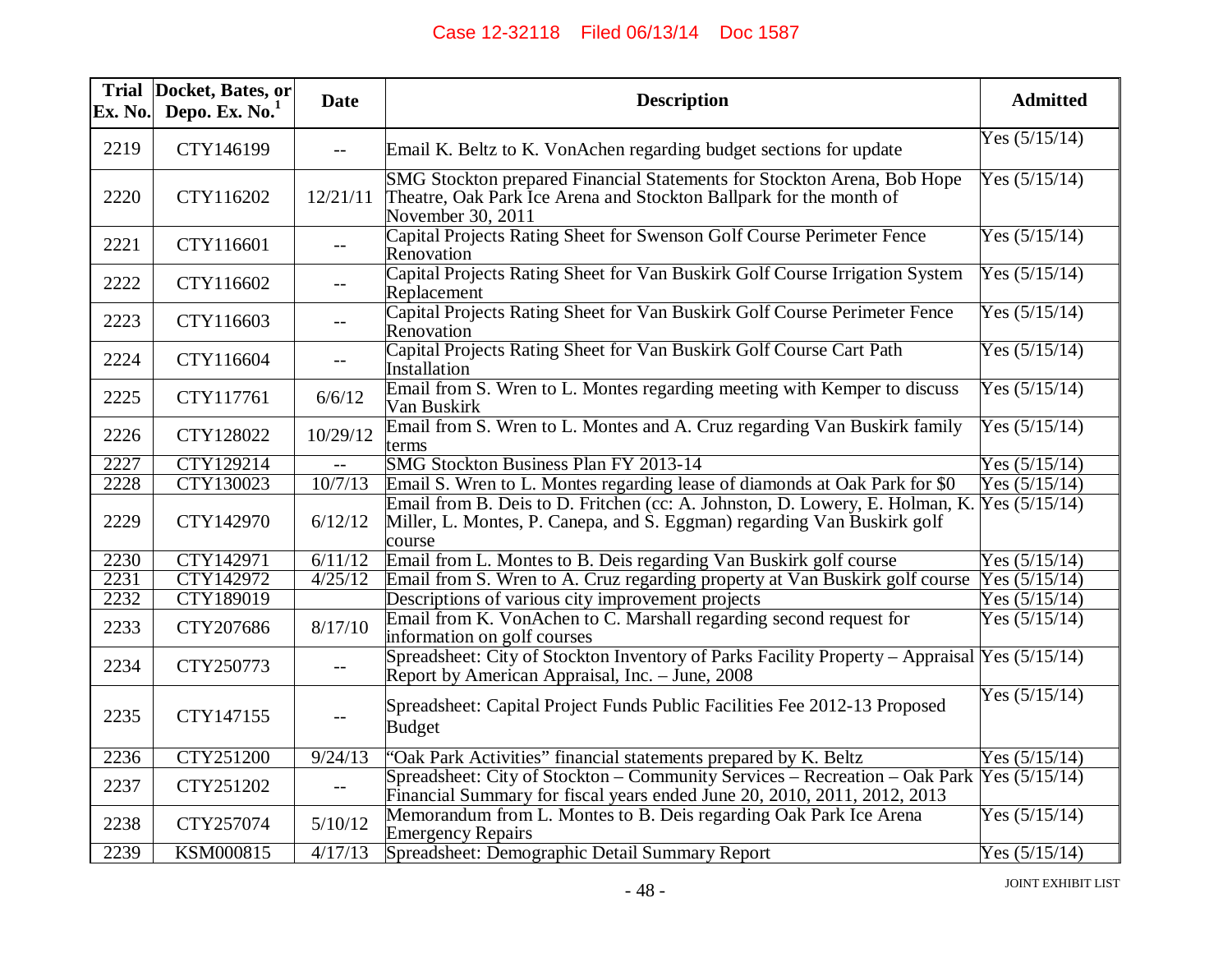| Ex. No. | Trial Docket, Bates, or<br>Depo. Ex. No. <sup>1</sup> | <b>Date</b> | <b>Description</b>                                                                                                                                                                           | <b>Admitted</b> |
|---------|-------------------------------------------------------|-------------|----------------------------------------------------------------------------------------------------------------------------------------------------------------------------------------------|-----------------|
| 2240    | <b>KSM000817</b>                                      | 8/11/11     | Spreadsheet: Demographic Detail Summary Report                                                                                                                                               | Yes $(5/15/14)$ |
| 2241    | FRK-FC0000115                                         | $-$         | <b>CBRE Brochure for Belleair Maui Golf Course</b>                                                                                                                                           | Yes $(5/15/14)$ |
| 2242    | FRK-FC0000155                                         | $- -$       | National Golf & Resort Properties Group Executive Summary for Binks Forest Yes (5/15/14)<br>Golf Club                                                                                        |                 |
| 2243    | FRK-FC0000159                                         | $-$         | National Golf & Resort Properties Group Executive Summary for Eagle Ridge Yes (5/15/14)<br>Golf Club                                                                                         |                 |
| 2244    | FRK-FC0000163                                         | $-$         | National Golf & Resort Properties Group Executive Summary for Golf Club of Yes (5/15/14)<br>Dublin                                                                                           |                 |
| 2245    | FRK-FC0000167                                         | $--$        | National Golf & Resort Properties Group Executive Summary for Limestone<br>Springs Golf Club                                                                                                 | Yes $(5/15/14)$ |
| 2246    | FRK-FC0000171                                         | $- -$       | National Golf & Resort Properties Group Executive Summary for Majestic<br>Golf Club                                                                                                          | Yes $(5/15/14)$ |
| 2247    | FRK-FC0000175                                         | $-$         | National Golf & Resort Properties Group Executive Summary for Meadows<br>Farms Golf Club                                                                                                     | Yes $(5/15/14)$ |
| 2248    | FRK-FC0000179                                         | $-$         | National Golf & Resort Properties Group Executive Summary for The Club at<br>Pelican Bay                                                                                                     | Yes $(5/15/14)$ |
| 2249    | FRK-FC0000183                                         | $--$        | National Golf & Resort Properties Group Executive Summary for TPC Piper<br>Glen                                                                                                              | Yes $(5/15/14)$ |
| 2250    | FRK-FC0000187                                         | $-$         | National Golf & Resort Properties Group Executive Summary for Tartan<br><b>Fields Golf Club</b>                                                                                              | Yes $(5/15/14)$ |
| 2251    | FRK-FC0000191                                         | $-$         | National Golf & Resort Properties Group Executive Summary for TPC Eagle<br>Trace                                                                                                             | Yes $(5/15/14)$ |
| 2252    | FRK-FC0000195                                         | $--$        | National Golf & Resort Properties Group Executive Summary for TPC<br>Michigan                                                                                                                | Yes $(5/15/14)$ |
| 2253    | FRK-FC0000199                                         | $-$         | National Golf & Resort Properties Group Executive Summary for Wedgefield<br>Golf Club                                                                                                        | Yes $(5/15/14)$ |
| 2254    | FRK-FC0000203                                         |             | National Golf & Resort Properties Group Executive Summary for Wild Wing<br>Plantation                                                                                                        | Yes $(5/15/14)$ |
| 2255    | FRK-FC0000207                                         | $- -$       | Urban Land Institute and PWC Report on Emergency Trends in Real Estate for Yes (5/15/14)<br>2014                                                                                             |                 |
| 2256    | CTY058190                                             | 10/27/10    | Email from P. Sloan to B. Deis and B. Murdoch (cc: L. Montes and G.<br>MacKay) regarding CIP Budget                                                                                          | Yes $(5/15/14)$ |
| 2257    | <b>FRK-FC0000307</b>                                  | $-$         | <b>NCREIF Executive Summary 4Q 2013</b>                                                                                                                                                      | Yes $(5/15/14)$ |
| 2258    | <b>FRK-FC0000309</b>                                  | $-$         | Marcus & Millichap Executive Summary for Cateechee Golf Club                                                                                                                                 | Yes $(5/15/14)$ |
| 2259    | FRK-FC0000313                                         | $- -$       | Marcus & Millichap Executive Summary for The Links at Land's End                                                                                                                             | Yes $(5/15/14)$ |
| 2260    | CTY058193                                             | 5/19/10     | Email from J. Maestretti to C. Marshall, K. Trammel, M. Shah and K. Morales<br>(cc: L. Montes, P. Sloan and T. Nelson) regarding Update on Golf<br><b>Recommendations for Budget Meeting</b> | Yes $(5/15/14)$ |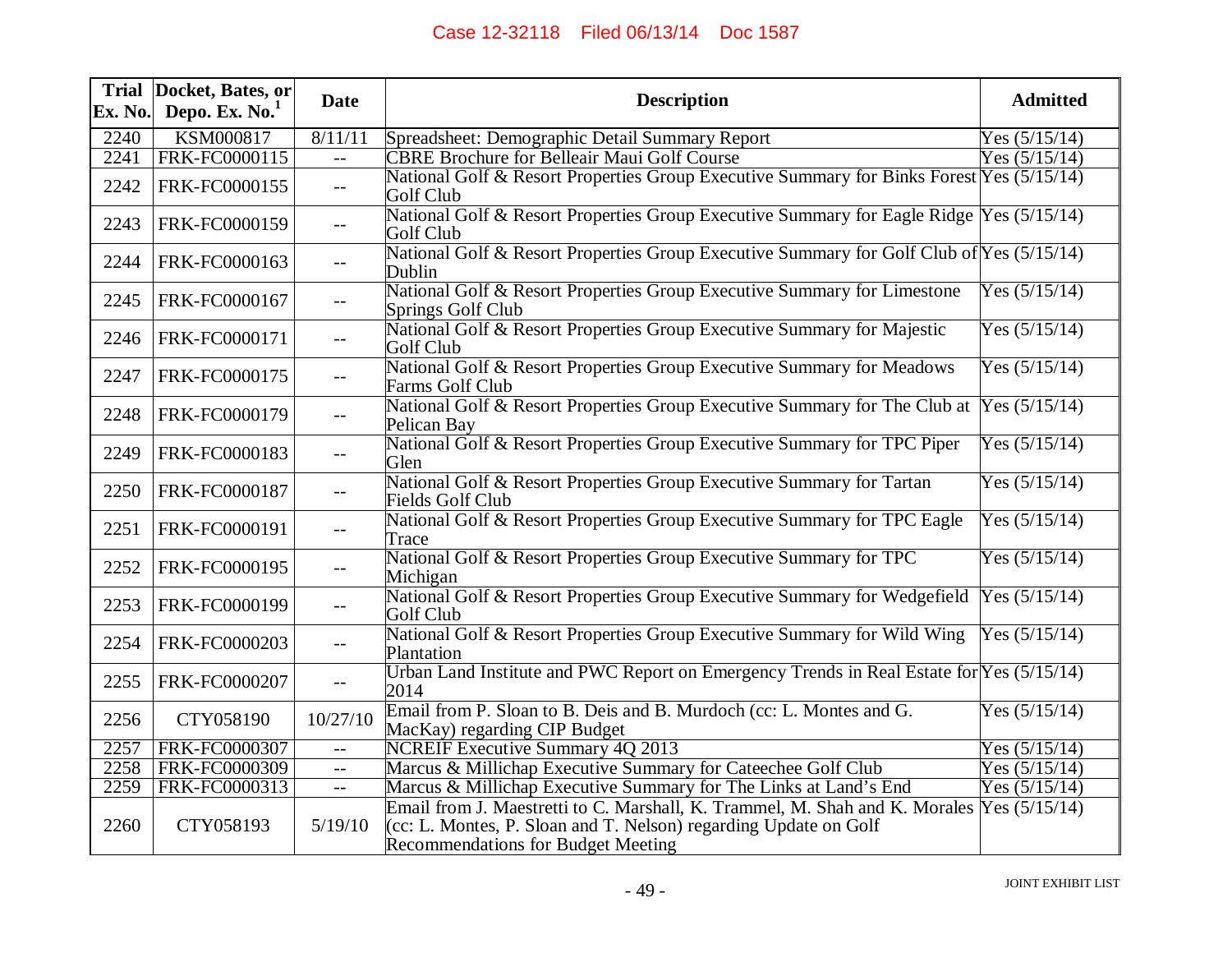| Ex. No. | Trial Docket, Bates, or<br>Depo. Ex. No. <sup>1</sup> | <b>Date</b>                                   | <b>Description</b>                                                                                                                             | <b>Admitted</b> |
|---------|-------------------------------------------------------|-----------------------------------------------|------------------------------------------------------------------------------------------------------------------------------------------------|-----------------|
| 2261    | <b>FRK-FC0000</b>                                     | 8/11/11                                       | Spreadsheet: Pellucid Future Facilities List Report                                                                                            | Yes $(5/15/14)$ |
| 2262    | FRK-FC0000317                                         | $-$                                           | <b>CBRE Investment Memorandum for Glen Annie Golf Club</b>                                                                                     | Yes $(5/15/14)$ |
| 2263    | <b>FRK-FC0000</b>                                     | 9/5/13                                        | Email from S. Wren to jkhopper@rpaappraisal.com (cc: J. Luebberke, L.<br>Montes, and V. Toppenberg) regarding financial report on golf courses | Yes $(5/15/14)$ |
| 2264    | <b>KSM000820</b>                                      | 4/17/13                                       | Spreadsheet: Golf Courses List Report                                                                                                          | Yes $(5/15/14)$ |
| 2265    | <b>KSM000821</b>                                      | 8/11/11                                       | Spreadsheet: Golf Courses List Report                                                                                                          | Yes $(5/15/14)$ |
| 2266    | FRK-FC0000343                                         | 12/16/11                                      | Wichita Business Journal Article: "Golf course privatization works in some<br>cities better than in others"                                    | Yes $(5/15/14)$ |
| 2267    | FRK-FC0000354                                         | $-$                                           | National Golf Foundation Report on Golf Facilities in the U.S. 2014 Edition                                                                    | Yes $(5/15/14)$ |
| 2268    | <b>FRK-FC0000381</b>                                  | $-$                                           | <b>Golf Course Listing Overview</b>                                                                                                            | Yes $(5/15/14)$ |
| 2269    | FRK-FC0000382                                         | $- -$                                         | <b>Golf Course Sales Comps Database</b>                                                                                                        | Yes $(5/15/14)$ |
| 2270    | FRK-FC0000383                                         | $-$                                           | NGF Consulting Operational Review and Recommendations for Municipal<br>Golf Operations in City of Houston                                      | Yes $(5/15/14)$ |
| 2271    | FRK-FC0000539                                         | $- -$                                         | Offering Memorandum for Horse Thief Country Club                                                                                               | Yes $(5/15/14)$ |
| 2272    | <b>FRK-FC0000561</b>                                  | 12/11/13                                      | Crimemapping.com Map Friday June 14, 2013 through August 31, 2013                                                                              | Yes $(5/15/14)$ |
| 2273    | FRK-FC0000562                                         | 12/11/13                                      | Crimemapping.com Map June 14, 2013 through August 31, 2013                                                                                     | Yes $(5/15/14)$ |
| 2274    | FRK-FC0000563                                         | $-\,-$                                        | Sotheby's International Realty Investment Offering Memorandum for Kiahuna Yes (5/15/14)<br><b>Golf Course</b>                                  |                 |
| 2275    | <b>KSM000001</b>                                      | $-$                                           | <b>Inventory Variance Report for Van Buskirk Golf Shop</b>                                                                                     | Yes $(5/15/14)$ |
| 2276    | <b>KSM000005</b>                                      | $\mathord{\hspace{1pt}\text{--}\hspace{1pt}}$ | Van Buskirk Monthly Inventory                                                                                                                  | Yes $(5/15/14)$ |
| 2277    | <b>KSM000010</b>                                      | $-$                                           | <b>Inventory Variance Report for Swenson Park Golf Shop</b>                                                                                    | Yes $(5/15/14)$ |
| 2278    | <b>KSM000013</b>                                      | $\overline{\phantom{m}}$                      | <b>Swenson Park Monthly Inventory</b>                                                                                                          | Yes $(5/15/14)$ |
| 2279    | KSM000018                                             | $-$                                           | Van Buskirk - Stockton - Summary Profit & Loss Statement for the twelve<br>months ending June 30, 2014                                         | Yes $(5/15/14)$ |
| 2280    | KSM000019                                             | $\mathord{\hspace{1pt}\text{--}\hspace{1pt}}$ | Van Buskirk – Stockton – Detailed Profit & Loss Statement for Course and<br>Grounds for the twelve months ending June 30, 2014                 | Yes $(5/15/14)$ |
| 2281    | KSM000020                                             | $-$                                           | Van Buskirk – Stockton – Detailed Profit & Loss Statement for carts for the<br>twelve months ending June 30, 2014                              | Yes $(5/15/14)$ |
| 2282    | KSM000021                                             | $-$                                           | Van Buskirk – Stockton – Detailed Profit & Loss Statement for range for the<br>twelve months ending June 30, 2014                              | Yes $(5/15/14)$ |
| 2283    | KSM000022                                             |                                               | Van Buskirk – Stockton – Detailed Profit & Loss Statement for food and<br>beverage for the twelve months ending June 30, 2014                  | Yes $(5/15/14)$ |
| 2284    | KSM000023                                             | $-$                                           | Van Buskirk – Stockton – Detailed Profit & Loss Statement for golf shop for<br>the twelve months ending June 30, 2014                          | Yes $(5/15/14)$ |
| 2285    | KSM000024                                             | $-$                                           | Van Buskirk – Stockton – Detailed Profit & Loss Statement for G&A for the<br>twelve months ending June 30, 2014                                | Yes $(5/15/14)$ |
| 2286    | CTY058202                                             | 6/18/12                                       | Email from L. Montes to A. Cruz and S. Wren regarding Van Buskirk subsidy Yes (5/15/14)                                                        |                 |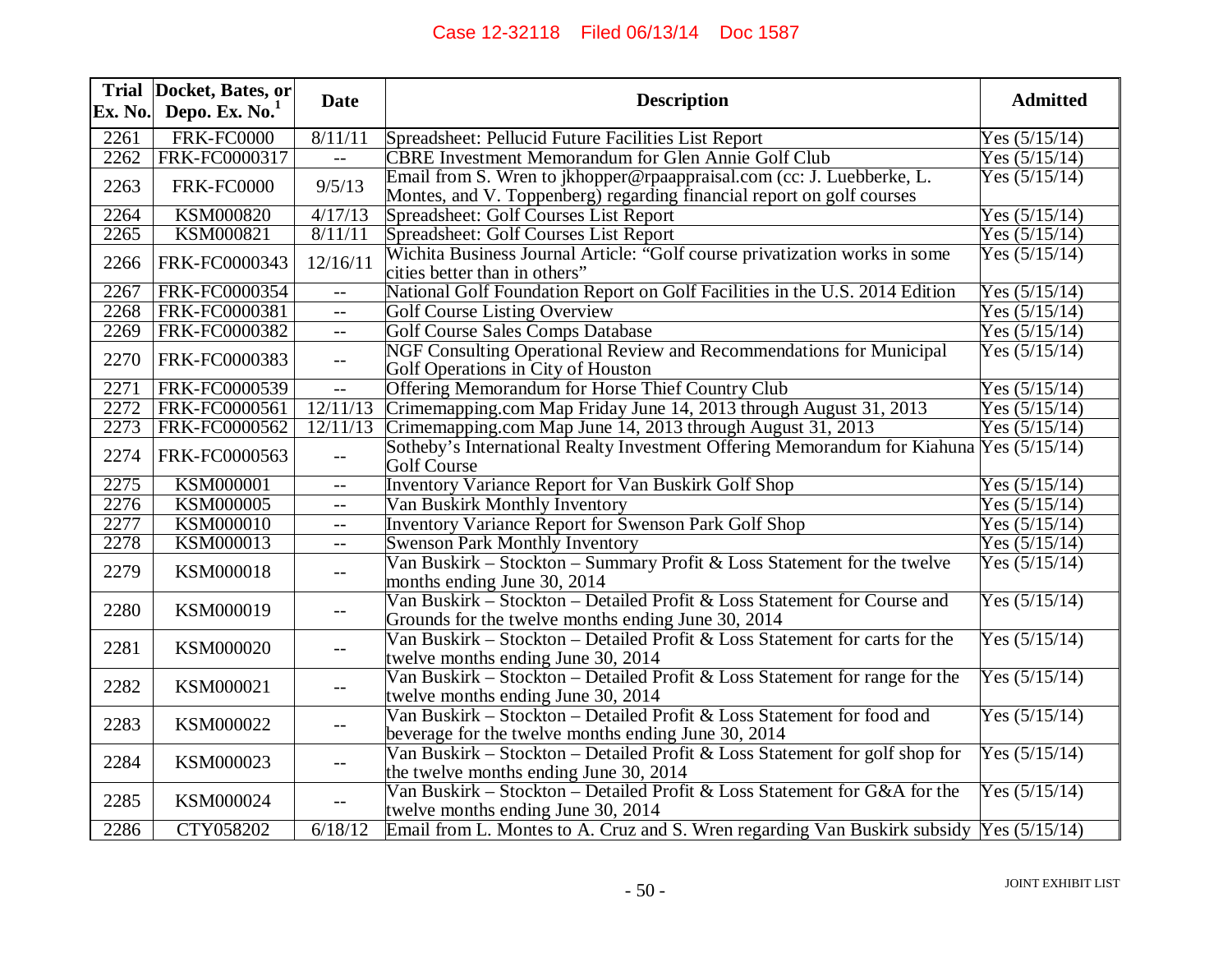| Ex. No. | Trial Docket, Bates, or<br>Depo. Ex. $No.1$ | <b>Date</b>                                   | <b>Description</b>                                                                                                                        | <b>Admitted</b> |
|---------|---------------------------------------------|-----------------------------------------------|-------------------------------------------------------------------------------------------------------------------------------------------|-----------------|
| 2287    | KSM000026                                   | $\overline{\phantom{m}}$                      | Van Buskirk – Stockton – Detailed Profit & Loss Statement for Marketing for<br>the twelve months ending June 30, 2014                     | Yes $(5/15/14)$ |
| 2288    | KSM000027                                   | $- -$                                         | Swenson - Stockton - Detailed Profit & Loss Statement for Course and<br>Grounds for the twelve months ending June 30, 2014                | Yes $(5/15/14)$ |
| 2289    | KSM000028                                   | $-$                                           | Swenson – Stockton – Detailed Profit & Loss Statement for Carts for the<br>twelve months ending June 30, 2014                             | Yes $(5/15/14)$ |
| 2290    | KSM000029                                   | $-$                                           | Swenson – Stockton – Detailed Profit & Loss Statement for Range for the<br>twelve months ending June 30, 2014                             | Yes $(5/15/14)$ |
| 2291    | KSM000030                                   |                                               | Swenson – Stockton – Detailed Profit & Loss Statement for Food and beverage Yes $(5/15/14)$<br>for the twelve months ending June 30, 2014 |                 |
| 2292    | KSM000031                                   | $-$                                           | Swenson - Stockton - Detailed Profit & Loss Statement for Golf Shop for the<br>twelve months ending June 30, 2014                         | Yes (5/15/14)   |
| 2293    | KSM000032                                   | $-$                                           | Swenson – Stockton – Detailed Profit & Loss Statement for G&A for the<br>twelve months ending June 30, 2014                               | Yes $(5/15/14)$ |
| 2294    | <b>CTY058207</b>                            | 5/14/12                                       | Email from C. Cochran to L. Montes regarding news release on Oak Park                                                                     | Yes $(5/15/14)$ |
| 2295    | KSM000034                                   | $-$                                           | Swenson – Stockton – Detailed Profit & Loss Statement for Marketing for the<br>twelve months ending June 30, 2014                         | Yes $(5/15/14)$ |
| 2296    | KSM000035                                   | $\overline{a}$                                | Swenson – Stockton – Summary Profit & Loss Statement for the twelve<br>months ending June 30, 2014                                        | Yes $(5/15/14)$ |
| 2297    | <b>KSM000036</b>                            | 12/20/13                                      | Stockton Golf Courses Historical Detailed Trial Balance for 2013                                                                          | Yes $(5/15/14)$ |
| 2298    | <b>KSM000375</b>                            | 12/20/13                                      | Stockton Golf Courses Historical Detailed Trial Balance for 2012                                                                          | Yes $(5/15/14)$ |
| 2299    | KSM000687                                   | $\mathord{\hspace{1pt}\text{--}\hspace{1pt}}$ | Stockton, CA Golf Courses – Combined Summary Income Statement – for the Yes (5/15/14)<br>twelve months ending June 30, 2012               |                 |
| 2300    | KSM000689                                   | $\overline{\phantom{m}}$                      | Stockton, CA Golf Courses – Swenson Park Summary Income Statement – for Yes $(5/15/14)$<br>the twelve months ending June 30, 2012         |                 |
| 2301    | KSM000690                                   | $-$                                           | Stockton, CA Golf Courses - Swenson C&G for the twelve months ending<br>June 30, 2012                                                     | Yes $(5/15/14)$ |
| 2302    | KSM000692                                   |                                               | Stockton, CA Golf Courses - Swenson Range for the twelve months ending<br>June 30, 2012                                                   | Yes $(5/15/14)$ |
| 2303    | KSM000693                                   | $-$                                           | Stockton, CA Golf Courses – Swenson F&B for the twelve months ending<br>June 30, 2012                                                     | Yes $(5/15/14)$ |
| 2304    | KSM000694                                   | $-$                                           | Stockton, CA Golf Courses – Swenson Pro Shop for the twelve months ending Yes $(5/15/14)$<br>June 30, 2012                                |                 |
| 2305    | KSM000695                                   | $-$                                           | Stockton, CA Golf Courses – Swenson Admin for the twelve months ending<br>June 30, 2012                                                   | Yes $(5/15/14)$ |
| 2306    | KSM000697                                   |                                               | Stockton, CA Golf Courses - Swenson Marketing for the twelve months<br>ending June $30, 2012$                                             | Yes $(5/15/14)$ |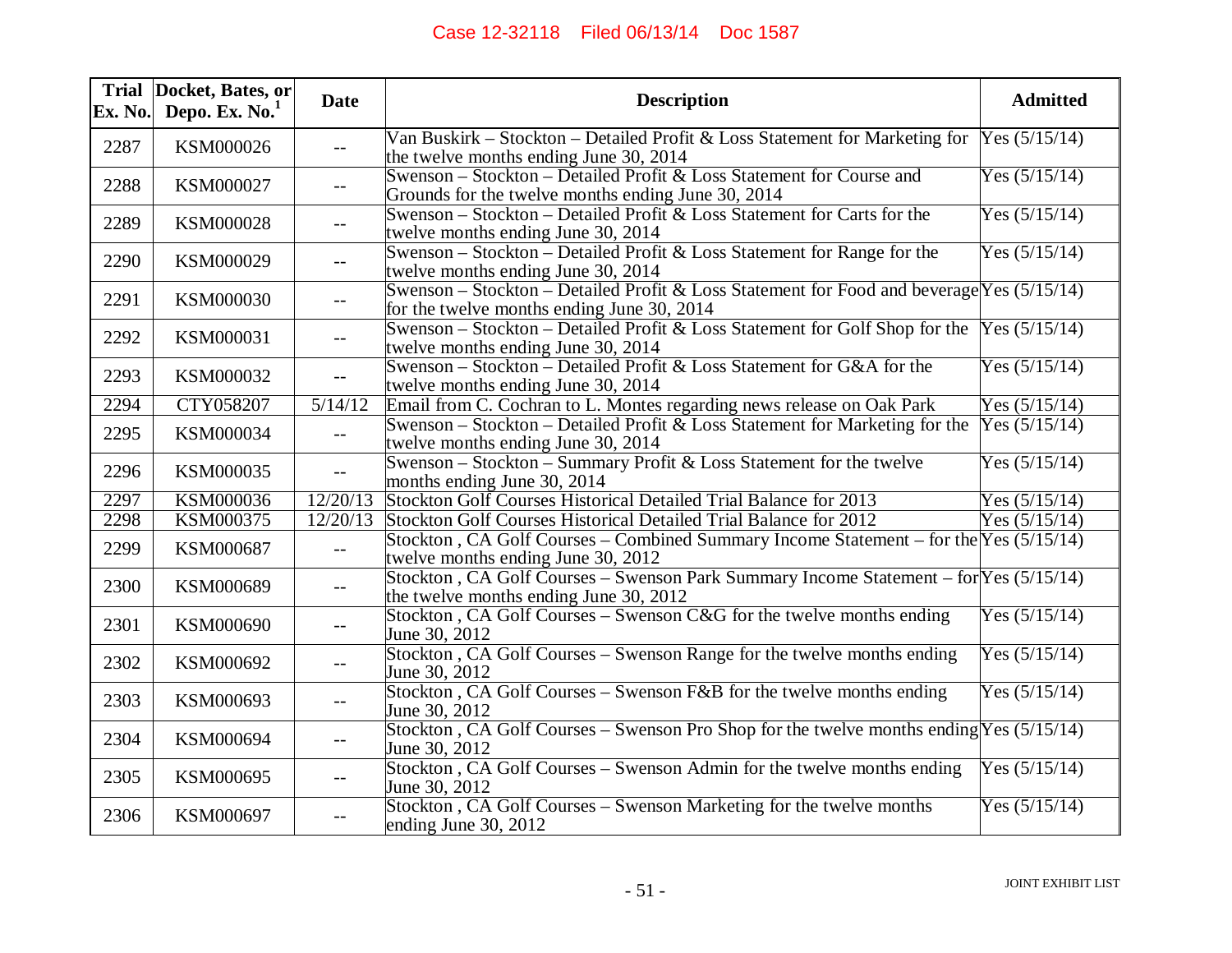| Ex. No. | Trial Docket, Bates, or<br>Depo. Ex. $No.1$ | <b>Date</b>              | <b>Description</b>                                                                                             | <b>Admitted</b> |
|---------|---------------------------------------------|--------------------------|----------------------------------------------------------------------------------------------------------------|-----------------|
| 2307    | KSM000698                                   | $-$                      | Stockton, CA Golf Courses - Van Buskirk Summary Income Statement for<br>the twelve months ending June 30, 2012 | Yes $(5/15/14)$ |
| 2308    | KSM000699                                   | $-$                      | Stockton, CA Golf Courses – Van Buskirk C&G for the twelve months ending Yes $(5/15/14)$<br>June 30, 2012      |                 |
| 2309    | KSM000700                                   | --                       | Stockton, CA Golf Courses – Van Buskirk Carts for the twelve months ending $Yes (5/15/14)$<br>June 30, 2012    |                 |
| 2310    | KSM000701                                   | $-$                      | Stockton, CA Golf Courses - Van Buskirk Range for the twelve months<br>ending June 30, 2012                    | Yes $(5/15/14)$ |
| 2311    | KSM000702                                   | $- -$                    | Stockton, CA Golf Courses – Van Buskirk F&B for the twelve months ending Yes $(5/15/14)$<br>June 30, 2012      |                 |
| 2312    | KSM000703                                   | $-$                      | Stockton, CA Golf Courses – Van Buskirk Pro Shop for the twelve months<br>ending June $30, 2012$               | Yes $(5/15/14)$ |
| 2313    | KSM000704                                   | $-$                      | Stockton, CA Golf Courses - Van Buskirk Admin for the twelve months<br>ending June 30, 2012                    | Yes $(5/15/14)$ |
| 2314    | KSM000705                                   | $-$                      | Stockton, CA Golf Courses - Van Buskirk Marketing for the twelve months<br>ending June $30, 2012$              | Yes $(5/15/14)$ |
| 2315    | KSM000706                                   | $\overline{\phantom{a}}$ | Stockton, CA Golf Courses Balance Sheet for the twelve months ending June<br>30, 2012                          | Yes $(5/15/14)$ |
| 2316    | <b>KSM000708</b>                            | --                       | Stockton, CA Golf Courses Balance Sheet for the twelve months ending June<br>30, 2012                          | Yes $(5/15/14)$ |
| 2317    | KSM000710                                   | $-$                      | Stockton, CA Golf Courses Combined Summary Income Statement for the<br>twelve months ending June 30, 2013      | Yes $(5/15/14)$ |
| 2318    | KSM000712                                   | $-$                      | Stockton, CA Golf Courses – Swenson C&G for the twelve months ending<br>June 30, 2013                          | Yes $(5/15/14)$ |
| 2319    | KSM000713                                   | $- -$                    | Stockton, CA Golf Courses – Swenson Carts for the twelve months ending<br>June 30, 2013                        | Yes $(5/15/14)$ |
| 2320    | KSM000714                                   | $-$                      | Stockton, CA Golf Courses - Swenson Range for the twelve months ending<br>June 30, 2013                        | Yes $(5/15/14)$ |
| 2321    | KSM000715                                   | $-$                      | Stockton, CA Golf Courses – Swenson F&B for the twelve months ending<br>June 30, 2013                          | Yes $(5/15/14)$ |
| 2322    | KSM000716                                   | $- -$                    | Stockton, CA Golf Courses – Swenson Pro Shop for the twelve months ending $Yes (5/15/14)$<br>June 30, 2013     |                 |
| 2323    | KSM000717                                   | --                       | Stockton, CA Golf Courses - Swenson Admin for the twelve months ending<br>June 30, 2013                        | Yes $(5/15/14)$ |
| 2324    | KSM000719                                   | $-$                      | Stockton, CA Golf Courses - Swenson Marketing for the twelve months<br>ending June 30, 2013                    | Yes $(5/15/14)$ |
| 2325    | KSM000720                                   | $-$                      | Stockton, CA Golf Courses - Van Buskirk Summary Income Statement for<br>the twelve months ending June 30, 2013 | Yes $(5/15/14)$ |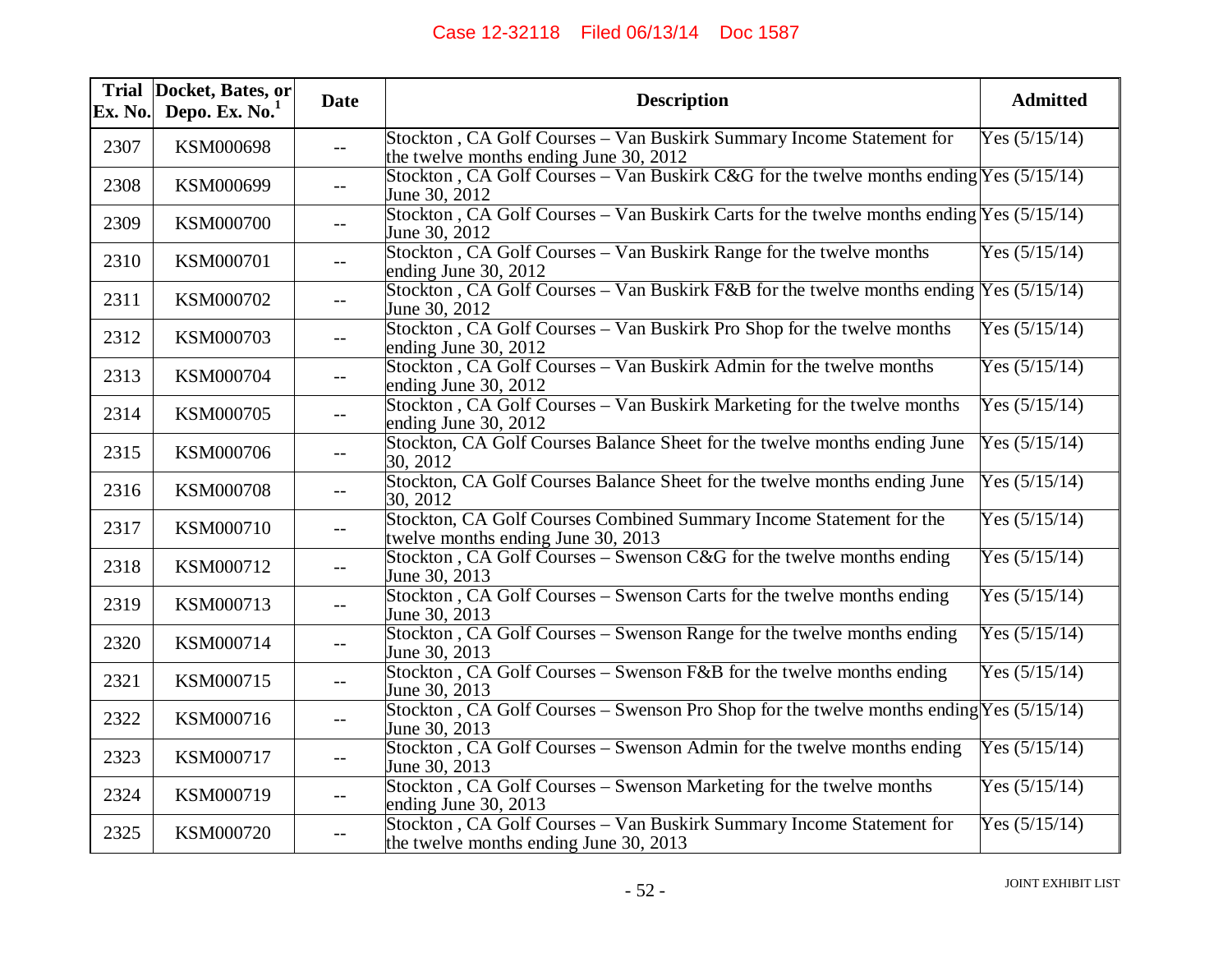| Ex. No. | Trial Docket, Bates, or<br>Depo. Ex. $No.1$ | <b>Date</b>                                   | <b>Description</b>                                                                                                           | <b>Admitted</b> |
|---------|---------------------------------------------|-----------------------------------------------|------------------------------------------------------------------------------------------------------------------------------|-----------------|
| 2326    | KSM000721                                   | $-$                                           | Stockton, CA Golf Courses – Van Buskirk C&G for the twelve months ending Yes $(5/15/14)$<br>June 30, 2013                    |                 |
| 2327    | KSM000724                                   | $-$                                           | Stockton, CA Golf Courses – Van Buskirk F&B for the twelve months ending $Y$ es (5/15/14)<br>June 30, 2013                   |                 |
| 2328    | KSM000725                                   | $- -$                                         | Stockton, CA Golf Courses - Van Buskirk Pro Shop for the twelve months<br>ending June $30, 2013$                             | Yes $(5/15/14)$ |
| 2329    | KSM000726                                   | $- -$                                         | Stockton, CA Golf Courses – Van Buskirk Admin for the twelve months<br>ending June 30, 2013                                  | Yes $(5/15/14)$ |
| 2330    | KSM000728                                   | $\mathord{\hspace{1pt}\text{--}\hspace{1pt}}$ | Stockton, CA Golf Courses - Van Buskirk Marketing for the twelve months<br>ending June $30, 2013$                            | Yes $(5/15/14)$ |
| 2331    | KSM000729                                   | $-$                                           | Swenson, Stockton – Detailed Profit & Loss Statement for C&G for the twelve Yes $(5/15/14)$<br>months ending June 30, 2013   |                 |
| 2332    | KSM000730                                   | $-$                                           | Swenson, Stockton – Detailed Profit & Loss Statement for Carts for the twelve $Yes (5/15/14)$<br>months ending June 30, 2013 |                 |
| 2333    | KSM000731                                   | $-$                                           | Swenson, Stockton – Detailed Profit & Loss Statement for Range for the<br>twelve months ending June 30, 2013                 | Yes $(5/15/14)$ |
| 2334    | KSM000732                                   | $- -$                                         | Swenson, Stockton – Detailed Profit & Loss Statement for F&B for the twelve Yes (5/15/14)<br>months ending June 30, 2013     |                 |
| 2335    | KSM000733                                   | $--$                                          | Swenson, Stockton – Detailed Profit & Loss Statement for Golf Shop for the<br>twelve months ending June 30, 2013             | Yes $(5/15/14)$ |
| 2336    | KSM000734                                   | $- -$                                         | Swenson, Stockton – Detailed Profit & Loss Statement for G&A for the twelve Yes $(5/15/14)$<br>months ending June 30, 2013   |                 |
| 2337    | KSM000736                                   | $-$                                           | Swenson, Stockton – Detailed Profit & Loss Statement for Marketing for the<br>twelve months ending June 30, 2013             | Yes $(5/15/14)$ |
| 2338    | KSM000737                                   | $- -$                                         | Swenson, Stockton – Summary Profit & Loss Statement for the twelve months $Yes (5/15/14)$<br>ending June 30, 2013            |                 |
| 2339    | KSM000738                                   | $-$                                           | Van Buskirk, Stockton – Detailed Profit & Loss Statement for the twelve<br>months ending June 30, 2013                       | Yes $(5/15/14)$ |
| 2340    | KSM000739                                   | $- -$                                         | Van Buskirk, Stockton - Detailed Profit & Loss Statement for Carts for the<br>twelve months ending June 30, 2013             | Yes $(5/15/14)$ |
| 2341    | KSM000740                                   | $--$                                          | Van Buskirk, Stockton – Detailed Profit & Loss Statement for Range for the<br>twelve months ending June 30, 2013             | Yes $(5/15/14)$ |
| 2342    | KSM000741                                   | $--$                                          | Van Buskirk, Stockton – Detailed Profit & Loss Statement for F&B for the<br>twelve months ending June 30, 2013               | Yes $(5/15/14)$ |
| 2343    | KSM000742                                   | $\overline{\phantom{m}}$                      | Van Buskirk, Stockton - Detailed Profit & Loss Statement for Golf Shop for<br>the twelve months ending June 30, 2013         | Yes $(5/15/14)$ |
| 2344    | KSM000743                                   | $-$                                           | Van Buskirk, Stockton – Detailed Profit & Loss Statement for G&A for the<br>twelve months ending June 30, 2013               | Yes $(5/15/14)$ |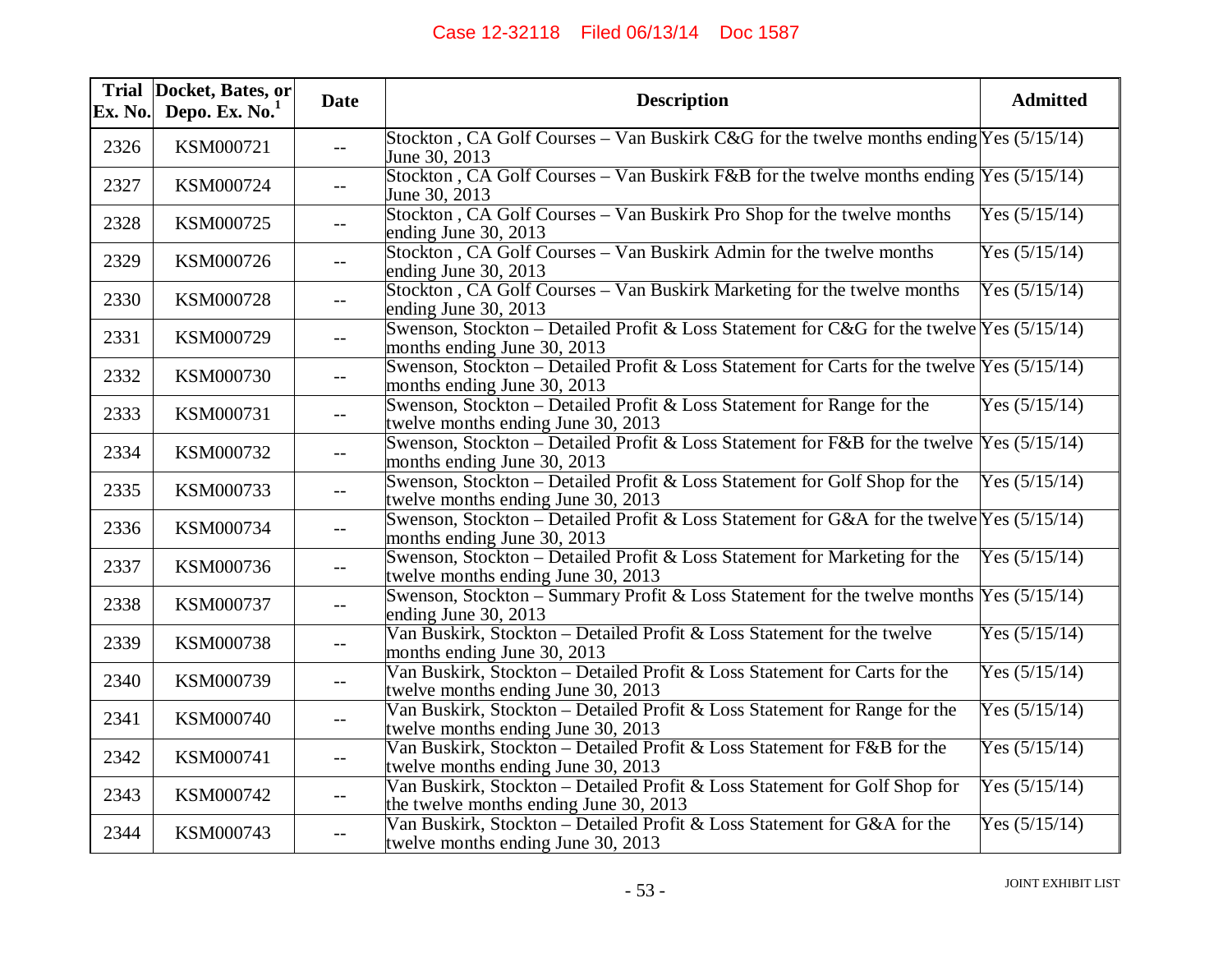| Ex. No. | Trial Docket, Bates, or<br>Depo. Ex. $No.1$ | <b>Date</b>              | <b>Description</b>                                                                                                   | <b>Admitted</b> |
|---------|---------------------------------------------|--------------------------|----------------------------------------------------------------------------------------------------------------------|-----------------|
| 2345    | KSM000744                                   | $--$                     | Van Buskirk, Stockton - Detailed Profit & Loss Statement for Marketing for<br>the twelve months ending June 30, 2013 | Yes $(5/15/14)$ |
| 2346    | KSM000745                                   | $-$                      | Van Buskirk, Stockton - Summary Profit & Loss Statement for the twelve<br>months ending June 30, 2013                | Yes $(5/15/14)$ |
| 2347    | <b>KSM000746</b>                            | $-$                      | Capital Expenditures - Stockton Golf Courses                                                                         | Yes $(5/15/14)$ |
| 2348    | <b>KSM000747</b>                            | $- -$                    | Sales Contract for Van Buskirk from EZLinks Golf                                                                     | Yes $(5/15/14)$ |
| 2349    | KSM000753                                   | $\overline{a}$           | Sales Contract for Swenson Park Golf Club from EZLinks Golf                                                          | Yes $(5/15/14)$ |
| 2350    | KSM000759                                   | $- -$                    | Sales Report for sales recorded between 7/1/12 and 6/30/13 for Swenson Park<br>Golf Shop                             | Yes $(5/15/14)$ |
| 2351    | KSM000761                                   | $-$                      | Sales Report for sales recorded between 7/1/12 and 6/30/13 for Swenson Park<br>Snack Bar                             | Yes $(5/15/14)$ |
| 2352    | KSM000762                                   | $- -$                    | Sales Report for sales recorded between 7/1/11 and 6/30/12 for Swenson Park<br>Golf Shop                             | Yes $(5/15/14)$ |
| 2353    | KSM000764                                   | $\overline{\phantom{a}}$ | Sales Report for sales recorded between 7/1/11 and 6/30/12 for Swenson Park<br>Snack Bar                             | Yes $(5/15/14)$ |
| 2354    | KSM000765                                   | $--$                     | Kemper Sports Proforma Summary Profit and Loss Statement for City of<br><b>Stockton Van Buskirk Golf Course</b>      | Yes $(5/15/14)$ |
| 2355    | KSM000766                                   | $- -$                    | Kemper Sports Proforma Summary Profit and Loss Statement for City of<br><b>Stockton Swenson Golf Course</b>          | Yes $(5/15/14)$ |
| 2356    | KSM000767                                   | $-$                      | Kemper Sports Proforma Summary Profit and Loss Statement for City of<br><b>Stockton Golf Courses</b>                 | Yes $(5/15/14)$ |
| 2357    | <b>KSM000768</b>                            | $- -$                    | Kemper Sports FY2013-14 Marketing Plan for Stockton Golf Courses                                                     | Yes (5/15/14)   |
| 2358    | KSM000792                                   | $-$                      | Rental Contract for Swenson Park and Van Buskirk Golf Courses                                                        | Yes $(5/15/14)$ |
| 2359    | <b>KSM000795</b>                            | $- -$                    | Turf Star-Kemper Equipment List as of July 1, 2012                                                                   | Yes $(5/15/14)$ |
| 2360    | <b>KSM000796</b>                            | $- -$                    | Rental Contract for Swenson Park and Van Buskirk Golf Courses                                                        | Yes $(5/15/14)$ |
| 2361    | <b>KSM000799</b>                            | $- -$                    | Turf Star-Kemper Equipment List as of July 1, 2012                                                                   | Yes $(5/15/14)$ |
| 2362    | <b>KSM000800</b>                            | $--$                     | Sales Report for sales recorded between 7/1/11 and 6/30/12 for Van Buskirk<br>Golf Shop                              | Yes $(5/15/14)$ |
| 2363    | KSM000802                                   | $- -$                    | Sales Report for sales recorded between 7/1/11 and 6/30/12 for Van Buskirk<br>Snack Bar                              | Yes $(5/15/14)$ |
| 2364    | KSM000803                                   | $- -$                    | Sales Report for sales recorded between 7/1/12 and 6/30/13 for Van Buskirk<br>Golf Shop                              | Yes $(5/15/14)$ |
| 2365    | KSM000805                                   | $--$                     | Sales Report for sales recorded between 7/1/12 and 6/30/13 for Van Buskirk<br>Snack Bar                              | Yes $(5/15/14)$ |
| 2366    | <b>KSM000806</b>                            | $- -$                    | List of requested items related to golf course                                                                       | Yes $(5/15/14)$ |
| 2367    | <b>KSM000807</b>                            | 4/17/13                  | Pellucid Part and Frequency Comparison Report                                                                        | Yes $(5/15/14)$ |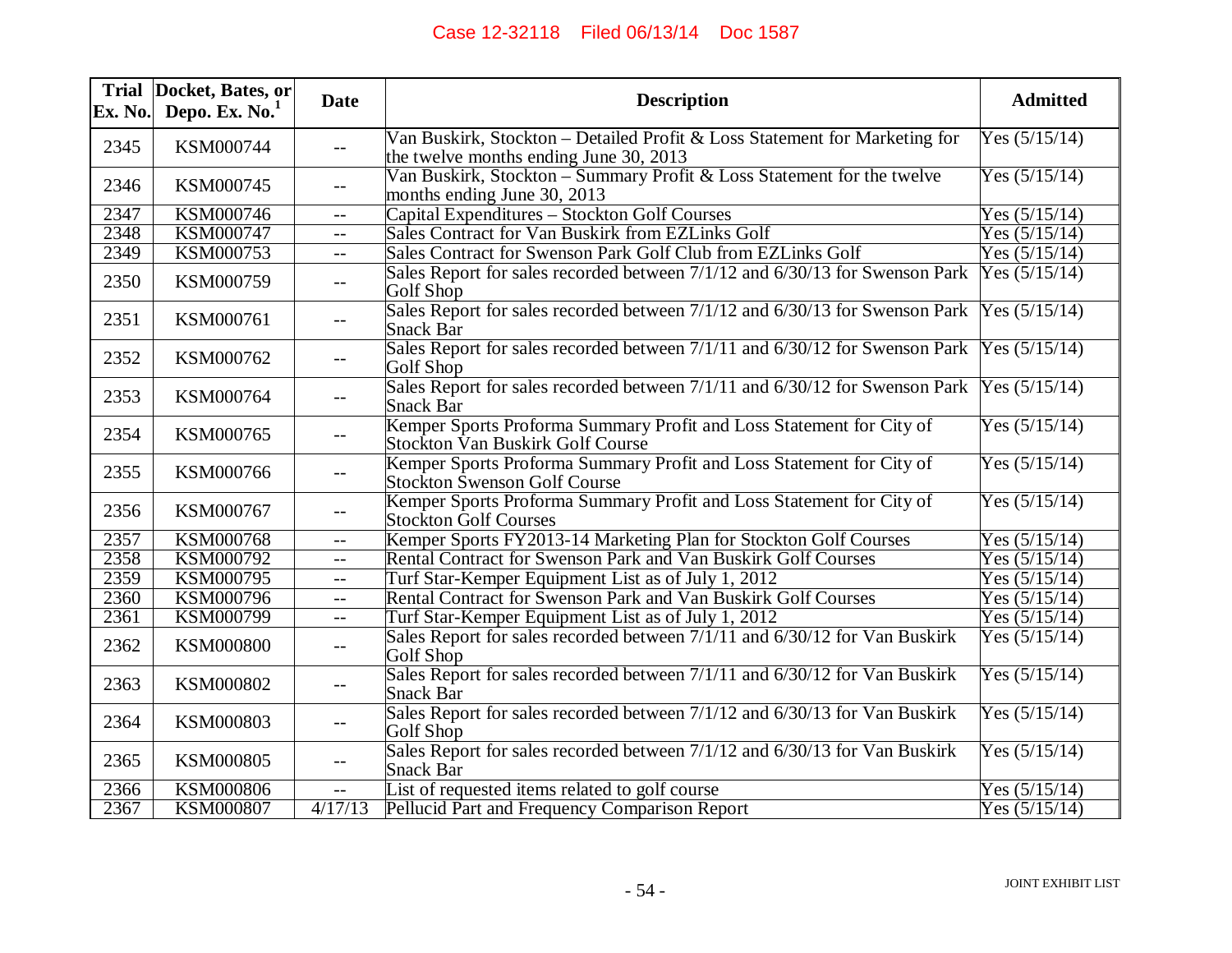| Ex. No. | Trial  Docket, Bates, or<br>Depo. Ex. No. <sup>1</sup> | <b>Date</b>              | <b>Description</b>                                                                                                                                  | <b>Admitted</b>                              |
|---------|--------------------------------------------------------|--------------------------|-----------------------------------------------------------------------------------------------------------------------------------------------------|----------------------------------------------|
| 2368    | <b>FRK-FC000594</b>                                    | $- -$                    | <b>Land Sales Comparables</b>                                                                                                                       | No $(5/12/14)$ ;<br>Withdrawn by<br>Franklin |
| 2369    | FRK-FC0000595                                          | $- -$                    | Lynnwood Municipal Golf Course Policy Options Including Creating a new<br>Sustainable Business Model for Operations, Cost Savings $\&$ Debt Options | Yes $(5/15/14)$                              |
| 2370    | FRK-FC0000624                                          | $-$                      | National Golf & Resort Properties Group Semi-Annual Market Update                                                                                   | Yes $(5/15/14)$                              |
| 2371    | FRK-FC0000632                                          | $\mathbf{u}$             | Marcus Millichap Golf Course Group Report for First Half of 2013                                                                                    | Yes $(5/15/14)$                              |
| 2372    | CTY147518                                              | $\overline{\phantom{m}}$ | Summary of the Property: Terms under the Lease Agreement; Valuations                                                                                | Yes $(5/15/14)$                              |
| 2373    | FRK-FC0000641                                          | 10/94                    | Appraisal Journal Article "Market Discounting of Partial Ownership Interests"                                                                       | Yes $(5/15/14)$                              |
| 2374    | FRK-FC0000647                                          | $- -$                    | <b>Marshall Valuation</b>                                                                                                                           | Yes $(5/15/14)$                              |
| 2375    | <b>KSM000827</b>                                       | 9/28/12                  | Email from S. Argo to J. Kaull regarding Stockton audit                                                                                             | Yes $(5/15/14)$                              |
| 2376    | FRK-FC0000651                                          | 4/1/99                   | Appraisal Journal article "Minority Interest Discounts: A Quantitative<br>Approach for Real Estate Limited Partnerships"                            | Yes $(5/15/14)$                              |
| 2377    | FRK-FC0000657                                          | $-$                      | National Gold & Resort Properties Group Executive Summary for Monroe<br>Golf & Country Club                                                         | Yes $(5/15/14)$                              |
| 2378    | FRK-FC0000661                                          | $- -$                    | Insight Golf Brochure on Monument Hill Country Club                                                                                                 | Yes $(5/15/14)$                              |
| 2379    | <b>FRK-FC0000695</b>                                   | $-$                      | <b>National Golf Foundation Golf Sales January 2014</b>                                                                                             | Yes $(5/15/14)$                              |
| 2380    | FRK-FC0000696                                          | $- -$                    | Nearby schools map for Oak Park                                                                                                                     | Yes $(5/15/14)$                              |
| 2381    | FRK-FC0000697                                          | $-$                      | Insight Golf Brochure on Oak Hills Golf Club                                                                                                        | Yes $(5/15/14)$                              |
| 2382    | FRK-FC0000723                                          | $\overline{\phantom{m}}$ | American Appraisal – Property Insurance Summary Report for California Joint Yes (5/15/14)<br>Powers Risk Management Authority - - City of Stockton  |                                              |
| 2383    | FRK-FC0000778                                          | 12/23/09                 | Wall Street Journal article "Last-Minute Gift Ideas: Old Stadiums"                                                                                  | Yes $(5/15/14)$                              |
| 2384    | <b>FRK-FC0000781</b>                                   | $-$                      | Marcus & Millichap Offering Memorandum for Meadows Farms Golf Course                                                                                | Yes $(5/15/14)$                              |
| 2385    | FRK-FC0000847                                          | $-$                      | Marcus & Millichap Offering Memorandum for The Club at Morgan Hill                                                                                  | Yes $(5/15/14)$                              |
| 2386    | FRK-FC0000911                                          | $-$                      | Marcus & Millichap Offering Memorandum for Wedgefield Golf Club                                                                                     | Yes $(5/15/14)$                              |
| 2387    | <b>FRK-FC0000968</b>                                   | $- -$                    | Marcus & Millichap Offering Memorandum for Wild Wing Plantation                                                                                     | Yes $(5/15/14)$                              |
| 2388    | FRK-FC0001034                                          | $\overline{\phantom{m}}$ | Spreadsheet on Stockton Assets Operators                                                                                                            | Yes $(5/15/14)$                              |
| 2389    | FRK-FC0001035                                          | 8/28/13                  | Tampa Tribune article "Plant City Stadium's days may be numbered"                                                                                   | Yes $(5/15/14)$                              |
| 2390    | <b>FRK-FC0001040</b>                                   | 2/14/13                  | Tampa Bay Times article "Plant City trying to sell stadium, softball complex"                                                                       | Yes $(5/15/14)$                              |
| 2391    | FRK-FC0001042                                          | $\overline{a}$           | Policy Study No. 260 "Getting Greens in the Black: Golf-course Privatization<br>Trends and Practices"                                               | Yes $(5/15/14)$                              |
| 2392    | FRK-FC0001076                                          | $-\,-$                   | PwC Real Estate Investor Survey "Willing Buyers Outnumber Quality<br>Offerings" for First Quarter 2014                                              | Yes $(5/15/14)$                              |
| 2393    | FRK-FC0001187                                          | 3/31/13                  | Rancho Mirage Country Club Profit and Loss Summary                                                                                                  | Yes $(5/15/14)$                              |
| 2394    | FRK-FC0001197                                          | $-$                      | KW Commercial brochure for Rancho Mirage Country Club                                                                                               | Yes $(5/15/14)$                              |
| 2395    | FRK-FC0001206                                          | $-$                      | City of Stockton Rent Analysis for Swenson, Van Buskirk, Community<br>Center, and Oak Park                                                          | Yes $(5/15/14)$                              |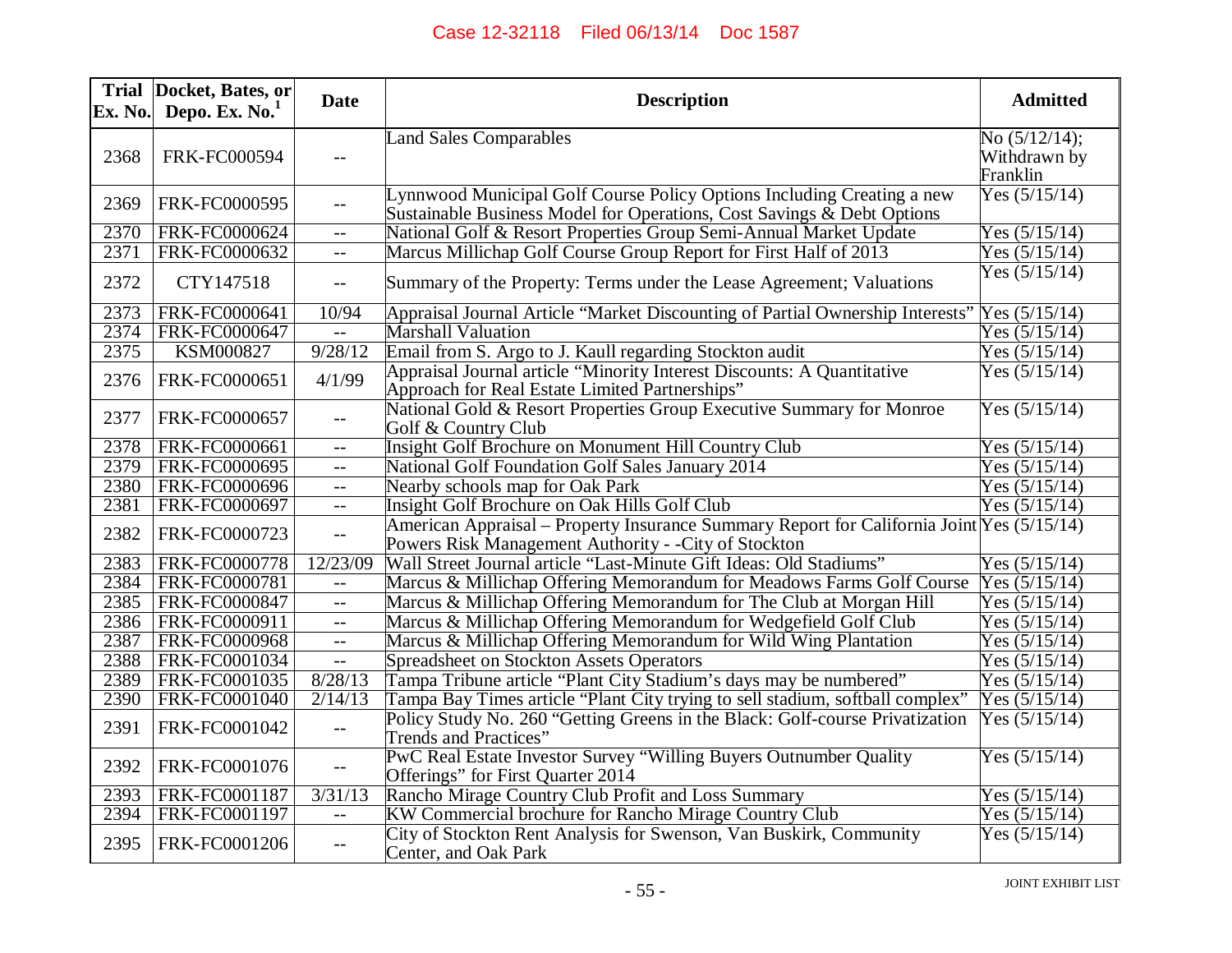| Ex. No. | Trial Docket, Bates, or<br>Depo. Ex. $No.1$ | <b>Date</b>                 | <b>Description</b>                                                                                                                             | <b>Admitted</b>       |
|---------|---------------------------------------------|-----------------------------|------------------------------------------------------------------------------------------------------------------------------------------------|-----------------------|
| 2396    | FRK-FC0001207                               | $-$                         | Greenberg Traurig report on "Repositioning Golf Courses"                                                                                       | Yes $(5/15/14)$       |
| 2397    | <b>FRK-FC0001209</b>                        | $-$                         | Marcus & Millichap executive summary for Riverwatch                                                                                            | Yes $(5/15/14)$       |
| 2398    | FRK-FC0001213                               | $-$                         | Sale Comps – Oak Park Senior Building Alternatives                                                                                             | Yes $(5/15/14)$       |
| 2399    | FRK-FC0001241                               | $- -$                       | Sale Comps $-2008-2011$ (Less than 10 Acres)                                                                                                   | Yes $(5/15/14)$       |
| 2400    | FRK-FC0001391                               | $- -$                       | Sale Comps 2010-2011                                                                                                                           | Yes $(5/15/14)$       |
| 2401    | FRK-FC0001471                               | $-$                         | Sale Comps 2012-2013 (Less than 10 Acres)                                                                                                      | Yes $(5/15/14)$       |
| 2402    | FRK-FC0001568                               | $- -$                       | Sale Comps 2012-2014                                                                                                                           | Yes $(5/15/14)$       |
| 2403    | FRK-FC0001660                               | $-$                         | Sale Comps Miscellaneous Asset Types 1                                                                                                         | Yes $(5/15/14)$       |
| 2404    | FRK-FC0001834                               | $-$                         | Sale Comps Miscellaneous Asset Types 2                                                                                                         | Yes $(5/15/14)$       |
| 2405    | <b>FRK-FC0002008</b>                        | $\overline{a}$              | Sales Comps Miscellaneous Asset Types 3                                                                                                        | Yes $(5/15/14)$       |
| 2406    | FRK-FC0002182                               | $\mathbb{H} \to \mathbb{H}$ | Coldwell Banker Commercial brochure on Sanctuary Golf Club                                                                                     | Yes $(5/15/14)$       |
| 2407    | FRK-FC0002194                               | 12/11/13                    | Crimemapping.com map for 9/1/13 through 11/30/13                                                                                               | Yes $(5/15/14)$       |
| 2408    | FRK-FC0002195                               | 12/11/13                    | Crimemapping.com map for $9/1/13$ through $11/30/13$                                                                                           | Yes $(5/15/14)$       |
| 2409    | FRK-FC0002196                               | $-$                         | Society of Golf Appraisers Report: Links $9-1-1$ – An Investment &<br><b>Operational Rescue</b>                                                | Yes $(5/15/14)$       |
| 2410    | FRK-FC0002214                               | $-$                         | The Drive The Golf Industry Source "Understanding The Challenges of Golf<br>Club Land Valuation & Allocation"                                  | Yes $(5/15/14)$       |
| 2411    | FRK-FC0002226                               | $- -$                       | <b>Upcoming Events at Oak Park Ice Arena</b>                                                                                                   | Yes $(5/15/14)$       |
| 2412    | FRK-FC0002229                               | $-$                         | Webpage information for Stockton Ballpark                                                                                                      | Yes $(5/15/14)$       |
| 2413    | FRK-FC0002230                               | $-$                         | PowerPoint from NGF: State of the Industry                                                                                                     | Yes $(5/15/14)$       |
| 2414    | STOCK046177                                 | 6/23/10                     | Memorandum of Understanding – Basic Terms and Conditions Term Sheet for Yes (5/15/14)<br>Management Agreement between City of Stockton and SMG |                       |
| 2415    | CTY058213                                   | 6/18/12                     | Email from S. Wren to L. Montes (cc: A. Cruz) regarding Van Buskirk subsidy Yes (5/15/14)                                                      |                       |
| 2416    | STOCK078592                                 |                             | Community Services Department Golf Courses 481 2010-2011 Year End<br>Close Program review                                                      | Yes $(5\sqrt{15/14})$ |
| 2417    | <b>STOCK88856</b>                           | 6/18/12                     | City of Stockton 2012-13 Proposed Budget - Budget Study Session                                                                                | Yes $(5/15/14)$       |
| 2418    | STOCK090749                                 |                             | City of Stockton 2010-2011 Annual Budget                                                                                                       | Yes $(5/15/14)$       |
| 2419    | STOCK098959                                 | 2/24/12                     | Redlined version of memorandum from B. Deis to Chief Fiscal Officer of City Yes (5/15/14)<br>of Stockton                                       |                       |
| 2420    | STOCK101300                                 | $\sqrt{5/24/11}$            | <b>Stockton Golf Operations presentation</b>                                                                                                   | Yes $(5/15/14)$       |
| 2421    | STOCK101301                                 | $\mathbb{H}^{\perp}$        | Notes on powerpoint presentation regarding 2010-11 Fiscal Year deficit                                                                         | Yes $(5/15/14)$       |
| 2422    | STOCK103525                                 | 9/21/11                     | Email from A. Cruz to Mayor (cc: F. Low, J. Lalonde and L. Montes)<br>regarding The Power of Futbol Stockton Program                           | Yes $(5/15/14)$       |
| 2423    | CTY059841                                   | 2/27/11                     | Email from P. Sloan to S. Mayer regarding Stockton-Kemper Agreement                                                                            | Yes $(5/15/14)$       |
| 2424    | STOCK103554                                 | $-\, -$                     | Document on crisis situation regarding black and latino students dropping from $Yes (5/15/14)$<br>school                                       |                       |
| 2425    | STOCK103561                                 | 10/3/11                     | Email from A. Cruz to L. Montes regarding power of futbol program                                                                              | Yes $(5/15/14)$       |
| 2426    | STOCK103564                                 | 10/5/11                     | Email from J. Lalonde to L. Montes regarding power of futbol program                                                                           | Yes $(5/15/14)$       |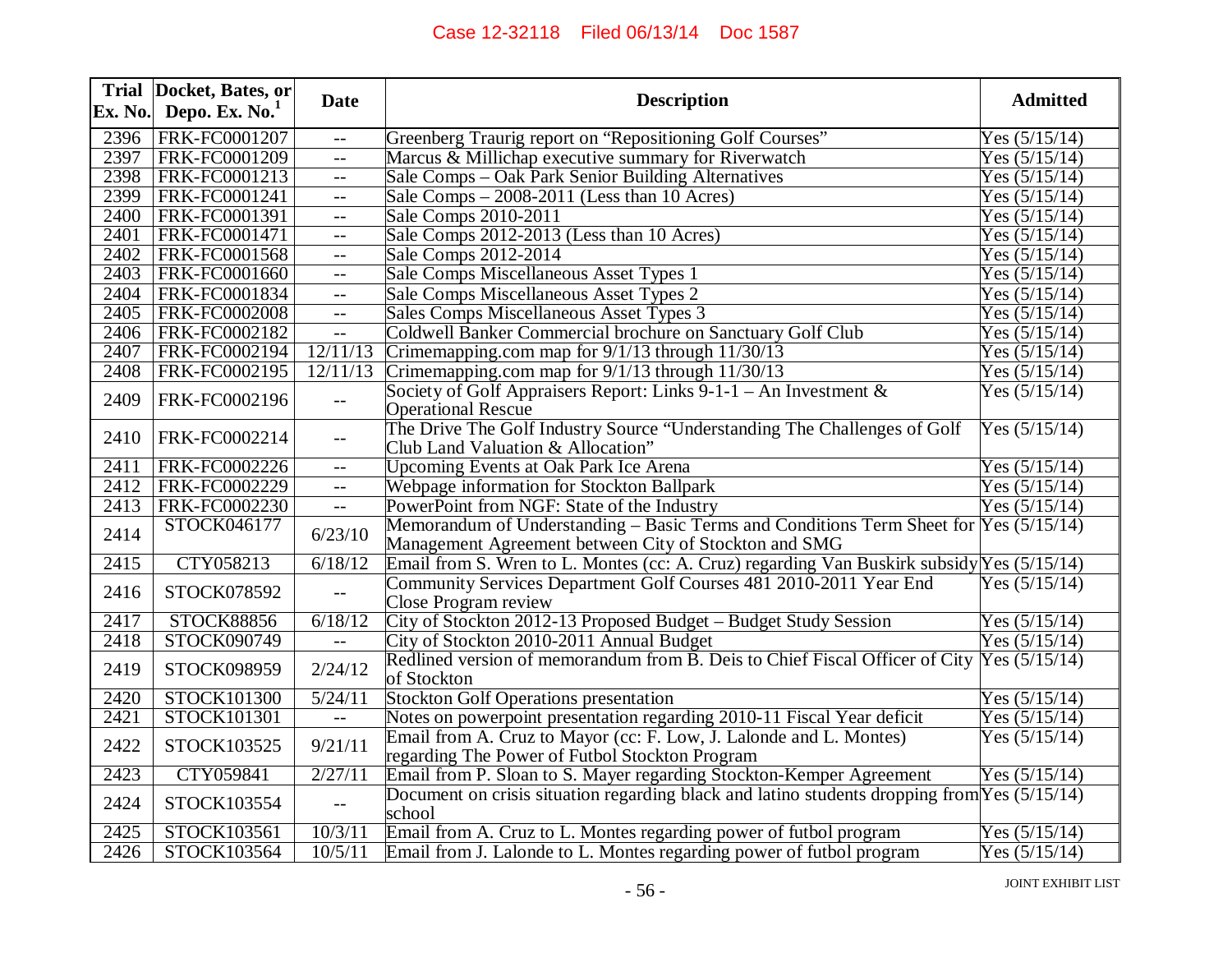| Ex. No. | Trial Docket, Bates, or<br>Depo. Ex. $No.1$ | <b>Date</b>                                   | <b>Description</b>                                                                                                                                                                                                                                                           | <b>Admitted</b> |
|---------|---------------------------------------------|-----------------------------------------------|------------------------------------------------------------------------------------------------------------------------------------------------------------------------------------------------------------------------------------------------------------------------------|-----------------|
| 2427    | STOCK105008                                 | 4/12/04                                       | Facilities Management Agreement between City of Stockton and IFG-<br>Stockton, Inc.                                                                                                                                                                                          | Yes $(5/15/14)$ |
| 2428    | STOCK105405                                 | 2/3/12                                        | Email from S. Wren to L. Montes (cc: A. Cruz) regarding update on golf<br>financials                                                                                                                                                                                         | Yes $(5/15/14)$ |
| 2429    | STOCK105785                                 | 3/2/12                                        | Email from K. Clark to C. Godwin and L. Montes (cc: M. Cera) and attached<br>SMG business plan draft 2012/2013                                                                                                                                                               | Yes $(5/15/14)$ |
| 2430    | STOCK108592                                 | 6/11/12                                       | Email from C. Godwin to L. Montes regarding SMG Stockton Business Plan<br>2012-13                                                                                                                                                                                            | Yes $(5/15/14)$ |
| 2431    | STOCK108594                                 | $\overline{\phantom{m}}$                      | SMG Stockton Business Plan Fiscal Year 2012-13 presented to the City of<br>Stockton                                                                                                                                                                                          | Yes $(5/15/14)$ |
| 2432    | STOCK112370                                 | 4/24/12                                       | Email from L. Montes to D. Millican, B. Leland, A. Belknap, and J. Perkins<br>(cc: A. Cruz and S. Wren) regarding golf proforma for $2012-13$                                                                                                                                | Yes $(5/15/14)$ |
| 2433    | STOCK133781                                 | 1/25/11                                       | Management Termination Agreement between City of Stockton and IFG-<br><b>Stockton Management</b>                                                                                                                                                                             | Yes $(5/15/14)$ |
| 2434    | STOCK145066                                 | 6/14/11                                       | Stockton City Council resolution approving a management agreement between Yes (5/15/14)<br>the City of Stockton and Kemper Sports Management, Inc., for the operation<br>and maintenance of the City of Stockton golf courses, namely Van Buskirk and<br><b>Swenson Park</b> |                 |
| 2435    | STOCK170120                                 | 1/25/11                                       | Memorandum from L. Montes to Mayor and City Council                                                                                                                                                                                                                          | Yes $(5/15/14)$ |
| 2436    | STOCK170270                                 | 4/27/11                                       | Email from C. Godwin to S. Wren, L. Farrar, and R. Borjon regarding<br>Stockton budget gross up                                                                                                                                                                              | Yes $(5/15/14)$ |
| 2437    | STOCK175636                                 | 7/25/12                                       | Email from C. Godwin to L. Farrar, S. Jamison, and T. Reich regarding June<br>2012 Financials                                                                                                                                                                                | Yes $(5/15/14)$ |
| 2438    | STOCK175637                                 | 7/25/12                                       | SMG Stockton Aged Receivables as of June 30, 2012                                                                                                                                                                                                                            | Yes $(5/15/14)$ |
| 2439    | STOCK175643                                 | $\mathord{\hspace{1pt}\text{--}\hspace{1pt}}$ | SMG Stockton – Stockton Arena Income Statement for twelve months ending<br>June 30, 2012                                                                                                                                                                                     | Yes $(5/15/14)$ |
| 2440    | STOCK175645                                 | 6/30/12                                       | SMG Stockton Balance Sheet for Stockton Arena, Bob Hope Theatre, Oak<br>Park Ice Arena, Stockton Ballpark                                                                                                                                                                    | Yes $(5/15/14)$ |
| 2441    | STOCK175649                                 | $\overline{\phantom{m}}$                      | SMG Stockton - Stockton Ballpark Income Statement for twelve months<br>ending June 30, 2012                                                                                                                                                                                  | Yes $(5/15/14)$ |
| 2442    | STOCK175651                                 | $-$                                           | SMG Stockton - Bob Hop Theatre Income Statement for twelve months<br>ending June 30, 2012                                                                                                                                                                                    | Yes $(5/15/14)$ |
| 2443    | STOCK175653                                 | $-$                                           | SMG Stockton Income Statement for Stockton Arena, Bob Hope Theatre, Oak Yes (5/15/14)<br>Park Ice Arena, Stockton Ballpark                                                                                                                                                   |                 |
| 2444    | STOCK175655                                 | $-$                                           | SMG Stockton Oak Park Ice Arena Income Statement for the twelve months<br>ending June 30, 2012                                                                                                                                                                               | Yes $(5/15/14)$ |
| 2445    | STOCK175657                                 | $- -$                                         | SMG Stockton – Stockton Arena Income Statement for twelve months ending<br>June 30, 2012                                                                                                                                                                                     | Yes $(5/15/14)$ |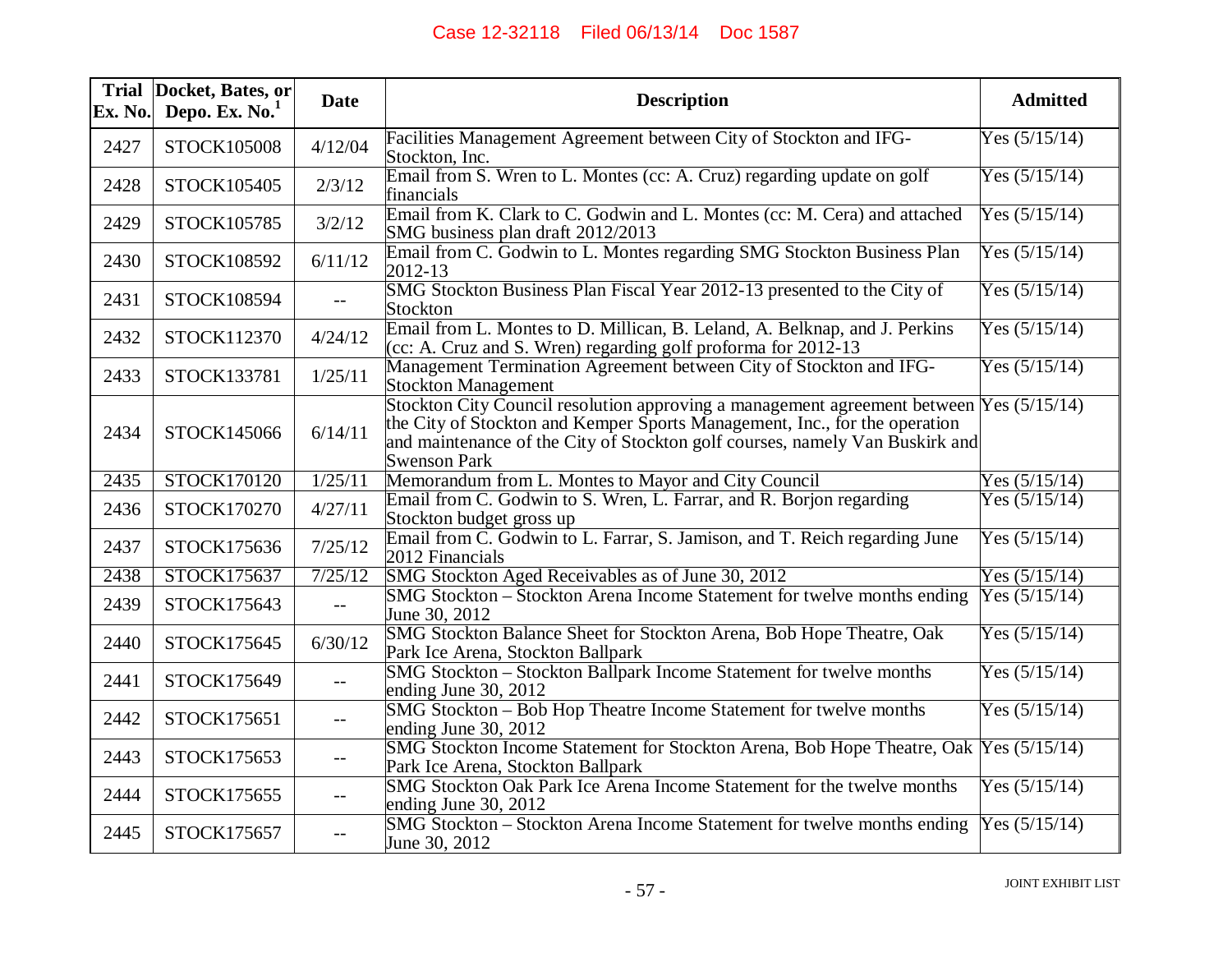| Ex. No. | Trial Docket, Bates, or<br>Depo. Ex. $No.1$ | <b>Date</b>                                   | <b>Description</b>                                                                                                                        | <b>Admitted</b> |
|---------|---------------------------------------------|-----------------------------------------------|-------------------------------------------------------------------------------------------------------------------------------------------|-----------------|
| 2446    | STOCK175663                                 |                                               | SMG Stockton – Account Reconciliation as of June 30, 2012                                                                                 | Yes $(5/15/14)$ |
| 2447    | STOCK181858                                 | 7/11/11                                       | Email from K. Clark to C. Godwin, L. Montes and M. Cera regarding Business Yes (5/15/14)<br>Plan Exhibit D                                |                 |
| 2448    | CTY059842                                   |                                               | Management Agreement between the City of Stockton and Kemper Sports<br>Management                                                         | Yes $(5/15/14)$ |
| 2449    | STOCK181871                                 | 7/13/11                                       | Email from M. Cera to L. Montes (cc: C. Godwin) regarding CIP Funding<br>mechanism                                                        | Yes $(5/15/14)$ |
| 2450    | STOCK181914                                 | 8/16/11                                       | Email from K. Clark to L. Montes (cc: C. Godwin and M. Cera) and attached<br><b>Business Plan</b>                                         | Yes $(5/15/14)$ |
| 2451    | CTY060913                                   | 5/20/10                                       | Email from R. Proctor to D. Shipp regarding Golf Starter App                                                                              | Yes $(5/15/14)$ |
| 2452    | STOCK182003                                 | 8/17/11                                       | Email from K. Clark to L. Montes (cc: C. Godwin) and attached Business Plan                                                               | Yes $(5/15/14)$ |
| 2453    | CTY060914                                   | 5/20/10                                       | City of Stockton Job Bulletin for Golf Staff position                                                                                     | Yes $(5/15/14)$ |
| 2454    | STOCK182183                                 | 8/23/11                                       | Email from C. Godwin to L. Montes regarding presentation                                                                                  | Yes $(5/15/14)$ |
| 2455    | CTY063819                                   | 9/18/12                                       | Email from W. Saunders to M. Locke (cc: K. Wilson) regarding Property List                                                                | Yes $(5/15/14)$ |
| 2456    | STOCK182473                                 | 2/1/12                                        | Email from C. Godwin to L. Montes and J. Hikido and attached Preliminary<br><b>Budget</b>                                                 | Yes $(5/15/14)$ |
| 2457    | CTY063822                                   | $- -$                                         | List of General Fund Related Obligations                                                                                                  | Yes $(5/15/14)$ |
| 2458    | STOCK183734                                 | 8/16/11                                       | Email from L. Montes to K. Clark (cc: C. Godwin, M. Cera, J. Romano, and B. Yes (5/15/14)<br>Calalieri) and attached business plan        |                 |
| 2459    | CTY063823                                   |                                               | Chart listing various City properties and descriptions                                                                                    | Yes $(5/15/14)$ |
| 2460    | STOCK183777                                 | 8/17/11                                       | Email from L. Montes to P. Vasquez regarding Stockton Arena Business Plan                                                                 | Yes $(5/15/14)$ |
| 2461    | CTY063829                                   |                                               | Chart listing various City properties and descriptions                                                                                    | Yes $(5/15/14)$ |
| 2462    | STOCK183982                                 | 5/8/12                                        | Email from L. Montes to C. Godwin and M. Cera (cc: J. Romano) regarding<br><b>OPIA</b>                                                    | Yes $(5/15/14)$ |
| 2463    | STOCK184181                                 | 5/7/12                                        | Email from M. Cera to C. Godwin and L. Montes (cc: J. Romano) and attached Yes (5/15/14)<br>copy of budget three year proforma 2013-2015  |                 |
| 2464    | CTY063831                                   | $- -$                                         | Chart listing various City properties and descriptions                                                                                    | Yes $(5/15/14)$ |
| 2465    | CTY063835                                   | $\mathord{\hspace{1pt}\text{--}\hspace{1pt}}$ | Chart listing City's "Potentially Marketable Properties"                                                                                  | Yes $(5/15/14)$ |
| 2466    | STOCK184184                                 | 5/9/12                                        | Email from C. Godwin to M. Balk and M. Cera (cc: L. Montes) and attached<br>memo on Oak Park Ice Arena                                    | Yes $(5/15/14)$ |
| 2467    | CTY063840                                   |                                               | <b>Wendy Saunders vCard</b>                                                                                                               | Yes $(5/15/14)$ |
| 2468    | STOCK184212                                 | 5/9/12                                        | Email from M. Cera to C. Godwin and L. Montes (cc: J. Romano) and attached Yes (5/15/14)<br>copy of budget three year proformas 2013-2015 |                 |
| 2469    | CTY065377                                   | 2/12/13                                       | Email from V. Burke to E. Adair and L. Farrar regarding Information for<br>Chapter 9                                                      | Yes $(5/15/14)$ |
| 2470    | CTY065378                                   | $-$                                           | Spreadsheet: City of Stockton Cash Activity July 2012                                                                                     | Yes $(5/15/14)$ |
| 2471    | STOCK184229                                 | 5/11/12                                       | Email from A. Cruz to L. Montes regarding Oak Park Ice Arena Issue                                                                        | Yes $(5/15/14)$ |
| 2472    | FRK-FC0002260                               | $- -$                                         | City of Stockton Parks and Recreation Parks and Facilities Chart                                                                          | Yes $(5/15/14)$ |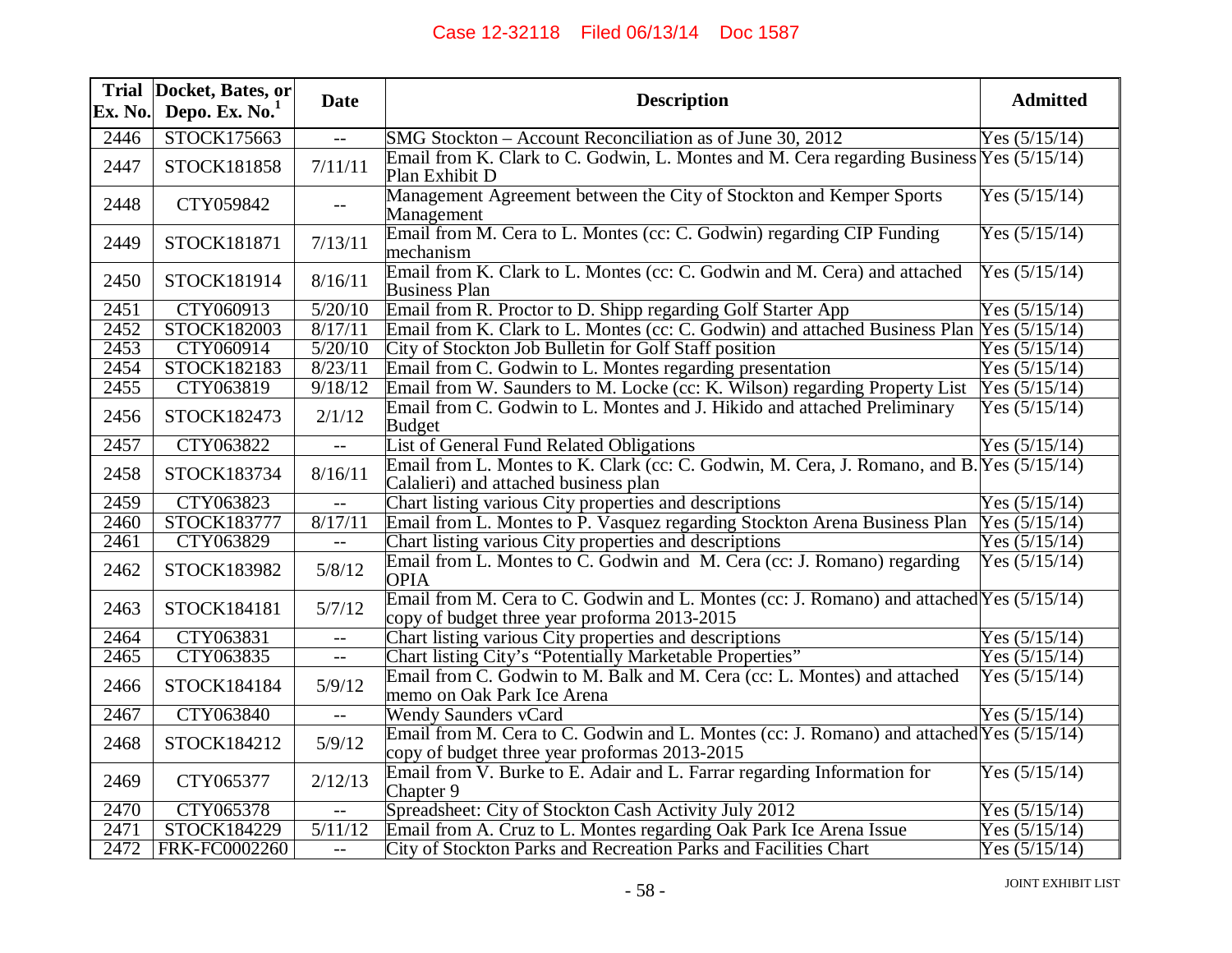| Ex. No. | Trial Docket, Bates, or<br>Depo. Ex. No. <sup>1</sup> | <b>Date</b>                                   | <b>Description</b>                                                                                                                                                                                                                   | <b>Admitted</b>                              |
|---------|-------------------------------------------------------|-----------------------------------------------|--------------------------------------------------------------------------------------------------------------------------------------------------------------------------------------------------------------------------------------|----------------------------------------------|
| 2473    | CTY068162                                             |                                               | Fund 044 – Recreation – 2012-13 Mid-Year Budget Review                                                                                                                                                                               | Yes $(5/15/14)$                              |
| 2474    | FRK-FC0002262                                         | $- -$                                         | Map of Swenson Golf Course, Oak Park and Van Buskirk Golf Course                                                                                                                                                                     | Yes $(5/15/14)$                              |
| 2475    | CTY068163                                             | $\overline{\phantom{m}}$                      | Fund 481 – Golf – 2012-13 Mid-Year Budget Review                                                                                                                                                                                     | Yes $(5/15/14)$                              |
| 2476    | FRK-FC0002556                                         |                                               | Map of golf courses in Stockton area: The Reserves at Spanos Park, Brookside<br>Country Club, Stockton Golf and Country Club, Oakmoore Golf Course,<br>Venetian Gardens Golf Course, Swenson Park Golf Club, Elkhorn Country<br>Club | Yes $(5/15/14)$                              |
| 2477    | FRK-FC0002557                                         |                                               | Stockton Market Sales Analysis Industrial and Retail                                                                                                                                                                                 | No $(5/12/14);$<br>Withdrawn by<br>Franklin  |
| 2478    | <b>FRK-FC0002558</b>                                  | $-$                                           | Aerial map of Van Buskirk Golf Course                                                                                                                                                                                                | Yes $(5/15/14)$                              |
| 2479    | FRK-FC0002561                                         | $-$                                           | Stockton parcels floor plan maps                                                                                                                                                                                                     | Yes $(5/15/14)$                              |
| 2480    | FRK-FC0002567                                         | $-$                                           | Properties Area Location Map - Swenson Golf Course and Oak Park                                                                                                                                                                      | Yes $(5/15/14)$                              |
| 2481    | FRK-FC0002568                                         | 1/27/14                                       | Stockton Municipal Code, Charter and Civil Service Rules – Chapter 16.16<br>Zoning Districts Established, Zoning Map Adopted                                                                                                         | Yes $(5/15/14)$                              |
| 2482    | FRK-FC0002592                                         | 1/28/13                                       | Crain's Chicago Business Article "Suburban Ice Rink Finances are Slip-<br>Sliding Away <sup>"</sup>                                                                                                                                  | Yes $(5/15/14)$                              |
| 2483    | <b>KSM000823</b>                                      | 4/17/13                                       | Spreadsheet: Pellucid Supply Demand Comparison Report                                                                                                                                                                                | Yes $(5/15/14)$                              |
| 2484    | <b>KSM000825</b>                                      | 8/11/11                                       | Spreadsheet: Pellucid Supply Demand Comparison Report                                                                                                                                                                                | Yes $(5/15/14)$                              |
| 2485    | FRK-FC0002596                                         | $\overline{a}$                                | Spreadsheet: Listing of Swenson Home Sales                                                                                                                                                                                           | Yes $(5/15/14)$                              |
| 2486    | <b>FRK-FC0002597</b>                                  | $\mathbf{u}$                                  | Swenson Golf Course – Home Sales near Property map                                                                                                                                                                                   | Yes $(5/15/14)$                              |
| 2487    | <b>FRK-FC0002600</b>                                  | $\mathord{\hspace{1pt}\text{--}\hspace{1pt}}$ | Swenson Golf Course – Map of Nearby Schools                                                                                                                                                                                          | Yes $(5/15/14)$                              |
| 2488    | FRK-FC0002601                                         | $--$                                          | Swenson Golf Course Area General Plan Map                                                                                                                                                                                            | Yes $(5/15/14)$                              |
| 2489    | FRK-FC0002602                                         | $- -$                                         | <b>Insight Golf Sycamore Ridge Golf Club</b>                                                                                                                                                                                         | Yes $(5/15/14)$                              |
| 2490    | FRK-FC0002639                                         | $-$                                           | Appraisal Journal article "The Market Value of Partial Interests in Real<br>Property"                                                                                                                                                | Yes $(5/15/14)$                              |
| 2491    | FRK-FC0002646                                         | $-$                                           | <b>Investment Summary for Treasure Hills Golf Club</b>                                                                                                                                                                               | Yes $(5/15/14)$                              |
| 2492    | <b>FRK-FC0002660</b>                                  | $\mathbb{L}^{\perp}$                          | University of Pacific California & Metro Forecast for January 2014                                                                                                                                                                   | Yes $(5/15/14)$                              |
| 2493    | FRK-FC0002729                                         | 7/1/97                                        | Appraisal Journal article "Unsyndicated Partial Interest Discounting"                                                                                                                                                                | Yes $(5/15/14)$                              |
| 2494    | FRK-FC0002728                                         | $-$                                           | Spreadsheet: Annual Outlook for Stockton January 2014 Forecast                                                                                                                                                                       | No $(5/12/14)$ ;<br>Withdrawn by<br>Franklin |
| 2495    | FRK-FC0002740                                         | 3/24/14                                       | Commercial Property Executive article "USAA Buys 916 KSF Industrial<br>Portfolio in California's Central Valley"                                                                                                                     | Yes $(5/15/14)$                              |
| 2496    | FRK-FC0002742                                         | 11/1/00                                       | Research Investment article "Valuation of Fractional Interests in Real Estate<br>Limited Partnerships - Another Approach"                                                                                                            | Yes $(5/15/14)$                              |
| 2497    | FRK-FC0002751                                         | $- -$                                         | Van Buskirk Golf Course Home Sales near Property map                                                                                                                                                                                 | Yes $(5/15/14)$                              |
| 2498    | FRK-FC0002755                                         | $-$                                           | Van Buskirk Golf Course nearby schools map                                                                                                                                                                                           | Yes $(5/15/14)$                              |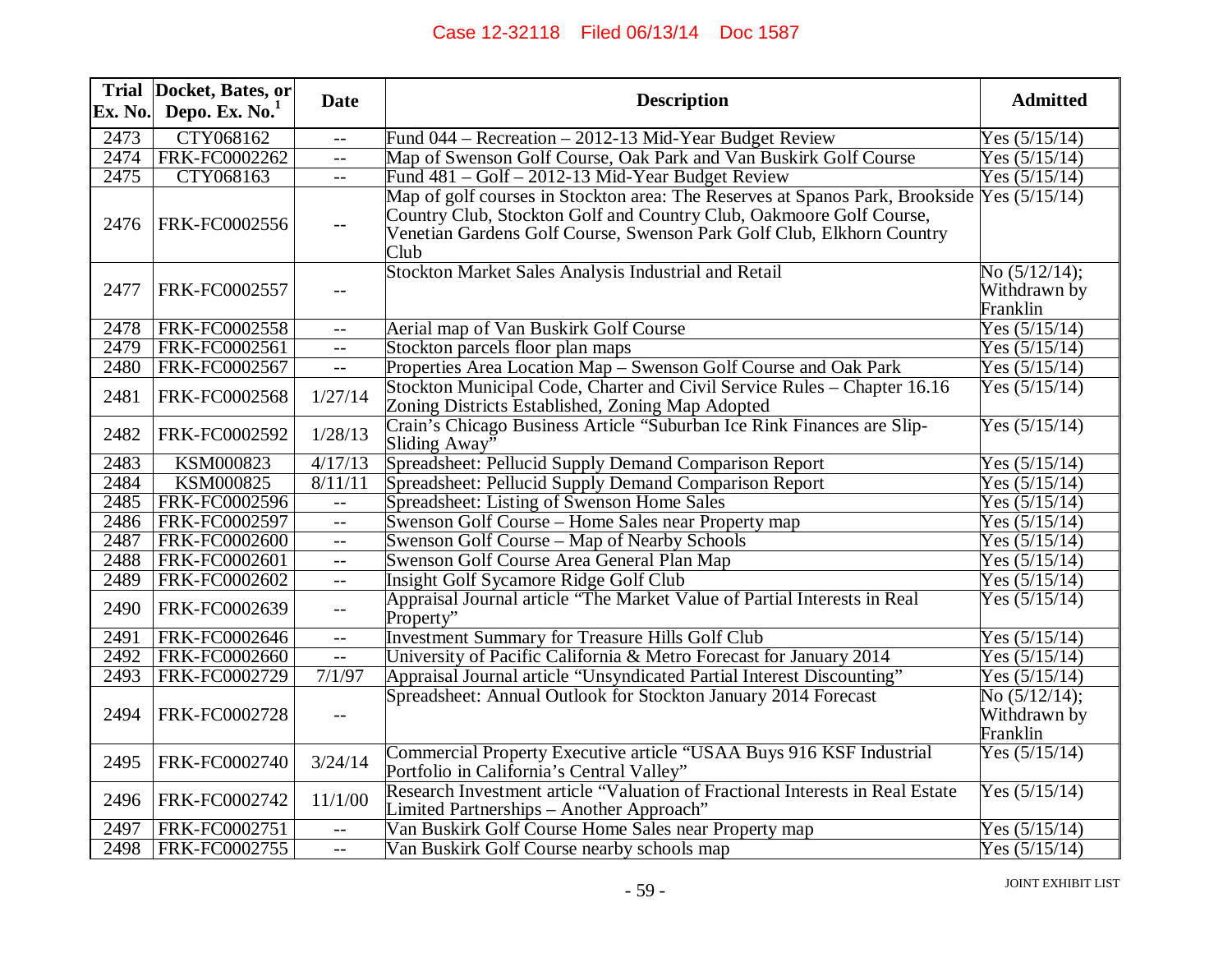| Ex. No. | Trial Docket, Bates, or<br>Depo. Ex. $No.1$ | <b>Date</b> | <b>Description</b>                                                                                                                                                                                                                           | <b>Admitted</b> |
|---------|---------------------------------------------|-------------|----------------------------------------------------------------------------------------------------------------------------------------------------------------------------------------------------------------------------------------------|-----------------|
| 2499    | FRK-FC0002756                               | $-$         | Spreadsheet: Listing of Van Buskirk Home Sales                                                                                                                                                                                               | Yes $(5/15/14)$ |
| 2506    | RET20001420<br>2506                         | 8/29/13     | Email M. Levinson to S. Felderstein and J. Niemann (cc: L. Durmann)<br>regarding City's response to the Committee's proposed settlement term sheet<br>containing Summary of Agreement between Stockton and Official Committee<br>of Retirees | Yes $(5/15/14)$ |
| 2507    | CTY109021<br>2507                           | 1/19/12     | Email T. Meyer to T. Haase and T. Morrison regarding enrollment numbers                                                                                                                                                                      | Yes $(5/15/14)$ |
| 2511    | 2511                                        | 5/12/14     | City of Stockton's Disclosure of Nonretained Expert Testimony Pursuant to<br>Federal Rule of Civil Procedure $26(a)(2)(C)$                                                                                                                   | Yes $(5/15/14)$ |
| 2513    | 2513                                        | 9/1/09      | Site and Facility Lease between City of Stockton and Stockton Public<br><b>Financing Authority</b>                                                                                                                                           | Yes $(5/15/14)$ |
| 2514    | 2514                                        | 9/1/09      | Lease Agreement between Stockton Public Financing Authority and City of<br>Stockton                                                                                                                                                          | Yes $(5/15/14)$ |
| 2515    | 2515                                        | 9/1/09      | Indenture of Trust between Stockton Public Financing Authority and Wells<br>Fargo Bank                                                                                                                                                       | Yes $(5/15/14)$ |
| 2517    | CTY250843<br>2517                           | $--$        | Spreadsheet titled All Parks – Estimated Land Values, City of Stockton,<br>Property Department - June 2008                                                                                                                                   | Yes $(5/15/14)$ |
| 2518    | CTY216028<br>2518                           | 4/28/11     | Email from K. Dieker to S. Mayer (cc: K. Beltz and A. Castillo) regarding<br><b>PFFs</b>                                                                                                                                                     | Yes $(5/15/14)$ |
| 2519    | CTY216038<br>2519                           | 9/9/08      | Memo from M. Moses to Mayor and City Council and Stockton Public<br>Financing Authority re Public Hearing on Stockton Public Financing Authority<br>Lease Revenue Bonds 2008 Series A (Capital Improvement Projects)                         | Yes $(5/15/14)$ |
| 2520    | CTY216047<br>2520                           | 9/9/08      | Stockton Public Financing Authority presentation on Public Facilities Fee<br>Projects, Capital Project Needs and Proposed Debt Financing presented to City<br>Council and Stockton Public Financing Authority                                | Yes $(5/15/14)$ |
| 2521    | CTY250442<br>2521                           | $- -$       | Packet prepared by Del Rio Advisors regarding bond pricing given to the City<br>of Stockton                                                                                                                                                  | Yes $(5/15/14)$ |
| 2523    | CTY258172                                   | 4/28/13     | Email from R. Leland to K. Sturm regarding City of Stockton Projected PERS Yes (5/15/14)<br>Rates                                                                                                                                            |                 |
| 2524    | CTY258179                                   | $-$         | Spreadsheet: Stockton PERS Rates through 2049-50                                                                                                                                                                                             | Yes $(5/15/14)$ |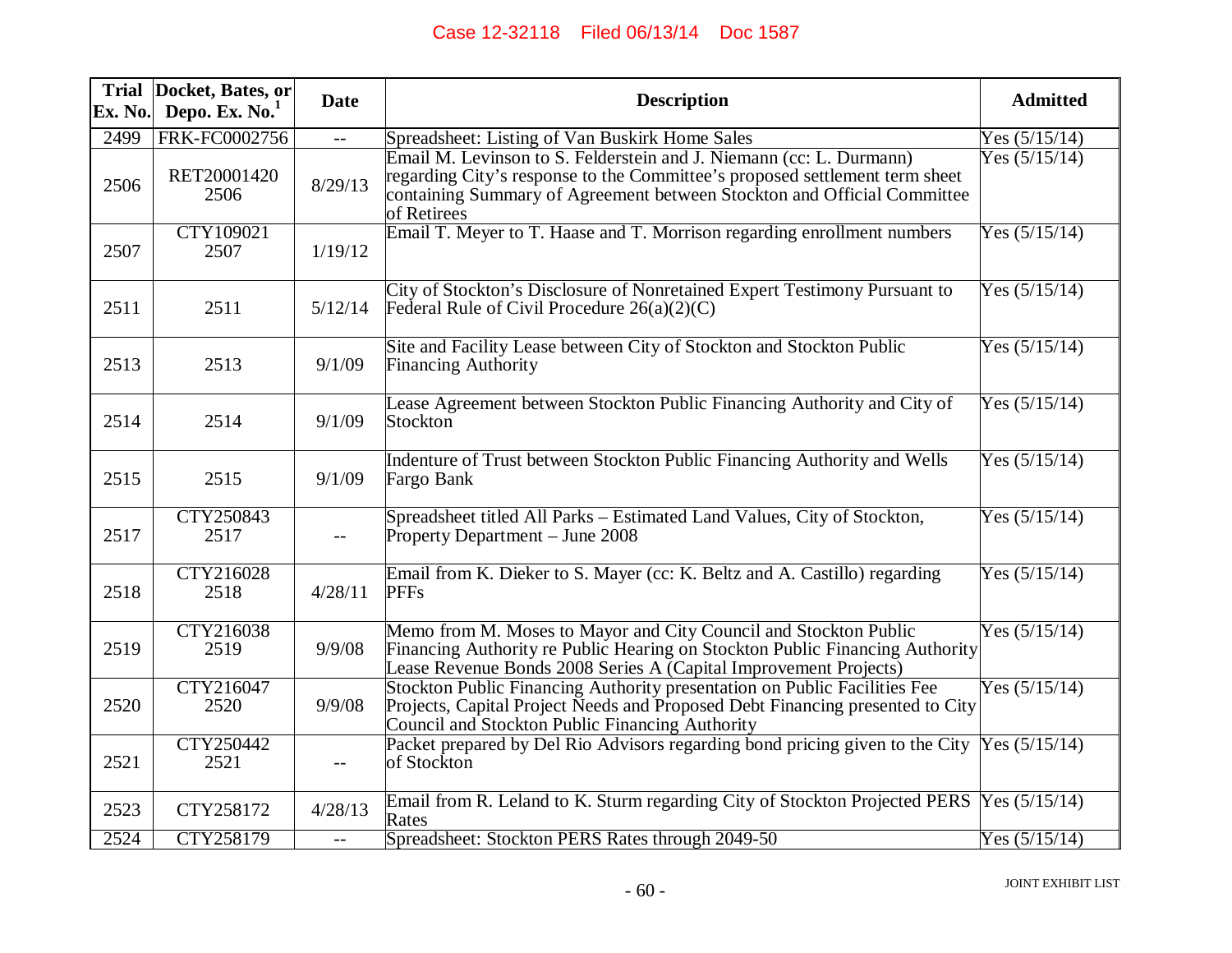| Ex. No. | Trial Docket, Bates, or<br>Depo. Ex. $No.1$ | <b>Date</b> | <b>Description</b>                                                                                                                                                                                                                            | <b>Admitted</b> |
|---------|---------------------------------------------|-------------|-----------------------------------------------------------------------------------------------------------------------------------------------------------------------------------------------------------------------------------------------|-----------------|
| 2525    | CTY258180                                   | 4/28/13     | Email from R. Leland to K. Sturm regarding City of Stockton Projected PERS  Yes (5/15/14)<br>Rates                                                                                                                                            |                 |
| 2526    | CTY258187                                   | 3/19/14     | Permit Statistics by Application Type                                                                                                                                                                                                         | Yes $(5/15/14)$ |
| 2527    | CTY258189                                   |             | Spreadsheet: Stockton PERS Rates through 2049-50                                                                                                                                                                                              | Yes $(5/15/14)$ |
| 2528    | CTY258190                                   | 8/8/13      | Email from J. Hodgson to K. Ziegenmeyer regarding Oak Park Appraisal<br>Quote                                                                                                                                                                 | Yes $(5/15/14)$ |
| 2529    | CTY258193                                   | 10/1/13     | Email from J. Bauser to V. Toppenberg regarding Staff and Fee Budget for<br>Oak Park Appraisal                                                                                                                                                | Yes $(5/15/14)$ |
| 2530    | CTY258194                                   | 9/30/13     | Letter from K. Ziegenmeyer to J. Luebberke and M. Levinson regarding<br>Proposal and Contract for Appraisal Services for Oak Park and Swenson (park<br>portion) and Van Buskirk (park portion) Properties for City of Stockton,<br>California | Yes $(5/15/14)$ |
| 2531    | CTY258211                                   | 12/12/13    | Email from J. Bauser to V. Toppenberg and J. Luebberke regarding invoice for $Yes (5/15/14)$<br>appraisal work for Oak Park                                                                                                                   |                 |
| 2532    | CTY258212                                   | 12/5/13     | Seevers, Jordan, Ziegenmeyer Invoice for Appraisal Services sent to V.<br>Toppenberg                                                                                                                                                          | Yes $(5/15/14)$ |
| 2533    | CTY258213                                   | 12/12/13    | Email from J. Bauser to V. Toppenberg and J. Luebberke regarding Proposal<br>for Appraisal Services related to Oak Park                                                                                                                       | Yes $(5/15/14)$ |
| 2534    | CTY258214                                   | 8/14/13     | Letter from K. Ziegenmeyer to V. Toppenberg regarding proposal for appraisal $Yes (5/15/14)$<br>services related to Oak Park                                                                                                                  |                 |
| 2535    | CTY258227                                   | 7/28/13     | Email from K. Ziegenmeyer to V. Toppenberg accepted meeting related to<br>appraisal                                                                                                                                                           | Yes $(5/15/14)$ |
| 2536    | CTY258228                                   | 8/14/13     | Email from K. Ziegenmeyer to V. Toppenberg and J. Hodgson regarding Oak<br>Park Appraisal Quote                                                                                                                                               | Yes $(5/15/14)$ |
| 2537    | CTY258231                                   | 8/14/13     | Email from K. Ziegenmeyer to V. Toppenberg and J. Hodgson regarding Oak<br>Park Appraisal Quote                                                                                                                                               | Yes $(5/15/14)$ |
| 2538    | CTY258233                                   | 8/2/13      | Email from K. Ziegenmeyer to V. Toppenberg regarding Oak Park Appraisal<br>Ouote                                                                                                                                                              | Yes $(5/15/14)$ |
| 2539    | CTY259235                                   | 9/12/13     | Email from K. Ziegenmeyer to various recipients regarding phone<br>conversation regarding approach to valuation of Oak Park and Van Buskirk                                                                                                   | Yes $(5/15/14)$ |
| 2540    | CTY258237                                   | 9/13/13     | Redacted email from J. Knox to various recipients regarding phone<br>conversation regarding approach to valuation of Oak Park and Van Buskirk                                                                                                 | Yes $(5/15/14)$ |
| 2541    | CTY258241                                   | 11/14/13    | Email from V. Toppenberg to K. Ziegenmeyer regarding Ziegenmeyer's bill<br>for work done on appraisals of City properties                                                                                                                     | Yes $(5/15/14)$ |
| 2542    | CTY258243                                   | 10/23/13    | Email from K. Ziegenmeyer to V. Toppenberg regarding bill for<br>Ziegenmeyer's work done on appraisal of City properties                                                                                                                      | Yes $(5/15/14)$ |
| 2543    | CTY258244                                   | 11/14/13    | Email from K. Ziegenmeyer to V. Toppenberg regarding bill for<br>Ziegenmeyer's work done on appraisal of City properties                                                                                                                      | Yes $(5/15/14)$ |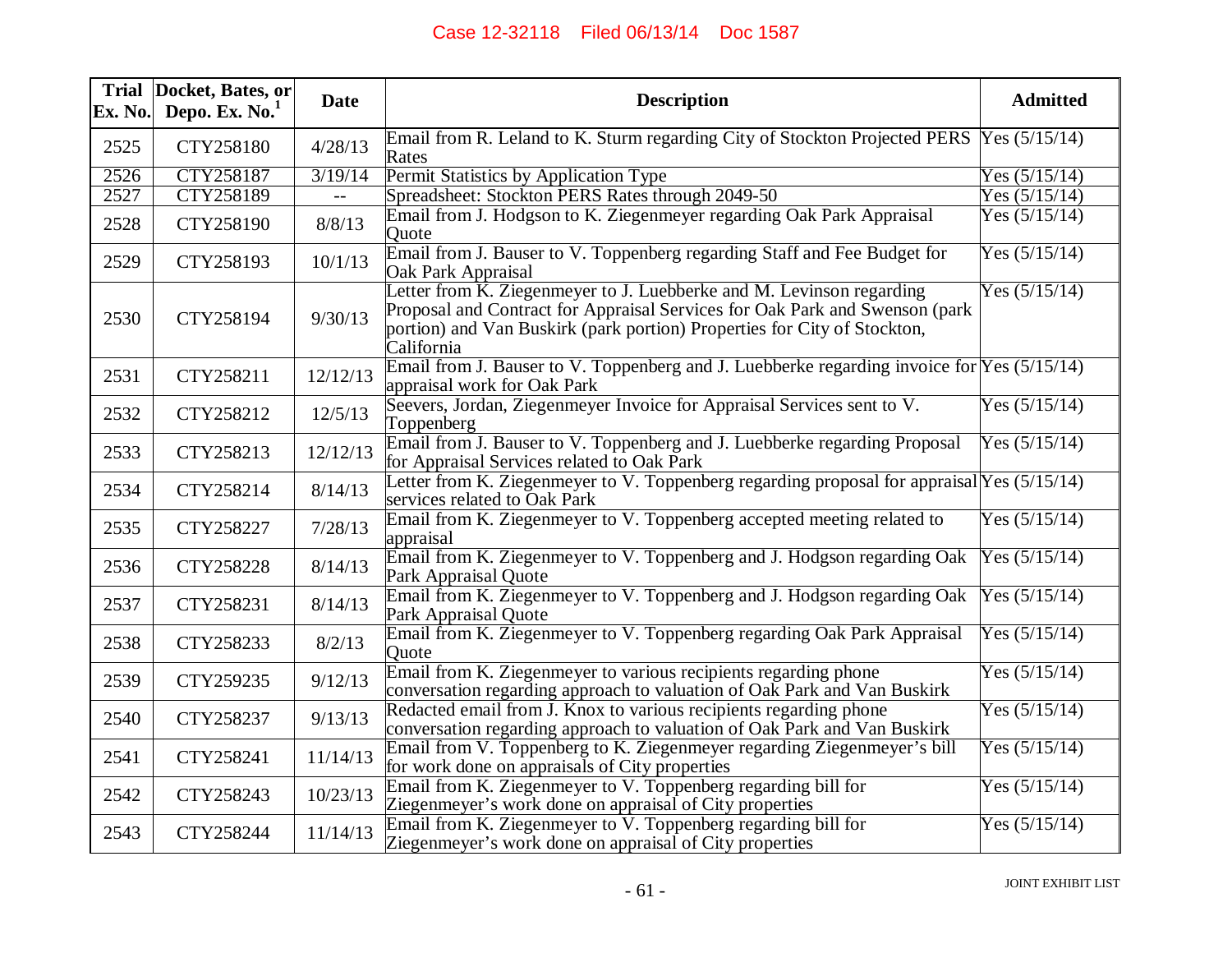| Ex. No. | Trial Docket, Bates, or<br>Depo. Ex. $No.1$ | <b>Date</b> | <b>Description</b>                                                                                                                                                                                                     | <b>Admitted</b> |
|---------|---------------------------------------------|-------------|------------------------------------------------------------------------------------------------------------------------------------------------------------------------------------------------------------------------|-----------------|
| 2544    | CTY258247                                   | 8/28/13     | Email from K. Ziegenmeyer to V. Toppenberg and J. Luebberke regarding Oak Yes (5/15/14)<br>Park Appraisal Quote                                                                                                        |                 |
| 2545    | CTY258252                                   | 7/29/13     | Email from K. Ziegenmeyer to V. Toppenberg regarding whether golf course<br>appraiser can provide valuation services for the park site                                                                                 | Yes $(5/15/14)$ |
| 2546    | CTY258254                                   | 9/9/13      | Email from K. Ziegenmeyer to V. Toppenberg regarding Oak Park and Van<br><b>Buskirk appraisals</b>                                                                                                                     | Yes $(5/15/14)$ |
| 2547    | CTY258259                                   | 9/9/13      | Email from K. Ziegenmeyer to V. Toppenberg regarding proposal and contract $Yes (5/15/14)$<br>for appraisal services                                                                                                   |                 |
| 2548    | CTY258261                                   | 9/27/13     | Email from K. Ziegenmeyer to V. Toppenberg and J. Luebberke regarding<br>engagement letter for appraisal services                                                                                                      | Yes $(5/15/14)$ |
| 2549    | CTY258262                                   | 9/25/13     | Email from K. Ziegenmeyer to V. Toppenberg and J. Luebberke regarding<br>litigation appraisal list                                                                                                                     | Yes $(5/15/14)$ |
| 2550    | CTY258263                                   | 9/25/13     | Appraisal Institute Member Profile for Stephen L. Harrington, MAI                                                                                                                                                      | Yes $(5/15/14)$ |
| 2551    | CTY258270                                   | 9/17/13     | Email from J. Bauser to V. Toppenberg and J. Luebberke regarding<br>engagement letter for appraisal of Oak Park                                                                                                        | Yes $(5/15/14)$ |
| 2552    | CTY258271                                   | 9/17/13     | Letter from K. Ziegenmeyer to J. Luebberke regarding Proposal and Contract<br>for Appraisal Services for Oak Park and the Swenson (park portion) and Van<br>Buskirk (park portion) Properties for Stockton, California | Yes $(5/15/14)$ |
| 2553    | CTY258288                                   | 8/26/13     | Email from K. Ziegenmeyer to V. Toppenberg and J. Luebberke regarding Oak Yes (5/15/14)<br>Park Appraisal Quote                                                                                                        |                 |
| 2554    | CTY258291                                   | 12/12/13    | Email from K. Ziegenmeyer to V. Toppenberg and J. Luebberke regarding<br>proposal and contract for professional services incurred on Oak Park appraisal                                                                | Yes $(5/15/14)$ |
| 2555    | CTY258293                                   | 8/14/13     | Letter from K. Ziegenmeyer to V. Toppenberg regarding Proposal for<br>Appraisal Services related to Oak Park                                                                                                           | Yes $(5/15/14)$ |
| 2556    | CTY258307                                   | 9/30/13     | Email from K. Ziegenmeyer to V. Toppenberg regarding engagement letter for $Yes (5/15/14)$<br>appraisal services                                                                                                       |                 |
| 2557    | CTY258309                                   | 9/26/13     | Email from K. Ziegenmeyer to V. Toppenberg regarding engagement letter for $Yes (5/15/14)$<br>appraisal services                                                                                                       |                 |
| 2558    | CTY258210                                   | 9/5/13      | Email from K. Ziegenmeyer to V. Toppenberg regarding Oak Park Appraisal<br>Ouote                                                                                                                                       | Yes $(5/15/14)$ |
| 2559    | CTY258318                                   | 10/03       | Appraisal Journal article: "A Practical Tool to Assist in Analyzing Risk<br>Associated with Income Capitalization Approach Valuation or Investment<br>Analysis"                                                        | Yes $(5/15/14)$ |
| 2560    | CTY258328                                   | 7/97        | Appraisal Journal article: "Investor's Perspective on Single-Tenant Net Lease<br>Transactions"                                                                                                                         | Yes $(5/15/14)$ |
| 2561    | CTY258336                                   | 1/89        | Appraisal Journal article: "Valuation of a Leased Fee Interest"                                                                                                                                                        | Yes $(5/15/14)$ |
| 2562    | CTY258351                                   | 4/1/14      | Handwritten notes of phone conversation between J. Hermann and V.<br>Toppenberg                                                                                                                                        | Yes $(5/15/14)$ |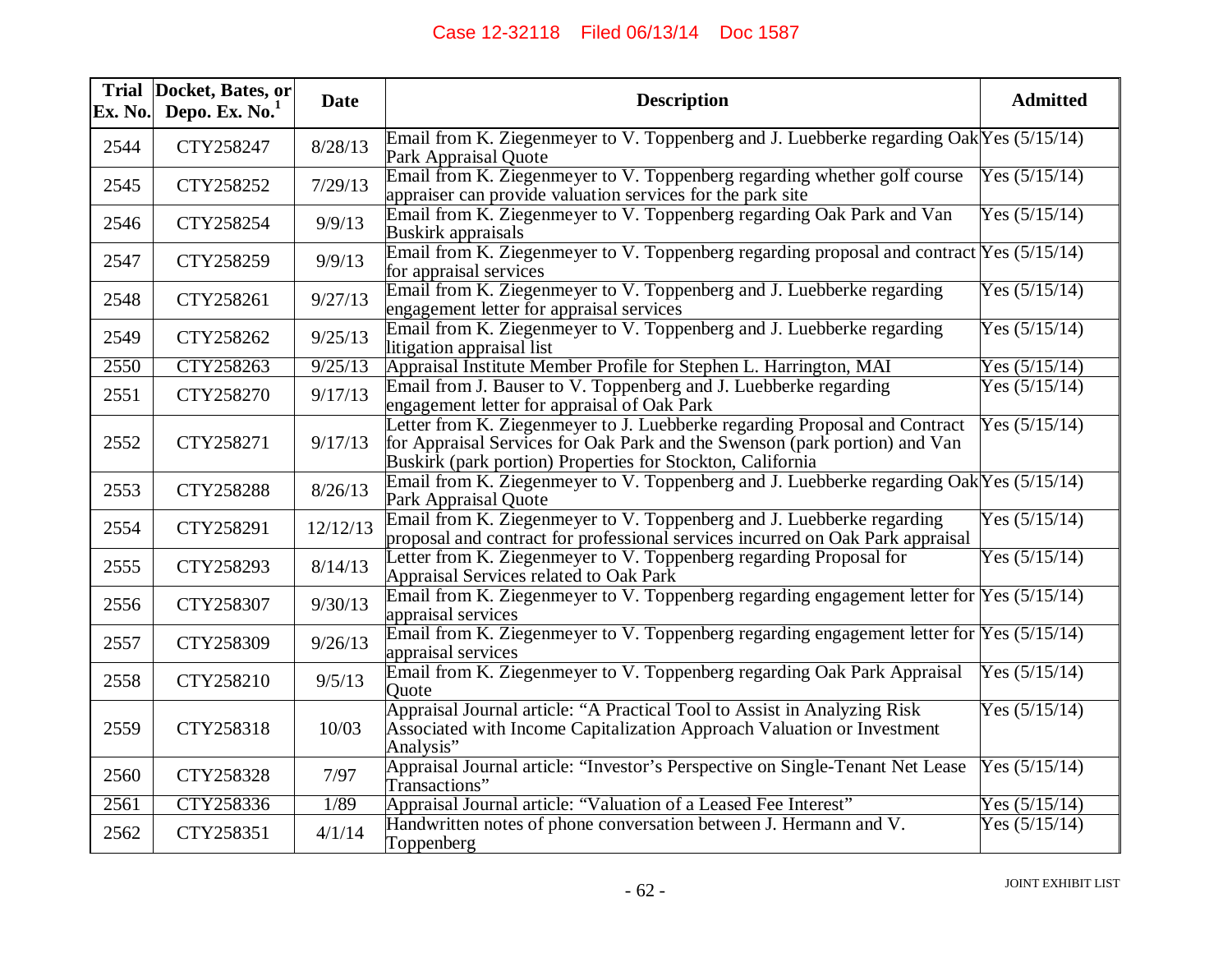|         | Trial Docket, Bates, or | <b>Date</b>              | <b>Description</b>                                                                                                                                                 | <b>Admitted</b>                                                                                                                            |
|---------|-------------------------|--------------------------|--------------------------------------------------------------------------------------------------------------------------------------------------------------------|--------------------------------------------------------------------------------------------------------------------------------------------|
| Ex. No. | Depo. Ex. $No.1$        |                          |                                                                                                                                                                    |                                                                                                                                            |
| 2563    | CTY258352               |                          | 2014-2015 USPAP Summary of Standard 3 – Appraisal Review                                                                                                           | Yes $(5/15/14)$                                                                                                                            |
| 2564    | CTY258353               | 9/10/13                  | Redacted email from M. Strom to K. Nicholl and B. Miller regarding<br>"Marshall Plan"                                                                              | Yes $(5/15/14)$                                                                                                                            |
| 2565    | CTY258355               | 1/8/13                   | Redacted email from K. Sturm to K. Nicholl regarding 6/30/2011 Assumption<br>Change                                                                                | Yes $(5/15/14)$                                                                                                                            |
| 2566    | <b>CTY258358</b>        | 1/9/13                   | Redacted email from T. Haase to K. Nicholl regarding Amortization Bases                                                                                            | Yes $(5/15/14)$                                                                                                                            |
| 2567    | CTY258362               | $\overline{\phantom{m}}$ | Amendment to Contract between the Board of Administration California<br>Public Employees' Retirement System and the City Council City of Stockton                  | Yes $(5/15/14)$                                                                                                                            |
| 2568    | CTY258379               | 1/8/13                   | Letter from CalPERS Chief Actuary A. Milligan to City of Stockton regarding<br>benefit formula and contribution rates for new members effective January 1,<br>2013 | Yes $(5/15/14)$                                                                                                                            |
| 2569    | CTY258381               | 1/16/13                  | Letter from CalPERS Chief Actuary A. Milligan to City of Stockton regarding<br>benefit formula and contribution rates for new members effective January 1,<br>2013 | Yes $(5/15/14)$                                                                                                                            |
| 2570    | CTY258385               | 1/10/13                  | Redacted email from T. Haase to V. Burke regarding Fresh Start on PERS<br><b>Valuation Report</b>                                                                  | Yes $(5/15/14)$ , but<br>cannot be used for<br>the truth of what<br>CalPERS'<br>representative is<br>reported to have<br>said in Ex. 2570. |
| 2571    | CTY258387               | 4/29/13                  | Email from K. Sturm to R. Leland regarding revised Stockton PERS Rate<br>Model including PEPRA                                                                     | Yes $(5/15/14)$                                                                                                                            |
| 2572    | CTY258393               | 4/27/13                  | Email from T. Haase to R. Leland regarding PERS tier 2, PEPRA                                                                                                      | Yes $(5/15/14)$                                                                                                                            |
| 2573    | CTY258395               | 4/26/13                  | Circular letter from A. Milligan to All Public Agency Employers regarding<br>Employer Rate Increases Due to Amortization and Smoothing Policy Changes              | Yes $(5/15/14)$                                                                                                                            |
| 2574    | <b>CTY258398</b>        | $-$                      | PowerPoint: CalPERS Actuarial Office Amortization and Smoothing Policies                                                                                           | Yes $(5/15/14)$                                                                                                                            |
| 2600    |                         | 1/30/12                  | Steven Church, Stockton Threatens to Bbe [sic] First City to Stiff Bondholders,<br>BLOOMBERG News, June 29, 2012                                                   | Yes $(5/15/14)$                                                                                                                            |
| 2601    |                         | 3/24/14                  | STOCKTON, CAL., MUN. CODE § 16.72.260(B)(1)(2013)                                                                                                                  | Yes $(5/15/14)$                                                                                                                            |
| 2602    | CTY064080               | $- -$                    | List of General Fund Related Obligations                                                                                                                           | Yes $(5/15/14)$                                                                                                                            |
| 2603    | CTY016914               | 6/30/11                  | Spreadsheet titled Long-Term Debt Year End Close Work Papers                                                                                                       | Yes $(5/15/14)$                                                                                                                            |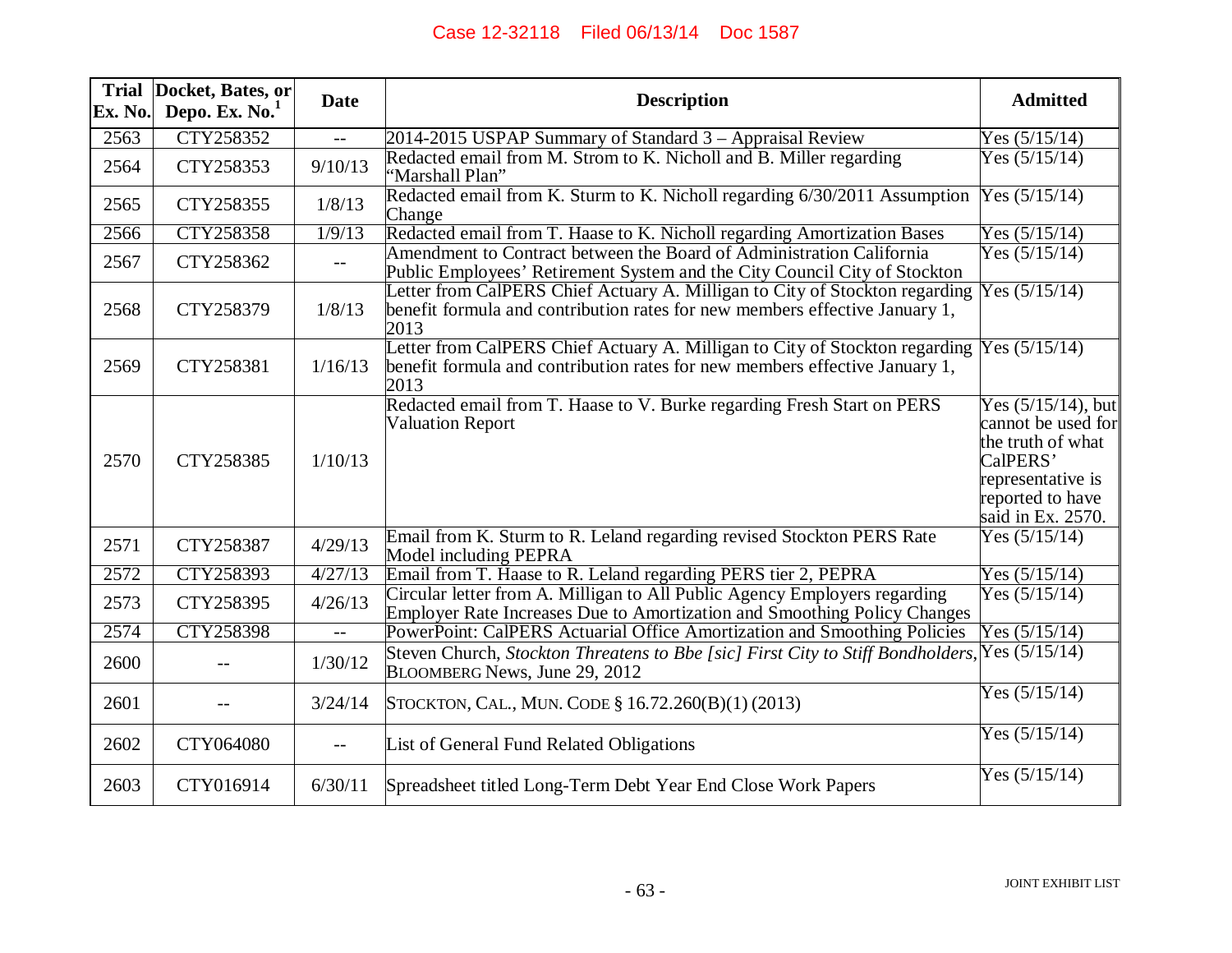| <b>Trial</b><br>Ex. No. | Docket, Bates, or<br>Depo. Ex. $No.1$ | <b>Date</b> | <b>Description</b>                                                                                                                                                                                                      | <b>Admitted</b>                                                                                                            |
|-------------------------|---------------------------------------|-------------|-------------------------------------------------------------------------------------------------------------------------------------------------------------------------------------------------------------------------|----------------------------------------------------------------------------------------------------------------------------|
| 2605                    |                                       | 2/18/14     | Tim Reid, California Pension Rate Hikes Loom After CalPERS Vote,<br>REUTERS, Feb. 18, 2014.                                                                                                                             | Yes $(5/15/14)$ , but<br>only for the<br>limited purpose of<br>showing that<br>CalPERS did, in<br>fact, increase<br>rates. |
| 2606                    |                                       | 2/19/14     | California Pension Board Hikes Contributions, ASSOCIATED PRESS Feb. 19,<br>2014                                                                                                                                         | Yes $(5/15/14)$                                                                                                            |
| 2607                    |                                       | 11/99       | G. Eric Brunstad, Jr. & Mike Sigal, Competitive Choice Theory and the<br>Unresolved Doctrines of Classification and Unfair Discrimination in Business<br>Reorganizations Under the Bankruptcy Code, 55 BUS. L. 1 (1999) | Yes $(5/15/14)$                                                                                                            |
| 2608                    | CTY084289                             | 6/25/12     | City of Stockton letter to City Vendors and Service Providers regarding City of $\lvert \text{Yes (5/15/14)} \rvert$<br>Stockton Budget and Bankruptcy Pendency Plan – Vendors and Service<br>Providers Will Be Paid    |                                                                                                                            |
| 2609                    | STOCK120792                           | 9/1/07      | Official Statement 2007 Taxable Pension Obligation Bonds                                                                                                                                                                | Yes $(5/15/14)$                                                                                                            |
| 2610                    | RET20010559                           | 9/29/13     | Association of Retired Employees of the City of Stockton Newsletter #32                                                                                                                                                 | Yes $(5/15/14)$                                                                                                            |
| 2611                    | RET20000272                           | $-$         | Official Committee for the City of Stockton Retirees Letter of Support for City $\sqrt{\text{Yes (5/15/14)}}$<br>of Stockton Plan of Adjustment                                                                         |                                                                                                                            |
| 2612                    | RET20010565                           | 10/22/13    | Association of Retired Employees of the City of Stockton Newsletter #32                                                                                                                                                 | Yes $(5/15/14)$                                                                                                            |
| 2613                    | RET20010570                           | 12/5/13     | Association of Retired Employees of the City of Stockton Newsletter #34                                                                                                                                                 | Yes $(5/15/14)$                                                                                                            |
| 2614                    |                                       | 06/04       | Statement No. 45 of the Governmental Accounting Standards Board –<br>Accounting and Financial Reporting by Employers for Postemployment<br><b>Benefits Other than Pensions</b>                                          | Yes $(5/15/14)$                                                                                                            |
| 2615                    |                                       | 9/8/09      | Memorandum of Lease                                                                                                                                                                                                     | Yes $(5/15/14)$                                                                                                            |
| 2616                    | CTY042019                             | $-$         | 2003 Certificates of Participation                                                                                                                                                                                      | Yes $(5/15/14)$                                                                                                            |
| 2618                    | CTY232371                             | $-$         | City of Stockton Comprehensive Annual Financial Report 2010-2011                                                                                                                                                        | Yes $(5/15/14)$                                                                                                            |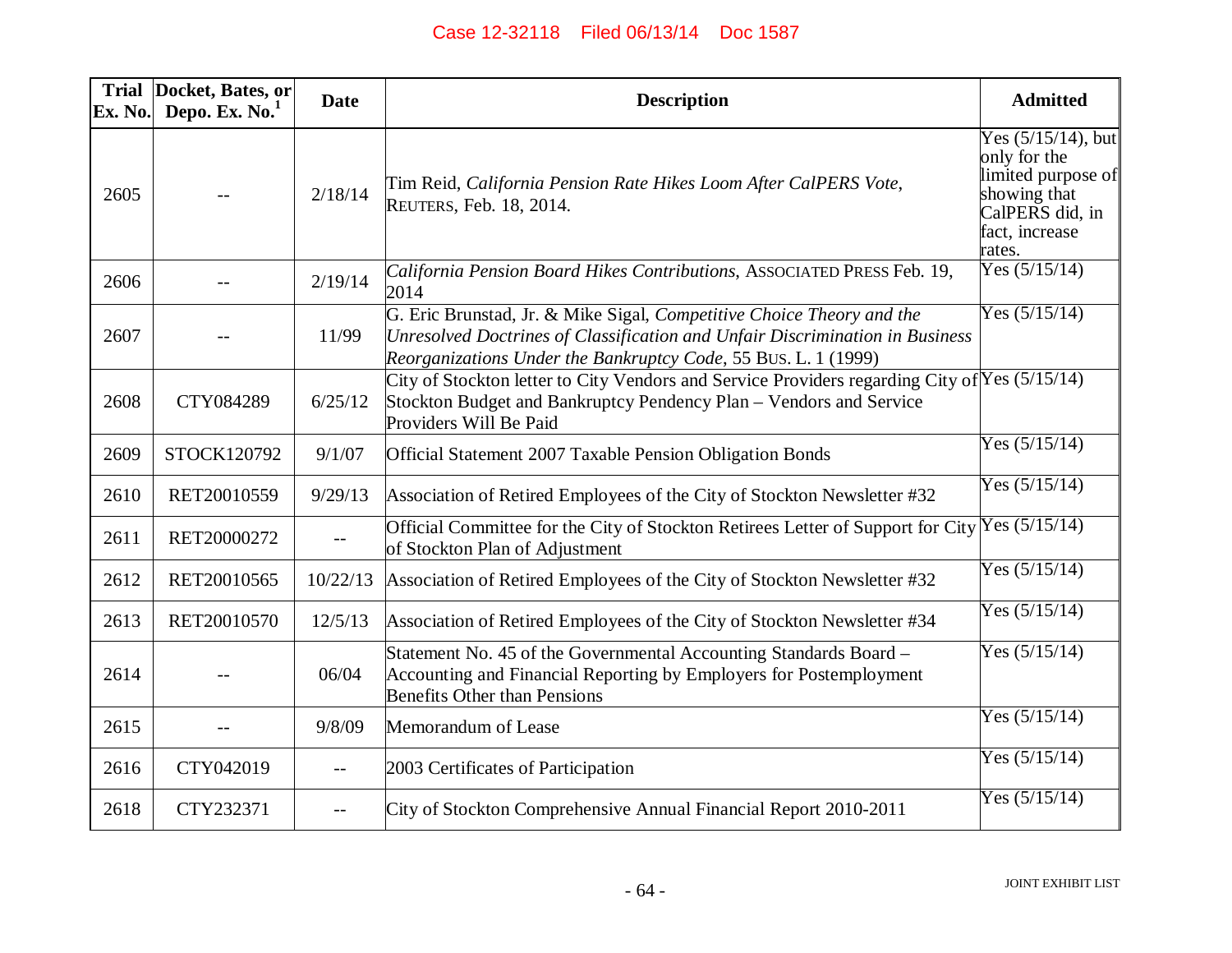| Ex. No. | Trial Docket, Bates, or<br>Depo. Ex. $No.1$ | <b>Date</b> | <b>Description</b>                                                                                                                                                                                                                                                                                                                                                                                                                                                                                                                                                                                                                                                                                                                                                                                                                                                                                                                                                                                                                                                                                          | <b>Admitted</b> |
|---------|---------------------------------------------|-------------|-------------------------------------------------------------------------------------------------------------------------------------------------------------------------------------------------------------------------------------------------------------------------------------------------------------------------------------------------------------------------------------------------------------------------------------------------------------------------------------------------------------------------------------------------------------------------------------------------------------------------------------------------------------------------------------------------------------------------------------------------------------------------------------------------------------------------------------------------------------------------------------------------------------------------------------------------------------------------------------------------------------------------------------------------------------------------------------------------------------|-----------------|
| 2619    | RET20005376                                 | 2/16/11     | City of Stockton Comprehensive Annual Financial Report 2009-2010                                                                                                                                                                                                                                                                                                                                                                                                                                                                                                                                                                                                                                                                                                                                                                                                                                                                                                                                                                                                                                            | Yes $(5/15/14)$ |
| 2621    | CTY214768                                   | 10/13/10    | Email from B. Thomas to B. Deis regarding 2009 Lease Revenue Bonds                                                                                                                                                                                                                                                                                                                                                                                                                                                                                                                                                                                                                                                                                                                                                                                                                                                                                                                                                                                                                                          | Yes $(5/15/14)$ |
| 2622    | CTY219772                                   | 12/14/11    | Draft Proposal with Wells Fargo, N.A. as Trustee                                                                                                                                                                                                                                                                                                                                                                                                                                                                                                                                                                                                                                                                                                                                                                                                                                                                                                                                                                                                                                                            | Yes $(5/15/14)$ |
| 2623    | CTY039459                                   | 8/7/12      | Memorandum from K. Trammel to L. Farrar regarding Revised Rental Charges Yes (5/15/14)<br>for FY 2011-12                                                                                                                                                                                                                                                                                                                                                                                                                                                                                                                                                                                                                                                                                                                                                                                                                                                                                                                                                                                                    |                 |
| 2624    | CTY062430                                   |             | Spreadsheet: City of Stockton Operating Leases Information as of June 30,<br>2011                                                                                                                                                                                                                                                                                                                                                                                                                                                                                                                                                                                                                                                                                                                                                                                                                                                                                                                                                                                                                           | Yes $(5/15/14)$ |
| 2625    | CTY248584                                   | 9/14/09     | Closing Binder Listing for 2009 Lease Revenue Bonds                                                                                                                                                                                                                                                                                                                                                                                                                                                                                                                                                                                                                                                                                                                                                                                                                                                                                                                                                                                                                                                         | Yes $(5/15/14)$ |
| 2626    | CTY207768                                   | 7/17/09     | Stockton Public Finance Authority – Lease Revenue Demand Bonds (Capital<br>Improvement Projects) - Debt Service Allocation Worksheet – SERIES 2009<br>A and SERIES 2010/11 A                                                                                                                                                                                                                                                                                                                                                                                                                                                                                                                                                                                                                                                                                                                                                                                                                                                                                                                                | Yes $(5/15/14)$ |
| 2627    | CTY207723                                   | 1/16/09     | Memorandum from K. VonAchen to M. Moses, B. Williams, J. Jennings, and<br>K. Dieker regarding Review of the Budget Discussion Presented to the<br>Stockton City Council on January 13, 2009                                                                                                                                                                                                                                                                                                                                                                                                                                                                                                                                                                                                                                                                                                                                                                                                                                                                                                                 | Yes $(5/15/14)$ |
| 2628    | CTY207822                                   | 7/17/09     | City of Stockton Presentation - Standard & Poor's Credit Rating Presentation<br>2009-10 Tax and Revenue Anticipation / General Fund Overview and Lease<br>Revenue Bonds 2009 Series (Public Facility Fee Capital Projects)                                                                                                                                                                                                                                                                                                                                                                                                                                                                                                                                                                                                                                                                                                                                                                                                                                                                                  | Yes $(5/15/14)$ |
| 2629    |                                             | 3/19/14     | Deposition Designation of Kenneth Dieker, pp. 6:11-12; 8:14-10:16; 14:7-<br> 15:24; 17:1-16, 19-21; 20:13-21:1; 21:10-16; 21:19-25; 22:2-23:4; 24:18-<br>25:20; 25:25-26:2; 26:14-28:9; 29:15-31:5; 31:9-32:10; 33:5-34:3; 34:10-35:4;<br> 35:2-4; 40:13-41:4; 41:13-42:24; 43:5-17; 43:21-44:9; 44:11-45:22; 47:4-6;<br>48:2-22; 49:1-50:14; 50:17-51:7; 51:9-10; 51:15-53:7; 53:12-25; 54:4-12;<br>55:15-56:19; 56:3-5; 58:20-59:14; 59:20-21; 59:23-61:14; 61:15-62:8; 62:23-<br>63:1; 63:5; 63:13-25; 64:5-65:14; 65:17-66:17; 66:21-67:9; 67:18-68:3; 69:3-<br> 10, 12-17; 69:19-70:14; 71:22-72:12; 72:16-73:8; 73:10-16; 73:21-74:15;<br>74:17; 75:2-23; 77:11-12; 79:23-80:1; 80:4-8, 18-23; 81:4-6; 81:10-83:15;<br>85:9-23; 86:1-7; 86:6-91:18; 91:22-93:19; 93:25-94:4; 94:8-96:14; 96:25-<br>$97:10; 97:15-98:24; 99:3-100:1; 100:18-104:5; 103:20; 104:7; 104:11-105:19;$<br> 106:6-107:8; 107:11-108:14; 109:2-5; 109:9; 110:1-21; 111:2-16; 112:7-<br>113:16; 115:2-15, 18-21; 115:25-116:2; 116:6-23; 117:9-10; 117:12-118:3;<br> 118:14-119:5; 119:21-120:14; 120:16-121:1; 121:5-8, 10-18 | Yes $(5/15/14)$ |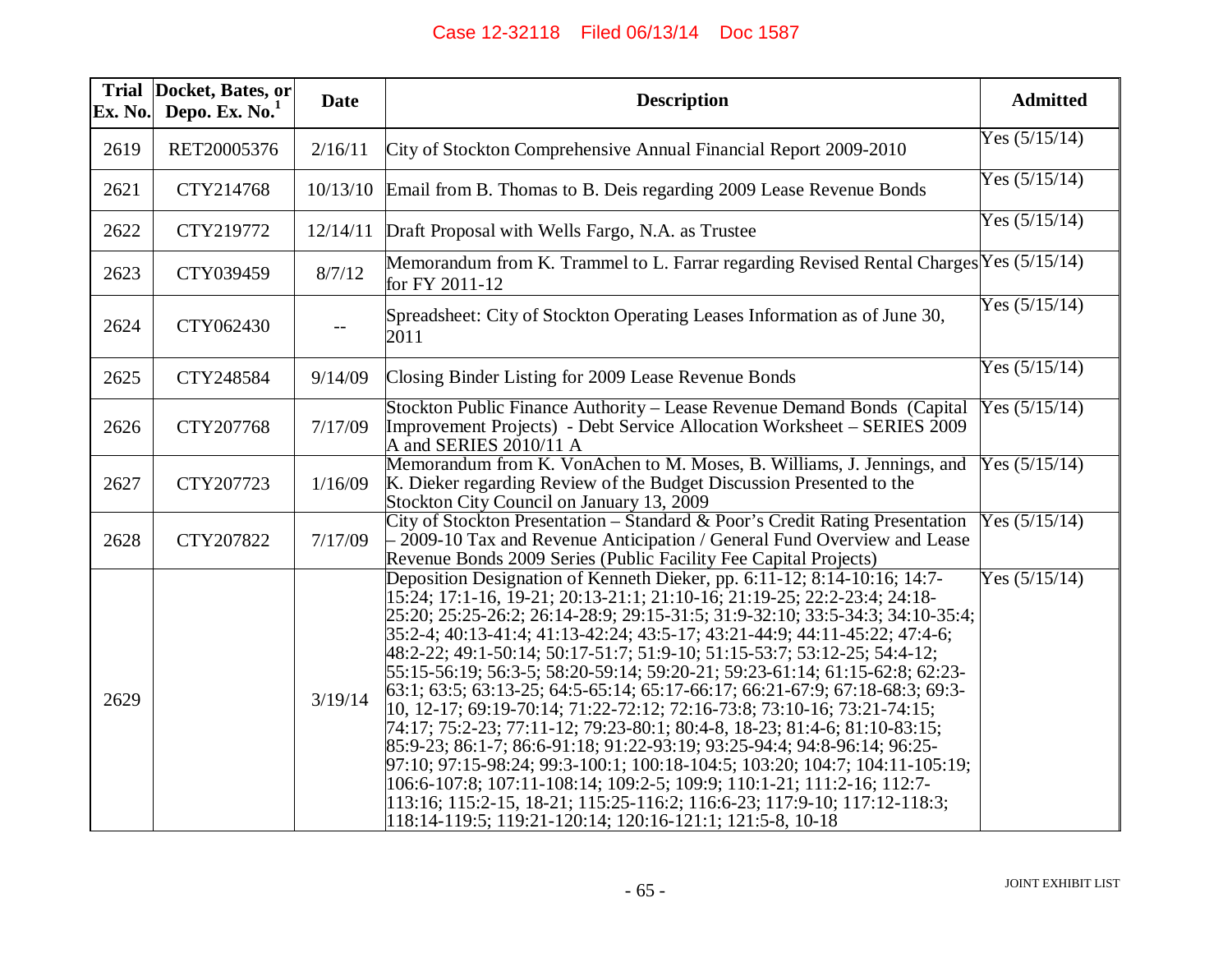|      | Trial Docket, Bates, or<br>Ex. No. Depo. Ex. No. $1$ | <b>Date</b> | <b>Description</b>                                                                                                                                                                                                                                                                                                                                                                                                                                                                                                                                                                                                                                                                                                                                                                                                                                                                                                                                                                                                                                                                       | <b>Admitted</b> |
|------|------------------------------------------------------|-------------|------------------------------------------------------------------------------------------------------------------------------------------------------------------------------------------------------------------------------------------------------------------------------------------------------------------------------------------------------------------------------------------------------------------------------------------------------------------------------------------------------------------------------------------------------------------------------------------------------------------------------------------------------------------------------------------------------------------------------------------------------------------------------------------------------------------------------------------------------------------------------------------------------------------------------------------------------------------------------------------------------------------------------------------------------------------------------------------|-----------------|
| 2630 |                                                      | 3/7/14      | Deposition Designation of Robert Leland, pp. 7:16-8:18; 9:8-10:13; 11:1-10;<br>13:20-22; 14:5-20; 15:9-16:17; 19:19-20:12; 20:22-23:2; 24:10-22; 25:13-<br>26:21; 27:16-28:22; 28:25-29:11; 29:20-32:24; 33:4-34:9; 37:6-38:18; 39:13-<br>21; 39:25-41:22; 42:7-24; 43:1-47:14; 47:18-48:9; 48:17-54:10; 54:15-55:8;<br>56:12-57:24; 58:7-11; 58:14-61:5; 61:7-62:6; 62:10-65:10; 65:18-24; 70:19-<br>71:14; 71:21-25; 72:9-74:3; 74:6-12; 74:19-76:3; 76:16-77:16; 77:25-78:2;<br>78:6-7; 78:9-79:10; 79:17-84:13; 84:17-19; 84:21-24; 85:3-86:1; 86:16-87:24;<br>89:3-91:8; 91:10-23; 92:10-93:2; 93:12-17; 93:20-96:8; 96:10-98:14; 98:25-<br>100:2; 102:19-103:13; 103:24-104:9; 104:11-16; 104:18-105:7; 105:10-<br>106:12; 106:23-107:21; 108:20-109:16; 110:1-113:8; 113:12-25; 114:21-<br>118:1; 118:4-5; 118:12-124:7; 121:3-4; 124:12-14; 124:17-130:13; 132:20-<br>137:15; 138:16-139:2; 142:4-14; 142:16-144:4; 144:8-145:11; 147:7-148:7;<br>148:9-149:25; 150:14-152:19; 152:23-154:11; 154:14-156:21; 157:19-158:2;<br>158:19-160:5; 160:23-163:12                        | Yes $(5/15/14)$ |
| 2631 |                                                      | 3/20/14     | Deposition Designation of Micah Runner, pp. 5:11-15; 8:20-10:3; 14:22-15:2;<br>15:7-15; 17:24-18:22; 19:2-14; 19:16-25; 20:7-18; 20:21-21:8; 21:10-11;<br>22:2-6; 22:9-14; 23:2-23; 24:7-11; 24:14-18; 24:22-25:12; 25:14-16; 26:24-<br>28:7; 28:15-18; 28:25-29:10; 29:14-22; 29:24-30:1; 30:3-6; 30:8-32:16; 33:8-<br>$34:5:35:1-6$                                                                                                                                                                                                                                                                                                                                                                                                                                                                                                                                                                                                                                                                                                                                                    | Yes $(5/15/14)$ |
| 2632 |                                                      | 3/17/14     | Deposition Designation of Dwayne Milnes, pp. 7:12-15; 11:15-20; 12:22-<br>13.25; 14:23-16:9; 16:22-17:9; 17:17-19:17; 22:21-23:10; 25:23-24; 26:5-<br>27:14; 27:21-28:6; 31:13-24; 32:3-12; 33:9-35:24; 36:1-2; 36:5-40:3; 40:6-12;<br>40:15-41:8; 41:19-42:6; 42:11-43:5; 43:10-13; 43:19-23; 43:25-44:22; 44:25-<br>45:3; 45:9-47:21; 48:23-49:9; 50:23-53:2; 53:11-54:8; 54:14-55:1; 55:4-10;<br>$55:12-58:1$ ; $60:15-61:12$ ; $61:15-18$ ; $61:21-24$ ; $64:4-21$ ; $68:24-69:6$ ; $69:14-20$ ;<br>69:23-25; 72:7-73:7; 73:9-74:8; 74:17-75:15; 75:17-20; 76:6-80:19; 80:23-<br>81:2; 82:23-83:2; 83:8-11; 83:13-86:9; 86:18-87:13; 87:16-89:6; 101:12-<br>102:10; 102:14-103:22; 106:6-10; 106:14-108:25; 109:4-110:18; 111:10-12;<br>111:18-112: 25; 113:4-114:17; 114:20 -115:8; 115:12-25; 116:3-7; 116:23-<br>117:1; 117:8-119:16; 119:20-121:13; 122:8-123:15; 124:7-8; 124:10-126:24;<br>127:13-128:6; 129:4-19; 129:22-130:9; 130:11-25; 131:9-134:3; 134:5-135:11;<br>136:20-25; 137:3-16; 137:19-138:25; 139:9-24; 141:1-9; 141:13-142:4;<br>142:19-143:12; 143:21-144:17 | Yes $(5/15/14)$ |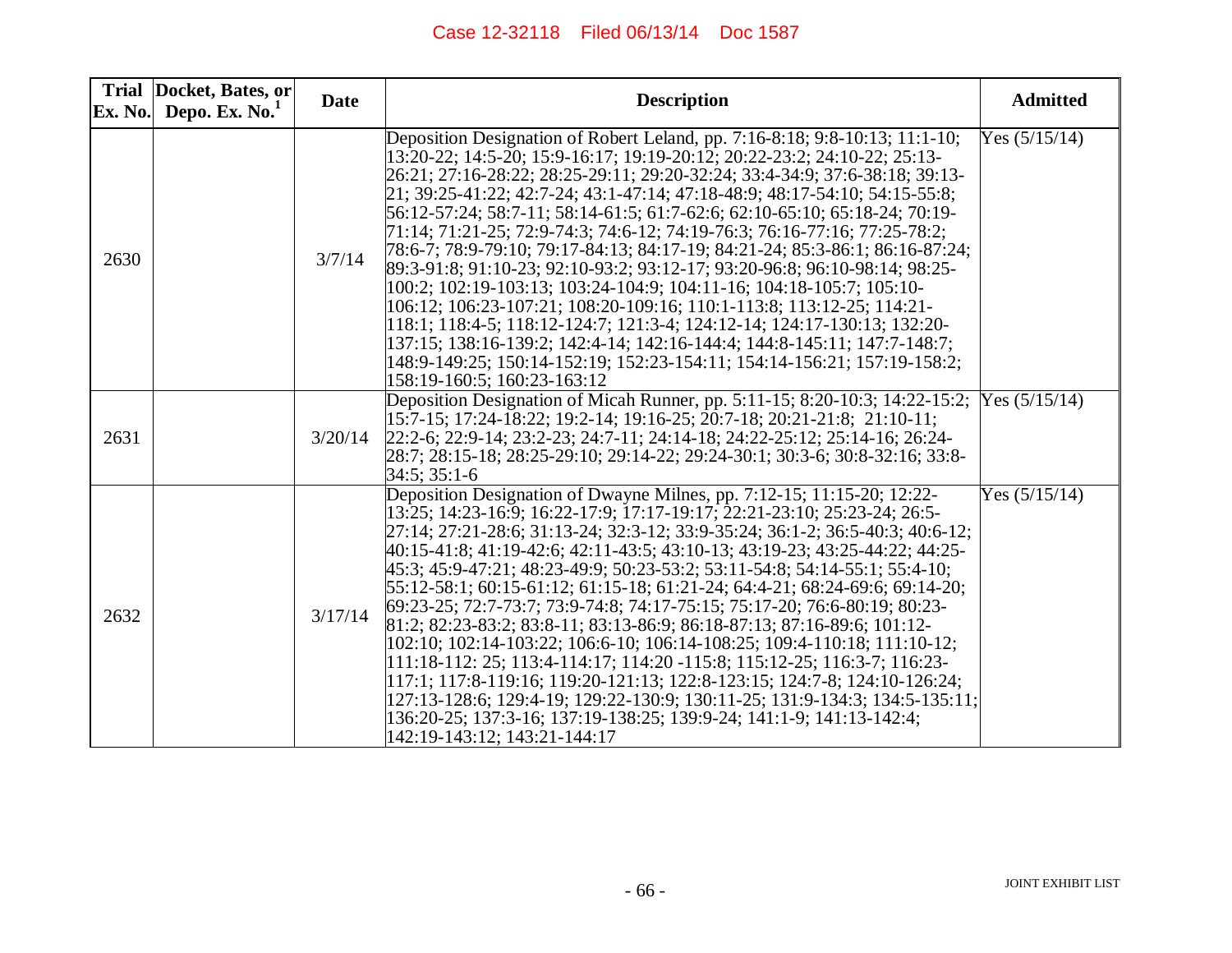| Ex. No. | Trial Docket, Bates, or<br>Depo. Ex. $No.1$ | <b>Date</b> | <b>Description</b>                                                                                                                                                                                                                                                                                                                                                                                                                                                                                                                                                                                                                                                                                                                                                                                                                                                                                                                                                                         | <b>Admitted</b> |
|---------|---------------------------------------------|-------------|--------------------------------------------------------------------------------------------------------------------------------------------------------------------------------------------------------------------------------------------------------------------------------------------------------------------------------------------------------------------------------------------------------------------------------------------------------------------------------------------------------------------------------------------------------------------------------------------------------------------------------------------------------------------------------------------------------------------------------------------------------------------------------------------------------------------------------------------------------------------------------------------------------------------------------------------------------------------------------------------|-----------------|
| 2633    |                                             | 3/18/14     | Deposition Designation of Kurt Wilson, pp. 5:11-14; 9:1-10; 10:8-12:8; 12:15- Yes (5/15/14)<br>24, 13:2-14:4; 15:7-21; 32:16-33:4; 34:3-35:1; 35:3-4; 35:6-36:6; 36:13-19;<br>36:25-37:16; 37:19-38:17; 38:19-20; 39:17-41:21; 41:24-42:7; 42:10-13;<br>42:19-43:16; 43:19-44:5; 44:24-45:12; 46:1-48:18; 49:23-24; 50:2-21; 51:4-<br>24; 52:13-16; 52:23-53:14; 53:18-54:13; 55:17-56:4; 57:19-22; 58:1-12; 59:1-<br>$6; 59:13-21; 60:15-61:12; 61:14-62:3; 66:15-67:13; 68:17-24; 69:3-25; 70:2-$<br> 12; 70:14-15; 70:21-24; 71:1-5; 71:7-14; 73:8-74:24; 75:1-76:12; 76:14-80:16;<br>81:13-83:18; 83:21-84:8; 84:11-15; 84:17-85:14; 86:1-87:19; 87:22-88:7;<br>88:10-11; 88:13-89:2; 89:11-90:8; 90:16-91:1; 91:11-14; 91:23-92:10; 92:15-<br>94:8; 94:18-97:7; 97:9-24; 98:6-99:8; 99:17-100:7; 100:10-11; 101:17-102:4;<br>103:9-104:1; 105:5-107:8; 107:10-108:7; 108:9-110:2; 110:19-111:3; 111:6.                                                                                |                 |
| 2634    |                                             | 3/17/14     | Deposition Designation of Ann Goodrich, pp. 9:11-25; 10:2-9; 16:4-24; 17:11- Yes (5/15/14)<br>18:11; 18:13-19:15; 19:17-19; 20:7-21:12; 22:3-23:14; 24:18-25:11; 25:15-<br>26:25; 27:5-29:8; 29:18-30:19; 31:9-12; 33:6-34:10; 34:21-38:16; 38:22-39:13;<br>39:15-40:8; 40:12-23; 41:5-20; 41:23-42:1; 42:22-45:2; 45:8-46:9; 46:12-23;<br>47:3-12; 47:16-18; 47:24-48:4; 48:21-49:8; 49:12-51:16; 52:23-53:15; 53:17-<br>25; 54:3-57:10; 57:23-58:8; 58:22-59:9; 59:16-60:4; 60:21-62:21; 64:9-15;<br>64:20-65:3; 66:8-67:6; 67:15-69:14.                                                                                                                                                                                                                                                                                                                                                                                                                                                 |                 |
| 2635    |                                             | 3/11/14     | Deposition Designation of Susan Wren, pp. 5:11-13; 7:20-8:24; 12:2-13:18;<br>17:5-11; 17:17-23; 18:6-20:4; 20:21-21:3; 21:8-24; 22:19-24:1; 24:4-23; 25:3-<br>26:24; 28:8-29:7; 29:18-30:4; 30:22-31:3; 31:6- 32:4; 32:10-17; 33:12-34:8;<br> 34:14-35:1; 35:3-4; 35:7-13; 37:19-22; 38:4-39:9; 39:11-42:4; 42:24-44:2;<br>44:24-46:4; 46:10-48:2; 49:8-20; 49:24-50:5; 50:7-51:5; 51:8-9; 51:14-52:7;<br>52:9-11; 53:8-22; 55:15-57:4; 57:7-58:7; 58:9-18; 59:8-17; 59:21-61:24; 62:3-<br>$10; 63:5-8; 63:11-64:10; 64:16-65:21; 66:10-68:7; 68:12-69:14; 69:21-70:1;$<br>70:6-72:17                                                                                                                                                                                                                                                                                                                                                                                                      | Yes $(5/15/14)$ |
| 2636    |                                             | 3/11/14     | Deposition Designation of Val Toppenberg I, pp. 6:13-15; 9:20-10:8; 12:15-<br>16:17; 16:21-17:4; 17:13-21; 18:3-7; 19:10-13; 19:18-22; 20:20-22; 21:6-9;<br>21:23-22:6; 23:1-7; 24:15-25:3; 28:4-11; 29:22-30:11; 30:17-31:1; 31:14-23;<br> 32:6-33:20; 34:4-35:17; 36:2-9; 37:8-38:24; 39:3-9; 39:19-40:14; 40:20-42:7;<br>42:24-43:3; 43:17-44:19; 45:6-15; 47:3-48:2; 48:24-49:8; 51:13-22; 54:9-<br>58:18; 59:7-60:21; 60:24-61.3; 62:13-66:24; 68:2-15; 70:3-16; 70:22-71:4;<br>72:10-74:27; 75:13-78:25; 79:7-80:13; 80:15-81:22; 82:9-83:5; 83:16-85:9;<br>85:24-86:19; 88:10-89:10; 89:18-93:12; 93:16-96:24; 97:23-98:17; 99:8-14;<br>103:13-104:7; 104:14-105:2; 105:4-116:17; 117:2-6; 122:19-25; 123:23-125:9;<br>127:7-129:18; 130:1-15; 130:23-131:3; 132:13-133:11; 133:14-18, 23-25;<br>134:10-135:14; 135:17-19; 135:23-136:16; 137:1-138:13; 138:25-139:16;<br>140:14-22; 141:10-142:12; 144:10-146:2; 147:9-148:5; 148:10-149:8; 150:10-<br>153:5; 153:14-23; 155:10-25 | Yes $(5/15/14)$ |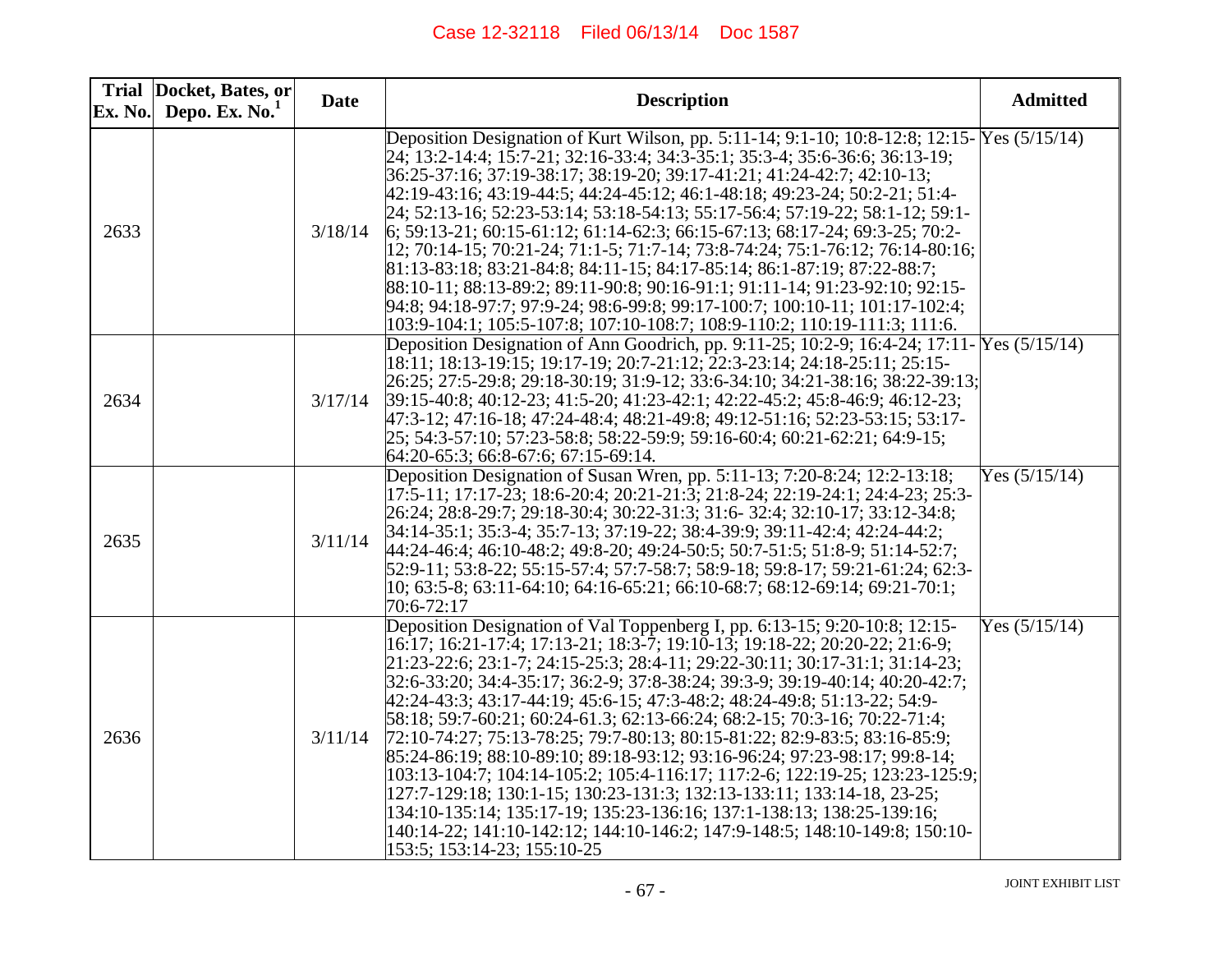| Ex. No. | Trial Docket, Bates, or<br>Depo. Ex. $No.1$ | <b>Date</b> | <b>Description</b>                                                                                                                                                                                                                                                                                                                                                                                                                                                                                                                                                                                                                                                                                                                                                                                                                                                                                                                 | <b>Admitted</b> |
|---------|---------------------------------------------|-------------|------------------------------------------------------------------------------------------------------------------------------------------------------------------------------------------------------------------------------------------------------------------------------------------------------------------------------------------------------------------------------------------------------------------------------------------------------------------------------------------------------------------------------------------------------------------------------------------------------------------------------------------------------------------------------------------------------------------------------------------------------------------------------------------------------------------------------------------------------------------------------------------------------------------------------------|-----------------|
| 2637    |                                             | 3/20/14     | Deposition Designation of Val Toppenberg II, pp. 165:11-13; 166:8-14;<br>166:19-168:10; 168:20-170:13; 171:6-20; 172:1-7; 177:15-178:22; 179:9-<br>181:24; 182:7-185:12; 185:14-186:1; 186:7-187:11; 187:15-188:5; 188:8-<br>189:1; 189:8-25; 192:8-11; 192:15-193:9; 193:12-14; 194:6-9 -12-17, 20;<br>195:1-196:12; 197:7-198:17; 199:1-4, 10-13; 200:11-13, 19-21; 201:3-7;<br>202:11-204:25; 205:5-14; 206:3-208:1; 209:22-210:11; 211:3-10, 13; 212:7-<br>213:1, 8-10; 213:20-215:7; 215:24-216:2; 216:11-20; 216:24-218:18; 218:24-<br>220:3; 221:6-222:25; 223:8-224:1; 224:6-23; 225:2-8; 226:7-11; 226:14-<br>227:22; 228:5-14; 228:18-229:23; 230:9-17; 230:25-232:24; 233:11-18; 234:2-<br>235:5; 236:1-6; 236:20-237:15; 237:24-239:2; 239:14-20; 241:23-245:10;<br>245:13-247:3; 247:12-16; 248:2-20; 249:23-250:7                                                                                                    | Yes $(5/15/14)$ |
| 2638    |                                             | 3/19/14     | Deposition Designation of Stephen Chase, pp. 5:11-14; 12:10-13:3; 14:3-<br>15:21; 19:13-16; 27:13-29:8; 30:8-31:9; 32:8-11, 19; 35:4-35:13; 36:2-25;<br>37:19-39:8; 39:23-45:11; 45:13-18; 46:11-19; 47:2-6; 47:8-22; 48:7-18; 49:11-<br>17; 50:13-20; 52:13-53:5; 53:22-54:25; 56:20-57:3; 57:10-24; 58:8-19; 59:15-<br>$(60:13; 60:16-23; 61:3-8; 63:11-25; 64:5-8; 65:4-11; 66:3-67:10; 67:13; 67:19-$<br>22; 69:4-71:25; 72:4-10, 13, 15-17, 21-23; 73:1-7, 10-17, 19-20; 73:24-74:6;<br>74:10-14; 76:16-77:7; 78:2-10, 13-21; 79:9-80:7; 81:15-82:2; 82:5-8; 86:10-<br>89:2; 90:11-19; 91:2-5, 16-17; 91:21-92:6; 92:19-93:2; 93:20-25; 96:2-97:9;<br>$97:22-98:3$ ; $98:5-99:16$ ; $100:10-13$ ; $101:12-102:8$ ; $102:14-104:7$ ; $104:11-21$ ;<br>105:12-106:5; 106:14-109:19; 109:24-110:17; 111:8-18; 112:7-16; 112:25-<br>113:8; 113:13-114:20; 114:25-115:19; 115:22-116:12; 116:15-117:3; 118:7-<br>16; 118:21-119:22 | Yes $(5/15/14)$ |
| 2639    |                                             | 3/18/14     | Deposition Designation of Vanessa Burke, pp. 6:14-16; 8:5-9:12; 10:24-12:25; Yes (5/15/14)<br>13:21-13:25; 14:14-17:7; 17:11-18:6; 18:24-19:3; 19:19-22; 21:9-24:8; 24:11-<br>25:9; 26:7-9; 26:15-25; 27:11-28:3; 30:21-31:7; 31:16-32:10; 32:24-33:6;<br>33:12-34:14; 34:19-36:19; 36:25-37:17; 37:22-39:17; 40:19-21; 41:8-11;<br>41:21-42:1; 42:6-8; 44:17-22; 45:14-46:15; 47:17-19; 47:21-24; 48:2-22; 49:1-<br>50:3; 50:17-22; 50:24-51:11; 51:22-52:2; 53:11-54:16; 56:23-25; 58:3-10, 17-<br>19; 58:23-59:11; 59:17-20; 59:22-23; 61:4-64:7; 65:18-23; 66:4-69:14; 70:3-<br>72:13; 72:17-73:24; 74:3-12; 74:15-75:7; 75:11-76:13; 76:25-78:3; 79:19-<br>83:21; 84:18-20; 84:22-85:10; 85:19-86:15; 88:5-11; 88:15-102:2; 102:11-<br>103:9; 104:21; 104:24-105:13                                                                                                                                                           |                 |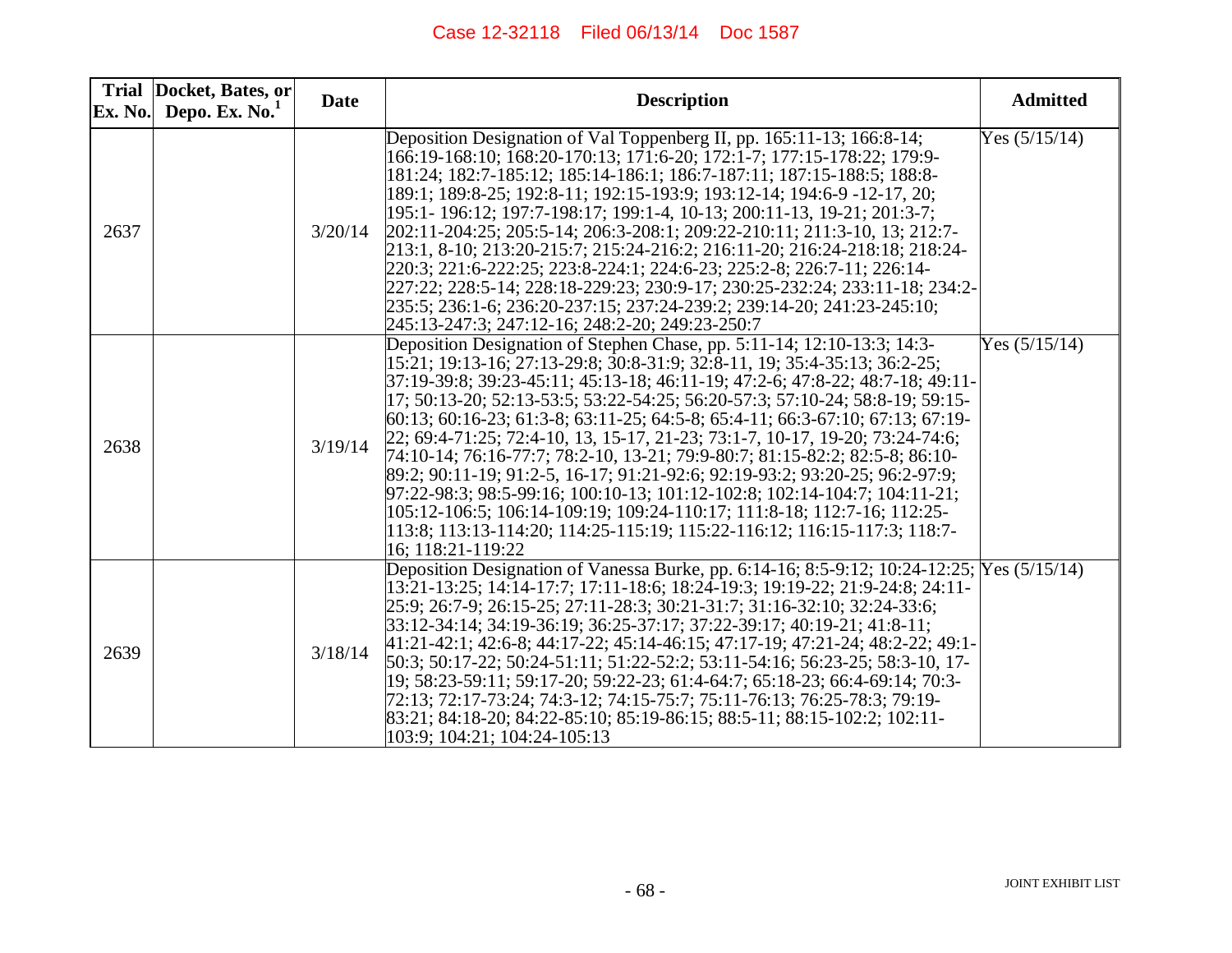| Ex. No. | Trial Docket, Bates, or<br>Depo. Ex. $No.1$ | <b>Date</b> | <b>Description</b>                                                                                                                                                                                                                                                                                                                                                                                                                                                                                                                                                                                                                                                                                                                                                                                                                                                                                                                                                                                                                                                                                                                                                               | <b>Admitted</b> |
|---------|---------------------------------------------|-------------|----------------------------------------------------------------------------------------------------------------------------------------------------------------------------------------------------------------------------------------------------------------------------------------------------------------------------------------------------------------------------------------------------------------------------------------------------------------------------------------------------------------------------------------------------------------------------------------------------------------------------------------------------------------------------------------------------------------------------------------------------------------------------------------------------------------------------------------------------------------------------------------------------------------------------------------------------------------------------------------------------------------------------------------------------------------------------------------------------------------------------------------------------------------------------------|-----------------|
| 2640    |                                             | 3/17/14     | Deposition Designation of Teresia Zadroga-Haase, pp. 5:15-18; 8:16-9:3; 9:18-Yes (5/15/14)<br>$ 10.17; 11.6-12.4; 21.1-26.5; 26.7-19; 27.3-20; 28.13-29.11; 29.15-30.1; 30.5-$<br>$\vert 6; 30:11; 30:24-31:11; 31:14-20; 31:22-25; 32:4-11; 33:14-34:13; 34:18-35:16;$<br>$[35:25-38:5; 38:10-19; 38:21; 39:1-6; 40:7-11; 40:14-41:8; 41:11-16; 41:18-$<br>43:2; 43:5-44:8; 47:11-24; 48:12-25; 49:10-53:15; 53:25-54:8; 54:15-55:8;<br>55:10-56:12; 56:20-24; 57:3-11; 58:4-59:20; 60:1-4; 60:6-22; 61:7-22; 62:1-<br>23; 63:9-13; 63:16-64:17; 64:22-66:10; 66:12-68:16; 68:18                                                                                                                                                                                                                                                                                                                                                                                                                                                                                                                                                                                                |                 |
| 2641    |                                             | 4/17/14     | Deposition Designation of Raymond Smith, pp. 7:10-13; 9:14 – 12:17; 13:10 – Yes $(5/15/14)$<br>$ 14\overline{.}3; 14\overline{.}10 - 19\overline{.}6; 19\overline{.}16 - 20\overline{.}2; 20\overline{.}4 - 17; 21\overline{.}15 - 22\overline{.}4; 22\overline{.}14 - 25\overline{.}7; 26\overline{.}4 - 17;$<br>$[27:6-22; 28:3-30:8; 30:10-12; 31:5-32:9; 32:12-14; 32:16-34:20; 35:5-$<br>$[37:14; 38:1-13; 38:15-39:11; 39:17-40:7; 42:14-53:8; 53:13-54:20; 55:4]$<br>$-56:18$ ; 57:3-7; 60:5-14; 61:5 - 63:8; 63:14 - 64:20; 65:3-16; 68:4 - 69:19;<br>$[70:11 - 71:3; 72:7 - 73:9; 74:3-7]$<br>$[74:10-16; 74:24 - 77:6; 77:12 - 78:3; 78:6 - 80:9; 80:17 - 81:8; 82:9 - 83:10;$<br>$83:18 - 84:5$ ; $84:9 - 86:14$ ; $86:25 - 95:22$ ; $96:5-21$<br>$96:25 - 98:5$ ; $98:8 - 99:9$ ; $99:14 - 104:4$ ; $104:10 - 107:16$ ; $109:2-5$ ; $109:14 -$<br>112:1<br>$ 112:12 - 114:14; 115:2-8; 115:17 - 117:1; 117:15 - 119:2; 119:21 - 120:16;$<br>$[120:19-24; 121:5-122:20; 125:16-18; 125:25-126:2; 126:9-127:11;$<br>$ 127:21 - 128:14$ ; $129:10 - 15$ ; $129:23 - 131:14$ ; $131:16 - 22$ ; $132:5 - 16$ ; $133:7 -$<br>$134:2$ ; $134:4 - 136:12$ ; $136:21 - 137:4$ |                 |
| 2642    |                                             | 4/17/14     | Deposition Designation of Kim Nicholl, pp. 5:19-21; 6:21 - 8:13; 9:5-16; 9:21 Yes (5/15/14)<br>$-10:23; 11:3-9; 11:11-12:2; 14:5-15:6; 20:19-25; 21:25-22:6; 22:9-13;$<br>$22:15 - 23:18$ ; $23:25 - 25:11$ ; $25:21 - 27:6$ ; $27:14 - 28:21$ ; $28:25 - 31:18$ ; $32:3$<br>$-37:1; 37:4 - 40:21; 41:2-25; 42:12-23; 42:25; 43:10-12; 44:10-20; 44:24-25;$<br>$46:13 - 47:24$ ; $48:13$ ; $48:18 - 49:2$ ; $49:5 - 10$ ; $49:14 - 19$ ; $49:23 - 50:7$ ; $50:9 - 13$ ;<br>$[50:16-24; 51:1-6; 51:8-14; 52:11-19; 52:24-25; 53:14-54:12; 54:14-59:17;$<br>$[59:20 - 61:20; 61:23 - 62:7; 62:12 - 63:7; 63:10 - 64:11; 64:14 - 65:15; 65:19]$<br>$-66:6$ ; 66:9 $-67:18$ ; 67:25 $-68:18$ ; 68:20 $-69:22$<br>70:4 - 71:1; 71:4 - 72:6; 72:8-14; 72:16-20; 72:23 - 73:11; 73:21 - 74:1; 74:4<br>$-75:1$ ; 75:3-10; 75:13-22; 76:2-11; 76:14-17; 77:4 - 79:16; 79:21 - 82:24;<br>$83:14 - 84:11$ ; $84:14 - 17$ ; $85:4 - 87:4$ ; $87:11 - 18$                                                                                                                                                                                                                                     |                 |
| 2643    |                                             | 7/20/12     | City of Stockton's Response to Plaintiffs' Supplemental Brief in Support of<br>Application for Temporary Restraining Order and Preliminary Injunction or in<br>the Alternative Relief from Stay in Association of Retired Employees of the<br>City of Stockton v. City of Stockton [Dkt. No. 61 in Adv. Pro. No. 12-02302]                                                                                                                                                                                                                                                                                                                                                                                                                                                                                                                                                                                                                                                                                                                                                                                                                                                       | Yes $(5/15/14)$ |
| 2646    |                                             | 4/10/14     | Legislation Text – Approval Of Agreements With Creditors Under Bankruptcy Yes $(5/15/14)$<br>Plan of Adjustment                                                                                                                                                                                                                                                                                                                                                                                                                                                                                                                                                                                                                                                                                                                                                                                                                                                                                                                                                                                                                                                                  |                 |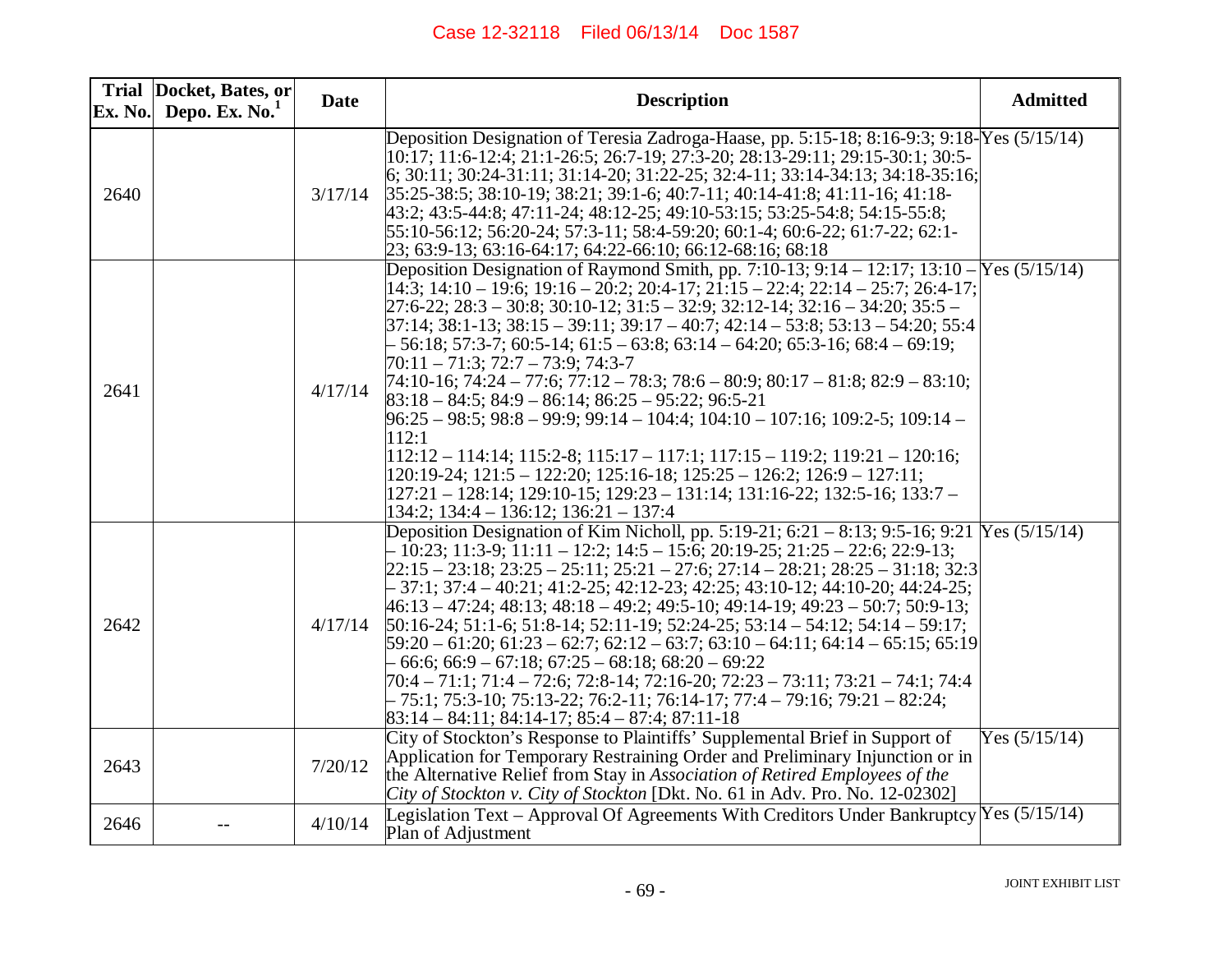| <b>Trial</b><br>Ex. No. | Docket, Bates, or<br>Depo. Ex. $No.1$ | <b>Date</b> | <b>Description</b>                                                                                                                                | <b>Admitted</b>  |
|-------------------------|---------------------------------------|-------------|---------------------------------------------------------------------------------------------------------------------------------------------------|------------------|
| 2647                    | CTY147520                             | $-$         | Full Book Entry for 2009 Lease Revenue Bonds                                                                                                      | Yes $(5/15/14)$  |
| 2648                    | CTY152541                             | $- -$       | Revised Administrative Draft of report of Study on Public Facilities Fee for the Yes (5/15/14)<br>City of Stockton                                |                  |
| 2649                    | CTY154900                             | 3/7/11      | Email from S. Mayer to S. Wren, L. Farrar and P. Sloan regarding golf<br>operator meeting                                                         | Yes $(5/15/14)$  |
| 2650                    | CTY189503                             | $-$         | Spreadsheet: Fee Change Highlights                                                                                                                | Yes $(5/15/14)$  |
| 2651                    | CTY197978                             | $-$         | Spreadsheet: Project Listing Five Year Capital Improvement Program $2011-12$ Yes $(5/15/14)$<br>to 2015-16                                        |                  |
| 2652                    | CTY198009                             | $-$         | Spreadsheet: Five Year Capital Improvement Program 2011-12 to 2015-16                                                                             | Yes $(5/15/14)$  |
| 2653                    | CTY198010                             | $- -$       | Spreadsheet: Five Year Capital Improvement Program 2011-12 to 2015-16                                                                             | Yes $(5/15/14)$  |
| 2654                    | CTY198144                             | 10/26/11    | Spreadsheet: Investment Fair Value – Analysis of Change in Allocation<br>Methodology                                                              | Yes $(5/15/14)$  |
| 2655                    | CTY210360                             | $-$         | FY 2010-11 CIP Budget Cost Sheet                                                                                                                  | Yes $(5/15/14)$  |
| 2656                    | CTY212339                             | $- -$       | City of Stockton Development Fee Estimate for FY 2013/14 Projects                                                                                 | Yes $(5/15/14)$  |
| 2657                    | CTY215014                             | 6/13/12     | Email from L. Montes to A. Cruz and S. Wren regarding Swenson and Van<br><b>Buskirk</b> projection                                                | Yes $(5/15/14)$  |
| 2658                    | CTY216050                             | $-$         | Summary of the Property; Terms under the Lease Agreements; Valuations                                                                             | Yes $(5/15/14)$  |
| 2659                    | CTY178380                             | $-$         | Spreadsheet: COPS Hiring Recovery Program - Three Year Grant (FY 2009-<br>$2010$ , FY 2010-11, FY 2011-12) Funds 20 Officers at step 2 and step 6 | Yes $(5/15/14)$  |
| 2660                    | CTY257073                             | 5/11/12     | Email from L. Montes to B. Deis regarding OPIA Repair May 2012                                                                                    | Yes $(5/15/14)$  |
| 2661                    | CTY143277                             | $- -$       | Spreadsheet: Van Buskirk Taxable Revenue August 2011                                                                                              | Yes $(5/15/14)$  |
| 2662                    | CTY145724                             | 2/26/09     | Oak Park Ice Arena Profit and Loss Budget July 1, 2009 through June 30, 2010                                                                      | $Y$ es (5/15/14) |
| 2663                    | CTY257991                             | 8/2/13      | Letter from K. Hopper to J. Luerbberke regarding agreement for professional<br>appraisal services                                                 | Yes $(5/15/14)$  |
| 2664                    | CTY145725                             | $-$         | Spreadsheet: Oak Park Ice Arena Financial Report for the six months ending<br>December 31, 2009                                                   | Yes $(5/15/14)$  |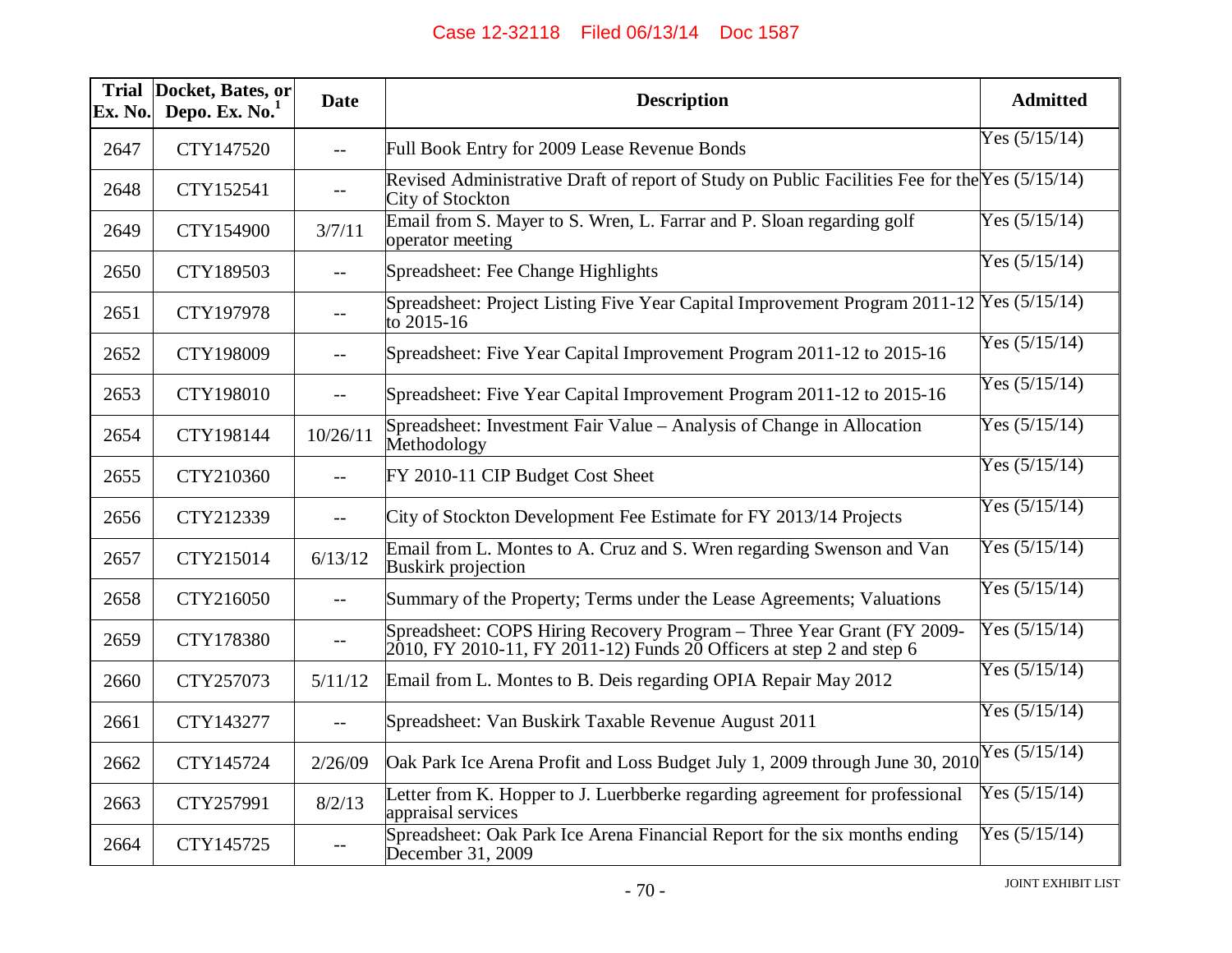| Ex. No. | Trial Docket, Bates, or<br>Depo. Ex. $No.1$ | <b>Date</b>       | <b>Description</b>                                                                                                                           | <b>Admitted</b> |
|---------|---------------------------------------------|-------------------|----------------------------------------------------------------------------------------------------------------------------------------------|-----------------|
| 2665    | CTY145726                                   | $-$               | Spreadsheet: Oak Park Ice Arena Financial Report for the twelve months<br>ending June 30, 2009                                               | Yes $(5/15/14)$ |
| 2666    | CTY145727                                   | $-$               | Spreadsheet: Oak Park Ice Arena Financial Report for the seven months<br>ending January 31, 2010                                             | Yes $(5/15/14)$ |
| 2667    | CTY145728                                   |                   | Spreadsheet: Oak Park Ice Arena Financial Report for the four months ending<br>October 31, 2009                                              | Yes $(5/15/14)$ |
| 2668    | CTY258019                                   | 8/13/13           | Email from K. Hopper to J. Luebberke and V. Toppenberg regarding Appraisal Yes $(5/15/14)$<br>of Van Buskirk and Swenson Park Golf Courses   |                 |
| 2669    | CTY258020                                   | 8/2/13            | Letter from K. Hopper to J. Luebberke regarding agreement for professional<br>appraisal services                                             | Yes $(5/15/14)$ |
| 2670    | CTY145729                                   | $-$               | Spreadsheet: Oak Park Ice Arena Financial Report for the eight months ending $Y$ es $(5/15/14)$<br>February 28, 2010                         |                 |
| 2671    | CTY258028                                   | $--$              | Spreadsheet: City of Stockton – Community Services – Golf Program<br>Revenues and Expenditures for fiscal years 2008-09, 2009-10 and 2010-11 | Yes $(5/15/14)$ |
| 2672    | CTY258029                                   | 9/18/13           | Email from K. Hopper to V. Toppenberg regarding telephone conference<br>scheduling                                                           | Yes $(5/15/14)$ |
| 2673    | CTY258030                                   | 9/18/13           | Email from K. Hopper to V. Toppenberg regarding City of Stockton Gold<br>Courses                                                             | Yes $(5/15/14)$ |
| 2674    | CTY145730                                   | $-$               | Spreadsheet: Oak Park Ice Arena Financial Report for the nine months ending<br>March 31, 2010                                                | Yes $(5/15/14)$ |
| 2675    | CTY258033                                   | 8/15/13           | Summary Appraisal Report of Riverside Golf Course -- Sample Report for Val Yes (5/15/14)<br>Toppenberg                                       |                 |
| 2676    | CTY145731                                   |                   | Spreadsheet: Oak Park Ice Arena Financial Report for the ten months ending<br>April 30, 2010                                                 | Yes $(5/15/14)$ |
| 2677    | CTY258107                                   | 9/26/13           | Email from K. Hopper to V. Toppenberg regarding appraisal of Swenson and<br>Van Buskirk                                                      | Yes $(5/15/14)$ |
| 2678    | CTY145732                                   | $- -$             | Spreadsheet: Oak Park Ice Arena Financial Report for the twelve months<br>ending June 30, 2009                                               | Yes $(5/15/14)$ |
| 2679    | CTY145733                                   | $- -$             | Spreadsheet: Oak Park Ice Arena Financial Report for the three months ending $Y$ es (5/15/14)<br>September 30, 2009                          |                 |
| 2680    | CTY258151                                   | 11/12/13          | Email from K. Hopper to V. Toppenberg regarding Appraisal of Swenson and<br>Van Buskirk                                                      | Yes $(5/15/14)$ |
| 2681    | CTY145734                                   | $\qquad \qquad -$ | Spreadsheet: Oak Park Ice Arena Financial Report for the twelve months<br>ending October 31, 2010                                            | Yes $(5/15/14)$ |
| 2682    | CTY258154                                   | 9/18/13           | Email from K. Hopper to V. Toppenberg regarding City of Stockton Golf<br>Courses                                                             | Yes $(5/15/14)$ |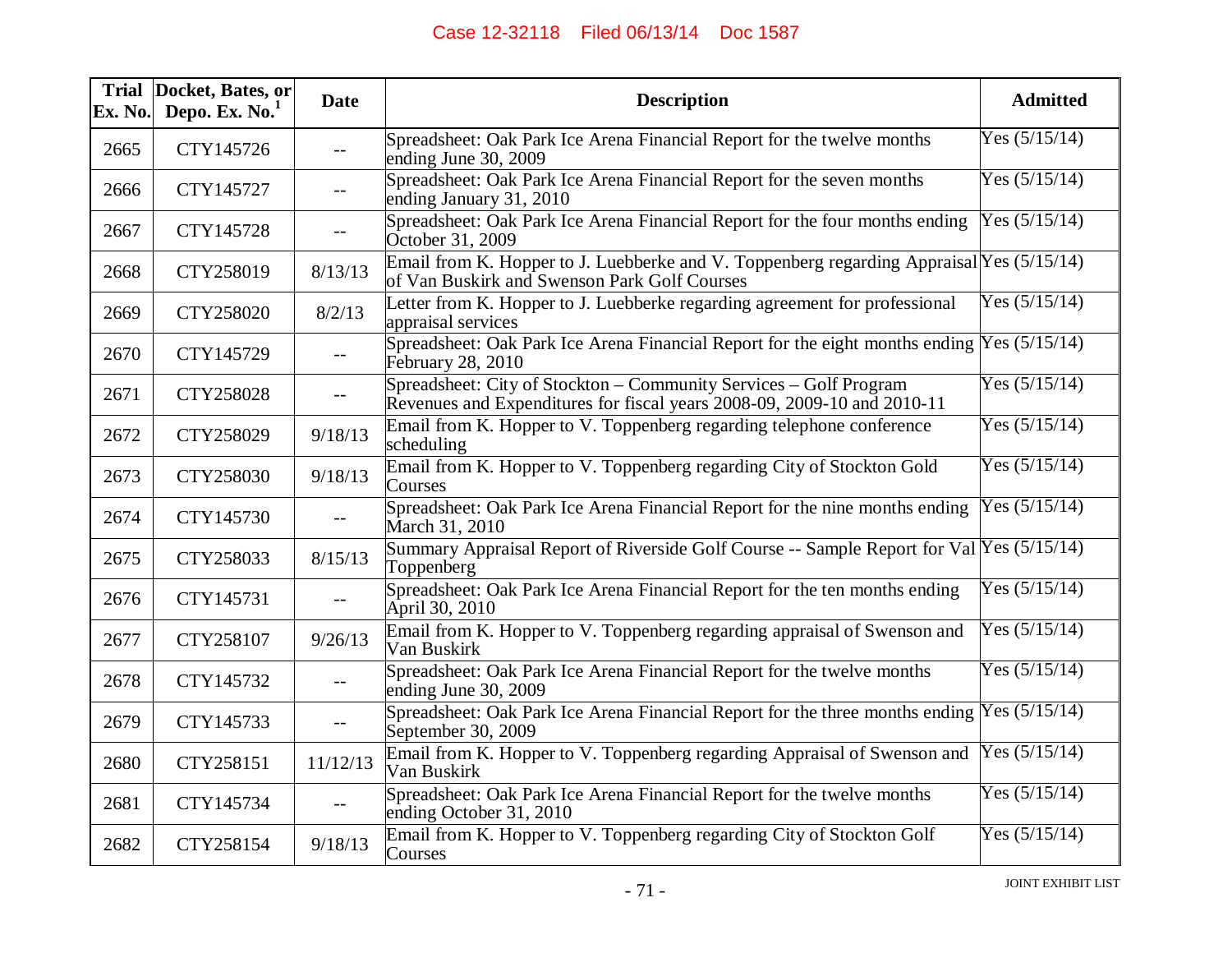| Ex. No. | Trial Docket, Bates, or<br>Depo. Ex. $No.1$ | <b>Date</b> | <b>Description</b>                                                                                                                                                                     | <b>Admitted</b> |
|---------|---------------------------------------------|-------------|----------------------------------------------------------------------------------------------------------------------------------------------------------------------------------------|-----------------|
| 2683    | CTY258156                                   | 9/19/13     | Email from V. Toppenberg to V. Toppenberg declining teleconference from K. Yes $(5/15/14)$<br>Hopper                                                                                   |                 |
| 2684    | CTY258157                                   | 9/19/13     | Email from K. Hopper to V. Toppenberg regarding Friday telephone<br>conference                                                                                                         | Yes $(5/15/14)$ |
| 2685    | CTY145735                                   | $- -$       | Spreadsheet: Oak Park Ice Arena Financial Report for the five months ending<br>November 30, 2010                                                                                       | Yes $(5/15/14)$ |
| 2686    | CTY145736                                   | $--$        | Spreadsheet: Oak Park Ice Arena Financial Report for the six months ending<br>December 31, 2010                                                                                        | Yes $(5/15/14)$ |
| 2687    | CTY258161                                   | 9/27/13     | Email from K. Hopper to V. Toppenberg regarding Swenson Park and Van<br><b>Buskirk Golf Course Invoice</b>                                                                             | Yes $(5/15/14)$ |
| 2688    | CTY258162                                   | 9/27/13     | Invoice for Kenneth Hopper's Appraisal of Swenson and Van Buskirk                                                                                                                      | Yes $(5/15/14)$ |
| 2689    | CTY258163                                   | 9/20/13     | Email from K. Hopper to V. Toppenberg regarding conference call scheduling                                                                                                             | Yes $(5/15/14)$ |
| 2690    | CTY145737                                   | $- -$       | Spreadsheet: Oak Park Ice Arena Financial Report for the month ending July<br>$3\overline{1}$ , 2010                                                                                   | Yes $(5/15/14)$ |
| 3692    | CTY258171                                   | $-$         | Resume of J. Kenneth Hopper, MAI, SRA, SGA                                                                                                                                             | Yes $(5/15/14)$ |
| 2692    | CTY189066                                   | 6/18/12     | PowerPoint: 2012-13 Proposed Budget Entertainment Venues                                                                                                                               | Yes $(5/15/14)$ |
| 2693    | CTY189501                                   | $-$         | Spreadsheet: Fee Change Highlights                                                                                                                                                     | Yes $(5/15/14)$ |
| 2694    | CTY189502                                   | $- -$       | Spreadsheet: Fee Change Justification Form                                                                                                                                             | Yes $(5/15/14)$ |
| 2695    | CTY146193                                   | $- -$       | Email from K. VonAchen to J. Maestretti regarding PFF Bond issue<br>resurrected                                                                                                        | Yes $(5/15/14)$ |
| 2696    | CTY146194                                   | $- -$       | Spreadsheet: Stockton Public Finance Authority – Lease Revenue Demand<br>Bonds (Capital Improvement Projects) – Service Fund Allocation Worksheet –<br>SERIES 2009 A and SERIES 2010 A | Yes $(5/15/14)$ |
| 2697    | CTY136931                                   |             | Stockton CA Golf Courses Balance Sheet for the six months ending December Yes (5/15/14)<br>31, 2012                                                                                    |                 |
| 2698    | CTY136933                                   | $-$         | Stockton CA Golf Courses Combined Summary Income Statement for the six<br>months ending December 31, 2012                                                                              | Yes $(5/15/14)$ |
| 2699    | CTY136934                                   | $- -$       | Stockton CA Golf Courses Swenson Park Summary Income Statement for the<br>six months ending December 31, 2012                                                                          | Yes $(5/15/14)$ |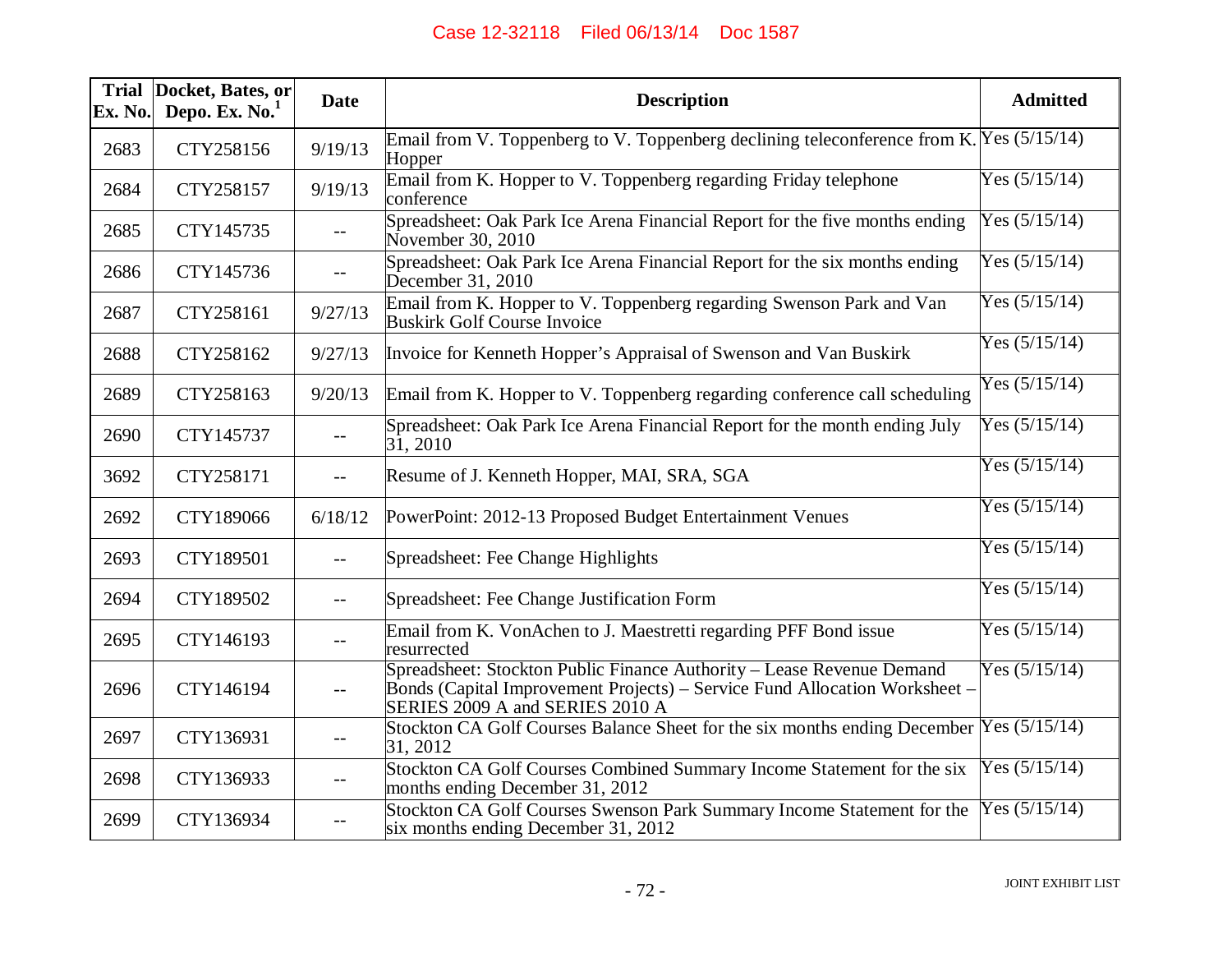| <b>Trial</b><br>Ex. No. | Docket, Bates, or<br>Depo. Ex. $No.1$ | <b>Date</b> | <b>Description</b>                                                                                                             | <b>Admitted</b> |
|-------------------------|---------------------------------------|-------------|--------------------------------------------------------------------------------------------------------------------------------|-----------------|
| 2700                    | FRK-CM0001344                         | $-$         | City of Stockton 2013-14 Annual Budget                                                                                         | Yes $(5/15/14)$ |
| 2701                    | FRK-CM0000001                         | $-$         | City of Stockton 2008-2009 Annual Budget                                                                                       | Yes $(5/15/14)$ |
| 2702                    | STOCK065631                           |             | City of Stockton 2011-2012 Annual Budget                                                                                       | Yes $(5/15/14)$ |
| 2703                    | FRK-CM0002306                         | $-$         | Californiacityfinance.com Page: Local Revenue Measures in California<br>November 2012 Results                                  | Yes $(5/15/14)$ |
| 2704                    | <b>FRK-CM0002286</b>                  | $-1$        | CalPERS publication: Vested Rights of CalPERS Members – Protecting the<br>pension promises made to public employees July 2011  | Yes $(5/15/14)$ |
| 2705                    | FRK-CM0000339                         | $- -$       | City of Stockton Annual Budget 2009-2010                                                                                       | Yes $(5/15/14)$ |
| 2706                    | FRK-CM0002129                         | 10/13       | CalPERS Safety Plan for the City of Vallejo Annual Valuation Report as of<br>June 30, 2012                                     | Yes $(5/15/14)$ |
| 2707                    | FRK-CM0002042                         | 10/13       | CalPERS Miscellaneous Plan for the City of Vallejo Annual Valuation Report<br>as of June 30, 2012                              | Yes $(5/15/14)$ |
| 2708                    | <b>FRK-CM0001746</b>                  | $- -$       | City of Vallejo Adopted Budget Fiscal Year 2013-2014                                                                           | Yes $(5/15/14)$ |
| 2709                    | <b>FRK-CM0002030</b>                  | 11/27/12    | CalPERS Summary of Public Employees' Pension Reform Act of 2013 and<br>Related Changes to the Public Employees' Retirement Law | Yes $(5/15/14)$ |
| 2710                    | <b>FRK-CM0000645</b>                  | $- -$       | City of Stockton 2010-2011 Annual Budget                                                                                       | Yes $(5/15/14)$ |
| 2711                    | STOCK077591                           | $-$         | City of Stockton Survey - Comparison of OPEB Liabilities                                                                       | Yes $(5/15/14)$ |
| 2712                    | STOCK076276                           | $-$         | City of Stockton Annual Report as of June 30, 2011 by the Segal Company                                                        | Yes $(5/15/14)$ |
| 2713                    | STOCK057832                           | 12/15/10    | City of Stockton Retiree Healthcare Plan - June 30, 2009 GASB 45 Actuarial<br>Valuation Revised Final Results                  | Yes $(5/15/14)$ |
| 2714                    | CTY089367                             | 4/24/12     | PowerPoint: Actuarial Valuation of Other Post-Employment Benefits                                                              | Yes $(5/15/14)$ |
| 2715                    | CTY136935                             | $-$         | Stockton CA Golf Courses Van Buskirk Summary Income Statement for the<br>six months ending December 31, 2012                   | Yes $(5/15/14)$ |
| 2716                    | CTY257679                             | $-$         | Agenda Item 15.1 Measures A & B Implementation Plan $-$                                                                        | Yes $(5/15/14)$ |
| 2717                    | CTY136936                             | $- -$       | Stockton CA Golf Courses Van Buskirk for the six months ending December<br>31, 2012                                            | Yes $(5/15/14)$ |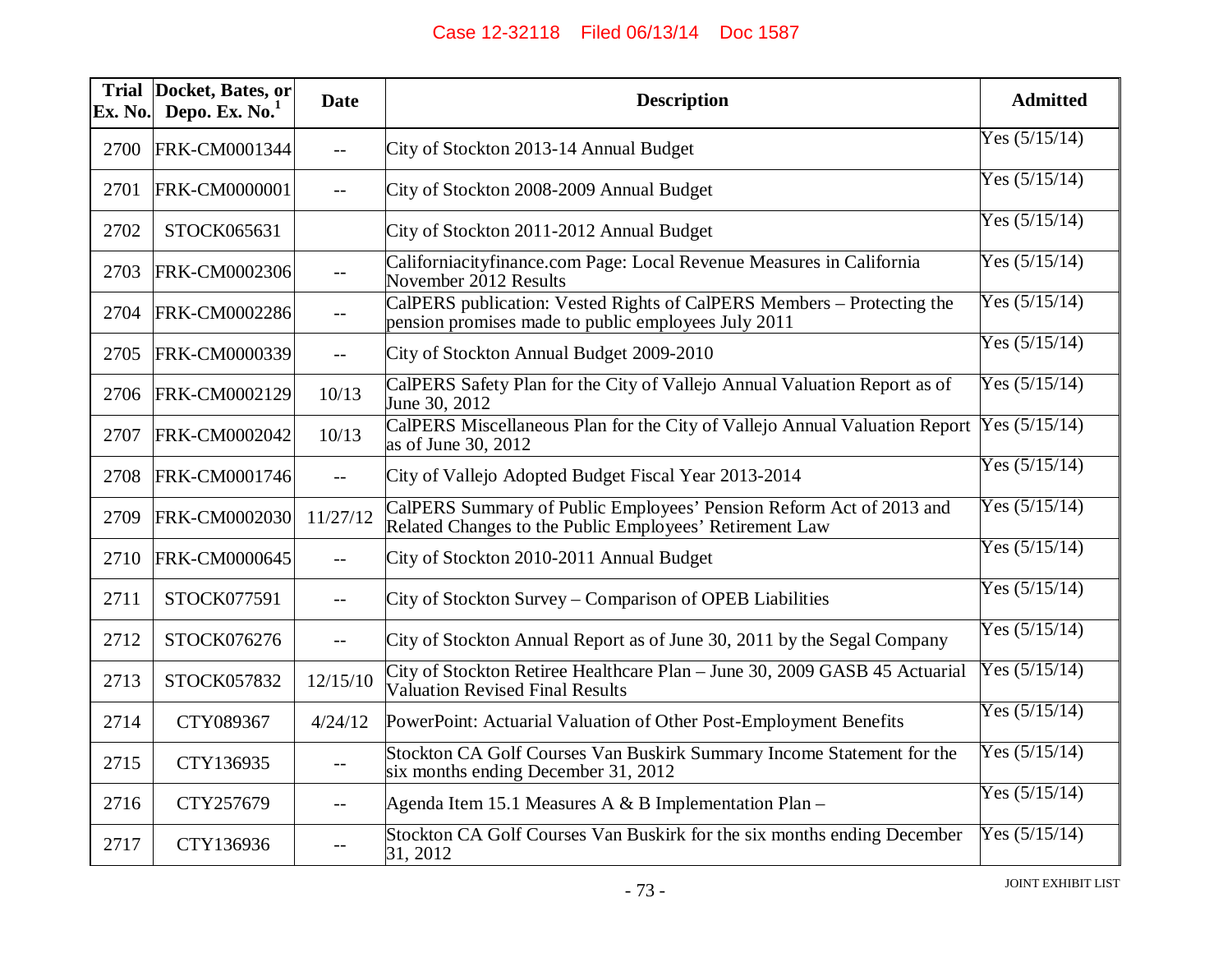| <b>Trial</b><br>Ex. No. | Docket, Bates, or<br>Depo. Ex. No. <sup>1</sup> | <b>Date</b> | <b>Description</b>                                                                                                                  | <b>Admitted</b>                              |
|-------------------------|-------------------------------------------------|-------------|-------------------------------------------------------------------------------------------------------------------------------------|----------------------------------------------|
| 2718                    | CTY138572                                       | 7/15/13     | Email from A. Colombo to S. Wren regarding Stockton Golf Courses June<br>2013 Financials                                            | Yes $(5/15/14)$                              |
| 2719                    | CTY246746                                       | $- -$       | Spreadsheet: Accounts Payable Reconciliation for FY 2011-12 (as of 4/22/13)                                                         | Yes $(5/15/14)$                              |
| 2720                    | CTY122562                                       | 4/1/13      | City of Stockton letter to retirees receiving medical benefits                                                                      | Yes $(5/15/14)$                              |
| 2721                    | CTY109655                                       | $-$         | City of Stockton 60-year cash flow based on the OPEB valuation as of June<br>30, 2011                                               | Yes $(5/15/14)$                              |
| 2722                    | CTY138612                                       | 6/30/13     | <b>Stockton Accrued Sales Tax</b>                                                                                                   | Yes $(5/15/14)$                              |
| 2723                    | CTY063383                                       | 6/4/13      | Stockton Human Resources presentation by Teresia Haase                                                                              | Yes $(5/15/14)$                              |
| 2724                    | CTY024379                                       | 8/6/12      | Memorandum from D. Millican to B. Deis regarding 2012-13 Property Tax<br>Projection Recommendation                                  | Yes $(5/15/14)$                              |
| 2725                    | CTY020635                                       | $-$         | City of Stockton Annual Report as June 30, 2012 by the Segal Company                                                                | Yes $(5/15/14)$                              |
| 2726                    | CTY001330                                       | $-$         | List of Retirees Health Claims                                                                                                      | Yes $(5/15/14)$                              |
| 2727                    | CTY001260                                       | 10/13       | CalPERS Safety Plan of the City of Stockton Annual Valuation Report as of<br>June 30, 2012                                          | Yes $(5/15/14)$                              |
| 2728                    | CTY001193                                       | 10/13       | CalPERS Miscellaneous Plan of the City of Stockton Annual Valuation Report Yes (5/15/14)<br>as of June 30, 2012                     |                                              |
| 2729                    | FRK-CM0002027                                   |             | Summary of CalPERS Legal Position in Municipal Bankruptcies                                                                         | No $(5/12/14)$ ;<br>Withdrawn by<br>Franklin |
| 2730                    | FRK-CM0001985                                   | $- -$       | GFOA Best Practice Appropriate Level of Unrestricted Fund Balance in the<br>General Fund (2002 and 2009) (Budget and CAAFR)         | Yes $(5/15/14)$                              |
| 2731                    | FRK-CM0000924                                   | $-$         | City of Stockton Annual Budget 2012-2013                                                                                            | Yes $(5/15/14)$                              |
| 2732                    | <b>FRK-CM0001999</b>                            | $- -$       | Stockton Redevelopment Agency Asset Transfer Review Report, January 1,<br>$2011$ through January 31, $2012$ dated as of August 2013 | Yes $(5/15/14)$                              |
| 2733                    | <b>FRK-CM0001987</b>                            | $-$         | Letter from Office of State Controller to Bob Deis, Stockton City Manager<br>dated August 5, 2013                                   | Yes $(5/15/14)$                              |
| 2734                    |                                                 | 4/1/13      | Transcript of Proceedings before the Honorable Christopher M. Klein, Filed<br>June 12, 2013                                         | Yes $(5/15/14)$                              |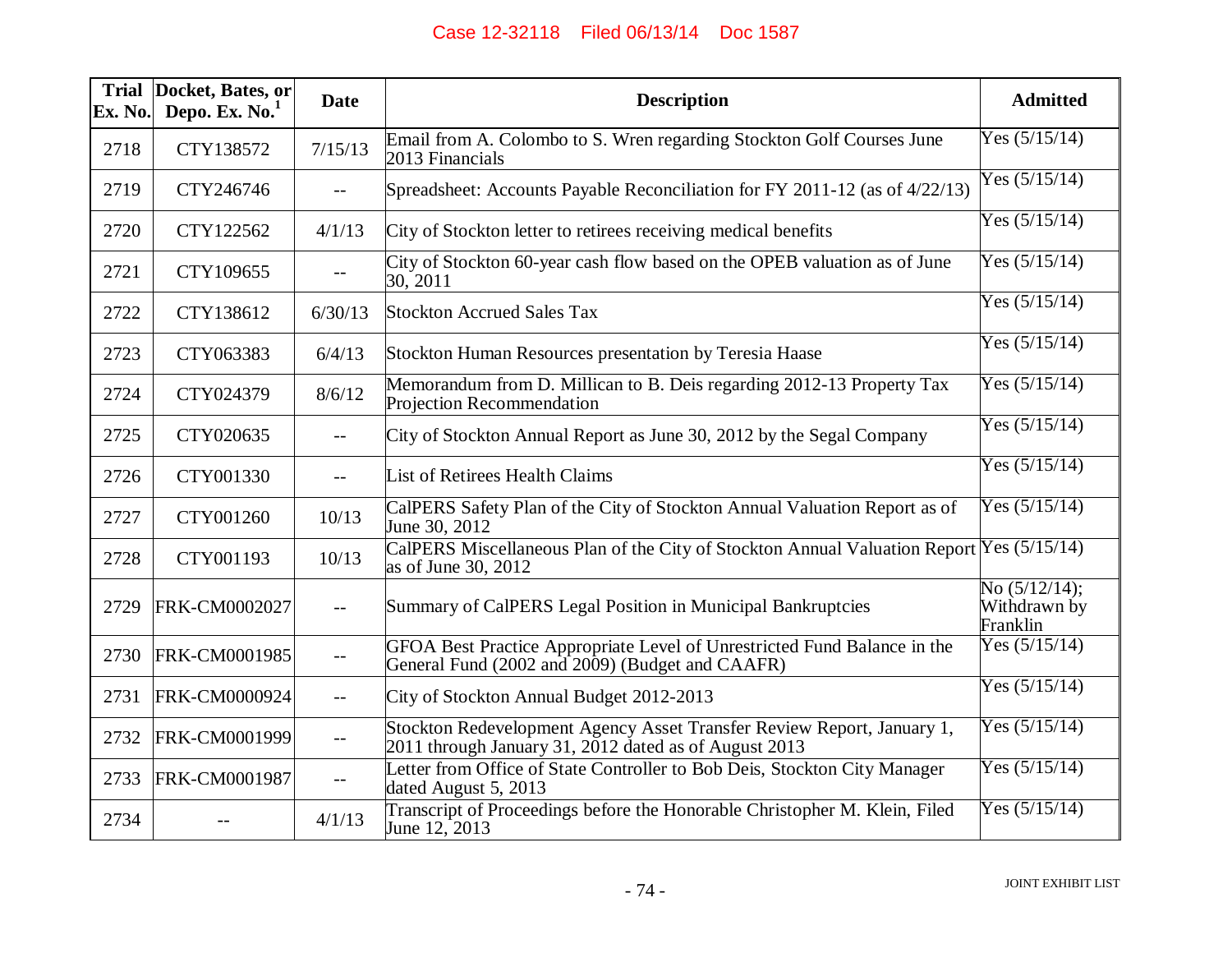| Ex. No. | Trial Docket, Bates, or<br>Depo. Ex. No. $1$ | <b>Date</b> | <b>Description</b>                                                                                                                                      | <b>Admitted</b> |
|---------|----------------------------------------------|-------------|---------------------------------------------------------------------------------------------------------------------------------------------------------|-----------------|
| 2735    | CTY020635                                    | 3/27/13     | City of Stockton Annual Report as of June 30, 2012 by the Segal Company                                                                                 | Yes $(5/15/14)$ |
| 2736    | CTY024582                                    | 3/22/11     | City of Stockton Annual Report as of June 30, 2010 by the Segal Company                                                                                 | Yes $(5/15/14)$ |
| 2737    | CTY046368                                    | 7/11/13     | Letter from Bob Deis to State Controller's Office regarding audit                                                                                       | Yes $(5/15/14)$ |
| 2738    | CTY138614                                    | $-$         | Spreadsheet: Swenson Park Taxable Revenue June 2013                                                                                                     | Yes $(5/15/14)$ |
| 2739    | CTY138643                                    | 8/5/13      | Email from A. Colombo to M. Gunn regarding June 30, 2012 City of Stockton<br>Inventory                                                                  | Yes $(5/15/14)$ |
| 2740    | CTY069124                                    | $-$         | Spreadsheet: HdL – City of Stockton General Fund Revenue Estimate                                                                                       | Yes $(5/15/14)$ |
| 2741    | CTY071258                                    | 10/9/13     | Email from C. Godwin to S. Ryan regarding Audit of Entertainment Venues                                                                                 | Yes $(5/15/14)$ |
| 2742    | CTY071259                                    | $-$         | SMG Stockton Income Statement for Stockton Arena, Bob Hope Theatre, Oak<br>Park Ice Arena, and Stockton Ballpark for two months ending August 31, 2011  | Yes $(5/15/14)$ |
| 2743    | CTY071261                                    | $--$        | SMG Stockton Oak Park Ice Arena Income Statement for two months ending<br>August 31, 2011                                                               | Yes $(5/15/14)$ |
| 2744    | CTY071263                                    | $- -$       | SMG Stockton Arena Income Statement for two months ending August 31,<br>2011                                                                            | Yes $(5/15/14)$ |
| 2745    | CTY071268                                    |             | SMG Stockton Bob Hope Theatre Income Statement for two months ending<br>August 31, 2011                                                                 | Yes $(5/15/14)$ |
| 2746    | CTY071270                                    | $-$         | SMG Stockton Arena Income Statement for two months ending August 31,<br>2011                                                                            | Yes $(5/15/14)$ |
| 2747    | CTY071272                                    | $-$         | SMG Stockton Ballpark Income Statement for two months ending August 31,<br>2011                                                                         | Yes $(5/15/14)$ |
| 2748    | CTY071274                                    | $--$        | SMG Stockton Balance Sheet for Stockton Arena, Bob Hope Theatre, Oak<br>Park Ice Arena and Stockton Ballpark August 31, 2011                            | Yes $(5/15/14)$ |
| 2749    | CTY071278                                    | $- -$       | SMG Stockton Account Reconciliation as of August 31, 2011                                                                                               | Yes $(5/15/14)$ |
| 2750    | CTY071281                                    | $- -$       | SMG Stockton Account Reconciliation as of August 31, 2011                                                                                               | Yes $(5/15/14)$ |
| 2751    | CTY073767                                    | 7/31/13     | Email from K. Trammel to C. Tyson, E. Adair, R. Pham and V. Burke (cc: R.<br>Leland and Y. Foster) regarding 2013-14 San Joaquin County Assessed Values | Yes $(5/15/14)$ |
| 2752    | CTY073769                                    | 10/7/13     | Email from C. Cochran to michaelf@recordnet.com regarding PERS Rate<br>Forecast                                                                         | Yes $(5/15/14)$ |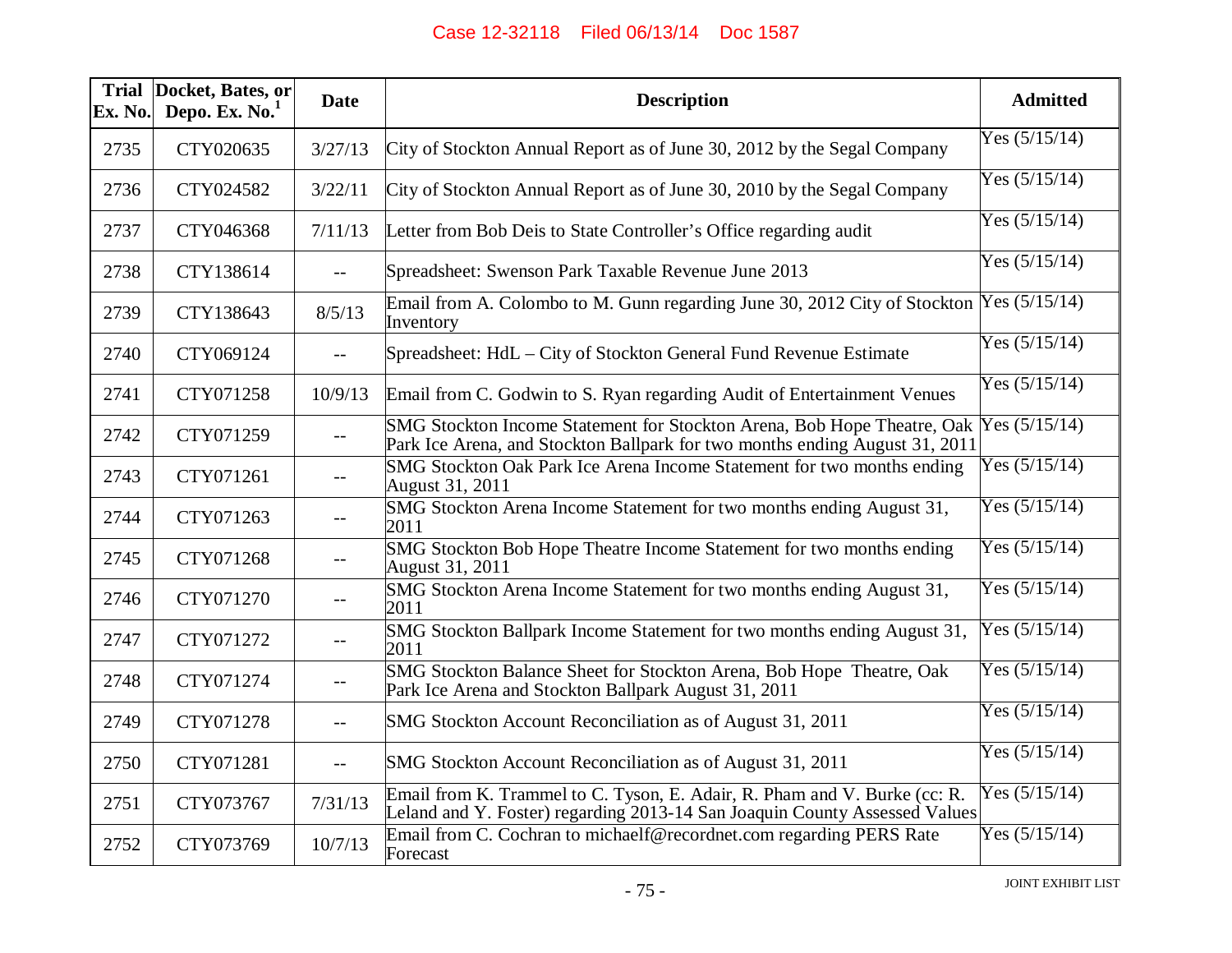| Ex. No. | Trial Docket, Bates, or<br>Depo. Ex. $No.1$ | <b>Date</b> | <b>Description</b>                                                                                                                                              | <b>Admitted</b> |
|---------|---------------------------------------------|-------------|-----------------------------------------------------------------------------------------------------------------------------------------------------------------|-----------------|
| 2753    | CTY073770                                   | $- -$       | Segal Company PERS Rate Forecast Assumptions                                                                                                                    | Yes $(5/15/14)$ |
| 2754    | CTY073930                                   | 11/9/12     | Email from T. Matuska to G. Borboa, S. Asakawa and T. Haase regarding<br>Termination of Original Plan staff report                                              | Yes $(5/15/14)$ |
| 2755    | CTY074433                                   | $-$         | Spreadsheet: List of City Marketable Properties                                                                                                                 | Yes $(5/15/14)$ |
| 2756    | CTY074969                                   | $--$        | Spreadsheet: Assets related to Oak Park Ice Arena for twelve months ending<br>June 30, 2010                                                                     | Yes $(5/15/14)$ |
| 2757    | CTY075319                                   | 1/3/12      | Spreadsheet: Entertainment Venues Activity Compilation for Fiscal Year<br>Ending June 30, 2010                                                                  | Yes $(5/15/14)$ |
| 2758    | CTY075322                                   | 5/31/12     | Spreadsheet: City of Stockton Combining General Ledger SMG vs. City                                                                                             | Yes $(5/15/14)$ |
| 2759    | CTY075323                                   | 5/31/12     | Spreadsheet: City of Stockton Combining General Ledger SMG vs. City                                                                                             | Yes $(5/15/14)$ |
| 2760    | CTY075324                                   | $-$         | Spreadsheet: City of Stockton Entry to record revenues, expenditures and<br>Balance Sheet account changes to reflect July 2012 activity for SMG                 | Yes $(5/15/14)$ |
| 2761    | CTY075674                                   | 7/27/11     | Email from P. Cone to K. Trammel, L. Montes and S. Mayer (cc: M. Cohen,<br>M. Villabroza and N. Cone) regarding Stockton Value Change Analysis                  | Yes $(5/15/14)$ |
| 2762    | CTY075676                                   | $- -$       | HdL City of Stockton 2011-12 Use Category Summary                                                                                                               | Yes $(5/15/14)$ |
| 2763    | CTY076790                                   | 3/11/13     | Email from J. Miller to K. Wilson (cc: N. Mamorno) regarding List of City<br>Owned Marketable Properties                                                        | Yes $(5/15/14)$ |
| 2764    | CTY076791                                   | 3/20/13     | Spreadsheet: City Potentially Marketable Properties Project Status Update                                                                                       | Yes $(5/15/14)$ |
| 2765    | CTY077023                                   | 4/22/13     | Email from V. Burke to E. Adair regarding SMG Compilation / TB's                                                                                                | Yes $(5/15/14)$ |
| 2766    | CTY077024                                   | 8/28/12     | Email from S. Jamison to V. Burke (cc: C. Godwin and L. Farrar) regarding<br><b>SMG Compilation / TBs</b>                                                       | Yes $(5/15/14)$ |
| 2767    | CTY077025                                   |             | Spreadsheet: Spreadsheet: City of Stockton Entry to record revenues,<br>expenditures and Balance Sheet account changes to reflect June 2012 activity<br>for SMG | Yes $(5/15/14)$ |
| 2768    | CTY081365                                   | $- -$       | Redlined version of document on Entertainment Venues Capital Improvement<br>Projects for FY 2014-2018                                                           | Yes $(5/15/14)$ |
| 2769    | CTY138644                                   | $- -$       | Swenson Facility Name Sealed Deposit Log June 12                                                                                                                | Yes $(5/15/14)$ |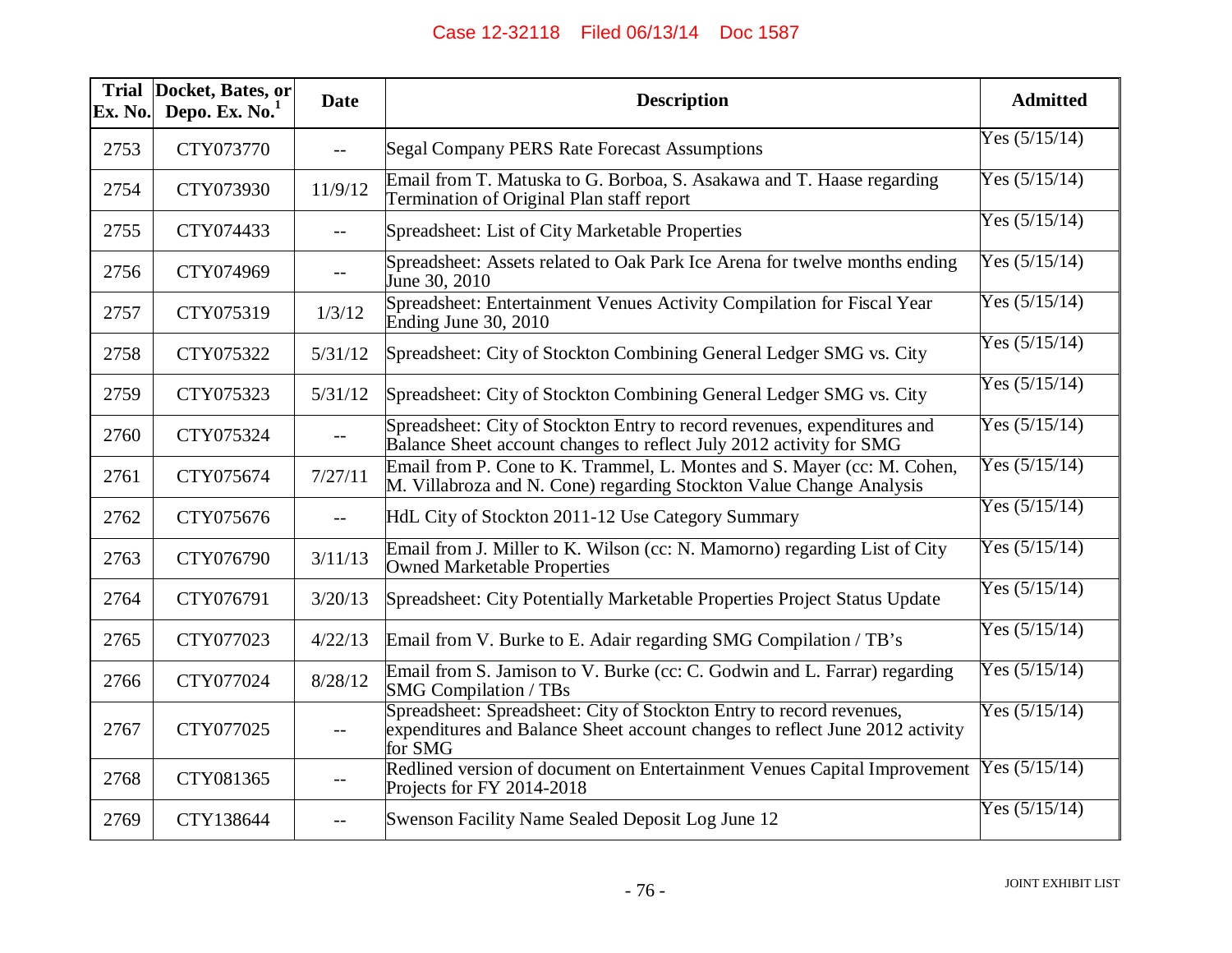| <b>Trial</b><br>Ex. No. | Docket, Bates, or<br>Depo. Ex. $No.1$ | <b>Date</b> | <b>Description</b>                                                                                                                                              | <b>Admitted</b>                                                                                                  |
|-------------------------|---------------------------------------|-------------|-----------------------------------------------------------------------------------------------------------------------------------------------------------------|------------------------------------------------------------------------------------------------------------------|
| 2770                    | CTY089395                             | 5/17/11     | Email from L. Montes to P. Sloan regarding Golf Item                                                                                                            | Yes $(5/15/14)$                                                                                                  |
| 2771                    | CTY089532                             | 8/21/12     | Email from D. Millican to L. Montes regarding property tax memorandum                                                                                           | Yes $(5/15/14)$                                                                                                  |
| 2772                    | CTY089533                             | 8/6/12      | Memorandum from D. Millican to B. Deis regarding 2012-13 Property Tax<br>Projection Recommendation                                                              | Yes $(5/15/14)$                                                                                                  |
| 2773                    | CTY089585                             | $- -$       | City of Stockton FY 2012-13 Preliminary Sales and Use Tax Revenues<br>Projection                                                                                | Yes $(5/15/14)$                                                                                                  |
| 2774                    | CTY089676                             | 3/6/11      | Email from S. Mayer to P. Sloan (cc: J. Maestretti, S. Wren, L. Farrar, S.<br>Mayer and K. Morales) regarding Draft golf operator contract                      | Yes $(5/15/14)$                                                                                                  |
| 2775                    | CTY089677                             | $--$        | Draft Management Agreement between the City of Stockton and Kemper<br><b>Sports Management</b>                                                                  | Yes $(5/15/14)$                                                                                                  |
| 2776                    | CTY089840                             | 3/6/11      | Email from S. Mayer to P. Sloan (cc: J. Maestretti, S. Wren, L. Farrar, S.<br>Mayer and K. Morales) regarding Draft Golf Operator contract                      | Yes $(5/15/14)$                                                                                                  |
| 2777                    | CTY089841                             |             | Draft Management Agreement between City of Stockton and Kemper Sports<br>Management                                                                             | Yes $(5/15/14)$                                                                                                  |
| 2778                    | CTY090686                             | $ -$        | Redlined version of report on Moody's downgrading to A1 from Aa3 City of<br>Stockton's Issuer Rating; Rating Outlook is Negative                                | Yes $(5/15/14)$ , but<br>only for the<br>limited purpose of<br>showing the<br>City's interaction<br>with Moody's |
| 2779                    | CTY092721                             | 10/29/13    | Email from V. Toppenberg to V. Burke regarding 2012 CAFR FN Disclosures                                                                                         | Yes $(5/15/14)$                                                                                                  |
| 2780                    | CTY092757                             | $- -$       | Financial Report on Stockton Arena, Bob Hope Theater, Oak Park Ice Arena,<br>and Banner Island Ballpark as Managed by SMG February 25, 2011 to June<br>30, 2011 | Yes $(5/15/14)$                                                                                                  |
| 2781                    | CTY092774                             |             | Financial Report on Stockton Arena, Bob Hope Theater, Oak Park Ice Arena,<br>and Banner Island Ballpark as Managed by SMG June 30, 2012                         | Yes $(5/15/14)$                                                                                                  |
| 2782                    | CTY093772                             | 3/26/13     | Memorandum from S. Wren to L. Montes and A. Cruz regarding Golf Program Yes (5/15/14)<br><b>White Paper</b>                                                     |                                                                                                                  |
| 2783                    | CTY093950                             | 5/7/13      | Email from A. Cruz to S. Wren regarding Swenson Park motor 3                                                                                                    | Yes $(5/15/14)$                                                                                                  |
| 2784                    | CTY093951                             | 5/6/13      | Email from T. Nelson to A. Cruz regarding Swenson Park motor 3                                                                                                  | Yes $(5/15/14)$                                                                                                  |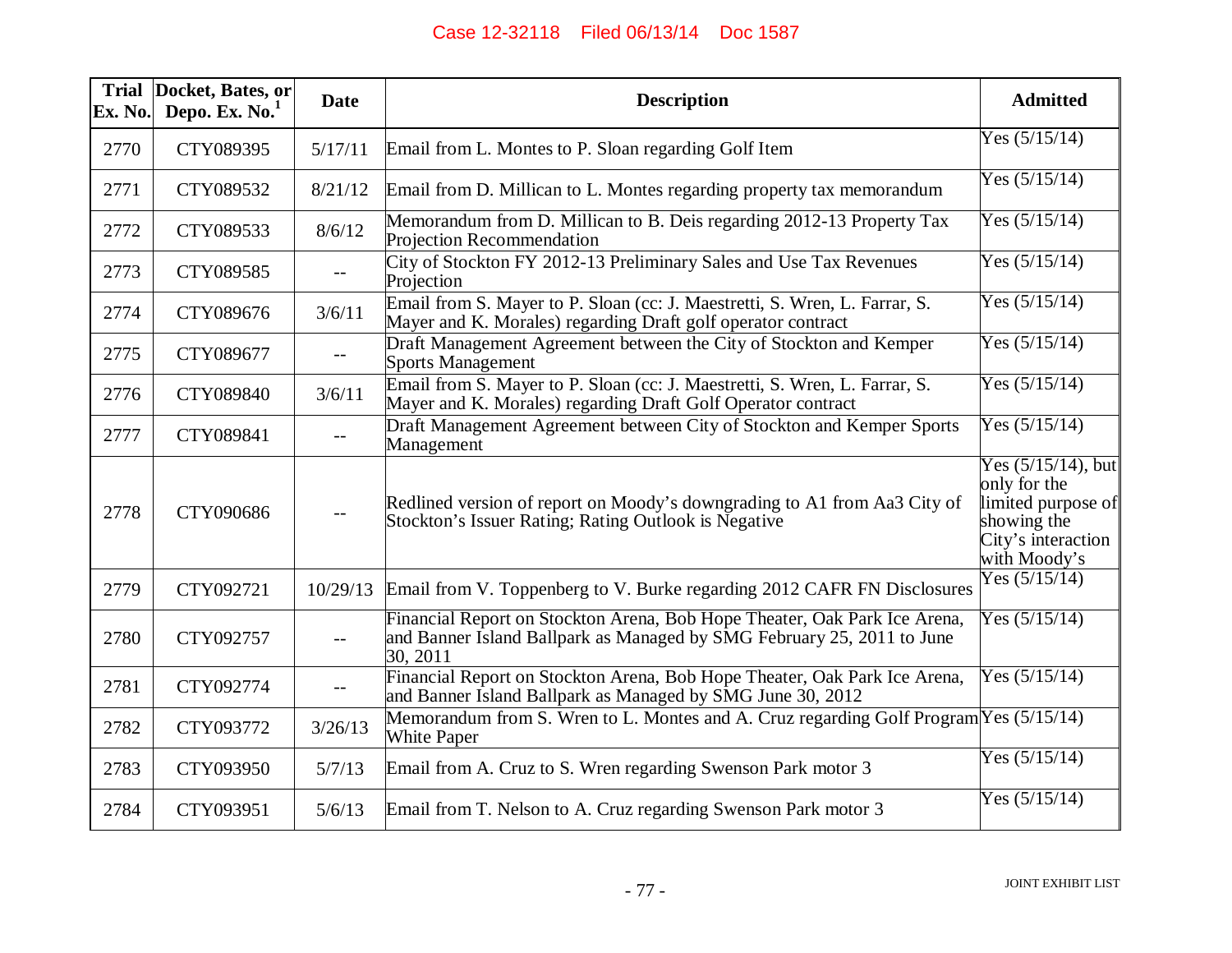| Ex. No. | Trial Docket, Bates, or<br>Depo. Ex. $No.1$ | <b>Date</b> | <b>Description</b>                                                                                                                                  | <b>Admitted</b> |
|---------|---------------------------------------------|-------------|-----------------------------------------------------------------------------------------------------------------------------------------------------|-----------------|
| 2785    | CTY093993                                   | 5/21/13     | Email from S. Wren to L. Montes regarding Community Services Power Point                                                                            | Yes $(5/15/14)$ |
| 2786    | CTY094155                                   | $-$         | Operations Agreement for the Billy Hebert Field and Oak Park Softball<br>Complex between the City of Stockton and All Star Sports                   | Yes $(5/15/14)$ |
| 2787    | CTY094397                                   | 12/12/13    | Email from P. Vasquez to L. Montes regarding Wilson comments on Five<br><b>Year Economic Forecast</b>                                               | Yes $(5/15/14)$ |
| 2788    | CTY094398                                   | 12/12/13    | Memorandum from K. Wilson to Mayor and City Council regarding Five Year Yes (5/15/14)<br><b>Economic Forecast</b>                                   |                 |
| 2789    | CTY096767                                   | 5/21/13     | Email from N. Xiong to D. Pascua regarding Stockton Events Center                                                                                   | Yes $(5/15/14)$ |
| 2790    | CTY096769                                   | 4/12/04     | Facilities Management Agreement between City of Stockton and IFG-<br>Stockton, Inc.                                                                 | Yes $(5/15/14)$ |
| 2791    | CTY096858                                   | 1/25/11     | Management Termination Agreement between City of Stockton and IFG-<br>Stockton Management, Inc.                                                     | Yes $(5/15/14)$ |
| 2792    | CTY096904                                   | 1/6/06      | City of Stockton Authorization of Payment to IFG                                                                                                    | Yes $(5/15/14)$ |
| 2793    | CTY096954                                   | 6/14/13     | Email from A. Colombo to S. Wren (cc: M. Gunn, A. Cruz, A. Castillo, L.<br>Farrar, and N. Xiong) regarding City of Stockton golf courses            | Yes $(5/15/14)$ |
| 2794    | CTY096955                                   | $- -$       | Stockton CA Golf Courses Balance Sheet for the eleven months ending May<br>31, 2013                                                                 | Yes $(5/15/14)$ |
| 2795    | CTY096976                                   | 5/31/13     | City of Stockton Bank Reconciliation                                                                                                                | Yes $(5/15/14)$ |
| 2796    | CTY096996                                   | 5/31/13     | <b>Stockton Accrued Sales Tax</b>                                                                                                                   | Yes $(5/15/14)$ |
| 2797    | CTY096997                                   | $- -$       | Spreadsheet: Swenson Park Taxable Revenue May 2013                                                                                                  | Yes $(5/15/14)$ |
| 2798    | CTY096998                                   | 6/19/13     | Email from A. Colombo to N. Xiong and S. Wren (cc: A. Cruz, A. Castillo, L.<br>Farrar and M. Gunn) regarding City of Stockton golf courses May 2013 | Yes $(5/15/14)$ |
| 2799    | CTY096999                                   | 5/31/13     | <b>Stockton Accrued Sales Tax</b>                                                                                                                   | Yes $(5/15/14)$ |
| 2800    | CTY097001                                   | 6/13        | Spreadsheet: Van Buskirk Taxable Revenue                                                                                                            | Yes $(5/15/14)$ |
| 2801    | CTY107322                                   | 9/27/12     | Email from S. Wren to L. Montes and A. Cruz regarding recreation and golf<br>summary financial reports                                              | Yes $(5/15/14)$ |
| 2802    | CTY107323                                   | $- -$       | 2012-13 Mid-Year Budget Review – Revenues and Expenditures Fund 044 –<br>Income Statement by Division Format                                        | Yes $(5/15/14)$ |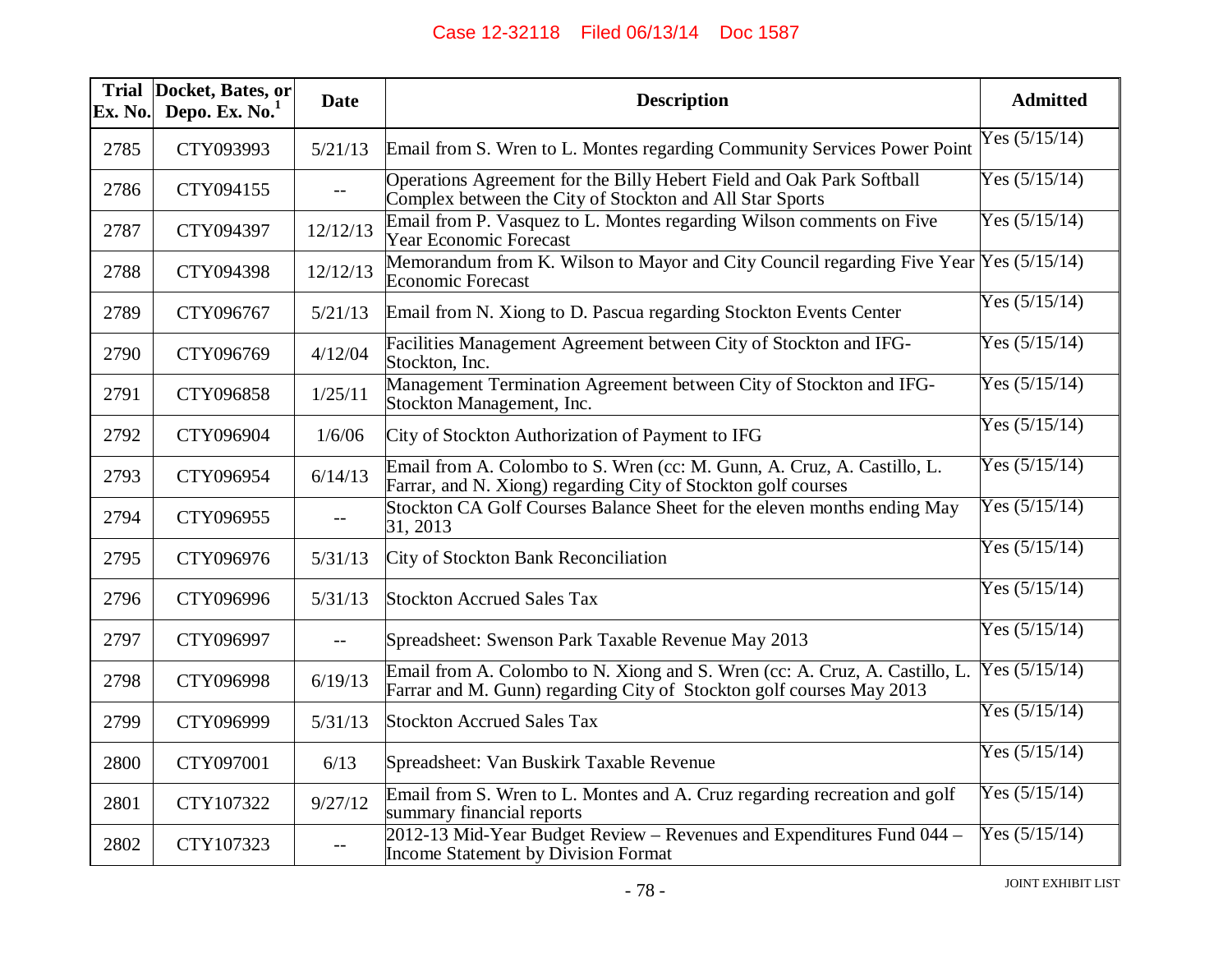| Ex. No. | Trial Docket, Bates, or<br>Depo. Ex. $No.1$ | <b>Date</b> | <b>Description</b>                                                                                                                 | <b>Admitted</b> |
|---------|---------------------------------------------|-------------|------------------------------------------------------------------------------------------------------------------------------------|-----------------|
| 2803    | CTY107325                                   | 9/28/12     | Email from M. Price to various recipients regarding Final Union Bank<br>Presentation                                               | Yes $(5/15/14)$ |
| 2804    | CTY107326                                   | 9/28/12     | <b>Presentation to Union Bank</b>                                                                                                  | Yes $(5/15/14)$ |
| 2805    | CTY107357                                   | $-$         | City of Stockton Water System Projected Pro Forma                                                                                  | Yes $(5/15/14)$ |
| 2806    | CTY107379                                   | 11/7/12     | Email from S. Wren to L. Montes and A. Cruz regarding recreation and golf<br>reports for meeting                                   | Yes $(5/15/14)$ |
| 2807    | CTY107380                                   | $- -$       | Fund 044 – Recreation – 2012-13 Mid-Year Budget Review                                                                             | Yes $(5/15/14)$ |
| 2808    | CTY107381                                   | $- -$       | Fund 481 Golf - 2012-13 Mid-Year Budget Review                                                                                     | Yes $(5/15/14)$ |
| 2809    | CTY107386                                   | 11/14/12    | Email S. Wren to A. Cruz (cc: L. Montes) regarding golf update on mid-year<br>program                                              | Yes $(5/15/14)$ |
| 2810    | CTY107392                                   | 11/27/12    | Email from P. Vasquez to L. Montes regarding Summary Bond and Lease<br>Long-Term Debt Obligations                                  | Yes $(5/15/14)$ |
| 2811    | CTY107452                                   | 2/25/13     | Email from A. Cruz to L. Montes and S. Wren (cc: K. Stockwell) regarding<br>Kemper's Budget for 2013-14                            | Yes $(5/15/14)$ |
| 2812    | CTY107556                                   | 3/27/13     | Email from S. Wren to L. Montes regarding Golf Program White Paper                                                                 | Yes $(5/15/14)$ |
| 2813    | CTY107558                                   | 3/26/13     | Memorandum from S. Wren to L. Montes and A. Cruz regarding Golf Program Yes (5/15/14)<br><b>White Paper</b>                        |                 |
| 2814    | CTY108419                                   | $-$         | City of Stockton Estimated Costs for Fiscal Years July 2011, 2012, 2013 and<br>2014                                                | Yes $(5/15/14)$ |
| 2815    | CTY108420                                   | $- -$       | Spreadsheet: Providing Net Profits for Arena, Bob Hope Theater, Ballpark,<br>Oak Park Ice Arena as of 10/22/08                     | Yes $(5/15/14)$ |
| 2816    | CTY108647                                   | 8/23/12     | Email from K. Dieker to M. Locke regarding Stockton information requests<br>and questions regarding various obligations            | Yes $(5/15/14)$ |
| 2817    | CTY109496                                   | 5/17/11     | Document on 2010-11 Emergency Measures and Declaring a State of<br>Emergency Based on Fiscal Circumstances for Fiscal Year 2011-12 | Yes $(5/15/14)$ |
| 2818    | CTY110788                                   | 9/19/11     | Email from L. Farrar to M. Gunn regarding Stockton Golf Courses July<br>Financials                                                 | Yes $(5/15/14)$ |
| 2819    | CTY110789                                   | $- -$       | Stockton CA Golf Courses Combined Summary Income Statement for months<br>ending July 31, $2011$                                    | Yes $(5/15/14)$ |
| 2820    | CTY110791                                   | $-$         | Stockton CA Golf Courses Balance Sheet for months ending July 31, 2011                                                             | Yes $(5/15/14)$ |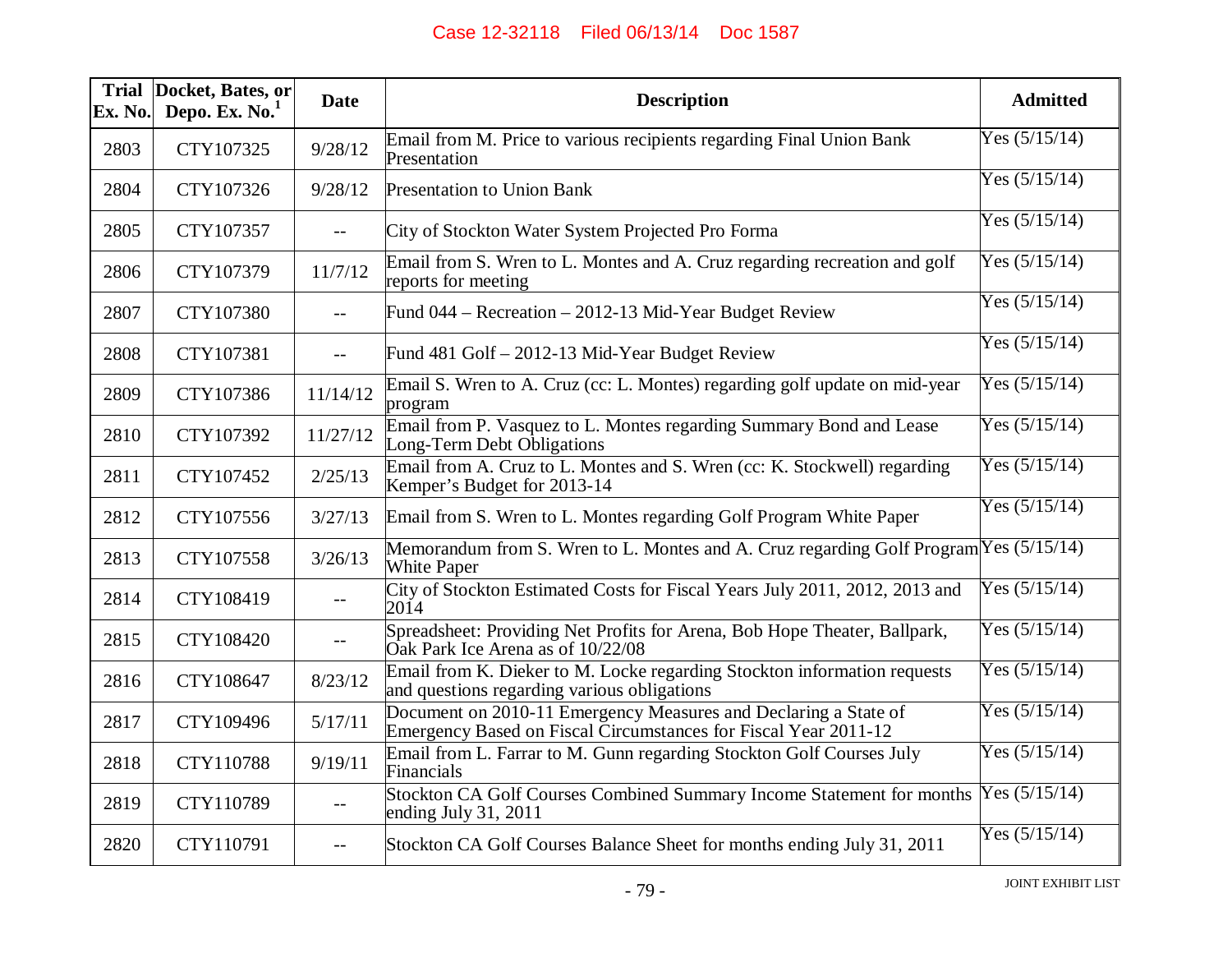| Ex. No. | Trial Docket, Bates, or<br>Depo. Ex. $No.1$ | <b>Date</b> | <b>Description</b>                                                                                                                                                     | <b>Admitted</b> |
|---------|---------------------------------------------|-------------|------------------------------------------------------------------------------------------------------------------------------------------------------------------------|-----------------|
| 2821    | CTY110793                                   | $--$        | Stockton CA Golf Courses Summary of All Units for months ending July 31,<br>2011                                                                                       | Yes $(5/15/14)$ |
| 2822    | CTY110815                                   | 7/31/11     | Spreadsheet: City of Stockton Bank Reconciliation for Wells Fargo                                                                                                      | Yes $(5/15/14)$ |
| 2823    | CTY110816                                   | 7/31/11     | City of Stockton Bank Reconciliation                                                                                                                                   | Yes $(5/15/14)$ |
| 2824    | CTY110817                                   | 7/31/11     | City of Stockton Bank Reconciliation                                                                                                                                   | Yes $(5/15/14)$ |
| 2825    | CTY110818                                   | $- -$       | Wells Fargo Account Summary for City of Stockton c/o Kemper Sports<br>Management for July 2011                                                                         | Yes $(5/15/14)$ |
| 2826    | CTY110824                                   | $-$         | M&I Account Summary for Kemper Sports Management Inc. July 2011                                                                                                        | Yes $(5/15/14)$ |
| 2827    | CTY110826                                   | $- -$       | M&I Account Summary for Kemper Sports Management Inc. July 2011                                                                                                        | Yes $(5/15/14)$ |
| 2828    | CTY111015                                   | 8/22/11     | Email from D. Chang to J. Kaull (cc: L. Farrar, A. Cruz, B. Griffin, J. Clark, S. Yes (5/15/14)<br>Argo and T. Nelson) regarding Stockton Golf Courses July Financials |                 |
| 2829    | CTY111017                                   | $- -$       | Stockton CA Golf Courses Combined Summary Income Statement for the<br>month ending July 31, 2011                                                                       | Yes $(5/15/14)$ |
| 2830    | CTY111019                                   | $-$         | Stockton CA Golf Courses Balance Sheet for the month ending July 31, 2011                                                                                              | Yes $(5/15/14)$ |
| 2831    | CTY111021                                   | --          | Stockton CA Golf Courses Summary of All Units for the month ending July<br>31, 2011                                                                                    | Yes $(5/15/14)$ |
| 2832    | CTY111043                                   | 7/31/11     | Spreadsheet: City of Stockton Bank Reconciliation for Wells Fargo                                                                                                      | Yes $(5/15/14)$ |
| 2833    | CTY111044                                   | 7/31/11     | City of Stockton Bank Reconciliation Wells Fargo                                                                                                                       | Yes $(5/15/14)$ |
| 2834    | CTY111045                                   | 7/31/11     | City of Stockton Bank Reconciliation M&I Bank                                                                                                                          | Yes $(5/15/14)$ |
| 2835    | CTY111046                                   | $--$        | Wells Fargo Account Summary for City of Stockton c/o Kemper Sports<br>Management July 2011                                                                             | Yes $(5/15/14)$ |
| 2836    | CTY111052                                   | $--$        | M&I Bank Account Summary for City of Stockton c/o Kemper Sports<br>Management July 2011                                                                                | Yes $(5/15/14)$ |
| 2837    | CTY111054                                   | $- -$       | M&I Bank Account Summary for City of Stockton c/o Kemper Sports<br>Management July 2011                                                                                | Yes $(5/15/14)$ |
| 2838    | CTY111056                                   | 9/20/11     | Email from B. Griffin to D. Chang (cc: L. Farrar, J. Clark, J. Kaull, S. Argo<br>and T. Nelson) regarding Stockton golf Courses August Financials                      | Yes $(5/15/14)$ |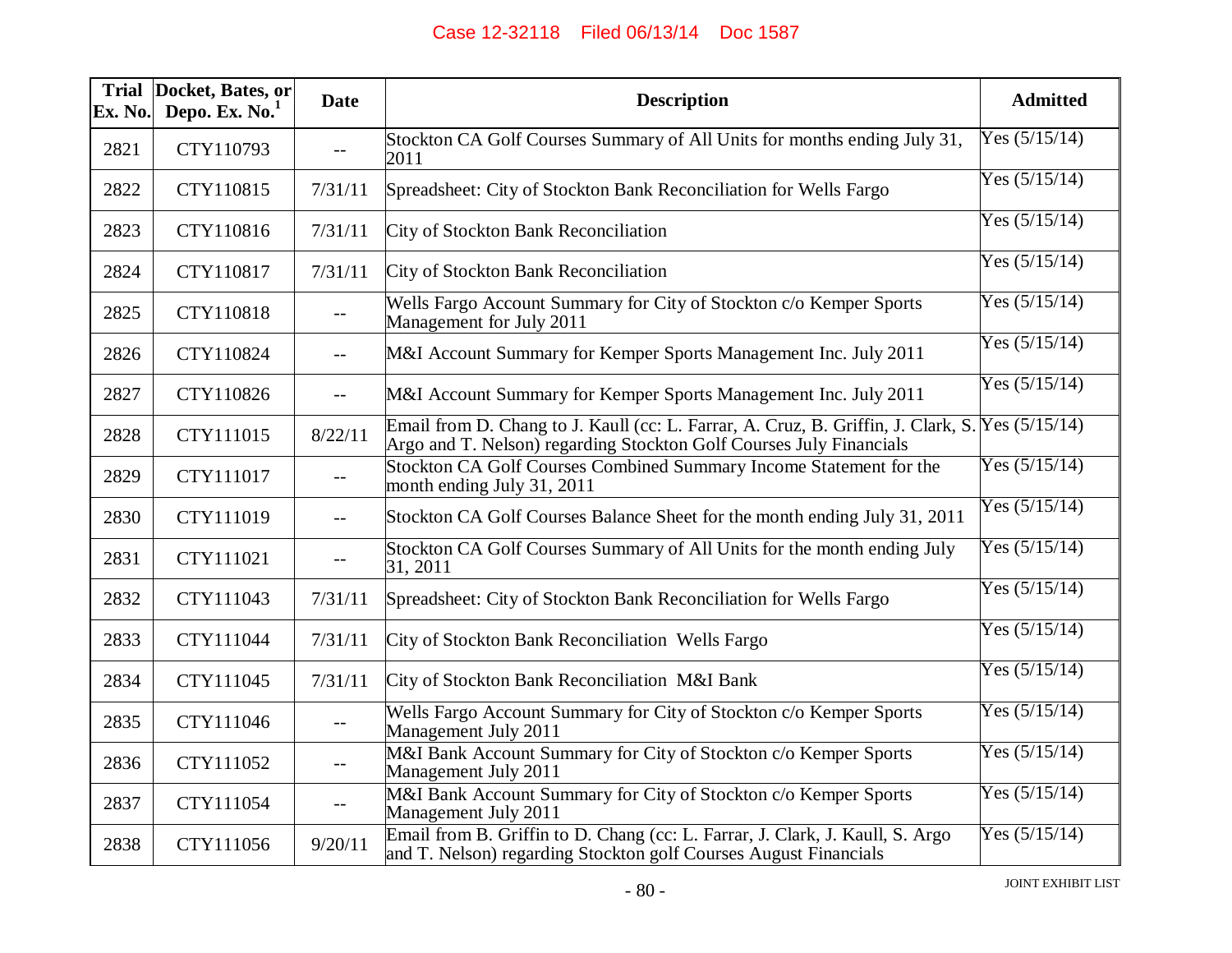| Ex. No. | Trial Docket, Bates, or<br>Depo. Ex. $No.1$ | <b>Date</b> | <b>Description</b>                                                                                                       | <b>Admitted</b> |
|---------|---------------------------------------------|-------------|--------------------------------------------------------------------------------------------------------------------------|-----------------|
| 2839    | CTY111057                                   | $- -$       | Stockton CA Golf Courses Combined Summary Income Statement for the two Yes (5/15/14)<br>months ending August 31, 2011    |                 |
| 2840    | CTY111059                                   | $-$         | Stockton CA Golf Courses Balance Sheet for the two months ending August<br>31, 2011                                      | Yes $(5/15/14)$ |
| 2841    | CTY111061                                   | $-$         | Stockton CA Golf Courses Summary of All Units for the two months ending<br>August 31, 2011                               | Yes $(5/15/14)$ |
| 2842    | CTY111084                                   | 8/31/11     | City of Stockton Bank Reconciliation Wells Fargo                                                                         | Yes $(5/15/14)$ |
| 2843    | CTY111985                                   | 8/31/11     | City of Stockton Bank Reconciliation M&I Bank                                                                            | Yes $(5/15/14)$ |
| 2844    | CTY111086                                   | 8/31/11     | City of Stockton Bank Reconciliation M&I Bank                                                                            | Yes $(5/15/14)$ |
| 2845    | CTY111087                                   | $-$         | M&I Bank Account Statement for Kemper Sports Management August 2011                                                      | Yes $(5/15/14)$ |
| 2846    | CTY111089                                   | $- -$       | M&I Bank Account Statement for Kemper Sports Management August 2011                                                      | Yes $(5/15/14)$ |
| 2847    | CTY111092                                   | $- -$       | Wells Fargo Bank Account Statement for City of Stockton c/o Kemper Sports<br>Management August 2011                      | Yes $(5/15/14)$ |
| 2848    | CTY111106                                   | $-$         | Email from B. Griffin to D. Chang regarding Stockton Golf Courses<br>September Financials                                | Yes $(5/15/14)$ |
| 2849    | CTY111107                                   | $-$         | Stockton CA Golf Courses Combined Summary Income Statement for the two Yes (5/15/14)<br>months ending September 30, 2011 |                 |
| 2850    | CTY111109                                   | $-$         | Stockton CA Golf Courses Balance Sheet for the two months ending<br>September 30, 2011                                   | Yes $(5/15/14)$ |
| 2851    | CTY111111                                   | $-\,-$      | Stockton CA Golf Courses Summary of All Units for the two months ending<br>September 30, 2011                            | Yes $(5/15/14)$ |
| 2852    | CTY111113                                   | 9/30/11     | City of Stockton Bank Reconciliation Wells Fargo                                                                         | Yes $(5/15/14)$ |
| 2853    | CTY111134                                   | 9/30/11     | City of Stockton Bank Reconciliation M&I Bank                                                                            | Yes $(5/15/14)$ |
| 2854    | CTY111135                                   | 9/30/11     | City of Stockton Bank Reconciliation M&I Bank                                                                            | Yes $(5/15/14)$ |
| 2855    | CTY111305                                   | 11/28/11    | Email from B. Griffin to L. Farrar regarding Stockton Golf Courses<br><b>October Financials</b>                          | Yes $(5/15/14)$ |
| 2856    | CTY111306                                   | $- -$       | Stockton CA Golf Courses Combined Summary Income Statement for the two Yes (5/15/14)<br>months ending October 31, 2011   |                 |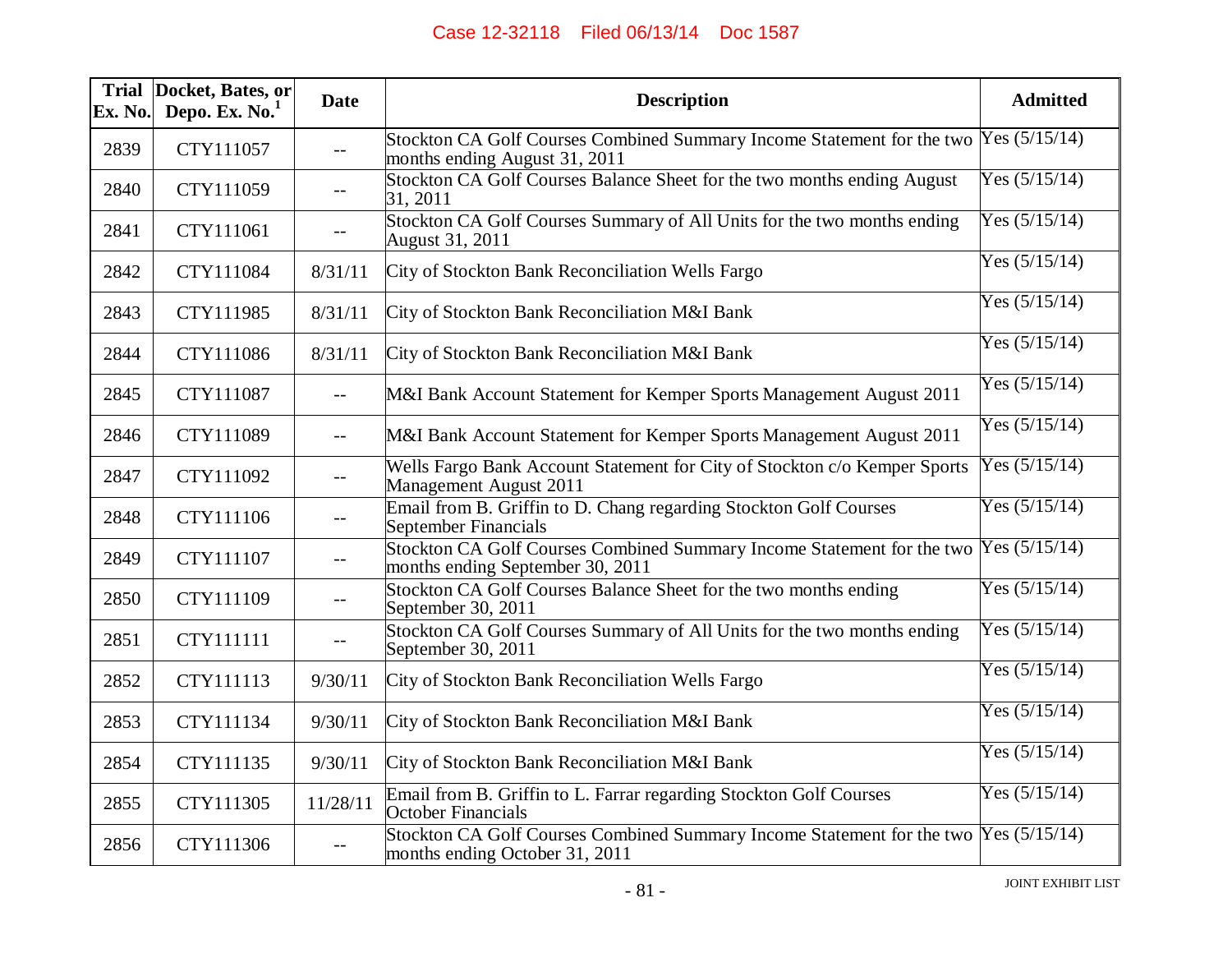| Ex. No. | Trial Docket, Bates, or<br>Depo. Ex. $No.1$ | <b>Date</b> | <b>Description</b>                                                                                                      | <b>Admitted</b> |
|---------|---------------------------------------------|-------------|-------------------------------------------------------------------------------------------------------------------------|-----------------|
| 2857    | CTY111308                                   | $- -$       | Stockton CA Golf Courses Balance Sheet for the two months ending October<br>31, 2011                                    | Yes $(5/15/14)$ |
| 2858    | CTY111310                                   | $- -$       | Stockton CA Golf Courses Summary of All Units for the two months ending<br>October 31, 2011                             | Yes $(5/15/14)$ |
| 2859    | CTY111351                                   | $- -$       | Stockton CA Golf Courses Combined Summary Income Statement for the two Yes (5/15/14)<br>months ending November 30, 2011 |                 |
| 2860    | CTY111353                                   | $-$         | Stockton CA Golf Courses Balance Sheet for the two months ending<br>November 30, 2011                                   | Yes $(5/15/14)$ |
| 2861    | CTY111355                                   | $- -$       | Stockton CA Golf Courses Summary of All Units for the two months ending<br>November 30, 2011                            | Yes $(5/15/14)$ |
| 2862    | CTY111403                                   | 1/20/12     | Email from E. Touloumis to L. Farrar regarding Stockton Golf Course Dec<br>Financials                                   | Yes $(5/15/14)$ |
| 2863    | CTY111404                                   | $--$        | Stockton CA Golf Courses Balance Sheet for the six months ending December Yes (5/15/14)<br>31, 2011                     |                 |
| 2864    | CTY111406                                   | $- -$       | Stockton CA Golf Courses Summary of All Units for the six months ending<br>December 31, 2011                            | Yes $(5/15/14)$ |
| 2865    | CTY111429                                   |             | Stockton CA Golf Courses Combined Summary Income Statement for the six<br>months ending December 31, 2011               | Yes $(5/15/14)$ |
| 2866    | CTY111747                                   | 6/19/12     | Email from J. Hikido to L. Farrar regarding Fund 86                                                                     | Yes $(5/15/14)$ |
| 2867    | CTY111748                                   | 5/7/12      | Spreadsheet: Entertainment Venues Activity Compilation for Period end<br>March 31, 2012                                 | Yes $(5/15/14)$ |
| 2868    | CTY112179                                   | 9/20/12     | Email from S. Wren to L. Farrar and V. Burke regarding Golf cash request                                                | Yes $(5/15/14)$ |
| 2869    | CTY112789                                   | $-$         | City Debt Policies and Use of Debt                                                                                      | Yes $(5/15/14)$ |
| 2870    | CTY113877                                   | $-$         | General Fund Ledger 2008-2009, 2011-2012 and 2012-2013                                                                  | Yes $(5/15/14)$ |
| 2871    | CTY113878                                   | $-$         | General Fund Projection 2008-2009, 2011-12 and 2012-2013                                                                | Yes $(5/15/14)$ |
| 2872    | CTY113879                                   | $- -$       | General Fund Four-year Financial Projection 2008-09, 2011-12 through 2014-<br>2015                                      | Yes $(5/15/14)$ |
| 2873    | CTY113880                                   | $- -$       | General Fund Four-year Financial Projection 2008-09, 2011-12 through 2014-<br>2015                                      | Yes $(5/15/14)$ |
| 2874    | CTY113881                                   | $-$         | General Fund Four-year Financial Projection 2008-09, 2011-12 through 2014-<br>2015                                      | Yes $(5/15/14)$ |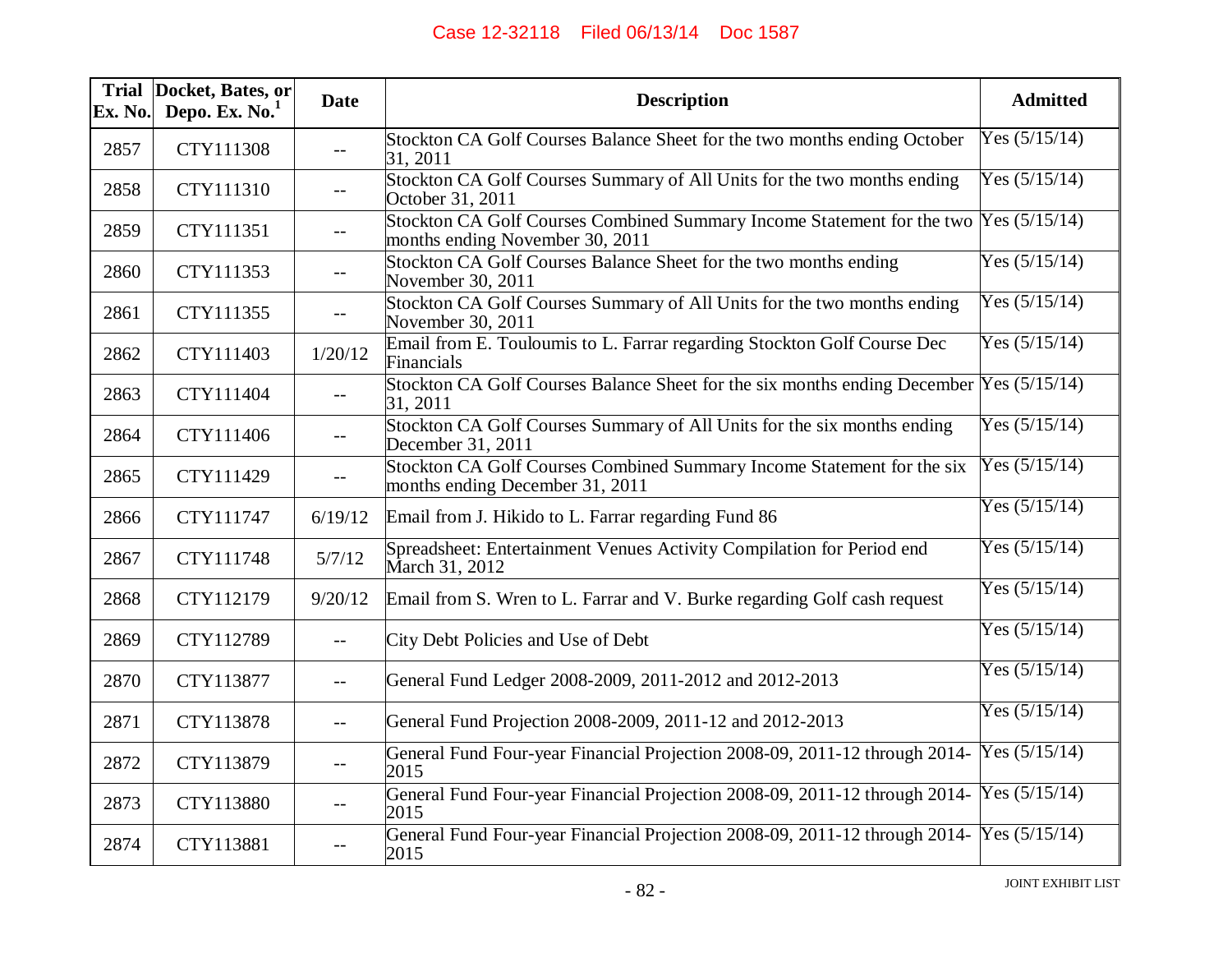| <b>Trial</b><br>Ex. No. | Docket, Bates, or<br>Depo. Ex. $No.1$ | <b>Date</b>              | <b>Description</b>                                                                                                                                                            | <b>Admitted</b> |
|-------------------------|---------------------------------------|--------------------------|-------------------------------------------------------------------------------------------------------------------------------------------------------------------------------|-----------------|
| 2875                    | CTY116181                             | 12/22/11                 | Email from W. Tancik to C. Godwin regarding Financials for Nov 2011                                                                                                           | Yes $(5/15/14)$ |
| 2876                    | CTY116182                             | 12/22/11                 | SMG Stockton Aged Receivables as of Nov 30, 2011                                                                                                                              | Yes $(5/15/14)$ |
| 2877                    | CTY116187                             | $- -$                    | SMG Stockton Arena Income Statement for the five months ending November Yes (5/15/14)<br>30, 2011                                                                             |                 |
| 2878                    | CTY116189                             | $- -$                    | SMG Stockton Balance Sheet Stockton Arena, Bob Hope Theatre, Oak Park<br>Ice Arena, and Stockton Ballpark November 30, 2011                                                   | Yes $(5/15/14)$ |
| 2879                    | CTY116193                             | $-$                      | SMG Stockton Ballpark Income Statement for the five months ending<br>November 30, 2011                                                                                        | Yes $(5/15/14)$ |
| 2880                    | CTY116195                             | $-$                      | SMG Stockton Bob Hope Theatre Income Statement for the five months<br>ending November 30, 2011                                                                                | Yes $(5/15/14)$ |
| 2881                    | CTY116197                             | 12/22/11                 | SMG Stockton Account Reconciliation as of November 30, 2011                                                                                                                   | Yes $(5/15/14)$ |
| 2882                    | CTY116200                             | $- -$                    | SMG Stockton Income Statement for Stockton Arena, Bob Hope Theatre, Oak Yes (5/15/14)<br>Park Ice Arena and Stockton Ballpark for the five months ending November<br>30, 2011 |                 |
| 2883                    | CTY116265                             | $- -$                    | SMG Stockton Income Statement for Oak Park Ice Arena for the five months<br>ending November 30, 2011                                                                          | Yes $(5/15/14)$ |
| 2884                    | CTY116267                             | 12/22/11                 | SMG Stockton Account Reconciliation as of November 30, 2011                                                                                                                   | Yes $(5/15/14)$ |
| 2885                    | CTY116273                             | $--$                     | SMG Stockton Income Statement for Stockton Arena for the five months<br>ending November 30, 2011                                                                              | Yes $(5/15/14)$ |
| 2886                    | CTY116279                             | 12/21/11                 | SMG Stockton report on Stockton Arena, Bob Hope Theatre, Oak Park Ice<br>Arena and Stockton Ballpark for the City of Stockton                                                 | Yes $(5/15/14)$ |
| 2887                    | CTY120119                             | $-$                      | Email from J. Kaull to S. Wren, L. Farrar, M. Gunn, A. Cruz, D. Chang, S.<br>Argo, and T. Nelson regarding Stockton Golf Courses July Financial<br><b>Statements Review</b>   | Yes $(5/15/14)$ |
| 2888                    | CTY120120                             | $--$                     | Email from J. Kaull from D. Chang regarding July Financials for Swenson and $Y$ es $(5/15/14)$<br>Van Buskirk                                                                 |                 |
| 2889                    | CTY138672                             | $--$                     | Van Buskirk Facility Name Sealed Deposit Log June 12                                                                                                                          | Yes $(5/15/14)$ |
| 2890                    | CTY138688                             | 8/5/13                   | Email from J. Johnson to C. Godwin, T. Chapa and L. Farrar regarding June<br>2013 SMG Stockton Financials                                                                     | Yes $(5/15/14)$ |
| 2891                    | CTY120123                             | $\overline{\phantom{a}}$ | Message from J. Kaull to D. Chang regarding July Financial Statements for<br><b>Swenson and Van Buskirk</b>                                                                   | Yes $(5/15/14)$ |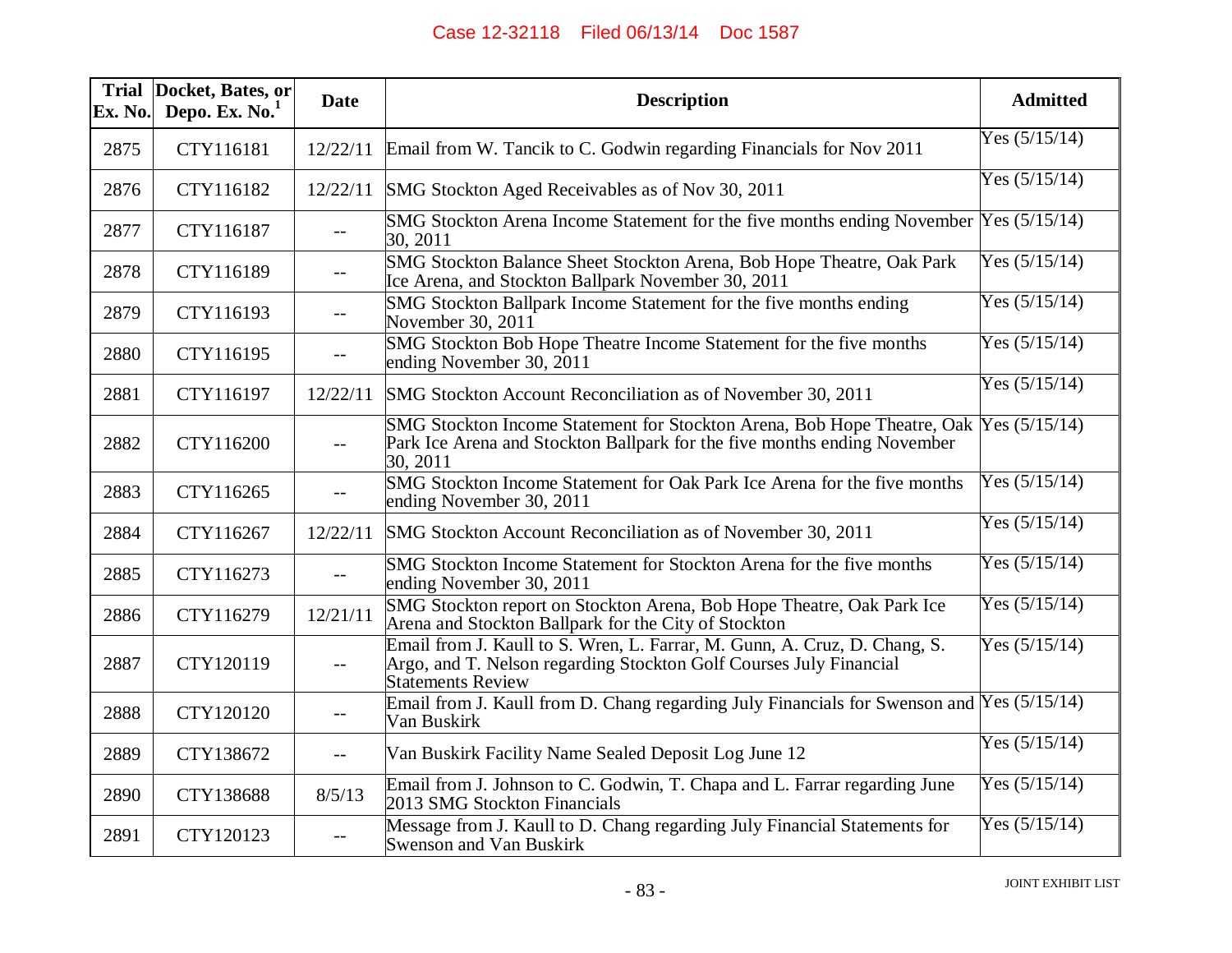| Ex. No. | Trial Docket, Bates, or<br>Depo. Ex. No. <sup>1</sup> | <b>Date</b> | <b>Description</b>                                                                                                  | <b>Admitted</b> |
|---------|-------------------------------------------------------|-------------|---------------------------------------------------------------------------------------------------------------------|-----------------|
| 2892    | CTY120124                                             | $- -$       | Stockton CA Golf Courses Combined Summary Income Statement for the two Yes (5/15/14)<br>months ending July 31, 2011 |                 |
| 2893    | CTY120126                                             | $- -$       | Stockton CA Golf Courses Balance Sheet for the two months ending July 31,<br>2011                                   | Yes $(5/15/14)$ |
| 2894    | CTY120128                                             | $- -$       | Stockton CA Golf Courses Summary of All Units for the two months ending<br>July 31, 2011                            | Yes $(5/15/14)$ |
| 2895    | CTY120163                                             | $-$         | Email from L. Montes to B. Deis regarding Forecasts and 11-12 Update                                                | Yes $(5/15/14)$ |
| 2896    | CTY120164                                             | $- -$       | General Fund Four year Financial Projection 2008-09, and 2012-13 through<br>2014-15                                 | Yes $(5/15/14)$ |
| 2897    | CTY120166                                             | $- -$       | General Fund 2011-12 Budget Update                                                                                  | Yes $(5/15/14)$ |
| 2898    | CTY127120                                             | 12/17/13    | Email from J. Stimac to V. Burke regarding delinquent repots of financial<br>transactions                           | Yes $(5/15/14)$ |
| 2899    | CTY127563                                             | 5/7/13      | Email from L. Montes to A. Cruz regarding urgent golf issues                                                        | Yes $(5/15/14)$ |
| 2900    | CTY127565                                             | 5/7/13      | Email from L. Montes to A. Cruz regarding urgent golf issues                                                        | Yes $(5/15/14)$ |
| 2901    | CTY128468                                             | 2/25/13     | Email from A. Cruz to L. Montes and S. Wren regarding Kemper's Monthly<br><b>Client Report</b>                      | Yes $(5/15/14)$ |
| 2901    | CTY128469                                             | 2/25/13     | Email from S. Argo to A. Cruz regarding Monthly Client Report                                                       | Yes $(5/15/14)$ |
| 2902    | CTY128470                                             | 2/20/13     | Letter from Kemper Sports to A. Cruz regarding financial summary                                                    | Yes $(5/15/14)$ |
| 2903    | CTY128472                                             | 2/26/13     | Email from C. Cochran to L. Montes regarding Ambac agreement and<br>documents filed                                 | Yes $(5/15/14)$ |
| 2904    | CTY129098                                             | 5/7/13      | Email from A. Cruz to L. Montes regarding Urgent Golf Issues                                                        | Yes $(5/15/14)$ |
| 2905    | CTY129100                                             | 5/7/13      | Email from S. Wren to L. Montes regarding Urgent Golf Issues                                                        | Yes $(5/15/14)$ |
| 2906    | CTY129208                                             | 5/9/13      | Email from C. Godwin to C. Clegg and L. Montes regarding SMG Business<br>Plan Staff report                          | Yes $(5/15/14)$ |
| 2907    | CTY128209                                             | 5/21/13     | SMG Business Plan for Fiscal Year 2013-2014                                                                         | Yes $(5/15/14)$ |
| 2908    | CTY129273                                             |             | Draft of SMG Business Plan for Fiscal Year 2013-14                                                                  | Yes $(5/15/14)$ |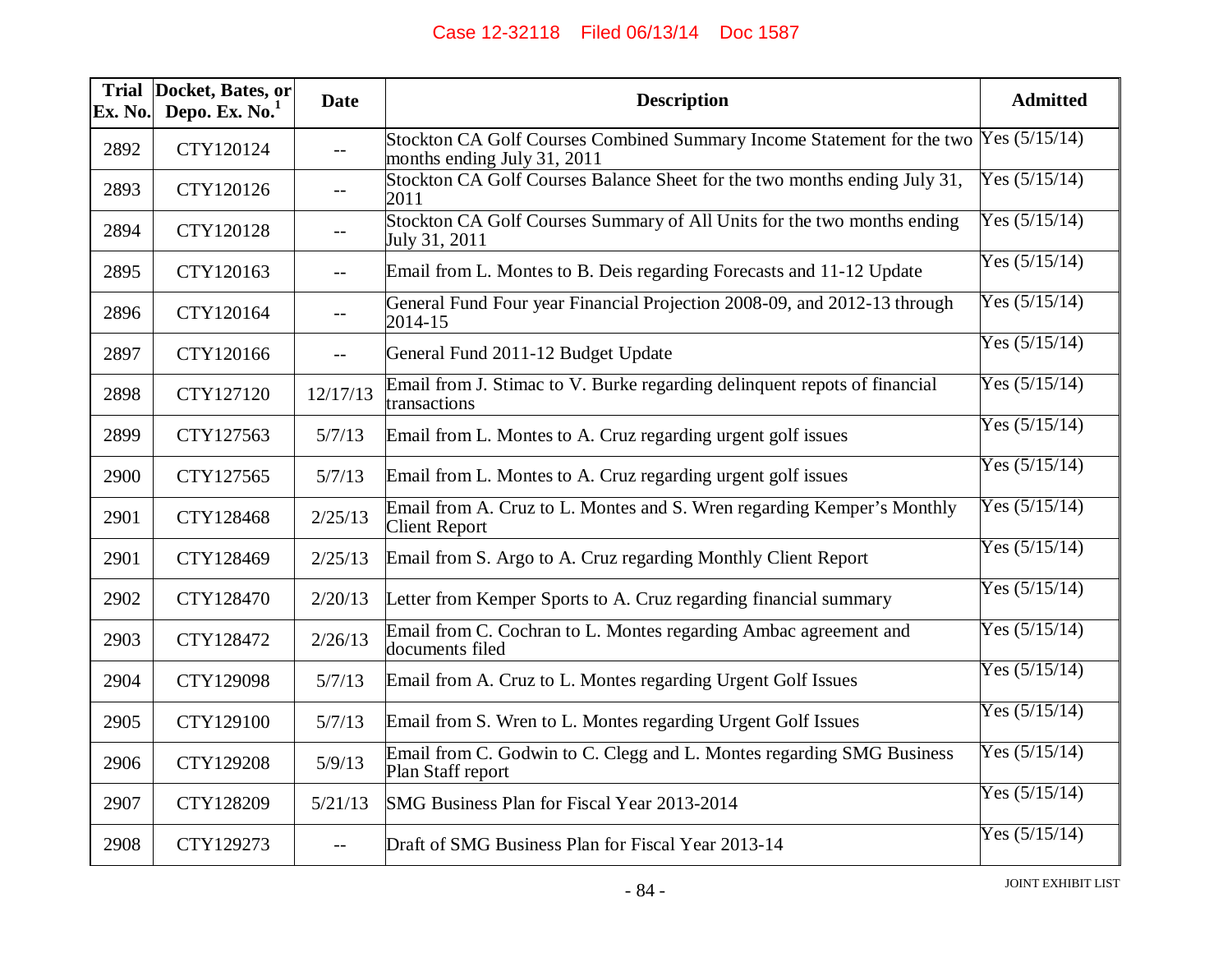| Ex. No. | Trial Docket, Bates, or<br>Depo. Ex. No. <sup>1</sup> | <b>Date</b> | <b>Description</b>                                                                                                                                                                    | <b>Admitted</b> |
|---------|-------------------------------------------------------|-------------|---------------------------------------------------------------------------------------------------------------------------------------------------------------------------------------|-----------------|
| 2909    | CTY129343                                             | 6/4/13      | Email from P. Vasquez to L. Montes regarding Kemper agreement                                                                                                                         | Yes $(5/15/14)$ |
| 2910    | CTY129344                                             | 6/21/11     | Management Agreement between City of Stockton and Kemper Sports<br>Management                                                                                                         | Yes $(5/15/14)$ |
| 2911    | CTY129395                                             | 6/4/13      | Email from S. Wren to L. Montes regarding golf 481 financial summary                                                                                                                  | Yes $(5/15/14)$ |
| 2912    | CTY129396                                             | $- -$       | Golf Fund 481 2012-13 Mid-Year Budget Review                                                                                                                                          | Yes $(5/15/14)$ |
| 2913    | CTY129398                                             | 6/11/13     | Email from S. Wren to L. Montes regarding Visit at Swenson                                                                                                                            | Yes $(5/15/14)$ |
| 2914    | CTY129996                                             | 10/1/13     | Email from C. Cochran to L. Montes regarding Press Conference PowerPoint                                                                                                              | Yes $(5/15/14)$ |
| 2915    | CTY129997                                             | 10/13       | PowerPoint on City's Plan of Adjustment and Disclosure Statement                                                                                                                      | Yes $(5/15/14)$ |
| 2916    | CTY130335                                             | $\qquad -$  | SMG Stockton Business Plan FY 2013-2014                                                                                                                                               | Yes $(5/15/14)$ |
| 2917    | CTY130429                                             | $-$         | Email from C. Godwin to various recipients regarding SMG FY 2012-13 Audit Yes $(5/15/14)$<br>by Bowman                                                                                |                 |
| 2918    | CTY130430                                             | $-$         | Comparative Financial Report for the Stockton Arena, Bob Hope Theater, Oak Yes (5/15/14)<br>Park Ice Arena and Banner Island Ballpark as Managed by SMG for July 30,<br>2013 and 2012 |                 |
| 2919    | CTY130679                                             | 12/26/13    | Email from S. Wren to L. Montes regarding golf appropriation                                                                                                                          | Yes $(5/15/14)$ |
| 2920    | CTY133807                                             | 9/23/12     | Email from L. Farrar to isaacw@mazeassociates.com regarding<br>Revenues/Receipts for Open Items 9/19/12 SMG Report – Bowman & Co                                                      | Yes $(5/15/14)$ |
| 2921    | CTY133808                                             | $-$         | Financial Report for the Stockton Arena, Bob Hope Theater, Oak Park Ice<br>Arena and Banner Island Ballpark as Managed by SMG for February 25, 2011<br>to June 30, 2011               | Yes $(5/15/14)$ |
| 2922    | CTY134750                                             | 1/25/13     | Email from W. Tancik to C. Godwin, L. Farrar and S. Jamison regarding<br>December Financials 2012                                                                                     | Yes $(5/15/14)$ |
| 2923    | CTY134751                                             | 1/25/13     | SMG Stockton Aged Receivables as of December 31, 2012                                                                                                                                 | Yes $(5/15/14)$ |
| 2924    | CTY134757                                             | $- -$       | SMG Stockton Arena Income Statement for the six months ending December<br>31, 2012                                                                                                    | Yes $(5/15/14)$ |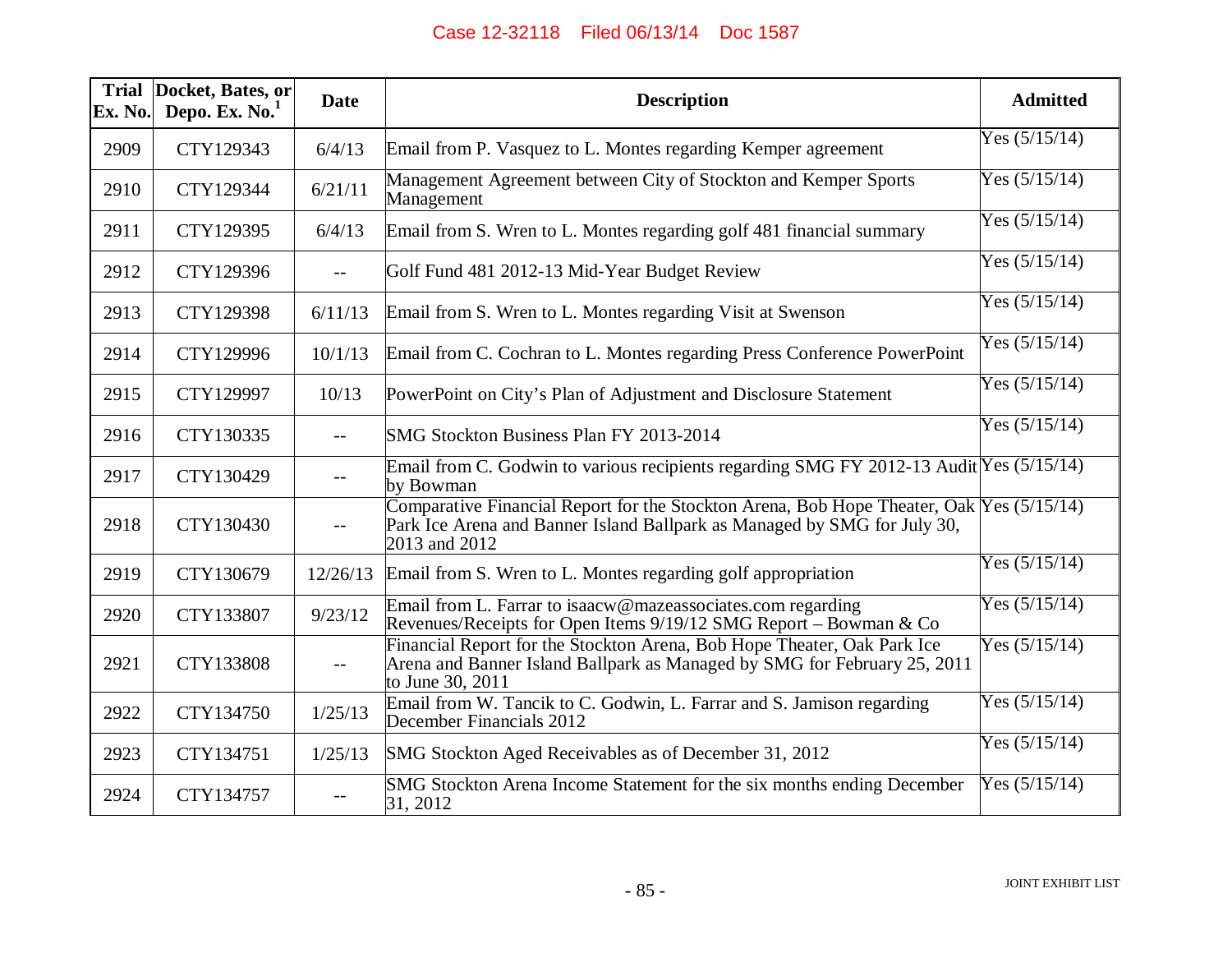| Ex. No. | Trial Docket, Bates, or<br>Depo. Ex. $No.1$ | <b>Date</b> | <b>Description</b>                                                                                                                                             | <b>Admitted</b> |
|---------|---------------------------------------------|-------------|----------------------------------------------------------------------------------------------------------------------------------------------------------------|-----------------|
| 2925    | CTY134759                                   | $- -$       | SMG Stockton Balance Sheet for Stockton Arena, Bob Hope Theatre, Oak<br>Park Ice Arena and Stockton Ballpark for the six months ending December 31,<br>2012    | Yes $(5/15/14)$ |
| 2926    | CTY134763                                   | $-$         | SMG Stockton Ballpark Income Statement for the six months ending<br>December 31, 2012                                                                          | Yes $(5/15/14)$ |
| 2927    | CTY134789                                   | $-$         | SMG Stockton Income Statement for Stockton Arena, Bob Hope Theatre, Oak<br>Park Ice Arena and Stockton Ballpark for the six months ending December 31,<br>2012 | Yes $(5/15/14)$ |
| 2928    | CTY134791                                   | $- -$       | SMG Stockton Oak Park Ice Arena Income Statement for the six months<br>ending December 31, 2012                                                                | Yes $(5/15/14)$ |
| 2929    | CTY134800                                   | 1/25/13     | Email from L. Farrar to T. Chapa regarding SMG Financial Statements                                                                                            | Yes $(5/15/14)$ |
| 2930    | CTY134801                                   | 8/27/12     | Email from W. Tancik to C. Godwin regarding July 2012 Financials                                                                                               | Yes $(5/15/14)$ |
| 2931    | CTY134816                                   | $--$        | SMG Stockton Income Statement for Stockton Arena, Bob Hope Theatre, Oak<br>Park Ice Arena and Stockton Ballpark for the one month ending July 31, 2012         | Yes $(5/15/14)$ |
| 2932    | CTY134818                                   | $- -$       | SMG Stockton Oak Park Ice Arena Income Statement for the one month<br>ending July 31, 2012                                                                     | Yes $(5/15/14)$ |
| 2933    | CTY134849                                   | 9/25/12     | Email from W. Tancik to C. Godwin regarding August 2012 Financials                                                                                             | Yes $(5/15/14)$ |
| 2934    | CTY135448                                   | 6/25/13     | Email from L. Farrar to T. Chapa regarding SMG Business Plan                                                                                                   | Yes $(5/15/14)$ |
| 2935    | CTY135449                                   | 2/24/11     | Management Agreement between the City of Stockton and SMG                                                                                                      | Yes $(5/15/14)$ |
| 2936    | CTY135491                                   | 8/9/12      | Email from C. Godwin to various recipients regarding SMG Business Plan                                                                                         | Yes $(5/15/14)$ |
| 2937    | CTY135492                                   | $- -$       | SMG Stockton Business Plan Fiscal Year 2012-13 Presented to the City of<br>Stockton                                                                            | Yes $(5/15/14)$ |
| 2938    | CTY135531                                   | 8/28/12     | Redlined version of memorandum from L. Montes to Mayor and City Council<br>regarding SMG Business Plan for the Fiscal Year 2012-13                             | Yes $(5/15/14)$ |
| 2939    | CTY135543                                   | 6/25/13     | Email from L. Farrar to T. Chapa regarding Council Resolution regarding<br><b>SMG</b>                                                                          | Yes $(5/15/14)$ |
| 2940    | CTY135544                                   | 9/7/11      | Email from C. Godwin to L. Farrar regarding resolution regarding SMG                                                                                           | Yes $(5/15/14)$ |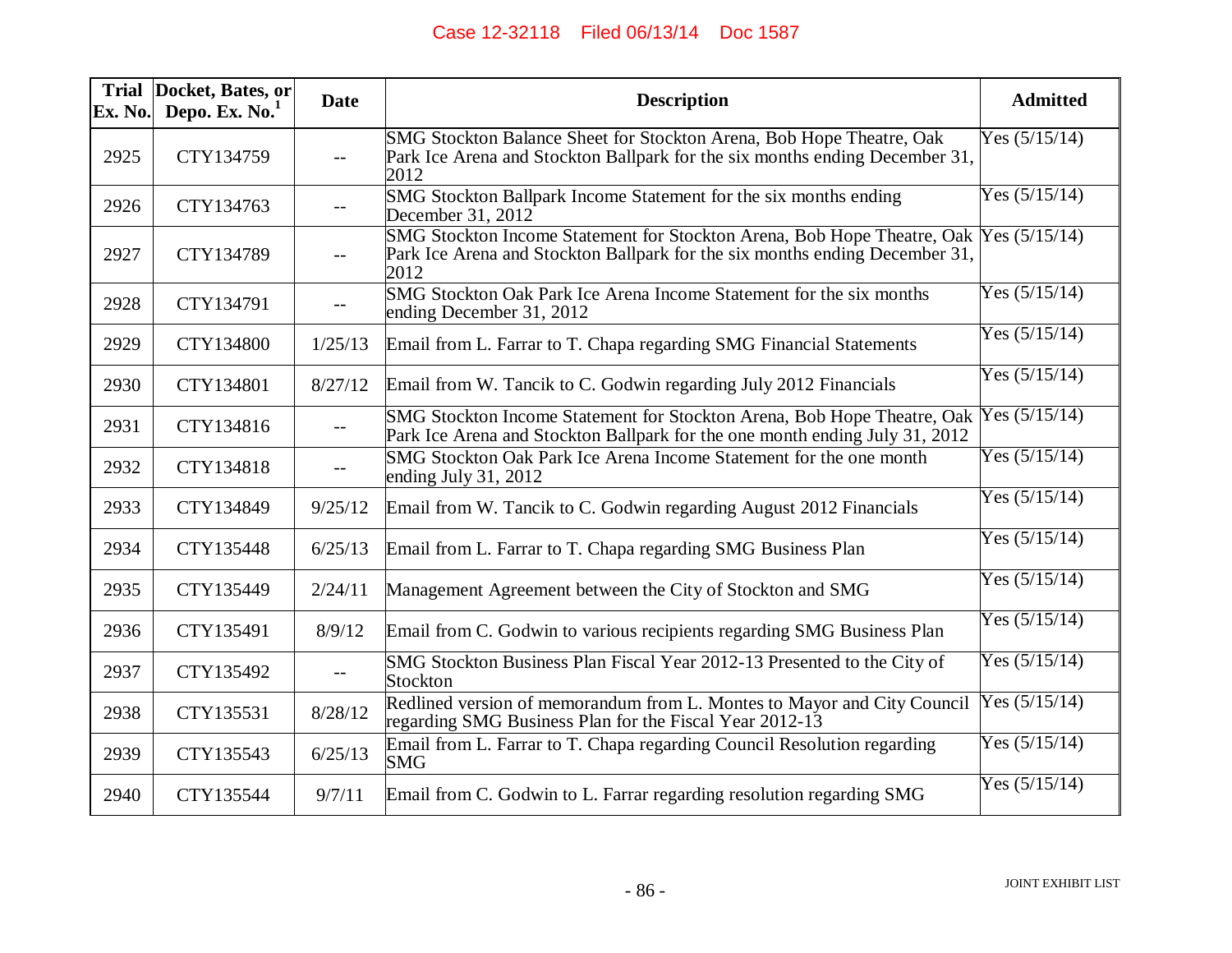| Ex. No. | Trial Docket, Bates, or<br>Depo. Ex. $No.1$ | <b>Date</b>                                   | <b>Description</b>                                                                                                                                                                                                                                                                                                                                                                                                                                                                                                                                                                                                | <b>Admitted</b> |
|---------|---------------------------------------------|-----------------------------------------------|-------------------------------------------------------------------------------------------------------------------------------------------------------------------------------------------------------------------------------------------------------------------------------------------------------------------------------------------------------------------------------------------------------------------------------------------------------------------------------------------------------------------------------------------------------------------------------------------------------------------|-----------------|
| 2941    | CTY135545                                   | 1/19/11                                       | Stockton City Council Resolution authorizing and directing the city manager to Yes (5/15/14)<br>execute a facilities management agreement between the City of Stockton and<br>SMG for the operation and maintenance of the Stockton Arena, Bob Hope<br>Theatre, Oak Park Ice Arena, and the Stockton Ballpark; making appropriate<br>findings pursuant to Stockton Municipal Code Section 3.68.070; making<br>necessary allocations and appropriations; and authorizing the City Manager to<br>take such other and further actions that are appropriate to carry out the purpose<br>and intent of this resolution |                 |
| 2942    | CTY135656                                   | 9/25/12                                       | Email from S. Hedrick to various recipients regarding Golf Payment for<br>October                                                                                                                                                                                                                                                                                                                                                                                                                                                                                                                                 | Yes $(5/15/14)$ |
| 2943    | CTY135657                                   | 9/25/12                                       | City of Stockton Wire Transfer Request to Kemper Sports for October 2012<br>Golf Course                                                                                                                                                                                                                                                                                                                                                                                                                                                                                                                           | Yes $(5/15/14)$ |
| 2944    | CTY136086                                   | 10/25/12                                      | Email from W. Tancik to C. Godwin, S. Jamison and L. Farrar regarding<br>Financials September 2012                                                                                                                                                                                                                                                                                                                                                                                                                                                                                                                | Yes $(5/15/14)$ |
| 2945    | CTY136122                                   | $\mathord{\hspace{1pt}\text{--}\hspace{1pt}}$ | SMG Stockton Oak Park Ice Arena Income Statement for the three months<br>ending September 30, 2012                                                                                                                                                                                                                                                                                                                                                                                                                                                                                                                | Yes $(5/15/14)$ |
| 2946    | CTY136451                                   | 11/14/12                                      | Email from D. Deischer to S. Wren regarding Stockton Golf Courses October<br>2012                                                                                                                                                                                                                                                                                                                                                                                                                                                                                                                                 | Yes $(5/15/14)$ |
| 2947    | CTY136452                                   | $\mathord{\hspace{1pt}\text{--}\hspace{1pt}}$ | Stockton CA Golf Courses Combined Summary Income Statement for the four Yes (5/15/14)<br>months ending October 31, 2012                                                                                                                                                                                                                                                                                                                                                                                                                                                                                           |                 |
| 2948    | CTY136473                                   | 11/5/12                                       | Stockton CA Golf Courses Closing Balance Report                                                                                                                                                                                                                                                                                                                                                                                                                                                                                                                                                                   | Yes $(5/15/14)$ |
| 2950    | CTY136919                                   | 1/14/13                                       | Email from D. Deischer to S. Wren regarding Stockton Golf Courses 2012                                                                                                                                                                                                                                                                                                                                                                                                                                                                                                                                            | Yes $(5/15/14)$ |
| 2951    | CTY136920                                   | $-$                                           | Stockton CA Golf Courses Swenson Park for the six months ending December Yes (5/15/14)<br>31, 2012                                                                                                                                                                                                                                                                                                                                                                                                                                                                                                                |                 |
| 2952    | CTY138689                                   | 7/29/13                                       | SMG Aged Receivables as of June 30, 2013                                                                                                                                                                                                                                                                                                                                                                                                                                                                                                                                                                          | Yes $(5/15/14)$ |
| 2953    | CTY138698                                   | $-$                                           | SMG Stockton Arena Income Statement for the twelve months ending June 30, Yes (5/15/14)<br>2013                                                                                                                                                                                                                                                                                                                                                                                                                                                                                                                   |                 |
| 2954    | CTY138700                                   | 6/30/13                                       | SMG Stockton Balance Sheet for Stockton Arena, Bob Hope Theatre, Oak<br>Park Ice Arena and Stockton Ballpark                                                                                                                                                                                                                                                                                                                                                                                                                                                                                                      | Yes $(5/15/14)$ |
| 2955    | CTY139617                                   | $- -$                                         | Spreadsheet: General Fund Backed Debt                                                                                                                                                                                                                                                                                                                                                                                                                                                                                                                                                                             | Yes $(5/15/14)$ |
| 2956    | CTY139168                                   | $-$                                           | PFF Lease Revenue Bond Series 2009A Debt Service Payment Allocation                                                                                                                                                                                                                                                                                                                                                                                                                                                                                                                                               | Yes $(5/15/14)$ |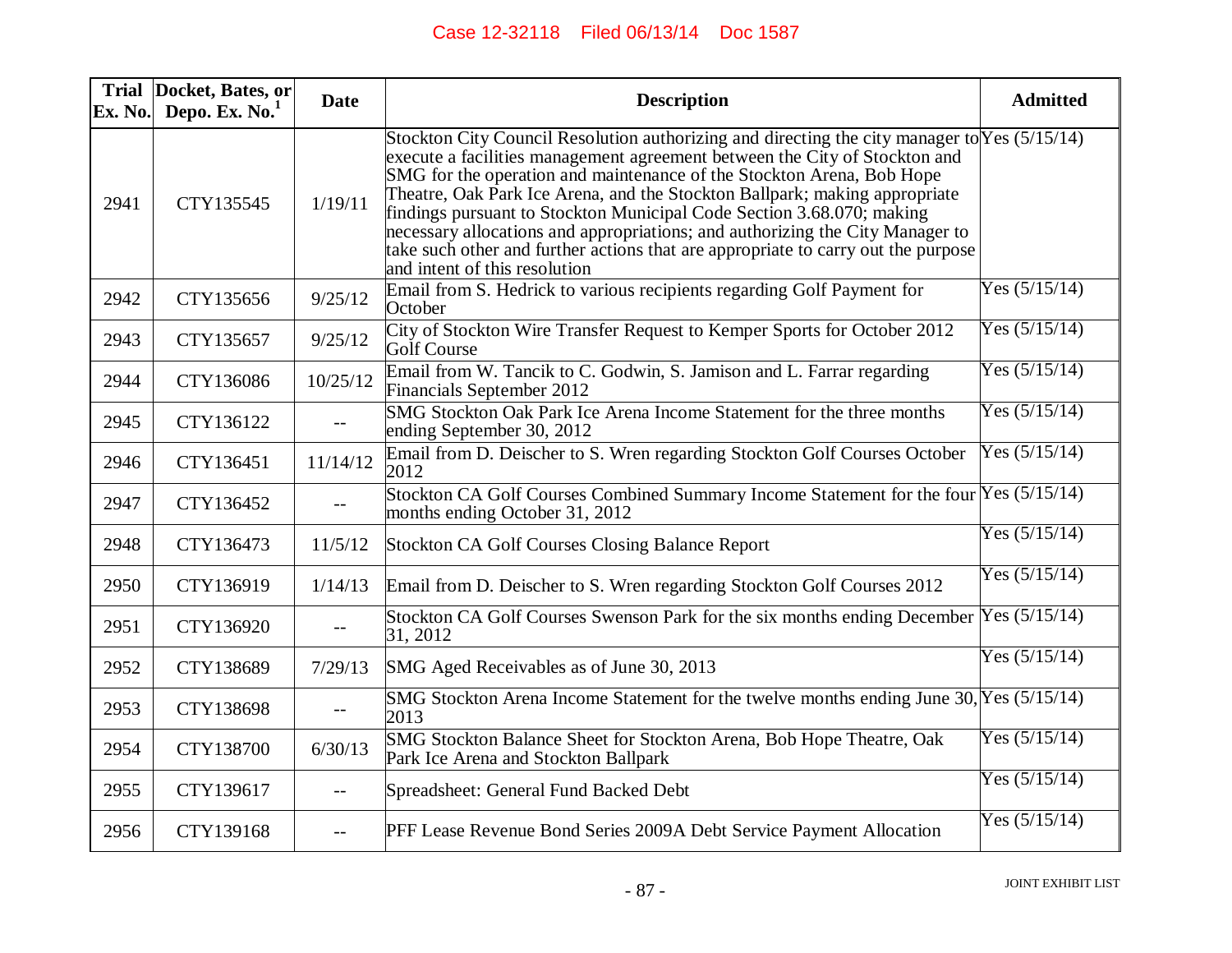| <b>Trial</b><br>Ex. No. | Docket, Bates, or<br>Depo. Ex. $No.1$ | <b>Date</b> | <b>Description</b>                                                                                                                                                                                   | <b>Admitted</b> |
|-------------------------|---------------------------------------|-------------|------------------------------------------------------------------------------------------------------------------------------------------------------------------------------------------------------|-----------------|
| 2957                    | CTY143276                             | $- -$       | Spreadsheet: Van Buskirk Taxable Revenue July 2011                                                                                                                                                   | Yes $(5/15/14)$ |
| 2958                    |                                       | 4/17/14     | Central Valley Business Journal article: "Golf Courses Take Swing at Change"                                                                                                                         | Yes $(5/15/14)$ |
| 2959                    | CTY258442                             | $- -$       | Responses to City of Stockton's Request for Proposal related to golf courses                                                                                                                         | Yes $(5/15/14)$ |
| 2960                    | CTY258459                             | 10/20/10    | Sycamore Landscaping Corporation's Response to Request for Proposal<br>related to golf courses                                                                                                       | Yes $(5/15/14)$ |
| 2961                    | CTY258463                             | $-$         | 2014-2015 Capital Improvement Plan for SMG Stockton managed facilities                                                                                                                               | Yes $(5/15/14)$ |
| 2962                    | CTY258467                             | $-$         | City of Stockton – Chapter 9 Costs                                                                                                                                                                   | Yes $(5/15/14)$ |
| 2963                    | CTY258428                             | 4/16/14     | Ken Hopper handwritten notes and Gross Income Multipliers Chart for<br>Northern California and Northern Nevada                                                                                       | Yes $(5/15/14)$ |
| 2964                    |                                       | 7/24/09     | Standard & Poor's 2009 Ratings Report                                                                                                                                                                | Yes $(5/15/14)$ |
| 2965                    |                                       |             | National Golf & Resort Properties Group Semi-Annual Market Update                                                                                                                                    | Yes $(5/15/14)$ |
| 2966                    | CTY053633                             |             | Request for Proposals for Operation of Van Buskirk Golf Course and Swenson Yes (5/15/14)<br>Golf Course Under Long Term Lease Agreement or Private Ownership for the<br>City of Stockton, California |                 |
| 2967                    | 1293 (Case), 25<br>(Adv.)             | 3/27/14     | Moore Report                                                                                                                                                                                         | Yes $(5/15/14)$ |
| 2968                    | 1292 (Case), 26<br>(Adv.)             | 3/27/14     | Chin Report                                                                                                                                                                                          | Yes $(5/15/14)$ |
| 2970                    | N/A                                   | N/A         | Moore Demonstrative #7                                                                                                                                                                               | Yes $(5/15/14)$ |
| 2971                    | N/A                                   | N/A         | Moore Demonstrative #2                                                                                                                                                                               | Yes $(5/15/14)$ |
| 2972                    | N/A                                   | N/A         | Moore Demonstrative #6                                                                                                                                                                               | Yes $(5/15/14)$ |
| 2973                    | N/A                                   | N/A         | Moore Demonstrative #3                                                                                                                                                                               | Yes $(5/15/14)$ |
| 2974                    | N/A                                   | N/A         | Moore Demonstrative #4                                                                                                                                                                               | Yes $(5/15/14)$ |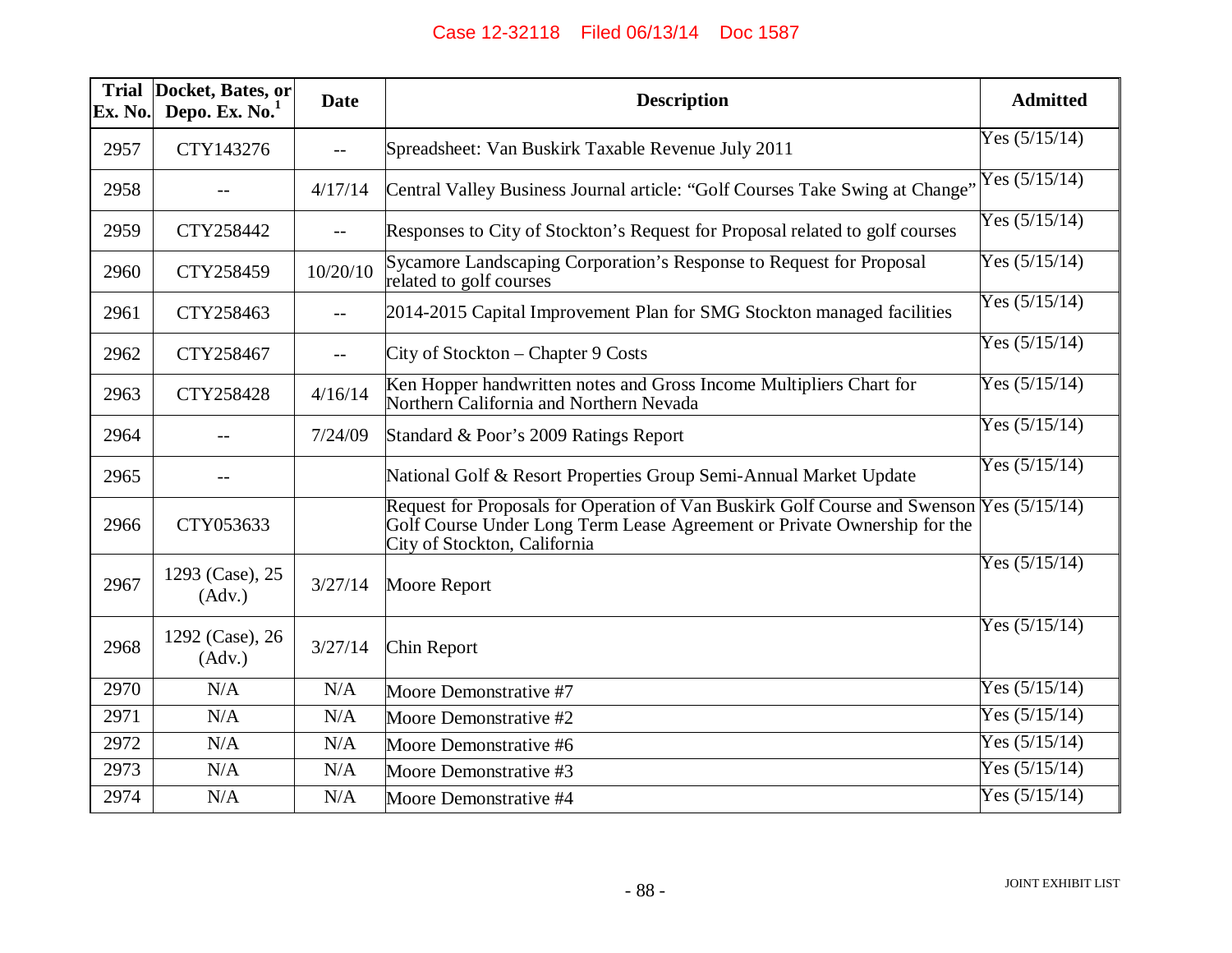| Ex. No. | Trial Docket, Bates, or<br>Depo. Ex. $No.1$ | <b>Date</b> | <b>Description</b>                                                                                                                                                     | <b>Admitted</b>                                                                     |
|---------|---------------------------------------------|-------------|------------------------------------------------------------------------------------------------------------------------------------------------------------------------|-------------------------------------------------------------------------------------|
| 2975    | N/A                                         | N/A         | Chin Demonstrative #12                                                                                                                                                 | No $(5/15/14)$ ,<br>marked only for<br>identification<br>purposes                   |
| 2976    | N/A                                         | N/A         | Chin Demonstrative #9                                                                                                                                                  | No $(5/15/14)$ ,<br>marked only for<br>identification<br>purposes                   |
| 2977    | N/A                                         | N/A         | Chin Demonstrative #10                                                                                                                                                 | No $(5/15/14)$ ,<br>marked only for<br>identification<br>purposes                   |
| 2978    | N/A                                         | N/A         | Chin Demonstrative #13                                                                                                                                                 | $\overline{No(5/15/14)}$ ,<br>marked only for<br>identification<br>purposes         |
| 2979    | N/A                                         | N/A         | Chin Demonstrative #8                                                                                                                                                  | $\overline{{\rm No}\ (5/15/14)}$ ,<br>marked only for<br>identification<br>purposes |
| 2980    | N/A                                         | N/A         | Printout of Stockton Golf Courses website                                                                                                                              | Yes $(5/15/14)$                                                                     |
| 2986    | N/A                                         | N/A         | City of Anaheim FY 2013-14 FT CalPERS Rates chart                                                                                                                      | Yes $(6/4/14)$                                                                      |
| 2987    | N/A                                         | N/A         | Excerpt of Safety Police Plan of the City of Bakersfield Annual Valuation<br>Report as of June 30, 2012                                                                | Yes $(6/4/14)$                                                                      |
| 2988    | N/A                                         | N/A         | Excerpt of Miscellaneous Plan of the City of Bakersfield Annual Valuation<br>Report as of June 30, 2012                                                                | Yes $(6/4/14)$                                                                      |
| 2989    | N/A                                         | N/A         | Excerpt of City of Bakersfield Comprehensive Annual Financial Report for the Yes (6/4/14)<br>fiscal year ended June 30, 2013                                           |                                                                                     |
| 3030    | 1204                                        | 11/15/2013  | First Amended Plan for the Adjustment of Debts of City of Stockton, California Yes (6/4/14)<br>(November 15, 2013)                                                     |                                                                                     |
| 3031    | 1215                                        | 11/21/2013  | Modified Disclosure Statement with Respect to First Amended Plan for the<br>Adjustment of Debts of City of Stockton, California (November 15, 2013)                    | Yes $(6/4/14)$                                                                      |
| 3032    | 1236                                        | 01/27/2014  | Plan Supplement in Connection with the First Amended Plan for the<br>Adjustment of Debts of City of Stockton, California (November 15, 2013)                           | Yes $(6/4/14)$                                                                      |
| 3033    | 1259                                        | 02/10/2014  | Supplemental Plan Supplement in Connection with the First Amended Plan for Yes (6/4/14)<br>the Adjustment of Debts of City of Stockton, California (November 15, 2013) |                                                                                     |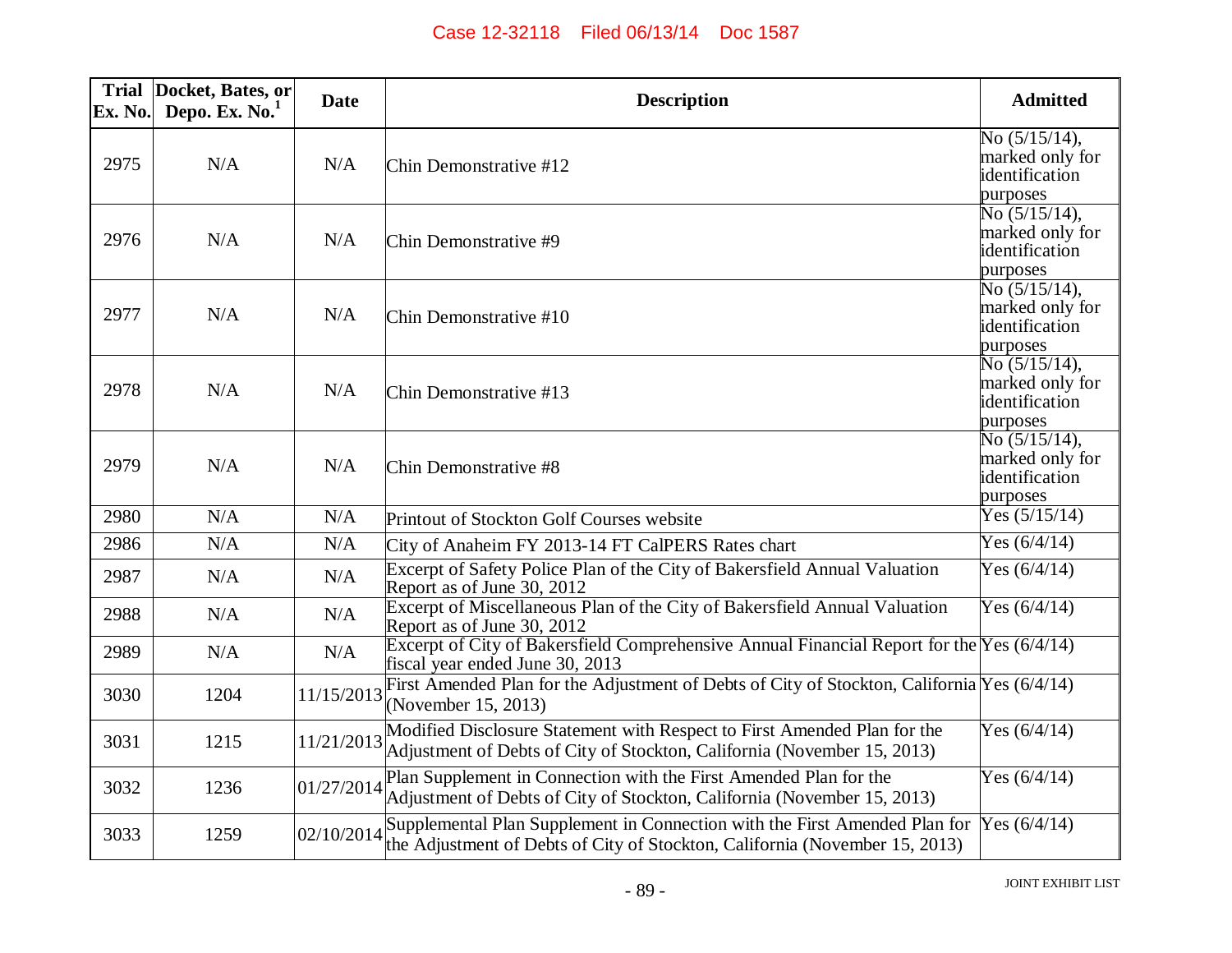| <b>Trial</b><br>Ex. No. | Docket, Bates, or<br>Depo. Ex. No. <sup>1</sup> | <b>Date</b> | <b>Description</b>                                                                                                                                                                                                                                                                                                                                                                                                                                                                                               | <b>Admitted</b>                                 |
|-------------------------|-------------------------------------------------|-------------|------------------------------------------------------------------------------------------------------------------------------------------------------------------------------------------------------------------------------------------------------------------------------------------------------------------------------------------------------------------------------------------------------------------------------------------------------------------------------------------------------------------|-------------------------------------------------|
| 3034                    | CTY257701                                       | 03/02/2014  | CTY257701_Stockton Long-Range Financial Plan Attachment A-Revised 3-2- Yes (6/4/14)<br>14, Bates range CTY257701 - CTY257706                                                                                                                                                                                                                                                                                                                                                                                     |                                                 |
| 3035                    | CTY257707                                       | 03/02/2014  | CTY257707_Stockton Long-Range Financial Plan Attachment A 1-<br>Alternative-Revised 3-2-2014, Bates range CTY257707 – CTY257712                                                                                                                                                                                                                                                                                                                                                                                  | Yes $(6/4/14)$                                  |
| 3036                    | N/A                                             |             | Transcript of Deposition of Jennifer Johnston, pp. 1:01-9:05; 15:11-16:08;<br>17:04-20:20; 27:07-28:13; 35:05-36:11; 37:09-22; 39:23-42:10; 44:08-44:20;<br>03/06/2014 49:05-49:18; 50:10-51:11; 51:18-52:25; 53:01-56:19; 56:20-57:18; 58:10-<br>59:06; 64:10-67:17; 68:09-71:02; 72:02-72:16; 81:23-84:02; 97:01-23; 100:01-<br>25.                                                                                                                                                                            | Yes $(6/4/14)$                                  |
| 3037                    | N/A                                             |             | Transcript of Deposition of John Wiley, pp. 1:01-6:22; 8:19-9:20; 10:09-12:24; Yes (6/4/14)<br>03/06/2014 13:16-15:13; 16:17-17:10; 30:13-31:06; 32:14-33:12; 34:06-38:10; 39:01-<br>39:20; 45:04-47:20; 69:01-15; 72:01-25.                                                                                                                                                                                                                                                                                     |                                                 |
| 3038                    | N/A                                             |             | Transcript of Deposition of Charles Moore, pp. 8:25-10:5; 15:14-16, 19:24-<br>20:12; 23:6-25:13; 34:2-17; 39:10-15; 40:6-13; 41:10-42:21; 65:22-66:2; 70:3-<br>72:25; 74:6-76:9; 77:22-80:3; 80:10-81:1; 84:23-87:12; 89:14-90:9; 91:4-24;<br>04/16/2014 92:9-93:3; 93:21-95:18; 96:4-15; 100:3-101:10; 111:9-112:9; 124:20-126:12;<br>132:15-134:12; 161:6-16; 162:25-163:7; 165:23-166:16; 167:7-169:12;<br>170:24-171:5; 172:2-16; 174:17-176:5; 176:19-178:8; 186:22-187:6; 188:23-<br>189:10; 192:21-193:5. | Yes $(6/4/14)$                                  |
| 3039                    | N/A                                             |             | Transcript of Deposition of Frederick Chin, pp. 23:11-24:25; 40:17-47:2; 47:7- Yes (6/4/14)<br>49:1; 49:2-13; 52:6-54:20; 55:4-66:6; 67:4-68:11; 69:24-77:25; 82:2-21; 87:7-<br>04/18/2014 20; 95:16-98:7; 99:21-101:3; 102:14-104:3; 104:14-105:18; 107:10-12;<br>108:18-119:21; 122:6-127:15; 127:18-130:3; 132:12-133:22; 134:21-136:25;<br>137:16-139:1; 139:22-141:11; 143:17-146:21.                                                                                                                       |                                                 |
| 3040                    | 1387 (Case), 86<br>(Adv.)                       |             | Direct Testimony Declaration of Patrick B. Bocash in Support of Confirmation<br>$04/21/2014$ of First Amended Plan for the Adjustment of Debts of City of Stockton,<br>California (November 15, 2013)                                                                                                                                                                                                                                                                                                            | Yes, except for<br>paragraphs 8-10<br>(5/13/14) |
| 3041                    | 1393 (Case) 87<br>(Adv.)                        |             | Exhibits D Through G to the Direct Testimony Declaration of Patrick B.<br>04/21/2014 Bocash in Support of Confirmation of First Amended Plan for the Adjustment<br>of Debts of City of Stockton, California (November 15, 2013)                                                                                                                                                                                                                                                                                  | Yes, except for<br>Ex. G $(5/13/14)$            |
| 3042                    | 1394 (Case) 88<br>(Adv.)                        |             | Exhibits H Through L to the Direct Testimony Declaration of Patrick B. Bocash Yes, except for<br>$04/21/2014$ in Support of Confirmation of First Amended Plan for the Adjustment of Debts Exs. H-I (5/13/14)<br>of City of Stockton, California (November 15, 2013)                                                                                                                                                                                                                                             |                                                 |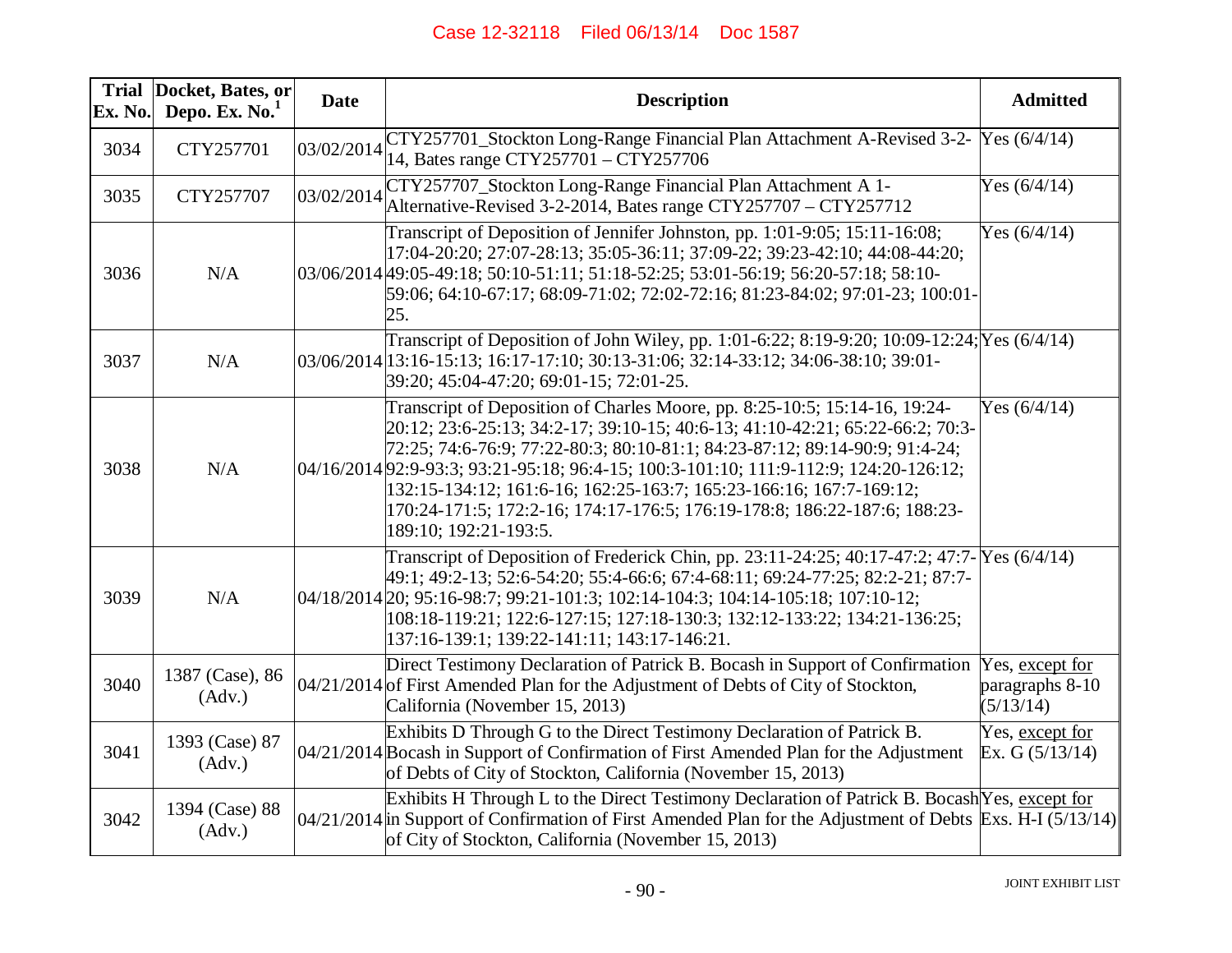| Ex. No. | Trial Docket, Bates, or<br>Depo. Ex. No. <sup>1</sup> | <b>Date</b> | <b>Description</b>                                                                                                                                                                                                               | <b>Admitted</b>              |
|---------|-------------------------------------------------------|-------------|----------------------------------------------------------------------------------------------------------------------------------------------------------------------------------------------------------------------------------|------------------------------|
| 3043    | 1366 (Case) 61<br>(Adv.)                              |             | Direct Testimony Declaration of Vanessa Burke in Support of Confirmation of Yes (5/12/14)<br>04/21/2014 First Amended Plan for the Adjustment of Debts of City of Stockton, California<br>(November 15, 2013)                    |                              |
| 3044    | 1395 (Case) 89<br>(Adv.)                              |             | Direct Testimony Declaration of Michael Cera Rebutting Expert Report of<br>$ 04/21/2014 $ Frederick E. Chin                                                                                                                      | Yes $(5/15/14)$              |
| 3045    | 1384 (Case) 79<br>(Adv.)                              |             | Direct Testimony Declaration of Stephen Chase in Support of Confirmation of<br>04/21/2014 First Amended Plan for the Adjustment of Debts of City of Stockton, California<br>(November 15, 2013)                                  | Yes $(5/13/14)$              |
| 3046    | 1368 (Case) 63<br>(Adv.)                              |             | Direct Testimony Declaration of Robert Deis in Support of Confirmation of<br>04/21/2014 First Amended Plan for the Adjustment of Debts of City of Stockton, California<br>(November 15, 2013)                                    | Yes $(5/13/14)$              |
| 3047    | 1369 (Case) 64<br>(Adv.)                              | 04/21/2014  | Direct Testimony Declaration of Kenneth Dieker in Support of Confirmation of Yes, as modified <sup>3</sup> ,<br>First Amended Plan for the Adjustment of Debts of City of Stockton, California except for<br>(November 15, 2013) | paragraphs 5-17<br>(5/12/14) |
| 3048    | 1370 (Case) 65<br>(Adv.)                              |             | Exhibits A-2 Through C to the Direct Testimony Declaration of Kenneth<br>04/21/2014 Dieker in Support of Confirmation of First Amended Plan for the Adjustment of<br>Debts of City of Stockton, California (November 15, 2013)   | Yes $(5/12/14)$              |
| 3049    | 1371 (Case) 66<br>(Adv.)                              |             | Exhibit D-1 to the Direct Testimony Declaration of Kenneth Dieker in Support<br>$0.04/21/2014$ of Confirmation of First Amended Plan for the Adjustment of Debts of City of<br>Stockton, California (November 15, 2013)          | Yes $(5/12/14)$              |
| 3050    | 1372 (Case) 67<br>(Adv.)                              |             | Exhibit D-2 to the Direct Testimony Declaration of Kenneth Dieker in Support<br>04/21/2014 of Confirmation of First Amended Plan for the Adjustment of Debts of City of<br>Stockton, California (November 15, 2013)              | Yes $(5/12/14)$              |
| 3051    | 1373 (Case) 68<br>(Adv.)                              |             | Exhibit D-3 to the Direct Testimony Declaration of Kenneth Dieker in Support<br>$04/21/2014$ of Confirmation of First Amended Plan for the Adjustment of Debts of City of<br>Stockton, California (November 15, 2013)            | Yes $(5/12/14)$              |

<sup>&</sup>lt;sup>3</sup> During his testimony on May 13, Mr. Dieker corrected typographical errors on page 9, line 16 and page 11, line 20 of Ex. 3047. As modified, page 9, line 16 of Ex. 3047 reads, in part, "If and when tax increment grows in excess of 19 and a half percent of annual debt service [...]". As modified, page 11, line 20 of Ex. 3047 reads, in part, "to the POBs along with \$250,000 to \$350,000 of additional payments [. . .]".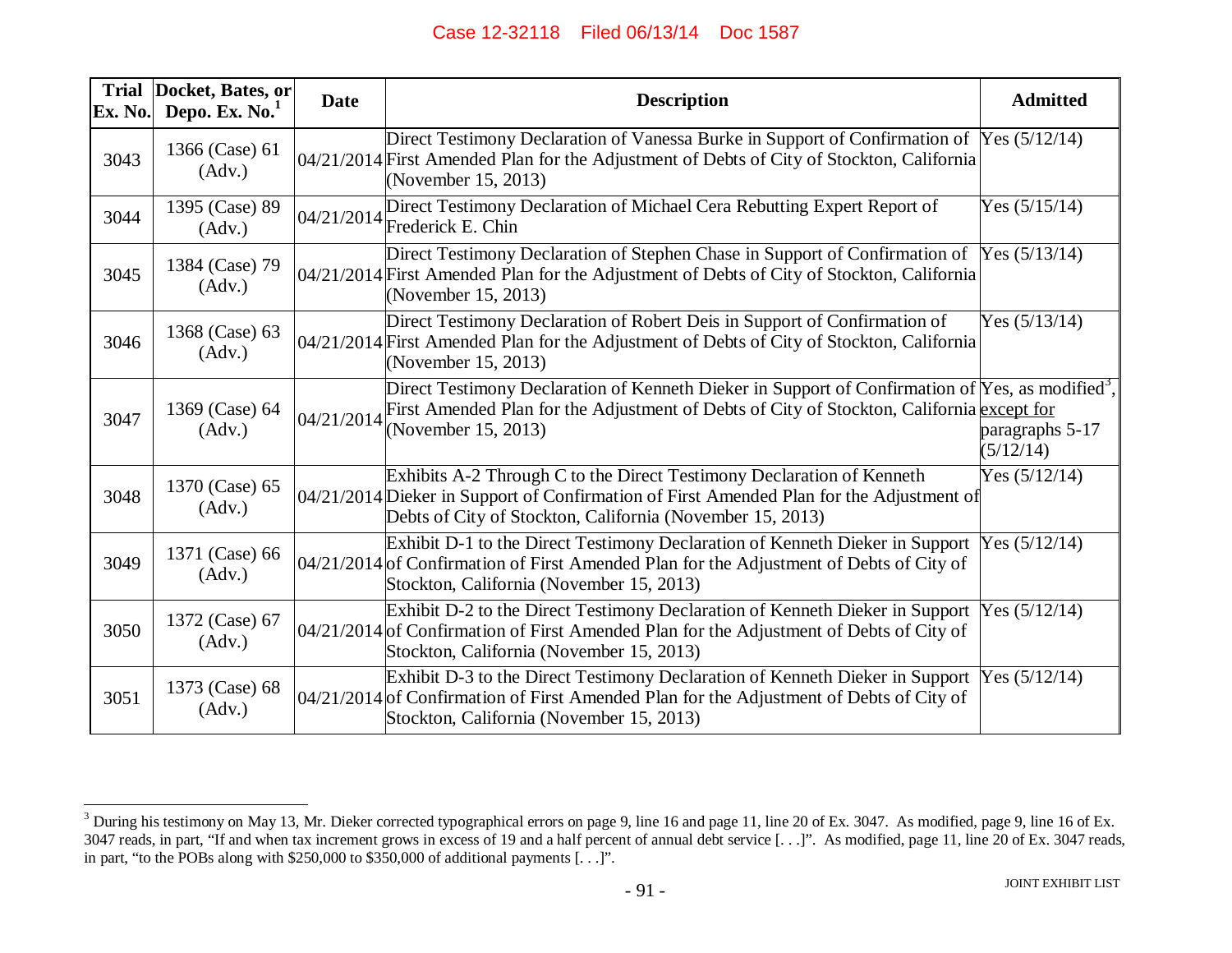| <b>Trial</b><br>Ex. No. | Docket, Bates, or<br>Depo. Ex. $No.1$ | <b>Date</b> | <b>Description</b>                                                                                                                                                                                                                               | <b>Admitted</b>               |
|-------------------------|---------------------------------------|-------------|--------------------------------------------------------------------------------------------------------------------------------------------------------------------------------------------------------------------------------------------------|-------------------------------|
| 3052                    | 1374 (Case) 69<br>(Adv.)              |             | Exhibit D-4 to the Direct Testimony Declaration of Kenneth Dieker in Support<br>$0.04/21/2014$ of Confirmation of First Amended Plan for the Adjustment of Debts of City of<br>Stockton, California (November 15, 2013)                          | Yes $(5/12/14)$               |
| 3053                    | 1375 (Case) 70<br>(Adv.)              |             | Exhibit E to the Direct Testimony Declaration of Kenneth Dieker in Support of $Yes (5/12/14)$<br>04/21/2014 Confirmation of First Amended Plan for the Adjustment of Debts of City of<br>Stockton, California (November 15, 2013)                |                               |
| 3054                    | 1376 (Case) 71<br>(Adv.)              |             | Exhibits F Through G to the Direct Testimony Declaration of Kenneth Dieker<br>$0.04/21/2014$ in Support of Confirmation of First Amended Plan for the Adjustment of Debts Ex. G (5/12/14)<br>of City of Stockton, California (November 15, 2013) | Yes, except for               |
| 3055                    | 1381 (Case) 75<br>(Adv.)              |             | Direct Testimony Declaration of Ann Goodrich in Support of Confirmation of<br>04/21/2014 First Amended Plan for the Adjustment of Debts of City of Stockton, California<br>(November 15, 2013)                                                   | Yes $(5/13/14)$               |
| 3056                    | 1364 (Case) 59<br>(Adv.)              |             | Direct Testimony Declaration of Eric Jones in Support of Confirmation of First Yes (5/13/14)<br>04/21/2014 Amended Plan for the Adjustment of Debts of City of Stockton, California<br>(November 15, 2013)                                       |                               |
| 3057                    | 1388 (Case) 81<br>(Adv.)              |             | Direct Testimony Declaration of Robert Leland in Support of Confirmation of<br>04/21/2014 First Amended Plan for the Adjustment of Debts of City of Stockton, California (5/12/14)<br>(November 15, 2013)                                        | Yes, as modified <sup>4</sup> |
| 3058                    | 1389 (Case) 82<br>(Adv.)              |             | Exhibits E Through K to the Direct Testimony Declaration of Robert Leland in $Y$ es (5/12/14)<br>04/21/2014 Support of Confirmation of First Amended Plan for the Adjustment of Debts of<br>City of Stockton, California (November 15, 2013)     |                               |
| 3059                    | 1390 (Case) 83<br>(Adv.)              |             | Exhibits L Through M to the Direct Testimony Declaration of Robert Leland in Yes (5/12/14)<br>04/21/2014 Support of Confirmation of First Amended Plan for the Adjustment of Debts of<br>City of Stockton, California (November 15, 2013)        |                               |
| 3060                    | 1391 (Case) 84<br>(Adv.)              |             | Exhibit N to the Direct Testimony Declaration of Robert Leland in Support of<br>04/21/2014 Confirmation of First Amended Plan for the Adjustment of Debts of City of<br>Stockton, California (November 15, 2013)                                 | Yes $(5/12/14)$               |
| 3061                    | 1392 (Case) 85<br>(Adv.)              |             | Exhibits O Through R to the Direct Testimony Declaration of Robert Leland in Yes (5/12/14)<br>04/21/2014 Support of Confirmation of First Amended Plan for the Adjustment of Debts of<br>City of Stockton, California (November 15, 2013)        |                               |

 $^{4}$  During his testimony on May 12, Mr. Leland corrected a typographical error on page 28, line 18 of Ex. 3057. As modified, page 28, line 18 of Ex. 3057 reads, in part, "Moore does not acknowledge that there is a cycle […]".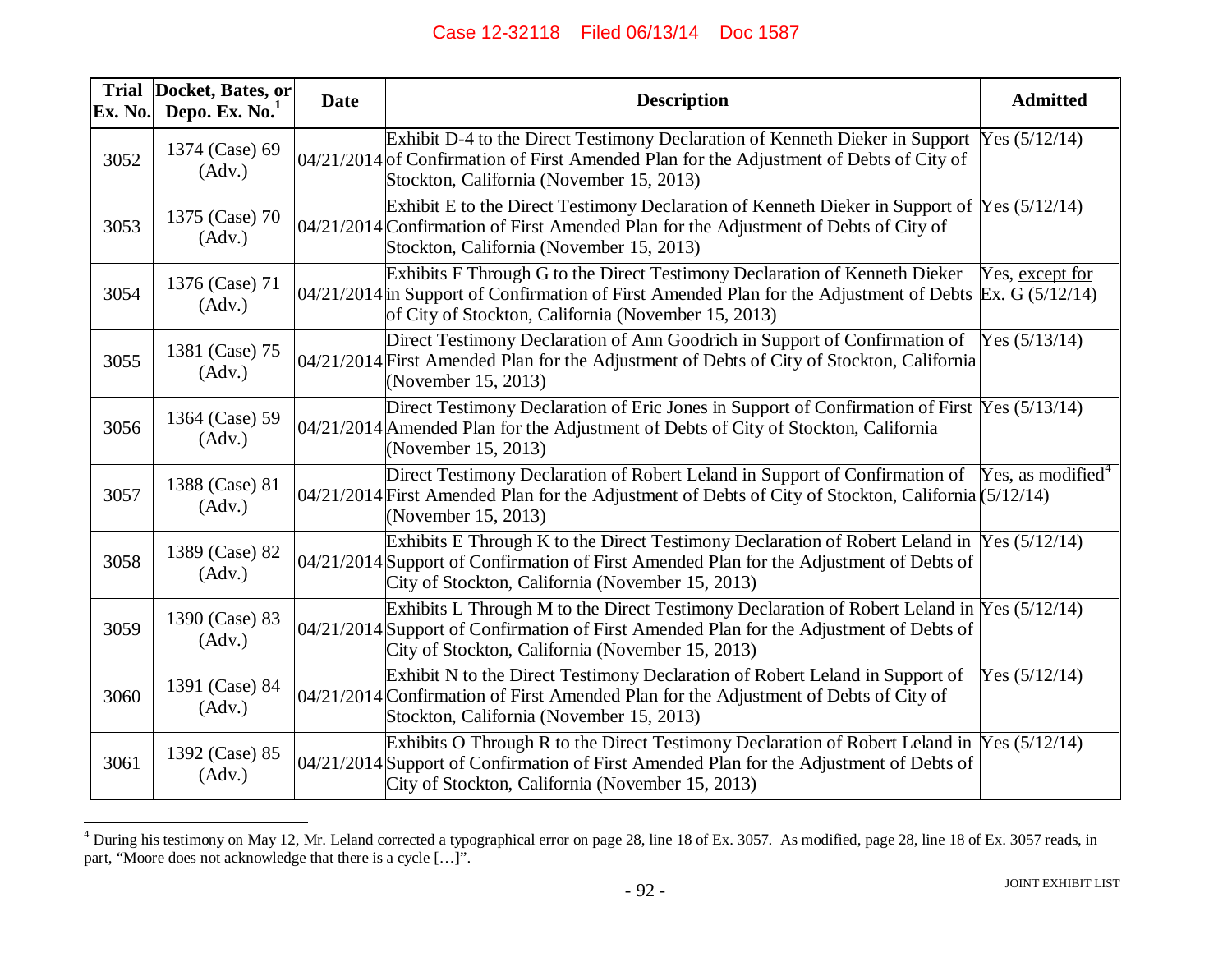| Ex. No. | Trial Docket, Bates, or<br>Depo. Ex. $No.1$ | <b>Date</b> | <b>Description</b>                                                                                                                                                                                                       | <b>Admitted</b> |
|---------|---------------------------------------------|-------------|--------------------------------------------------------------------------------------------------------------------------------------------------------------------------------------------------------------------------|-----------------|
| 3062    | 1378 (Case) 72<br>(Adv.)                    |             | Direct Testimony Declaration of Laurie Montes in Support of Confirmation of Yes (5/13/14)<br>04/21/2014 First Amended Plan for the Adjustment of Debts of City of Stockton, California<br>(November 15, 2013)            |                 |
| 3063    | 1363 (Case) 58<br>(Adv.)                    | 04/21/2014  | Direct Testimony Declaration of Tom Nelson Rebutting Expert Report of<br>Frederick E. Chin                                                                                                                               | Yes $(5/15/14)$ |
| 3064    | 1379 (Case) 73<br>(Adv.)                    |             | Direct Testimony Declaration of Kim Nicholl in Support of Confirmation of<br>04/21/2014 First Amended Plan for the Adjustment of Debts of City of Stockton, California<br>(November 15, 2013)                            | Yes $(6/4/14)$  |
| 3065    | 1380 (Case) 74<br>(Adv.)                    |             | Direct Testimony Declaration of Catherine Nownes-Whitaker in Support of<br>04/21/2014 Confirmation of First Amended Plan for the Adjustment of Debts of City of<br>Stockton, California (November 15, 2013)              | Yes $(5/13/14)$ |
| 3066    | 1365 (Case) 60<br>(Adv.)                    |             | Direct Testimony Declaration of Ray Smith in Support of Confirmation of First Yes (5/15/14)<br>04/21/2014 Amended Plan for the Adjustment of Debts of City of Stockton, California<br>(November 15, 2013)                |                 |
| 3067    | 1367 (Case) 62<br>(Adv.)                    |             | Direct Testimony Declaration of Val Toppenberg in Support of Confirmation of Yes (5/13/14)<br>04/21/2014 First Amended Plan for the Adjustment of Debts of City of Stockton, California<br>(November 15, 2013)           |                 |
| 3068    | 1383 (Case) 76<br>(Adv.)                    |             | Direct Testimony Declaration of Kurt Wilson in Support of Confirmation of<br>04/21/2014 First Amended Plan for the Adjustment of Debts of City of Stockton, California<br>(November 15, 2013)                            | Yes $(5/13/14)$ |
| 3069    | 1382 (Case) 77<br>(Adv.)                    |             | Direct Testimony Declaration of Susan Wren in Support of Confirmation of<br>04/21/2014 First Amended Plan for the Adjustment of Debts of City of Stockton, California<br>(November 15, 2013)                             | Yes $(5/15/14)$ |
| 3070    | 1386 (Case) 78<br>(Adv.)                    |             | Exhibits F Through G to the Direct Testimony Declaration of Susan Wren in<br>04/21/2014 Support of Confirmation of First Amended Plan for the Adjustment of Debts of<br>City of Stockton, California (November 15, 2013) | Yes $(5/15/14)$ |
| 3071    | 1385 (Case) 80<br>(Adv.)                    |             | Direct Testimony Declaration of Teresia Zadroga-Haase in Support of<br>04/21/2014 Confirmation of First Amended Plan for the Adjustment of Debts of City of<br>Stockton, California (November 15, 2013)                  | Yes $(5/13/14)$ |
| 3072    | N/A                                         | N/A         | Sunnyvale Long Term Financial Plan                                                                                                                                                                                       | Yes $(5/12/14)$ |
| 3073    | N/A                                         | 06/01/2004  | NPFG Original Leaseback Payment Schedule, as reflected in Proof of Claim<br>No. 174                                                                                                                                      | Yes $(5/14/14)$ |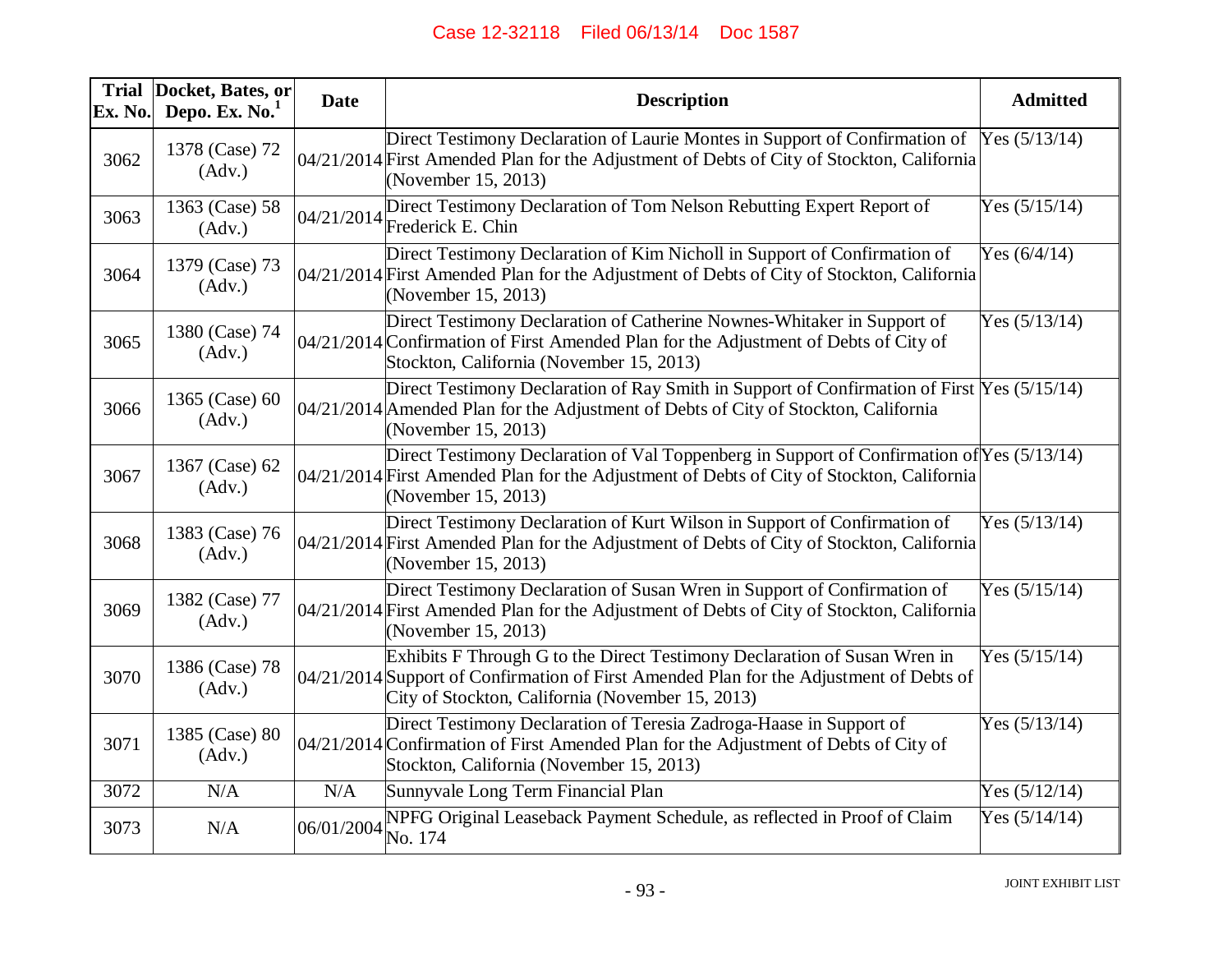| <b>Trial</b><br>Ex. No. | Docket, Bates, or<br>Depo. Ex. No.  | <b>Date</b>      | <b>Description</b>                                                                                                                                                        | <b>Admitted</b>        |
|-------------------------|-------------------------------------|------------------|---------------------------------------------------------------------------------------------------------------------------------------------------------------------------|------------------------|
| 3074                    | N/A                                 | N/A              | <b>NPFG</b> Demonstrative                                                                                                                                                 | No                     |
| 3075                    | 1535                                | 06/02/2014       | First Amended Plan for the Adjustment of Debts of City of Stockton,<br>California, As Modified (June 2, 2014)                                                             | Yes $(6/4/14)$         |
| 3076                    | 1538                                |                  | 06/03/2014 Direct Testimony Declaration of Marilyn Moore                                                                                                                  | Yes $(6/4/14)$         |
| 3077                    | This exhibit has been removed.      |                  |                                                                                                                                                                           |                        |
| 3078                    | N/A                                 |                  | 05/30/2014 Cities of San Joaquin County                                                                                                                                   | Yes $(6/4/14)$         |
| 3079                    | N/A                                 | N/A              | City Demonstrative 13 – Stockton Metropolitan Statistical Area Data                                                                                                       | Yes $(6/4/14)$         |
| 3080                    | N/A                                 |                  | Consolidated Reply to Certain Objections to Confirmation of Fourth Amended<br>$\left  \frac{05}{26/2014} \right $ Plan for the Adjustment of Debts of the City of Detroit | Yes $(6/4/14)$         |
| 3081                    | N/A                                 |                  | 02/28/2013 OMB Bulletin No. 13-01                                                                                                                                         | Yes $(6/4/14)$         |
| 3082                    | N/A                                 |                  | 05/30/2014 San Joaquin County Census Data                                                                                                                                 | Yes $(6/4/14)$         |
| 3083                    | N/A                                 |                  | 05/30/2014 Stockton MSA April 2014 Unemployment Data by City                                                                                                              | Yes $(6/4/14)$         |
| 3084                    | N/A                                 |                  | 05/30/2014 Stockton MSA-wide April 2014 Unemployment Data                                                                                                                 | Yes $(6/4/14)$         |
| 3085                    | N/A                                 | N/A              | City Demonstratives 10 and 11 – Annual Pension Four Scenarios for Safety<br>Employee and Annual Pension Four Scenarios for Miscellaneous Employee                         | $\overline{\text{No}}$ |
| 3086                    | N/A                                 | N/A              | City Demonstrative 12 - Total Retirement Costs as Percentage of Payroll                                                                                                   | Yes $(6/4/14)$         |
| 4001                    | CPERS_Frnkln_0<br>016413-0016432    | <b>July 2011</b> | Paper entitled "Vested Rights of CalPERS Members"                                                                                                                         | Yes $(6/4/14)$         |
| 4002                    |                                     | April 2014       | "Facts at a Glance" for April 2014, provided by CalPERS Office of Public<br><b>Affairs</b>                                                                                | Yes $(6/4/14)$         |
| 4003                    | Dkt. No. 712, Ex.<br>$\Delta$       | 11/03/1992       | Relevant portions of California official ballot pamphlet dated November 3,<br>1992                                                                                        | Yes $(6/4/14)$         |
| 4004                    | CPERS_Frnkln_0<br>002483-0002569    | 06/30/2012       | Safety Plan of the City of Stockton Annual Valuation Report as of June 30,<br>2012                                                                                        | Yes $(6/4/14)$         |
| 4005                    | CPERS_Frnkln_0<br>001620-0001706    | 06/30/2012       | Miscellaneous Plan of the City of Stockton Annual Valuation Report as of June $\gamma$ es (6/4/14)<br>30, 2012                                                            |                        |
| 4006                    | CPERS_STKTN<br>0000001-<br>00000145 | $-$              | CalPERS/Stockton Original Contract and Amendments thereto                                                                                                                 | Yes $(6/4/14)$         |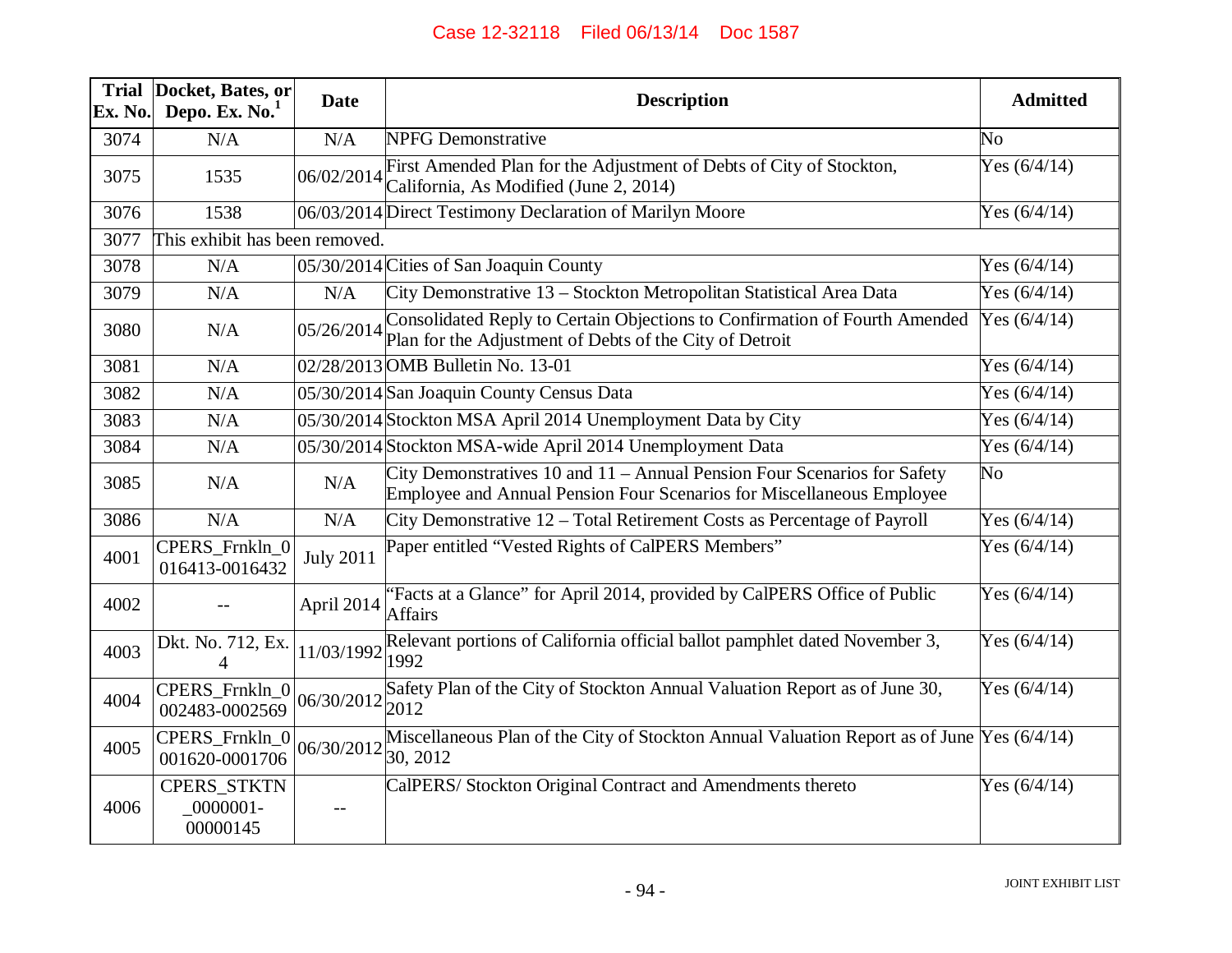| <b>Trial</b><br>Ex. No. | Docket, Bates, or<br>Depo. Ex. $No.1$ | <b>Date</b> | <b>Description</b>                                                                                                                                                                                  | <b>Admitted</b>                            |
|-------------------------|---------------------------------------|-------------|-----------------------------------------------------------------------------------------------------------------------------------------------------------------------------------------------------|--------------------------------------------|
| 4007                    | Dkt. No. 712, Ex.<br>13               | 12/10/2012  | CalPERS December 10, 2012 Agenda Item 5a Regarding Adoption of the<br>Terminated Agency Pool Investment Strategy and Related Policy                                                                 | Yes $(6/4/14)$                             |
| 4008                    | Dkt. No. 712, Ex.                     | 08/19/2011  | CalPERS Circular Letter No. 200-058-11                                                                                                                                                              | Yes $(6/4/14)$                             |
| 4009                    | Dkt. No. 712, Ex.                     | 08/16/2011  | CalPERS August 16, 2011 Agenda Item 4b regarding Asset Allocation for the<br><b>Terminated Agency Pool</b>                                                                                          | Yes $(6/4/14)$                             |
| 4010                    | Dkt. No. 712, Ex.                     | $- -$       | Legislative History of California Government Code § 20574                                                                                                                                           | Yes $(6/4/14)$                             |
| 4011                    |                                       |             | Graph entitled "Historical Annual Rates Of Return for the California Public<br>Employees Retirement Fund"                                                                                           | Yes $(6/4/14)$                             |
| 4012                    |                                       |             | 04/27/2013 CalPERS Board Resolution Adopting Amortization & Smoothing Policy                                                                                                                        | Yes $(6/4/14)$                             |
| 4013                    |                                       |             | Amended Miscellaneous Plan Valuation Report as of June 30, 2012                                                                                                                                     | Yes $(6/4/14)$                             |
| 4014                    |                                       |             | Graph Depicting Contribution Rates Over Time for Sample Miscellaneous Plan                                                                                                                          | Yes $(6/4/14)$                             |
| 4015                    | 1440-1444,<br>inclusive               |             | Direct Testimony Declaration of David Lamoureux in Support of CalPERS'<br>04/29/2014 Response to Franklin's Objection to Confirmation of the City of Stockton's<br>First Amended Plan of Adjustment | Yes, as modified <sup>5</sup><br>(5/14/14) |

#### Dated: June 13, 2014 ORRICK, HERRINGTON & SUTCLIFFE LLP

By: */s/ Patrick B. Bocash*

Patrick B. Bocash Attorneys for Debtor and Defendant City of Stockton, California

 $5$  During his testimony on May 14, Mr. Lamoureux corrected a typographical error on page 4, line 18 of Ex. 4015. As modified, page 4, line 18 of Ex. 4015 reads, in part, "less than 150 agencies [...]".